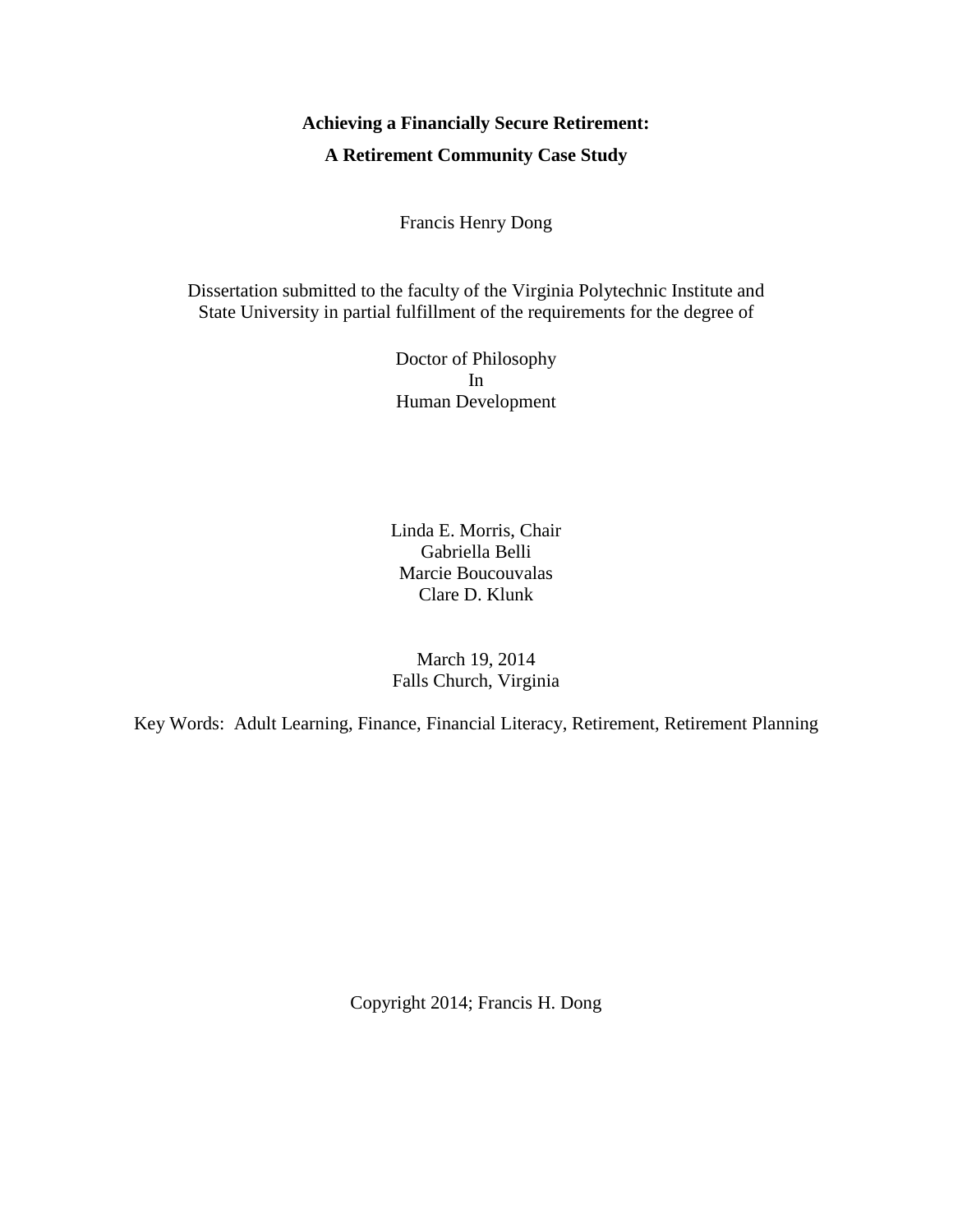# **Achieving a Financially Secure Retirement: A Retirement Community Case Study**

Francis Henry Dong

# Abstract

In the wake of recent events, especially the Great Recession of 2007-2009, affecting the economy, resulting in job losses, personal financial distress, and gloomy perceptions of their future well-being, many Americans are concerned about their financial quality of life in retirement. The media is replete with a plethora of advertisements for retirement planning and financial products for an aging population. By 2030, nearly 20 percent of the population of the United States will be 65 or older. This case study was an examination of a group of retirees who are financially secure enough to reside in retirement communities that require prequalification of assets. The study will serve to inform people on the path to retirement of what those who have been successful actually did so that those in the pipeline may take into consideration their actions and avoid acts of commission or omission that might impede or destroy their chances of reaching a financially secure retirement.

The study results showed that not only were the participants financially literate, they were planners. It also became apparent that financial literacy was acquired over time and that becoming financially literate and planning for retirement were dynamic processes that were not discrete. Another finding was that although financial literacy may have a positive impact on success in achieving a financially secure retirement, other factors such as world events, selfcontrol, and luck could affect the realization of a retirement that is financially secure. The firsthand qualitative information gathered in the course of this study will enrich comprehension of the scope of the issues of financial literacy and retirement in America and perhaps form the basis of additional academic research. Finally, the conclusions of this study are significant not only for individual prospective retirees, but also for educators, financial industry professionals, and policy-makers as they craft educational programs, construct financial portfolios, and formulate legislation to help ensure the financial security of an ever-growing population of elders.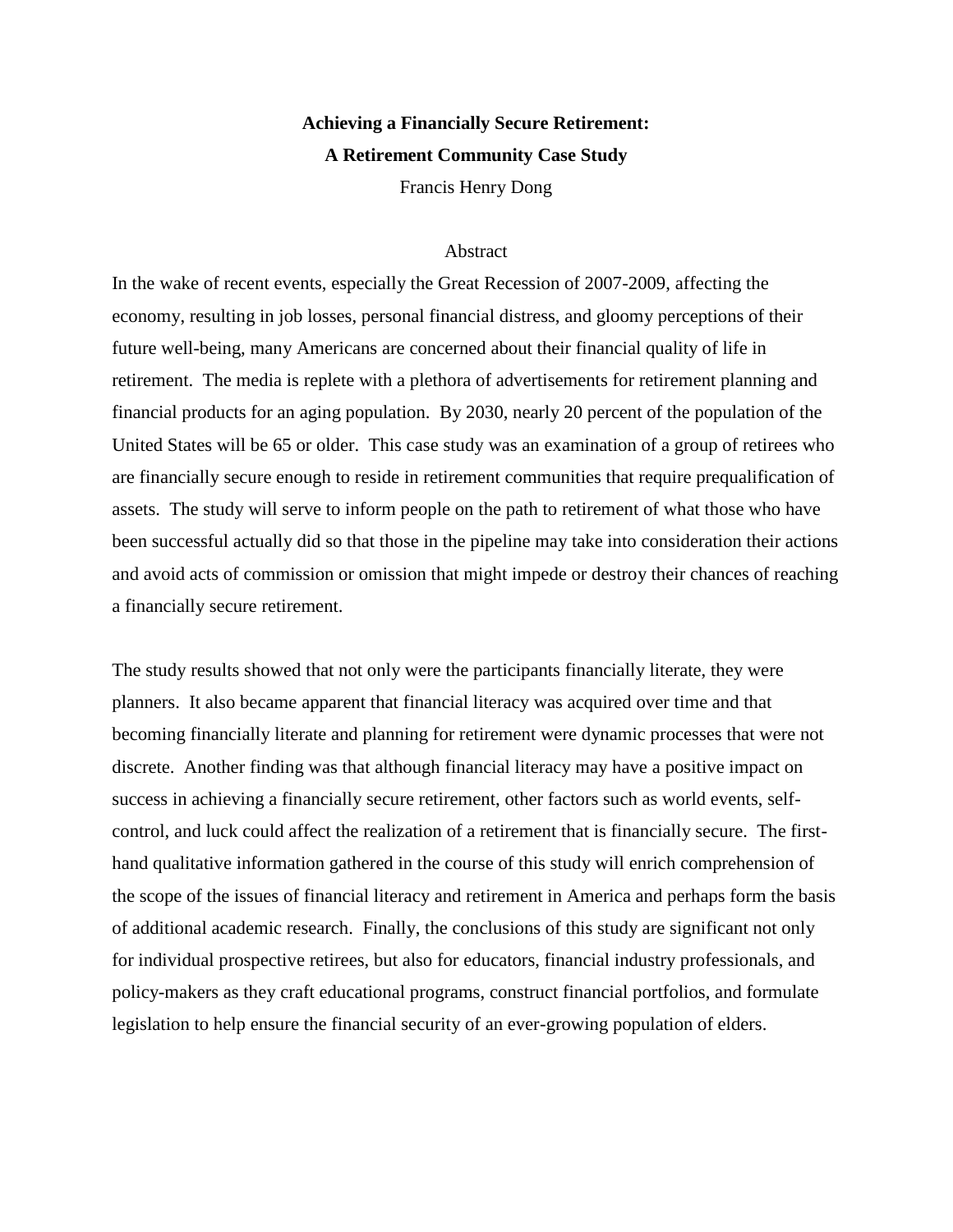# iii

# Dedication

To my wife, Ratana, and my daughter, Frances.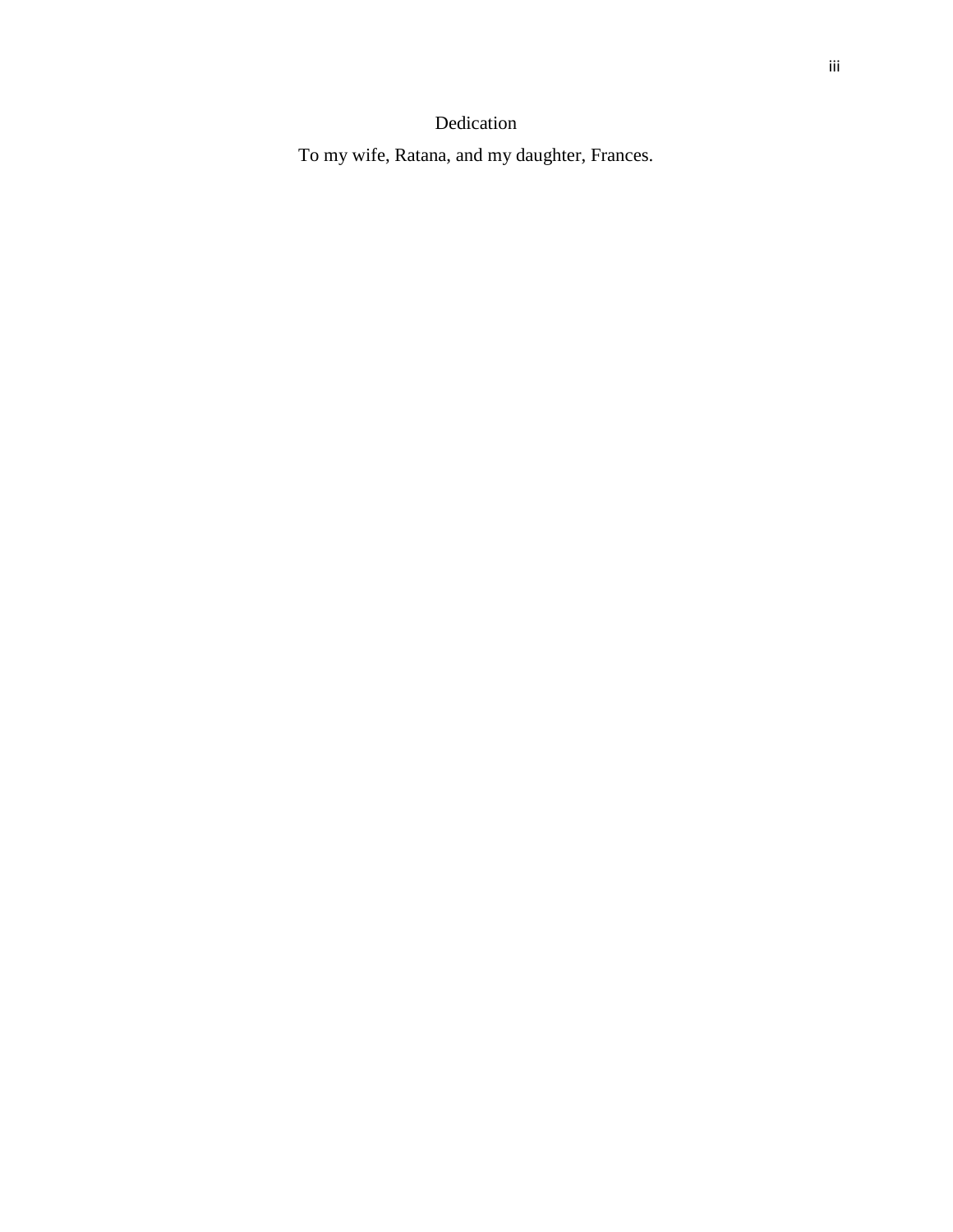#### Acknowledgements

My deepest thanks go to the members of my committee who supported my successful completion of this doctoral journey. Dr. Linda Morris, chair of my committee, provided gentle, but firm guidance that helped bring me to the culmination of my academic program. Dr. Gabriella Belli's sharing of her deep knowledge of research techniques and detailed review and comments on numerous drafts were instrumental in my producing an academically rigorous study. Dr. Clare Klunk's continuous encouragement and assistance in introducing possible communities for the study were absolutely essential and most appreciated. Dr. Marcie Boucouvalas made time to be on my committee, despite her many obligations, and gave of her extensive academic experience and superb insight to help me complete this dissertation.

Other members of the faculty and staff also deserve my gratitude. Dr. Paul Renard's sharing his experience and advice was much appreciated as the research segment of the dissertation was being considered. Ms. Michele Eldredge's administrative abilities were routinely demonstrated and used for my benefit as well as for that of countless others who have pursued degrees within her purview.

Mr. George Turner, Mr. Harry Baldwin, and Ms. Jane Rosman contributed their time and energy to guaranteeing the success of this study by recruiting focus group participants and opening their facilities for the conduct of the focus groups. Their dedicated efforts and generosity cannot be overstated or adequately appreciated. Mr. John Komoroske's introductions to continuing care retirement communities in Virginia helped expand the study to the point that a more robust dissertation could be written. I thank him most heartily for his friendship and support.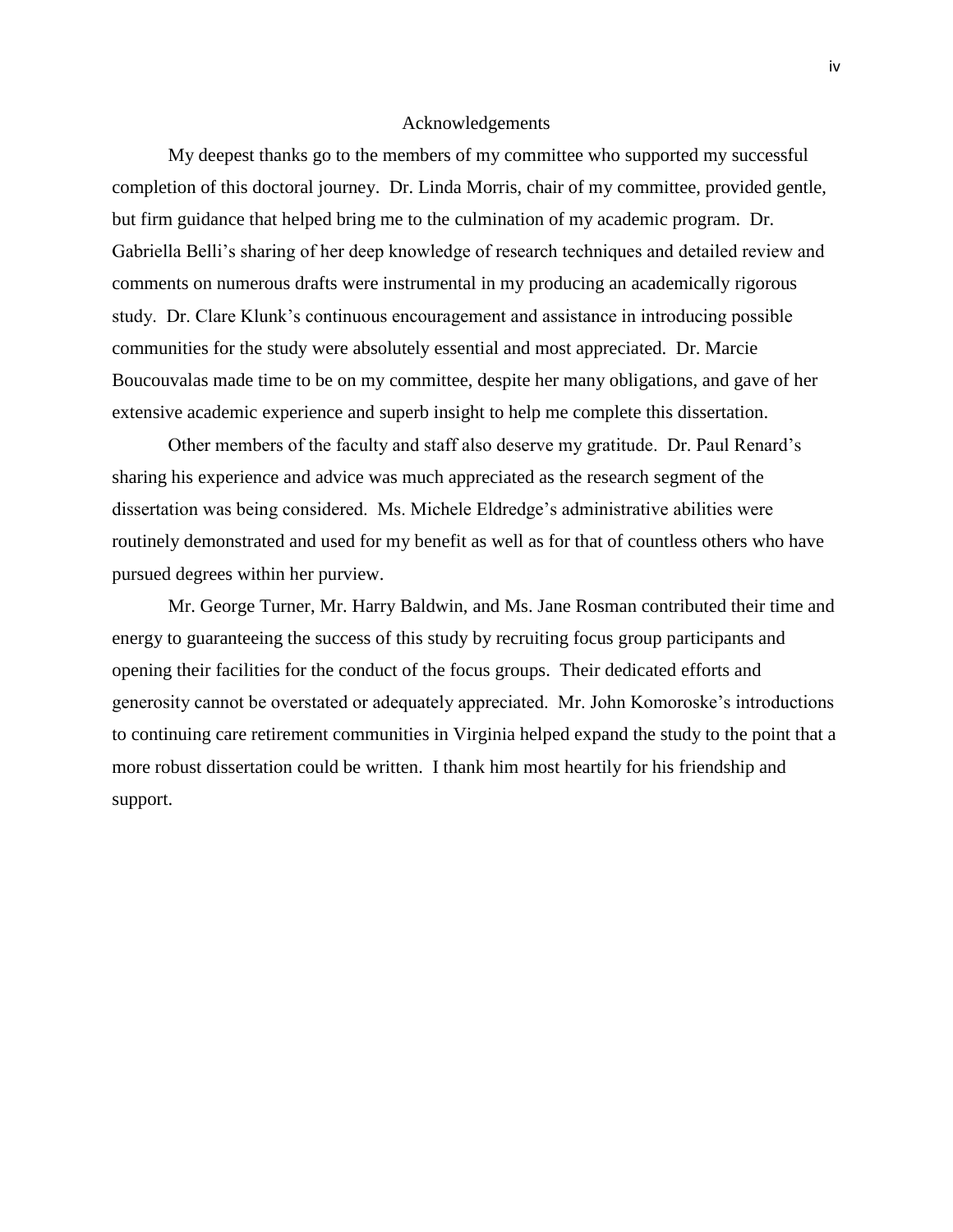# **TABLE OF CONTENTS**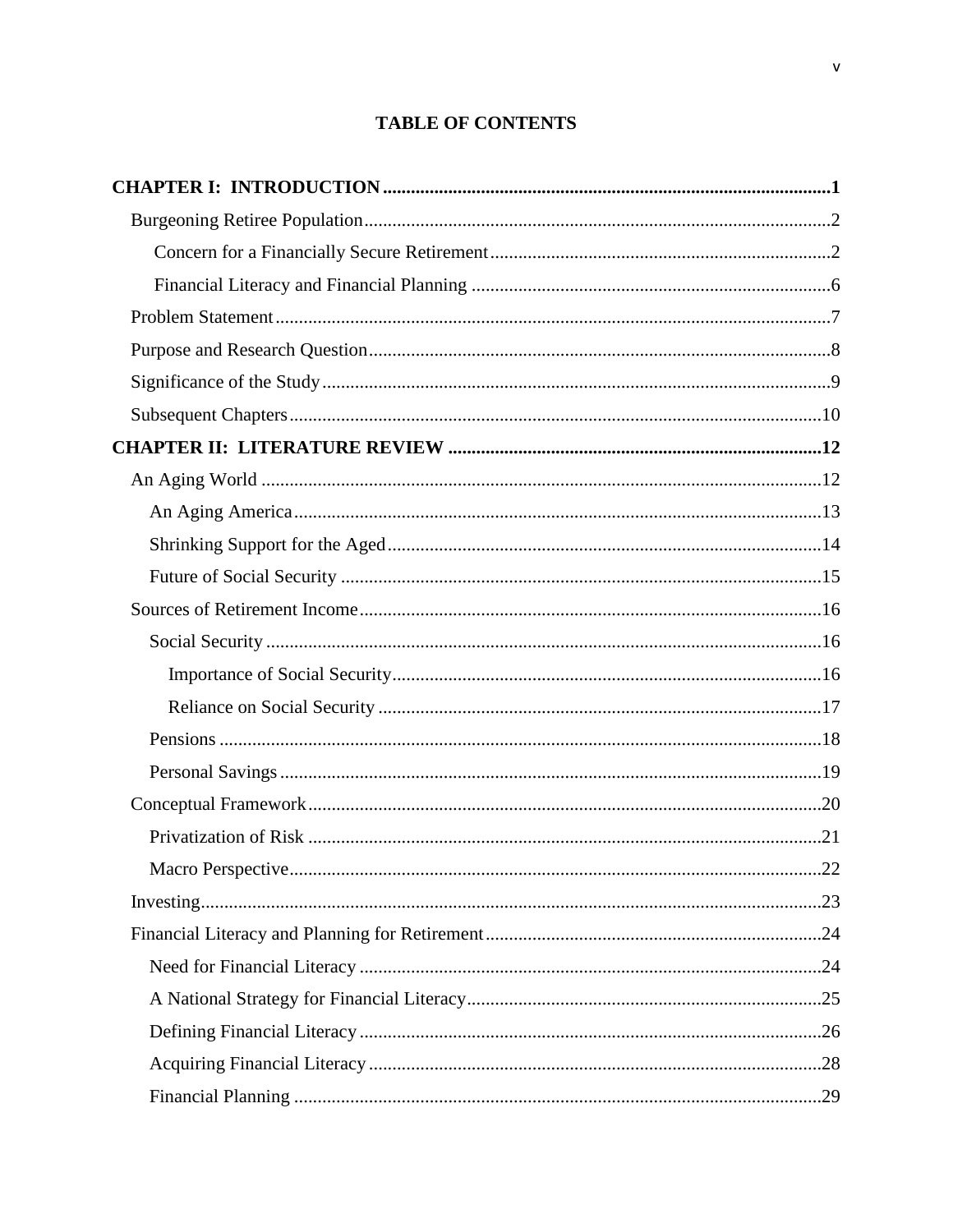| Financial Literacy and Action Questionnaire/Demographic Information 44 |  |
|------------------------------------------------------------------------|--|
|                                                                        |  |
|                                                                        |  |
|                                                                        |  |
|                                                                        |  |
|                                                                        |  |
|                                                                        |  |
|                                                                        |  |
|                                                                        |  |
|                                                                        |  |
|                                                                        |  |
|                                                                        |  |
|                                                                        |  |
|                                                                        |  |
|                                                                        |  |
|                                                                        |  |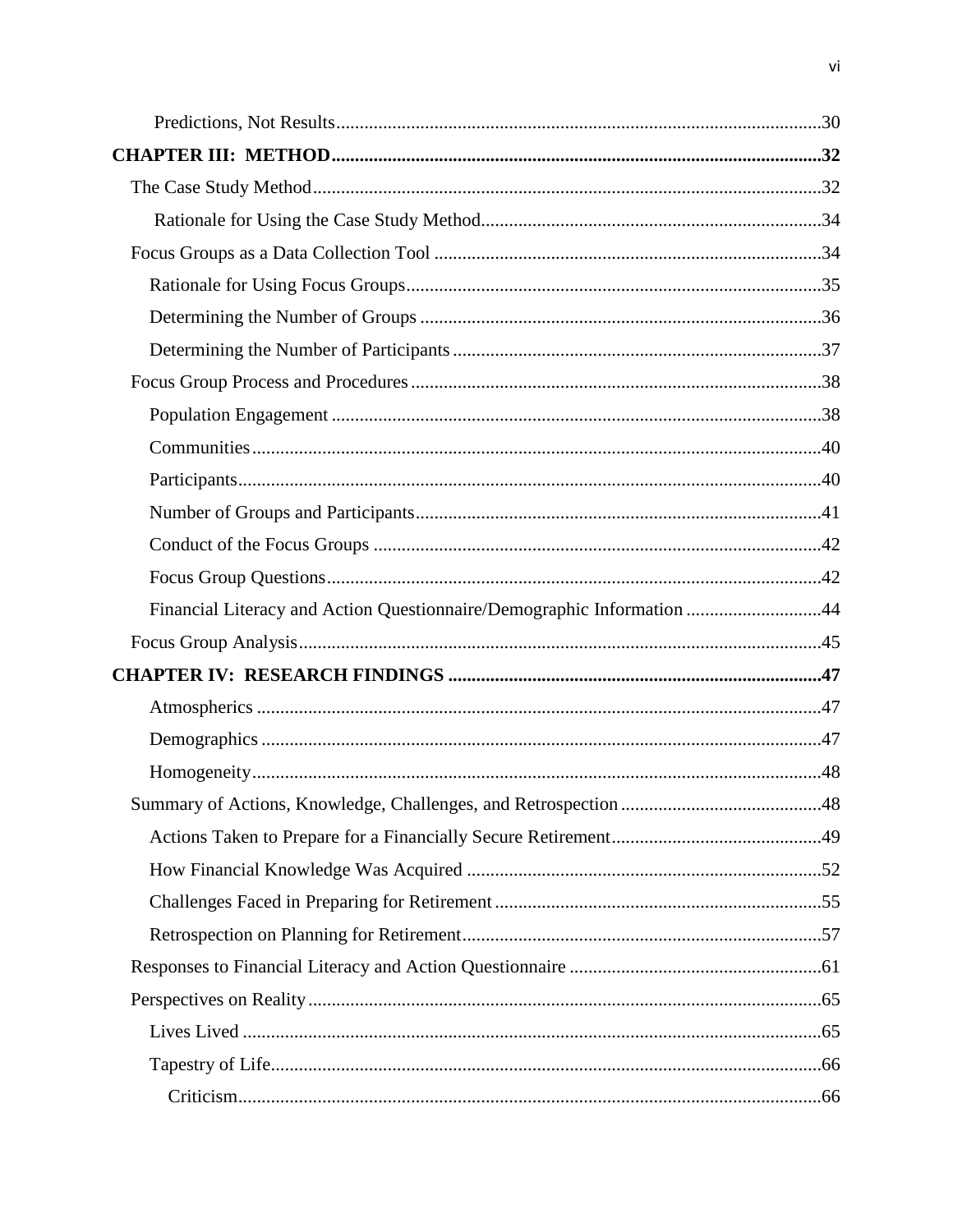| CHAPTER V: SUMMARY, CONCLUSIONS, ANALOGY, IMPLICATIONS, AND             |  |
|-------------------------------------------------------------------------|--|
|                                                                         |  |
|                                                                         |  |
|                                                                         |  |
|                                                                         |  |
|                                                                         |  |
|                                                                         |  |
|                                                                         |  |
|                                                                         |  |
|                                                                         |  |
|                                                                         |  |
|                                                                         |  |
| <b>APPENDICES</b>                                                       |  |
|                                                                         |  |
|                                                                         |  |
|                                                                         |  |
|                                                                         |  |
| Appendix E: Financial Literacy Questionnaire/Demographic Information103 |  |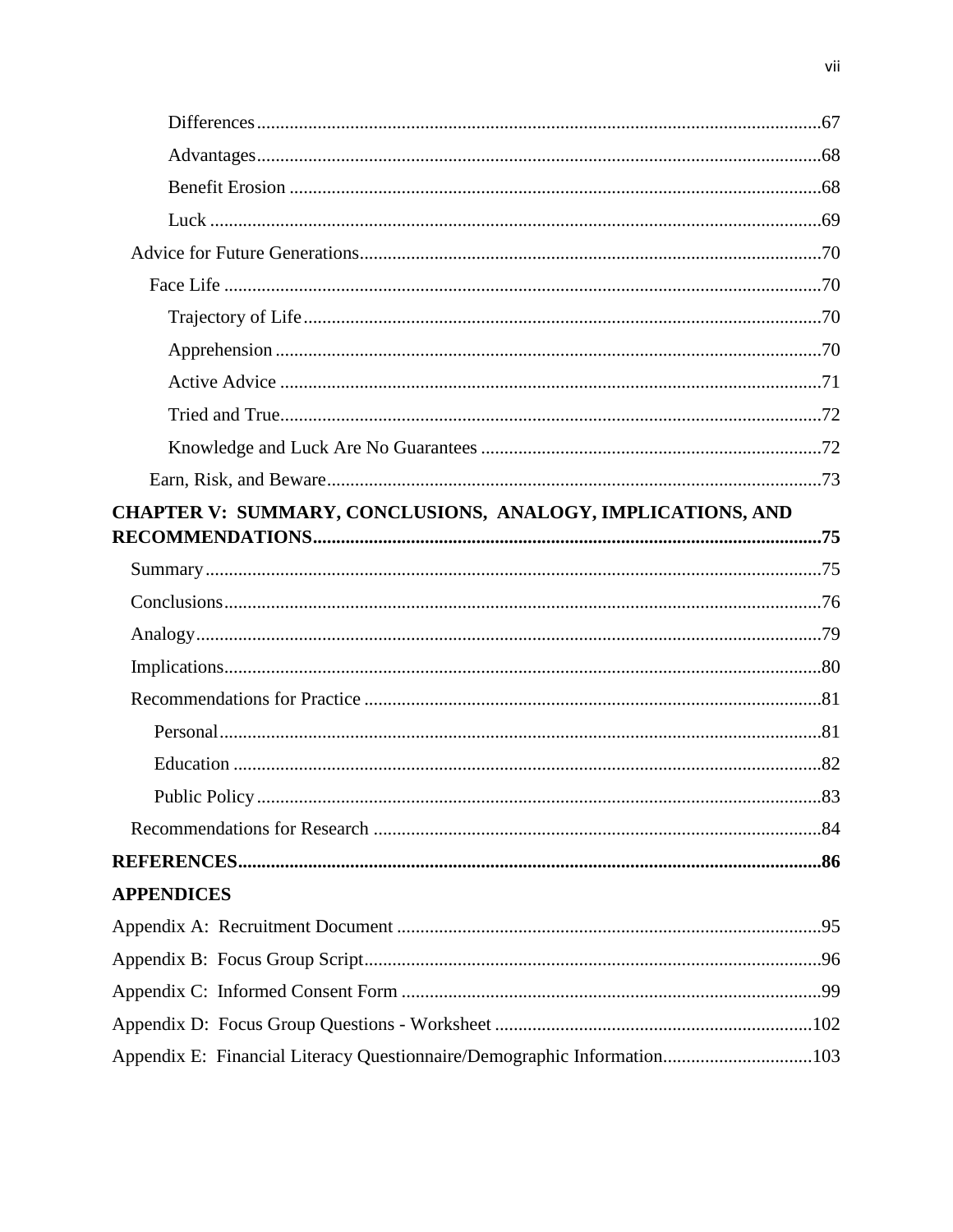# **LIST OF TABLES**

# **LIST OF FIGURES**

1.1 Worker confidence in having sufficient funds to live comfortably through retirement ...........4 1.2 Retiree confidence in having sufficient funds to live comfortably through retirement............4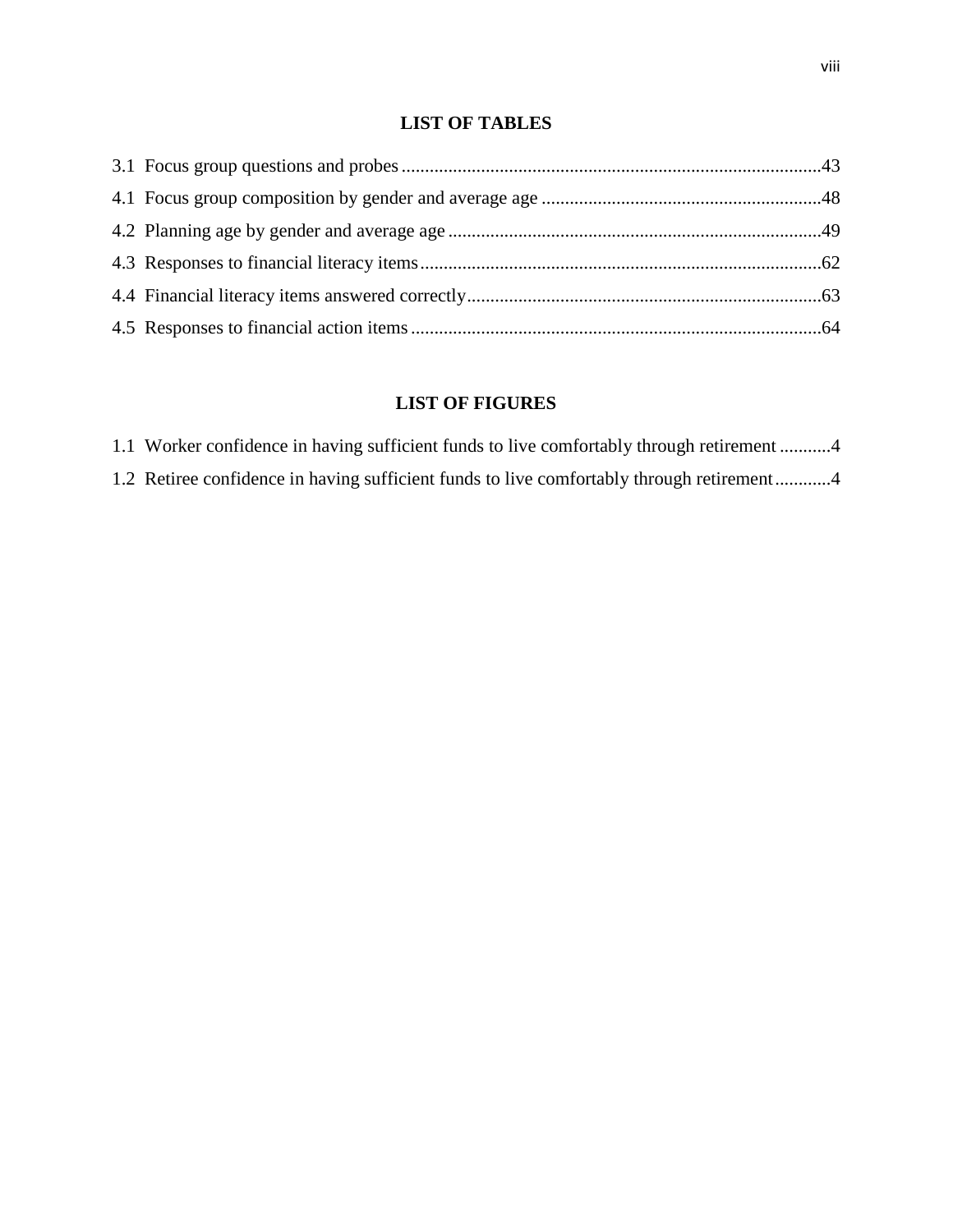# **CHAPTER I INTRODUCTION**

This case study was an examination of a group of retirees who are financially secure in their retirement. Also reviewed were what the study retirees described as specific actions, if any, they took to realize the goal of having their "golden years" financially worry-free (e.g., by budgeting, saving, borrowing - such as for a mortgage, thereby conserving available funds to apply elsewhere, or investing). At issue here is an ever growing, aging American population that must either care for itself or be cared for by society and government after retirement from the workforce. The macroeconomic, societal, and personal implications are important because the retiree population is growing while the number of working persons who contribute to Social Security and associated programs is declining. This affects the ability of government to provide for the aged as well as the ability of society to care for retirees on a private, familial level. The upshot of this situation is that retirees must rely on their personal resources to supplement or replace government and private assistance in maintaining a financially secure retirement.

Therefore, understanding how the secure financial situation of some of America's retirees was achieved and the lessons learned from their experience and actions might help those who will be retiring in the future. This is of value not only to individuals, but also to those who provide advice and education to adults on the topic of preparing financially for retirement. The myriad modern media resources available today allows such critical education to be disseminated to all levels of society as individual responsibility for personal financial security in retirement continues to increase. More importantly, however, is the need to determine whether or not such education is efficacious and how it might be improved from an educator's perspective. This study was meant to help fulfill that need. The conclusions of this study are significant not only for individual prospective retirees, but also for educators, financial industry professionals, and policy-makers as they craft educational programs, construct financial portfolios, and formulate legislation to help ensure the financial security of an ever-growing population of elders.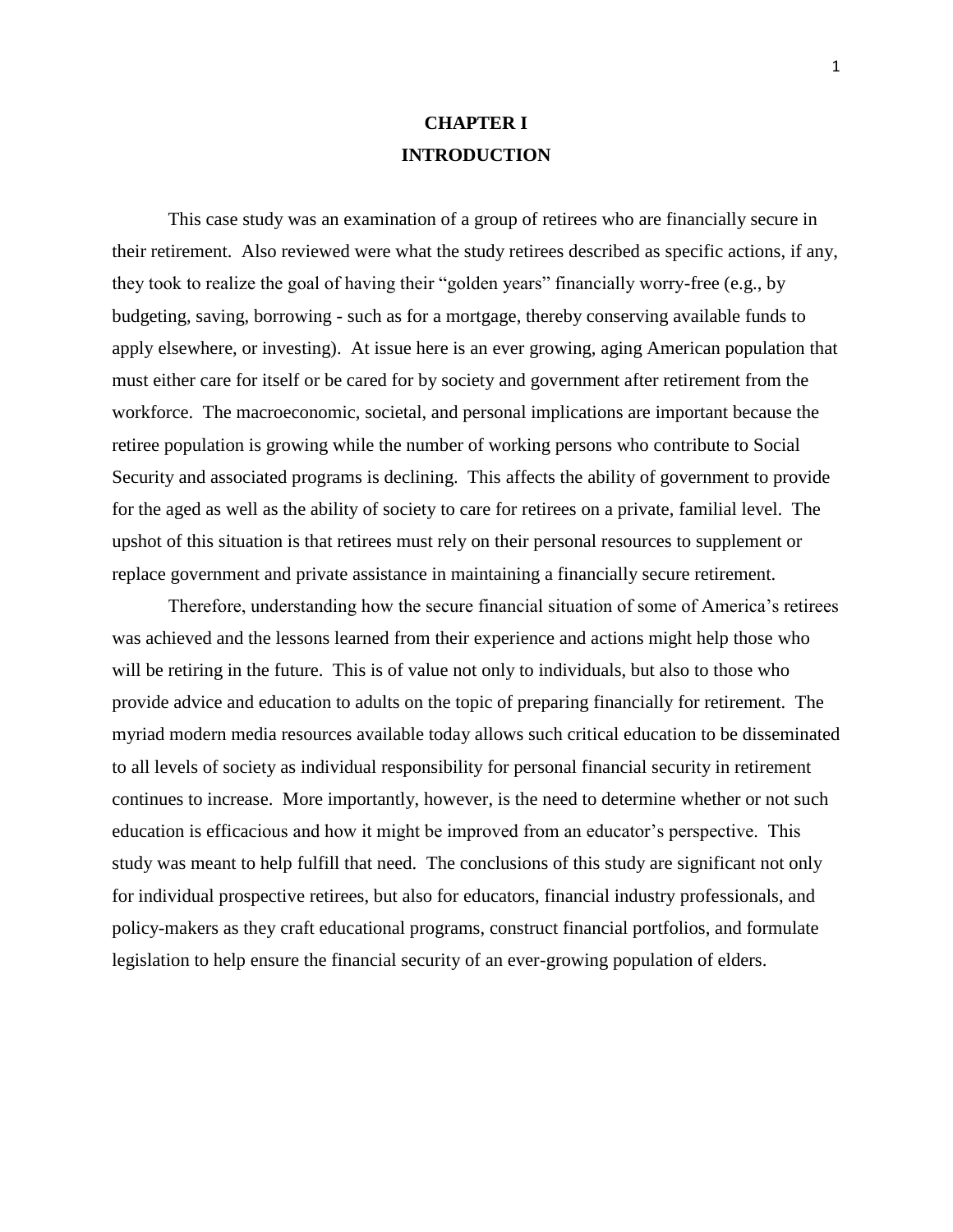#### **Burgeoning Retiree Population**

The Retirement Industry Trust Association (RITA) (2013) published the following information on the American population:

The U.S. Census Bureau reports that there are 37.3 million people 65 and older in the United States as of 2006. This represents 12 percent of the total population. A Baby Boomer (born between 1946 and 1964) turns 60 every 8 seconds. Between 2005 and 2006, this age group increased by 473,000 people. The U.S. population age 65 and over is expected to double in size within the next 25 years. By 2030, almost 1-out-of-5 Americans – some 72 million people – will be 65 years or older. By the year 2050, there will be 86.7 million people age 65 and older comprising 21 percent of the total population. (Retirement Industry Trust Association, 2013, Fraud Statistics section, para. 2)

Given that by 2030 almost 20 percent of the American population is estimated to be at the traditional retirement age of 65 or older (Retirement Industry Trust Association, 2013, Fraud Statistics section, para. 2), it appears that those en route to being in that population segment might do well to prepare to retire from their employment and consider their post employment future. In so doing, people in this category are wise to look forward to what may be a new retirement reality that may not be as secure as it was for earlier generations, based on the current state of the national economy and, perhaps, their own personal finances. Prospective retirees might learn some basics of retirement planning from neutral sources before conferring with any of a plethora of commercial entities in the financial services industry whose provision of financial education programs is often keyed to sales. Non-commercial sources of education regarding financial preparation for retirement include schools, universities, and government agencies. Among available public resources, for example, is the Social Security Administration's retirement planner which also references other retirement planning websites (Social Security Administration, 2014a, Retirement Planner: Other Retirement Planning Websites section).

# **Concern for a Financially Secure Retirement**

According to Bloom (2011), "The number one concern of people approaching retirement is running out of money" (p. 82). Therefore, as the retirement population of the United States grows, the need for that population to provide or be provided financial security in retirement becomes more important, both from a public policy as well as a personal perspective. The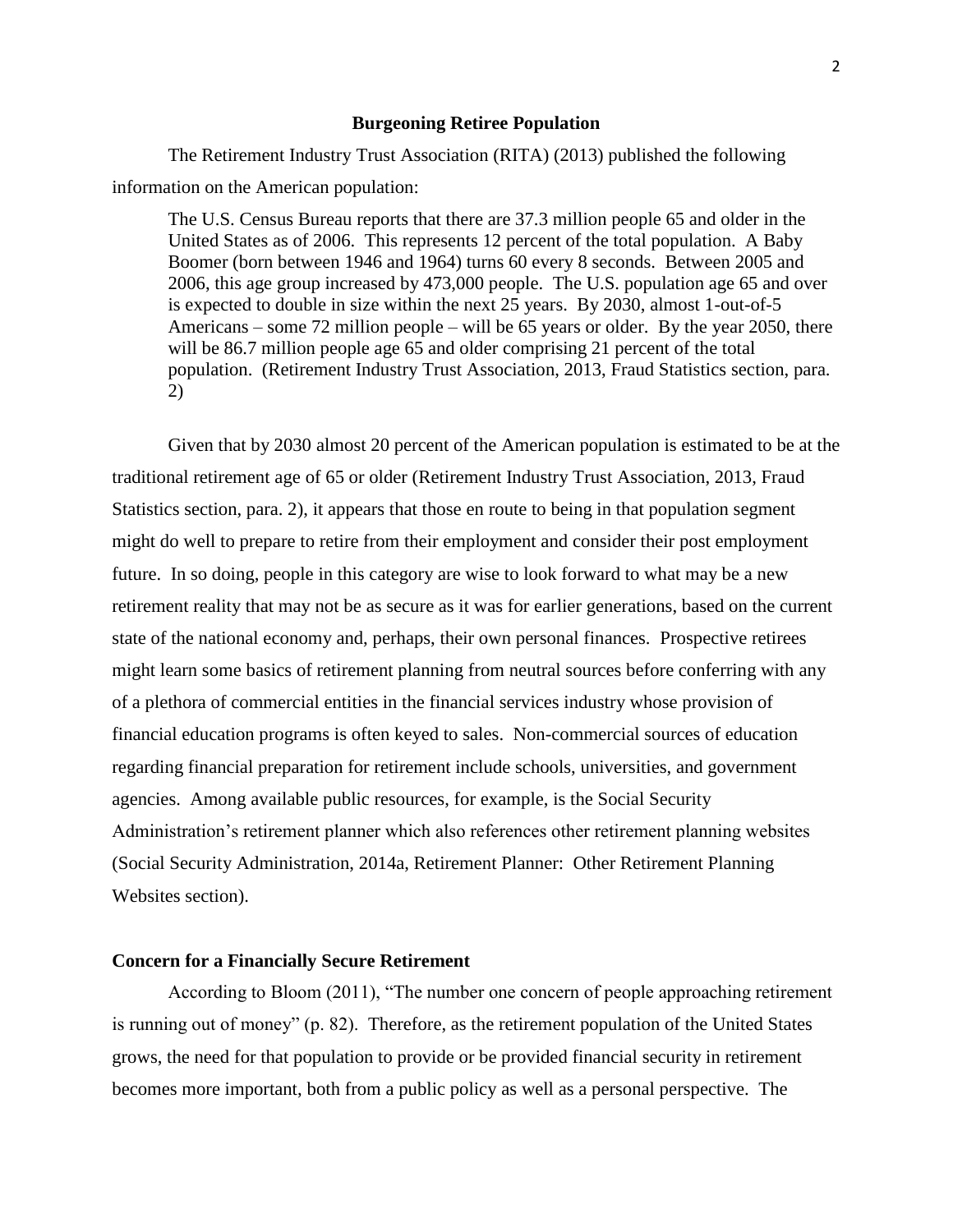financial services industry as represented by the Money Management Institute (2011) reported that the future of Social Security and "making your assets last through retirement" are two major worries of pre-retirees and retirees who "are concerned that they will exhaust their savings in retirement, forcing them to either live in poverty or become a burden to their children" (p. 7). The Employee Benefit Research Institute (EBRI) (2013a) conducted research on a national level, the results of which bear this out.

EBRI (2013a) found in its annual Retirement Confidence Survey that there was a sharp decline in the confidence of Americans that they would be able to secure a financially comfortable retirement as illustrated in Figure 1.1. The EBRI survey (2013b, p. 1) asked current workers, "Overall, how confident are you that you (and your spouse) will have enough money to live comfortably throughout your retirement years?" The percentage of respondents confident in having enough money to live comfortably in retirement has continued on a downward trend since 2007, with 28% reporting that they are not at all confident of being able to do so. Another 21% are not too confident, thereby revealing that 49%, almost half, of all current workers feel that they are on shaky ground. In 2007, the percentages were 10% and 19%, respectively. An alarming additional 20% of people in the workforce, therefore, have become less confident in being able to attain and maintain a financially comfortable retirement. Although "comfortable" is a relative and not an absolute term, the survey responses were based on the self-perceptions and personal confidence assessments of those surveyed.

Contrary to the perceptions of the currently employed as illustrated in Figure 1.1, people now in the ranks of the retired are much more confident in being able to sustain a financially comfortable retirement (EBRI, 2013b). In 2013 the confidence of current retirees in having enough funds for a comfortable retirement moved more toward the middle ground with 44% reporting that they are somewhat confident compared to 38% in 2007. However, only 18% said they were very confident, a downward trend from previous years as illustrated in Figure 1.2.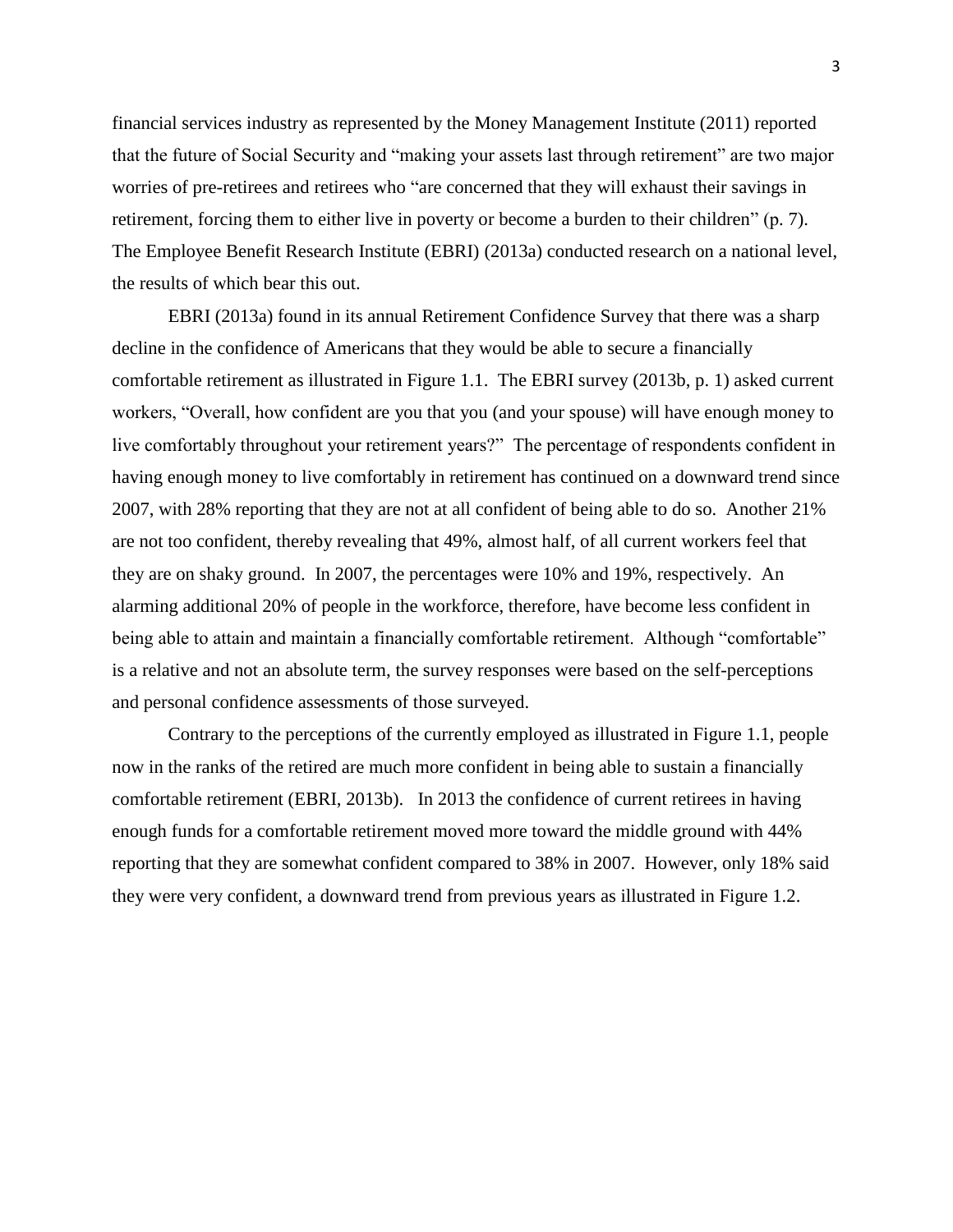

*Figure 1.1.* Worker confidence in having sufficient funds to live comfortably through retirement. This figure illustrates the increasing percentage of current workers who either are not too or not at all confident of having enough money to last through retirement, totaling 49% in 2013.

Note: Based on information included in *2013 Retirement Confidence Survey (RCS) Fact Sheet #1*. Washington, DC: Employee Benefit Research Institute.



*Figure 1.2.* Retiree confidence in having sufficient funds to live comfortably through retirement. This figure illustrates the decreasing percentage of current retirees who are very confident of having enough money to last through retirement, totaling 18% in 2013, down 23% from 2007. Note: Based on information included in *2013 Retirement Confidence Survey (RCS) Fact Sheet #1*. Washington, DC: Employee Benefit Research Institute.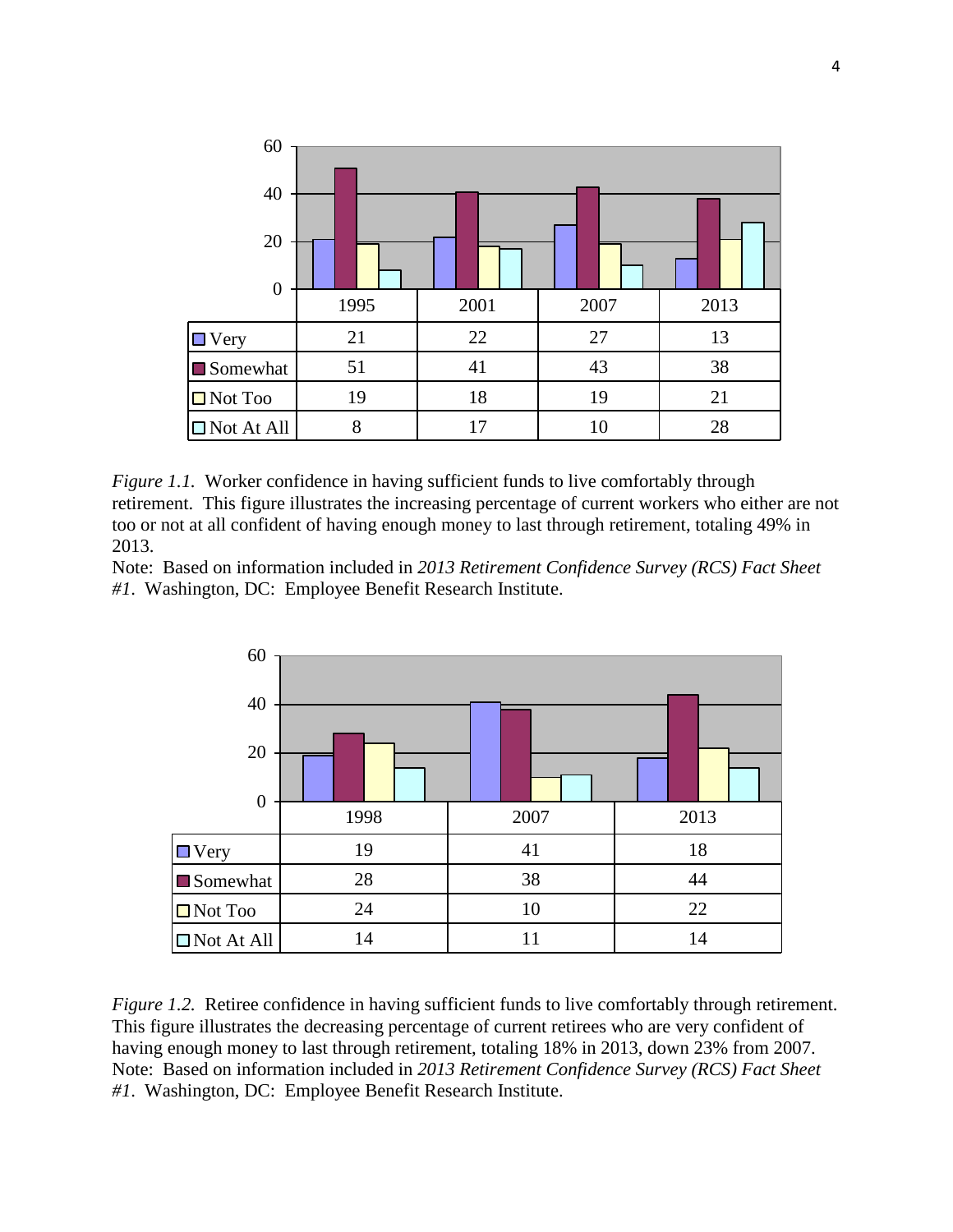Figure 1.2 shows that before the recession of 2007-2009 some 41% felt very confident about being able to sustain a financially comfortable retirement (EBRI, 2013b). In addition, in 2013, the percentage of retirees saying that they are very confident of being able to maintain a comfortable retirement declined to 18%, whereas only 13% (down from 27% before the recession) of current workers felt the same way about their prospects of living comfortably, from a financial standpoint, throughout their retirement years. These results and trends, however, should not be surprising because the economic disaster known as the recession of 2007-2009 wreaked havoc on the financial status of many, both in terms of job loss and declines in retirement savings for some. According to Labonte, "It was the longest and deepest recession of the post-World War II era" (2010, p. 1).

The United States Bureau of Labor Statistics (2012) reported that the recession began in December 2007 and ended in June 2009 and that:

In December 2007, the national unemployment rate was 5.0 percent, and it had been at or below that rate for the previous 30 months. At the end of the recession, in June 2009, it was 9.5 percent. In the months after the recession, the unemployment rate peaked at 10.0 percent (in October 2009). (pp. 2-3)

From a financial perspective, many a retirement savings nest egg was badly buffeted by the recession. VanDerhei from the Employee Benefit Research Institute (2009) provided a glimpse of just how hard retirement accounts were hit in the following report on 401(k) defined contribution plans:

401(k) losses from the economic crisis: During 2008, major U.S. equity indexes were sharply negative, with the S&P 500 Index losing 37.0 percent for the year, which translated into corresponding losses in  $401(k)$  retirement plan assets. (p. 1)

Couple the lack and loss of employment with the losses suffered by retirement accounts such as the  $401(k)$ , and the decline in confidence illustrated in Figures 1.1 and 1.2 among current workers and retirees is understandable. However, the business cycle has its ups and downs. The American economy has improved somewhat since the official end of the recession in June of 2009 and the unemployment rate has dropped from its high of 10 percent in October of 2009 (United States Bureau of Labor Statistics, 2012). Should the national economic and employment situation continue to improve, there is the likelihood that the confidence of workers and retirees in achieving and maintaining a secure financial retirement may take a more optimistic tone.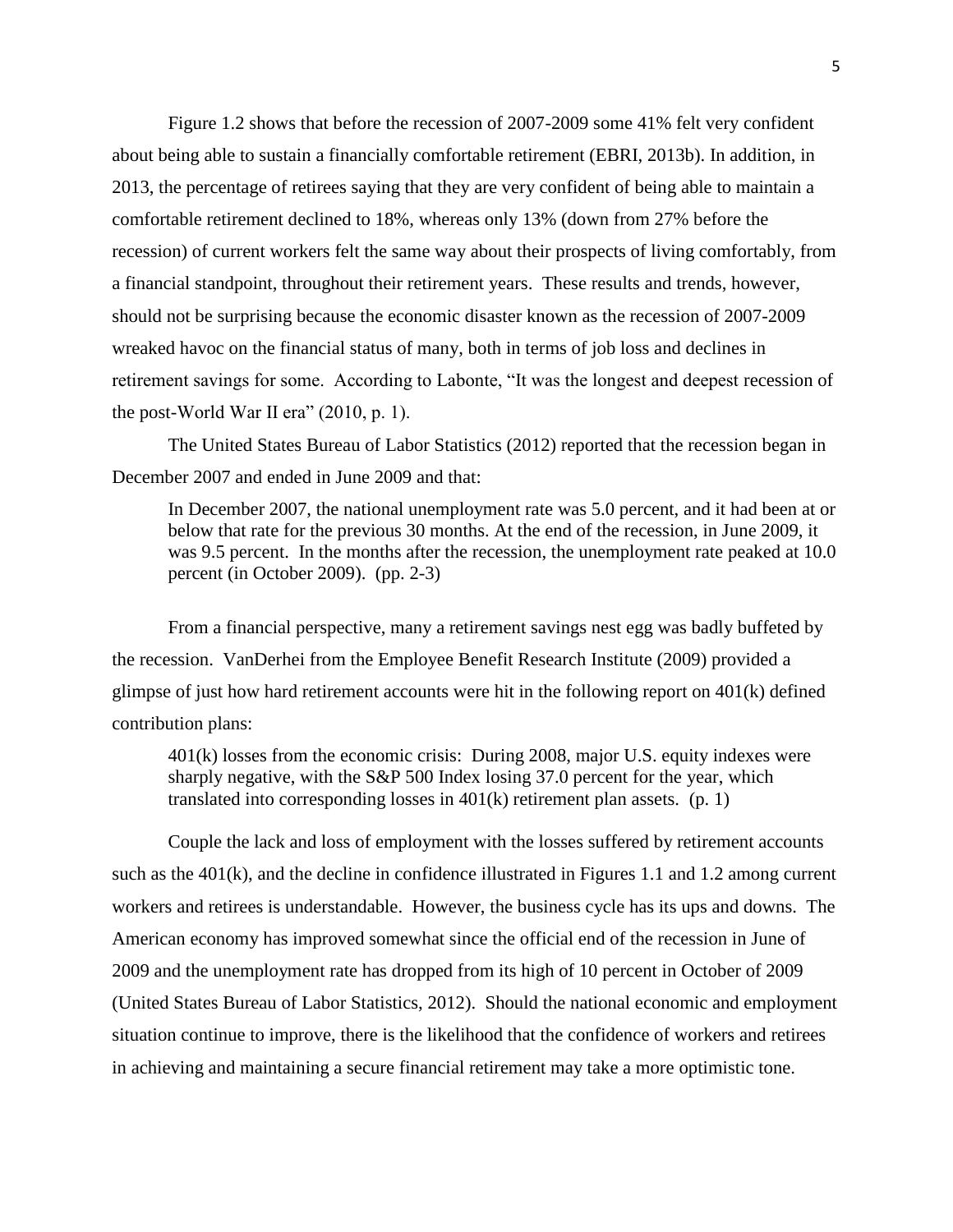### **Financial Literacy and Financial Planning**

Financial gurus in the popular media and professionals from the financial services industry tout planning as a necessary part of achieving financial success and typically offer various schemes or retirement planning road maps (Slott, 2007) to reach financial security in retirement. Prior academic work has validated that advice to plan. Garman, Kim, Kratzer, Brunson, and Joo (1999) found that workers who enhanced their financial literacy through financial education workshops "took positive actions to improve their financial well being" and were "making good progress toward a financially secure retirement" (p. 87). Hershey and Mowen (2000) examined factors influencing the preparedness of individuals for retirement and found that financial knowledge was a significant predictor of pre-retirement planning. Joo and Grable (2005) found that people who had received workplace-provided financial education were more likely to have a retirement savings program.

Lusardi and Mitchell (2007a), in reporting the results of their analysis of the RAND American Life Panel (ALP) dataset, concluded that financial literacy proved to be "a key determinant of retirement planning" (p. 19). They went on to say that the results of their ALP analysis are consistent with those of their prior analysis of the 2004 *Health and Retirement Study* (HRS) in which they found financial knowledge and planning are clearly interrelated (Lusardi & Mitchell, 2006). Lusardi and Mitchell (2011b) went on to report that it has been "established that planning has important implications for wealth accumulation" (p. 30).

In order to plan effectively, however, it would be good to know what one is doing. Agarwal, Amromin, Ben-David, Chomsisengphet, and Evanoff (2011) stated, "Summarily, we found many consumers lack basic financial literacy and are ill prepared to meet their financial goals" (p. 198). Lusardi and Mitchell (2011b) linked financial literacy and planning and noted, "One reason people fail to plan for retirement or do so unsuccessfully, may be because they are financially illiterate" (p. 30). They and others (Crossan, 2011; van Rooij, Lusardi, & Alessie, 2012) have made it clear that financial planning informed by financial literacy "may affect the long term-ability to accumulate wealth" (Yoong, 2011, p. 93) and increases the likelihood of achieving a financially successful retirement.

The responsibility for planning for a financially sound retirement is squarely on the shoulders of the individual. Retirement planning within the context of financial literacy could be described as applying "a set of critical thinking skills to weigh and assess the pros and cons of a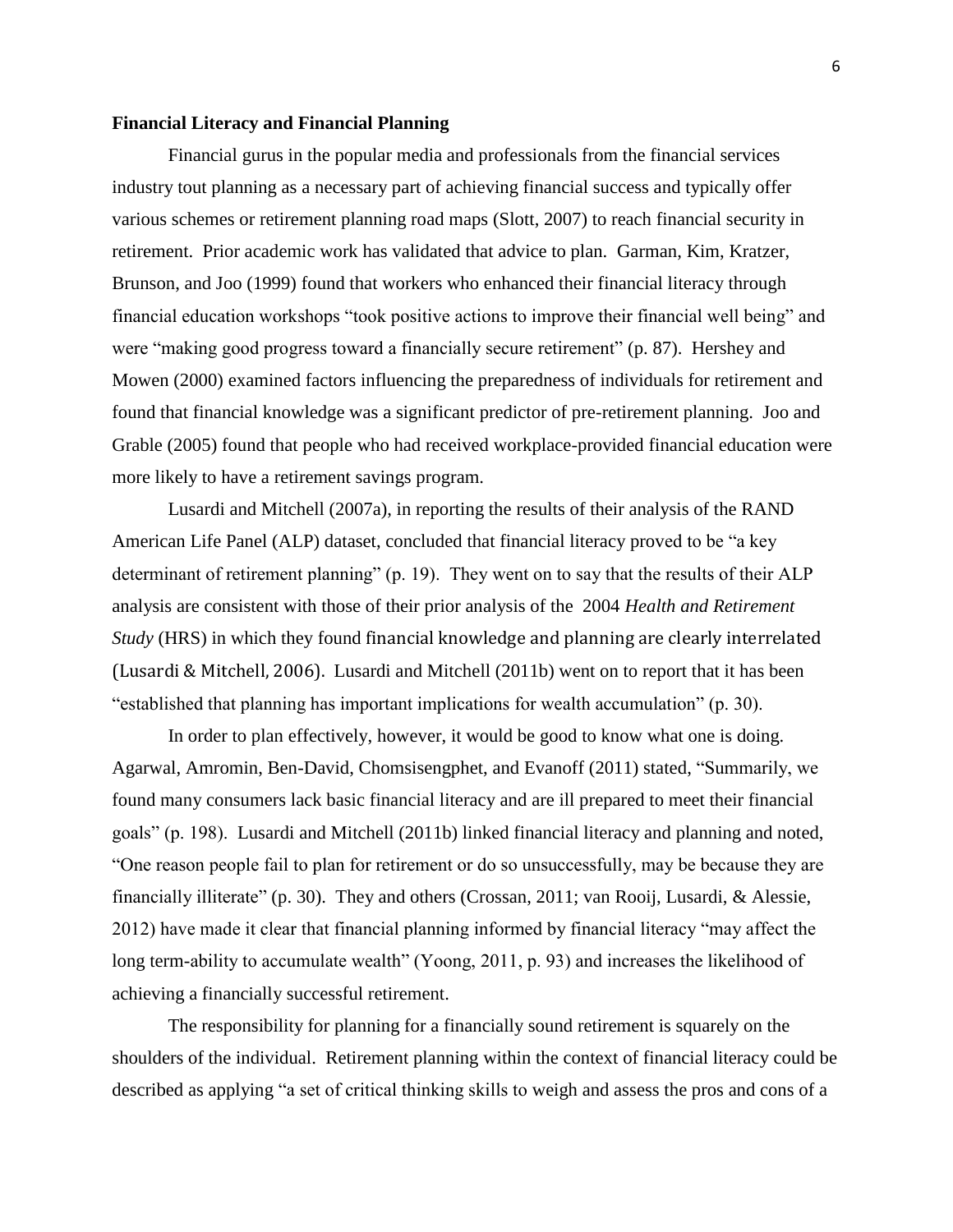particular decision relative to one's own needs, values, and goals" (Kozup & Hogarth, 2008, p. 131) in terms of having sufficient income and/or savings to sustain the individual's desired quality of life in retirement. Retirement planning is applicable to a whole host of factors affecting retirement, including what to invest in and when, investment vehicles, as well as the other operational elements of budgeting, saving, and borrowing.

# **Problem Statement**

The number of retirees in the United States is growing and will continue to grow in the next 30 years. The Urban Institute reported that by 2040, the number of people age 65 and older will reach 80 million, more than double the number in 2000 and representing about one in five Americans (Urban Institute, 2013, The U.S. Population Is Aging section, paras. 1 & 2). All of these retirees must be looked after somehow in terms of being financially sustained throughout retirement.

According to Geewax (2012, p.1), "the long economic downturn that began in late 2007 came to be known at (sic) the Great Recession – the worst period since the Great Depression of the 1930s." In the wake of recent events, especially the "Great Recession" of 2007-2009, affecting the economy and resulting in job losses, personal financial distress, and gloomy perceptions of their future well-being, many Americans are concerned about their financial quality of life in retirement. The confluence of aging and not earning income through work can induce fear in those approaching retirement as well as those already retired. More than one-third of current retirees and almost one-half of working Americans are either not too confident or not confident at all of having enough money to live through their retirement years.

A number of studies such as those conducted by van Rooij et al. (2012) have shown a positive relationship between financial literacy and planning for retirement. While the link between financial literacy and financial planning has been established, prior studies contain an implicit assumption that financial planning for retirement leads to a financially successful retirement. Although this is a reasonable assumption, it has not been demonstrated. What we lack is explicit knowledge about the actual results of such planning or otherwise preparing for retirement. While the accumulation of retirement monies through employment and perhaps saving is desirable, it is something else to use or work with those funds so that they will provide for financially secure "golden years."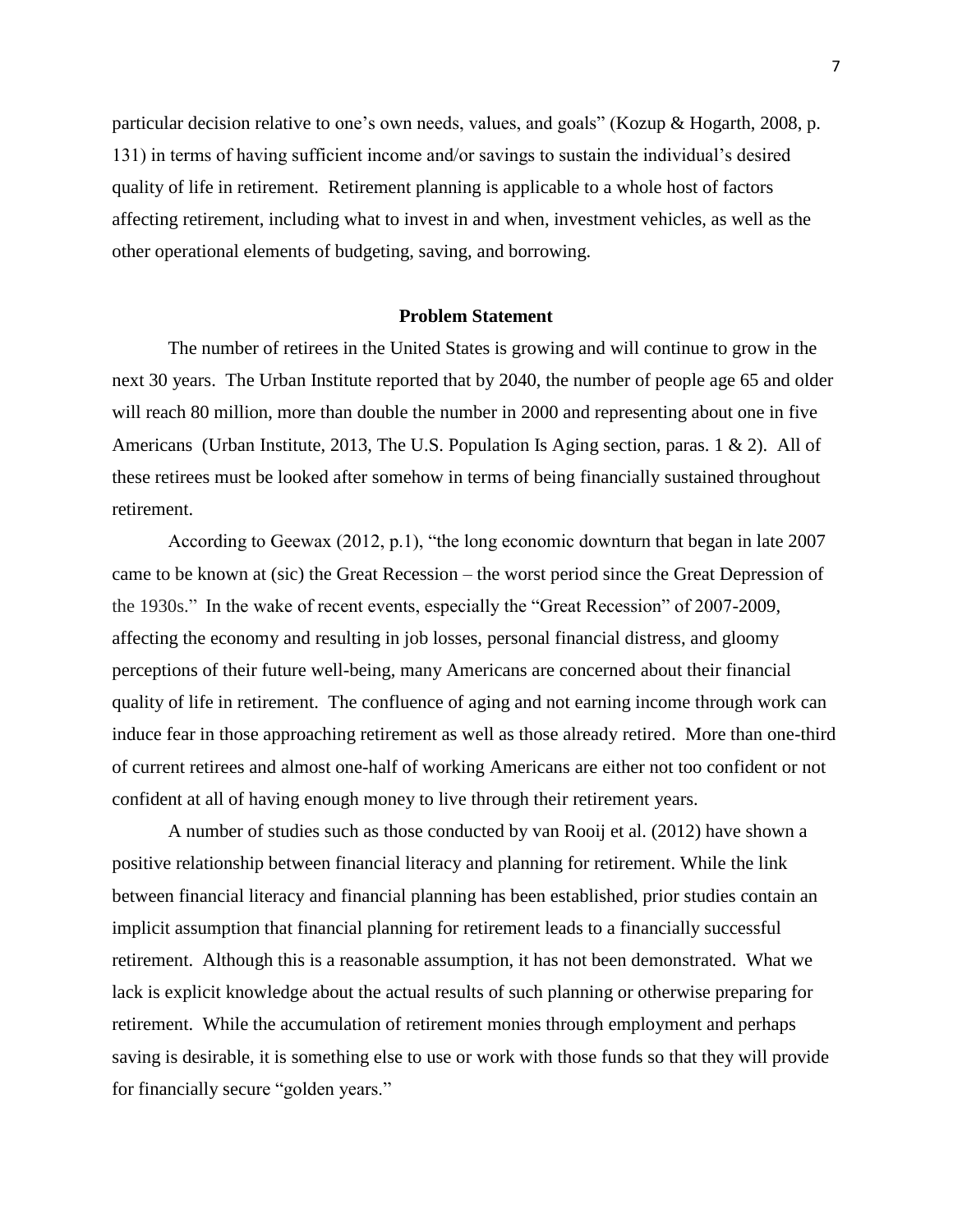The assumed efficacy of financially literate inspired planning for a financially successful retirement could be verified by following people with different levels of financial literacy and different types of financial planning to determine the extent to which good financial planning did, in fact, lead to a successful financial retirement. Such a study might be desirable, but impractical and difficult to execute. But, it is possible to find a group of retirees who appear to have a very successful and comfortable retirement and inquire what planning for retirement they actually did and what actions they took to implement that planning.

#### **Purpose and Research Question**

If the implied end result of the relationship between financial literacy and planning for retirement is a financially secure retirement, then an overwhelming majority of any group of financially secure retirees should have actively planned for retirement. The purpose of this study was to investigate a group of financially secure retirees in order to gain greater clarity on how people achieve successful financial retirement by answering the main research question: "What did successfully retired people actually do to achieve a financially secure retirement?" Did they plan and act based on their financial literacy to achieve a successful financial retirement? To what degree did people who have achieved successful financial retirement follow this or other pathways such as relying on family members, investment professionals, or other third parties to manage their finances? Or did they inherit sufficient wealth to guarantee a secure financial retirement?

The primary research question **"What did successfully retired people actually do to achieve a financially secure retirement?**" was explored by analyzing the results of six focus groups of financially successful retirees sharing their experiences in preparing for retirement and answering questions such as:

- What actions did they take to prepare for a financially secure retirement?
- How did they acquire the financial knowledge they may have used to prepare for a financially secure retirement?
- What challenges did they face and how did they deal with them?
- What might they have done differently?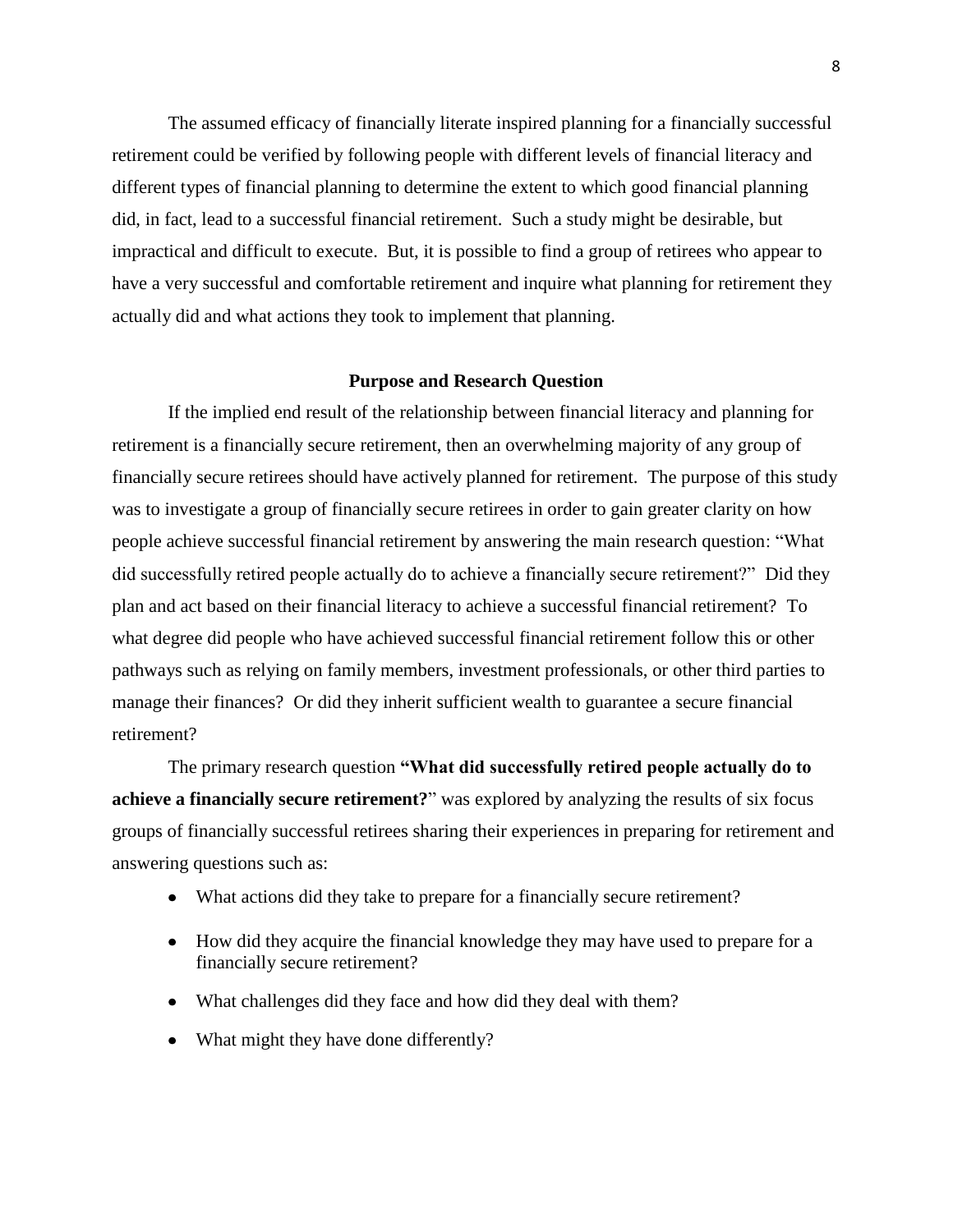#### **Significance of the Study**

This study explored whether retirees who are financially secure in their retirements (as determined by their membership in a retirement community that requires set financial asset levels and monthly income) planned for their retirements and implemented their plan by budgeting, saving, borrowing, and/or investing to reach the goal of financially secure retirement. Answering the four components of the main research question might serve to help those seeking a financially secure retirement see how those who have achieved it did so and avoid repeating mistakes of commission or omission in being financially literate, planning, and acting on their plan. Paraphrasing the Spanish philosopher, George Santayana (1905), those who do not know the past are condemned to repeat it.

Of importance for individuals hoping for a financially secure retirement is the impact of economic downturns on their finances and means of generating income. Indeed, writing in the aftermath of the Great Recession, Rabinowitz (2011) noted the inequality of its effects:

We see people holding signs on the street corners begging for money or work. These become the faces of the current economic crisis. The current global financial crisis has not affected all Americans equally. Though some may have suffered greatly in the past three years, others have not suffered quite as much. (Face to Face With an Economic Depression section, para. 3)

Although many survived the economic crisis and did not suffer "quite as much" financially, the uncertainty of continued or future employment for many currently in the workforce is of concern. They surely do not want to join the ranks of the unemployed, but the decision likely is not theirs to make.

Worstall (2012) said that the Great Recession and the Great Depression are very similar if not the same. The internet, globalization, and containerization in shipping are today's equivalent of the mechanization of agriculture and the electrification of manufacturing in the 1930s. The latter two forms of innovation reduced employment as modern forms of innovation are doing at present. The worrisome underlying fact for many of the currently employed is that in today's world, technology and innovation are responsible for reducing the labor force. University of Michigan economist Mark Perry noted that the United States economy's output was 2.2% more than before the recession, but with 3.84 million fewer workers. He further elaborated, "The Great Recession stimulated huge productivity and efficiency gains as companies shed marginal workers and learned how to do "more with less (fewer workers)." Technological advances may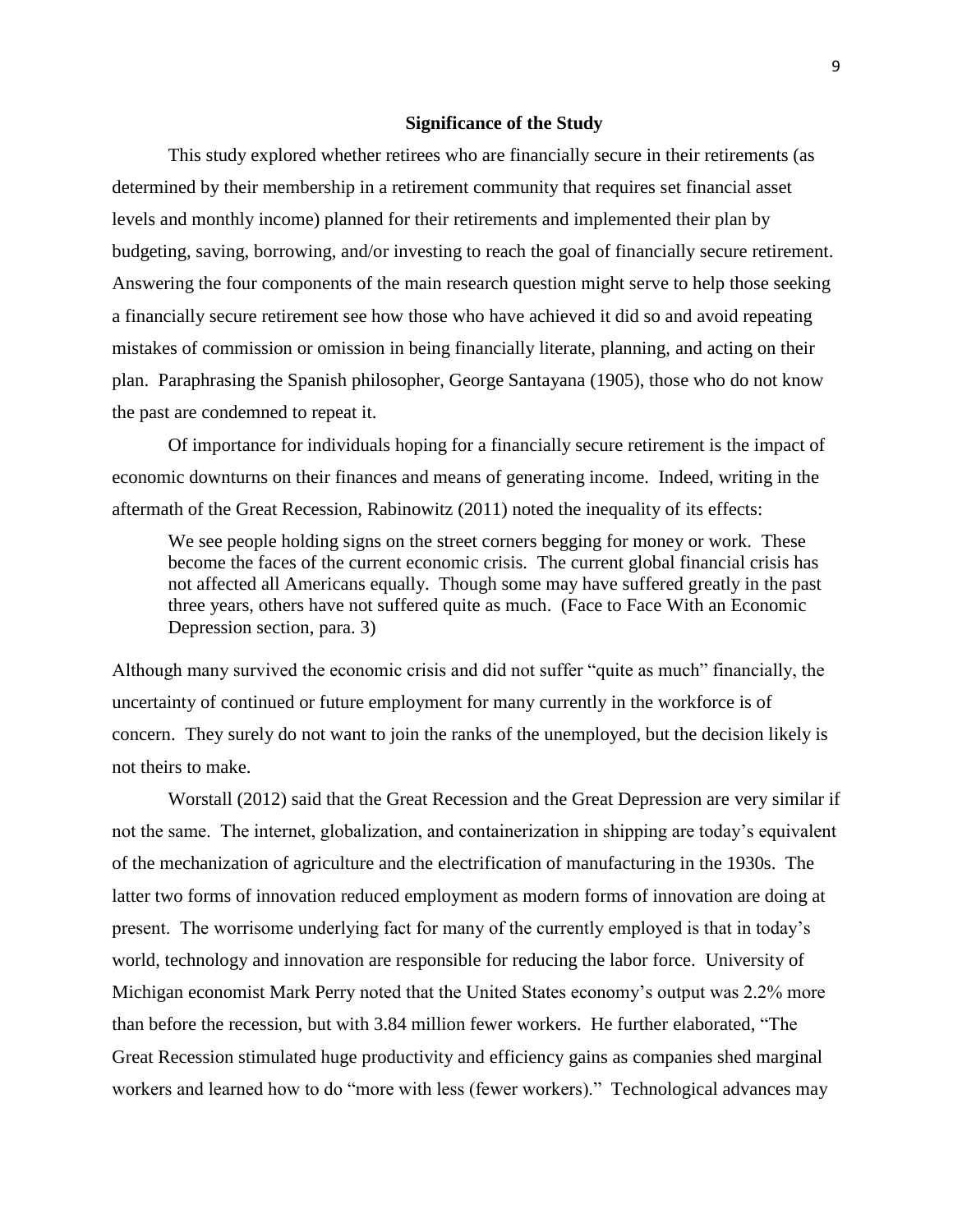have also contributed to the productivity gains" (2012, p. 1). The impact of all this is that fewer jobs mean fewer opportunities to fund retirements either individually or through employers.

The retiree population is joined daily by people who may or may not have retirement benefits from their employment. The experiences and challenges faced by this study's subjects and how they dealt with them from the days of the Great Depression to the present will help inform those who have weathered the Great Recession prepare for their own futures and instruct their offspring. The results of this study are significant, therefore, not only for individual prospective retirees, but also for educators, financial industry professionals, and policy-makers as they craft research projects and educational programs, construct financial portfolios, and formulate legislation to help ensure the financial security of an ever-growing population of elders.

#### **Subsequent Chapters**

The second chapter of this document is a literature review that further explains the concepts presented in this chapter. Specifically, it expands on the references in the first chapter as well as incorporates additional relevant material supporting financial literacy, financial planning, and suggested actions based on that planning to achieve a financially secure retirement. Materials offered by the financial services industry also are reviewed where appropriate.

The third chapter identifies the specifically targeted sample studied. The residents of two retirement communities participated in focus groups for this case study of retirees deemed to be financially secure by dint of their being able to afford an upscale retirement community. The design of the case study method used, procedures, and data analysis are discussed in this chapter.

The fourth chapter reports the research findings of the study based on the transcripts of the focus group discussions and the results of a questionnaire completed by the focus group participants at the end of each focus group session. The overall atmosphere of the focus groups and their demographic details are discussed along with summaries of the actions, knowledge, challenges, and retrospective views reported by the participants. The results of the questionnaire to determine the financial literacy of the participants and the budgeting, saving, borrowing, and investing actions they took are detailed as well. The chapter closes with a summation and commentary on the participants' views on the realities of life and the advice they would give to their offspring and future generations on achieving a financially secure retirement.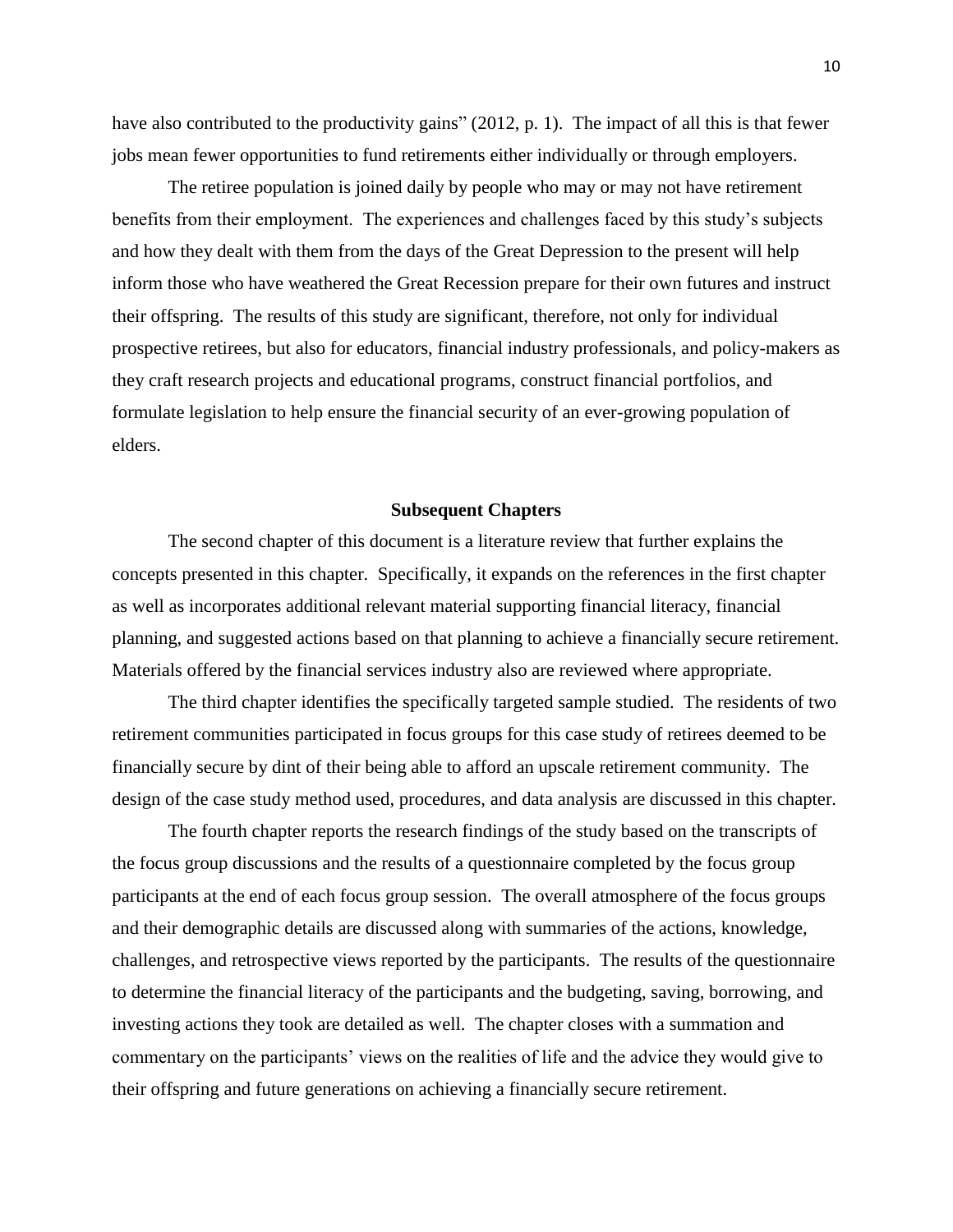The fifth and final chapter summarizes the results of the study, presents conclusions, and relates how the study supports or challenges the literature on financial literacy. The implications of the study on society, the practice of imparting financial literacy through adult education, and on future research are also discussed. Finally, recommendations are made to address these areas.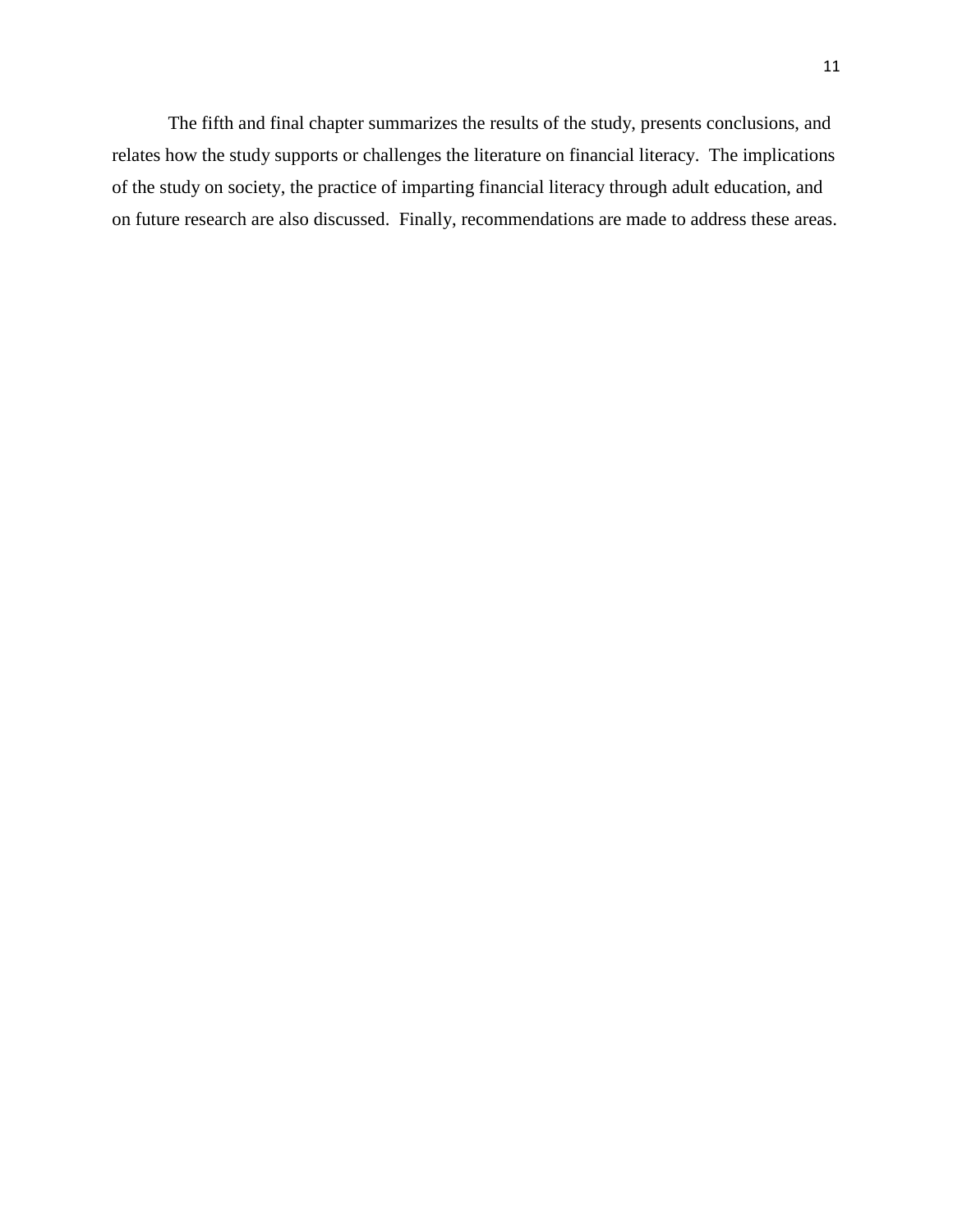# **CHAPTER II LITERATURE REVIEW**

In this chapter, I will lay out the background to this study on achieving a financially successful retirement by detailing the scope of the issue in terms of the growing population of retirees in the United States who must be able to fund a comfortable living throughout their retirement years. The next step is to review the basic financial source elements for retirement: Social Security, pensions, and savings. Next is to discuss the increasing responsibility of individuals to provide for their own personal financial security in retirement in the face of challenges they face not only to accumulate funds while working, but also to ensure that those funds are used in such a way as to last through retirement. This responsibility is met by being financially literate and applying that literacy to planning for a secure financial retirement. It is one thing to accumulate and marshal funds for retirement during a person's working life, but it is a completely different matter to ensure that those monies do what they are supposed to do, that is provide for a secure retirement.

#### **An Aging World**

The world is growing old. In 2000, for example, 16% of the population of the United Kingdom and 16.4% of the population of Germany was over age 65 (Wiener & Tilly, 2002). The Office for National Statistics (2012) reported that the United Kingdom's population that is 65 and older stayed steady at 16% in 2011 whereas the World Bank (2013) has since reported that the population 65 and over has risen to 20.59% in Germany as of 2011. According to Jacobsen, Kent, Lee, and Mather (2011, p. 2) writing for the Population Reference Bureau, Japan is the current world leader in terms of elders, with people age 65 and older, comprising almost a quarter of that country's population. Italy and Germany follow closely behind:

By 1980, the proportion of the population ages 65 and older in the United Kingdom, France, Italy, and Germany had already exceeded the level in the United States today. Between 1980 and 2010, the proportion ages 65 and older in the United States only increased by 2 percentage points, compared with a 14 percentage-point increase in Japan and a 7 percentage-point rise in Italy. However, the pace of population aging is projected to accelerate in the United States, Russia, United Kingdom, France, Italy, and Germany in the next 30 years. (Jacobsen et al., 2011, p. 2)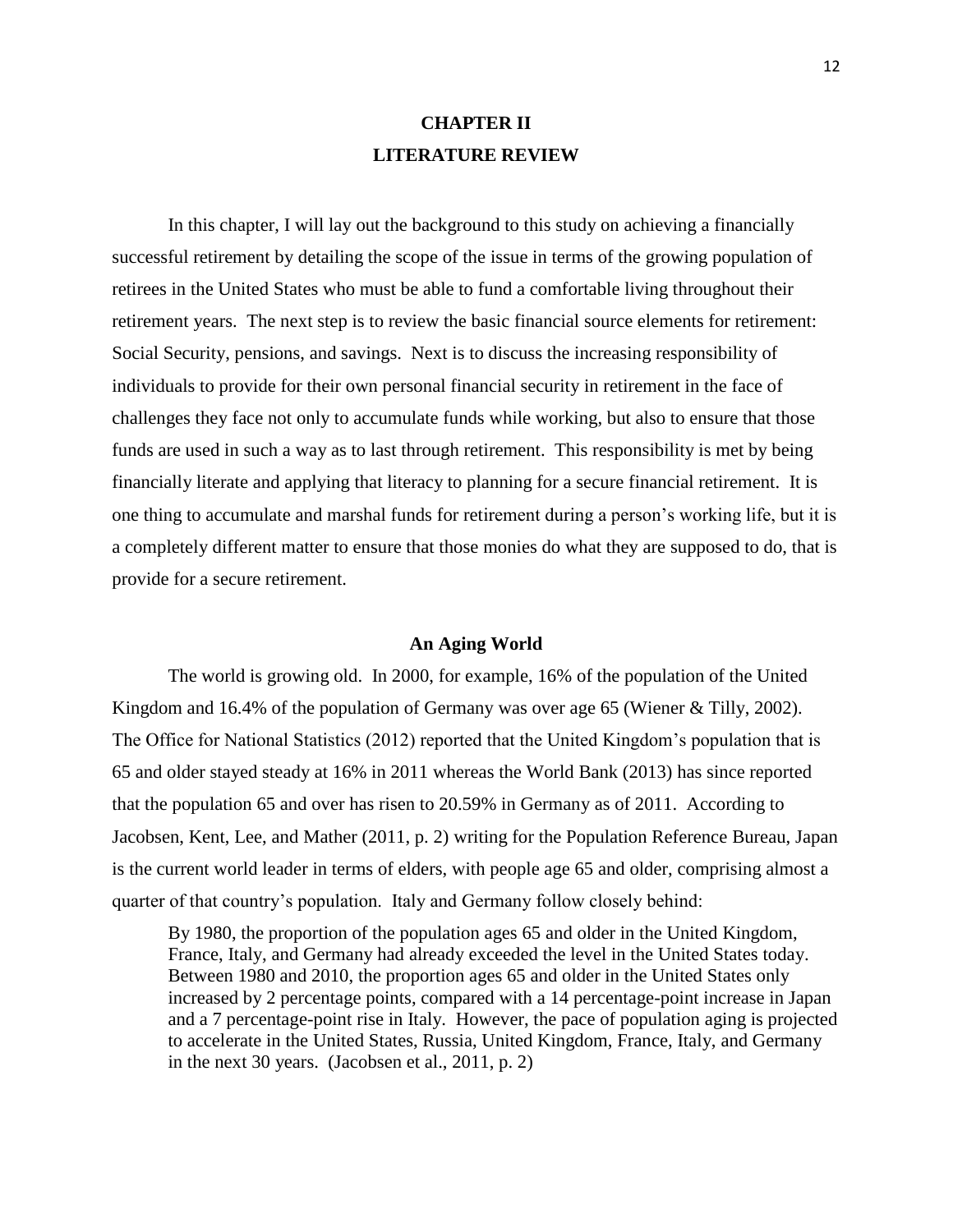Aging is of concern to many industrialized countries, large and small. Taiwan, for example is on the verge of becoming a very elderly nation. According to Hsueh and Wang (2013):

Like most Western countries, population aging is under way in Taiwan primarily due to low fertility and a prolonged life span. The elderly had reached 7% of total population in 1993, and 10.2% at the end of 2007. The proportion of the elderly in Taiwan is not significant in contrast with the developed countries. However, its rate of increase is projected to be one of the fastest in the world. Near 40 percent of the population will be over age 65 in Taiwan in 2050. (p. 1)

# **An Aging America**

Although not graying as rapidly as some other industrialized countries, the fact is that Americans are getting older in greater numbers.The oldest baby boomers, Americans born between 1946 and 1964, began turning 65 in 2011 when 40 million people in the United States were ages 65 and older (Jacobsen et al., 2011). Going beyond the Retirement Industry Trust Association's (RITA) expectation that approximately 72 million people will be age 65 or older by 2030 (RITA, 2013), the Urban Institute suggested that by 2040, that number will be 80 million or about one in five Americans up from about one in eight in 2000 (Urban Institute, 2013). The Population Reference Bureau projected the number to more than double 2011's 40 million and reach 89 million by 2050 (Jacobsen et al., 2011).

Perhaps more important from a public policy perspective, as it relates to support for the aged, is the longevity of elders. The longer individuals live, the more help they likely will need. For example, Agarwal, Driscoll, Gabaix, and Laibson (2009) found in their research on financial decisions that older adults tend to experience declines in cognitive function and about half of the population between ages 80 and 89 either has dementia or a diagnosis of "cognitive impairment without dementia" (p. 52). According to the Urban Institute, "The number of adults ages 85 and older, the group most often needing help with basic personal care, will nearly quadruple between 2000 and 2040" (Urban Institute, 2013, The U.S. Population Is Aging section, para. 1). The Population Reference Bureau, commenting on the aging United States population, noted:

Although the "oldest old"—those ages 85 and older—represent only 15 percent of the population ages 65 and older today, their numbers are projected to rise rapidly over the next 40 years. By 2050, the oldest old will number 19 million, over one-fifth of the total population ages 65 and older. (Jacobsen et al., 2011, p. 2)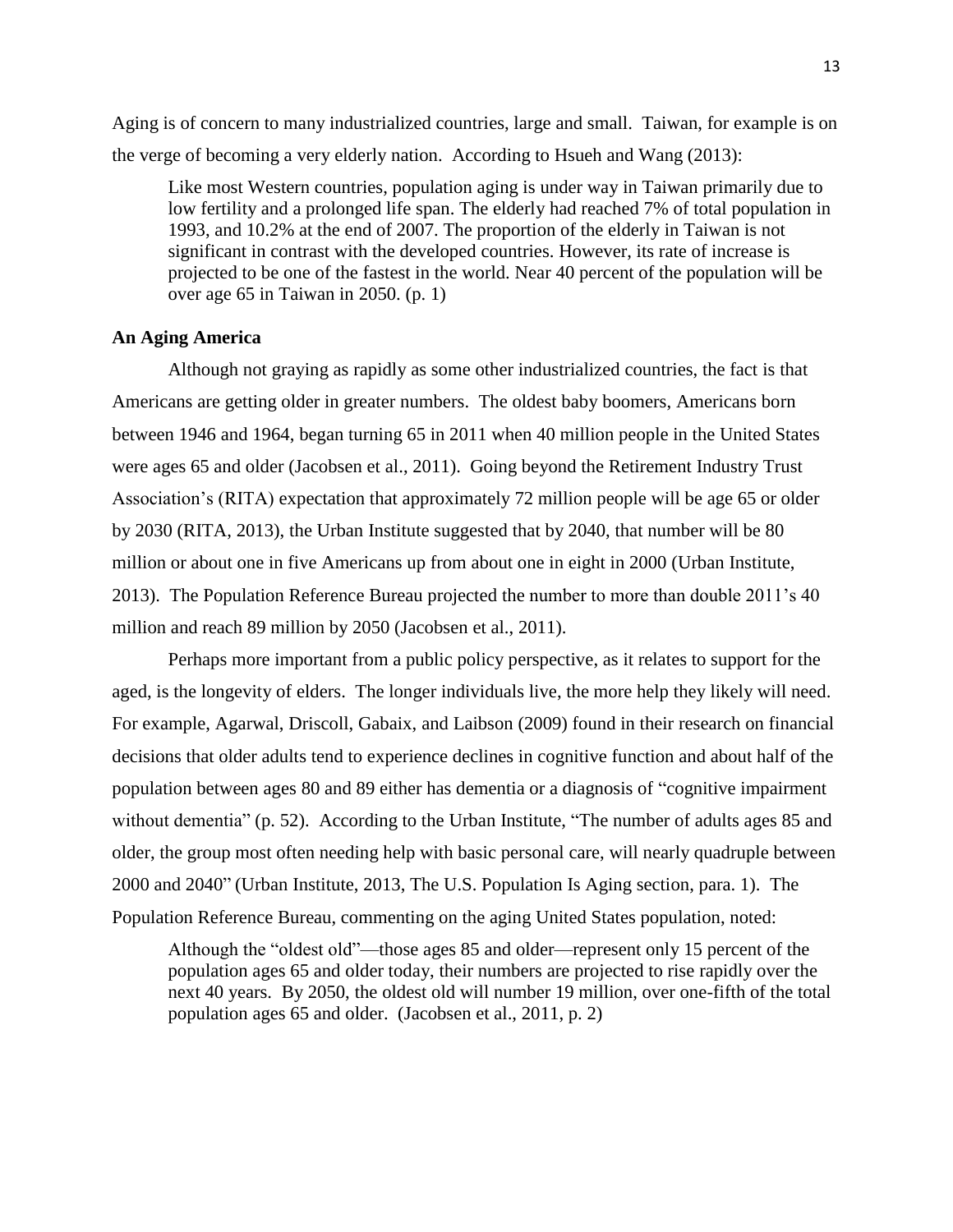# **Shrinking Support for the Aged**

Demographic shifts that increase the number of elders in the United States population will place greater strains on society and affect government programs such as Social Security as well as health services and other forms of government assistance. Thus, "Because younger people are much more likely than older people to work and pay taxes that finance Social Security, Medicare, and all other public-sector activities, population aging could strain government budgets" (Urban Institute, 2013, The U.S. Population Is Aging section, para. 2). According to the National Academy of Sciences (2012):

The United States is in the midst of a major demographic shift. In the next four decades, people aged 65 and over will make up an increasingly large percentage of the population: The ratio of people aged 65+ to people aged 20-64 will rise by 80%. This shift is happening for two reasons: People are living longer, and many couples are choosing to have fewer children and to have those children somewhat later in life. The resulting demographic shift will present the nation with economic challenges, both to absorb the costs and to leverage the benefits of an aging population. (p. 1)

Authoring the Congressional Research Service's report to Congress, Shrestha (2006) projected a

reverse in dependency ratios in 2013:

If one considers the 130 year period from 1950-2080, the greatest demographic "burden" — when the number of dependents (children plus the elderly) most exceeds persons in the working-age population — is already in the past, having reached its height in 1965 when there were 94.7 dependents per 100 persons of working age. While the dependency ratio has generally been decreasing since that time, two trends are evident. First, the ratio of dependents to workers will again reverse course beginning around year 2013 with the retirement of a large number of baby boomers. Second, the composition of the dependency ratio is changing. The number of children per worker has been falling since 1965; most of the anticipated increase in the dependency ratio in the coming decades reflects a growing proportion of older persons (ages 65 and older). (p. 2)

Writing for the International Epidemiological Association, Wiener and Tilly (2002)

explained that future strains on the United States derive not only from the growth of its elderly population or the over 85 population *per se*, but from the slow growth of the non-elderly population of working age. They reported that between 2000 and 2050, the projected growth of the age 16-64 population would be only 33%. They estimated that the upshot would be:

The ratio of people ages 16-64 to those 65 and over (the aged dependency ratio) is projected to decline from 5.1 in 2000 to 2.9 in 2050, a 43% decline. The slow growth in the working age population will mean that there will be relatively fewer people to pay the taxes necessary to support public programmes for the older population and fewer people to provide the services older people need. (Wiener & Tilly, 2002, p. 776)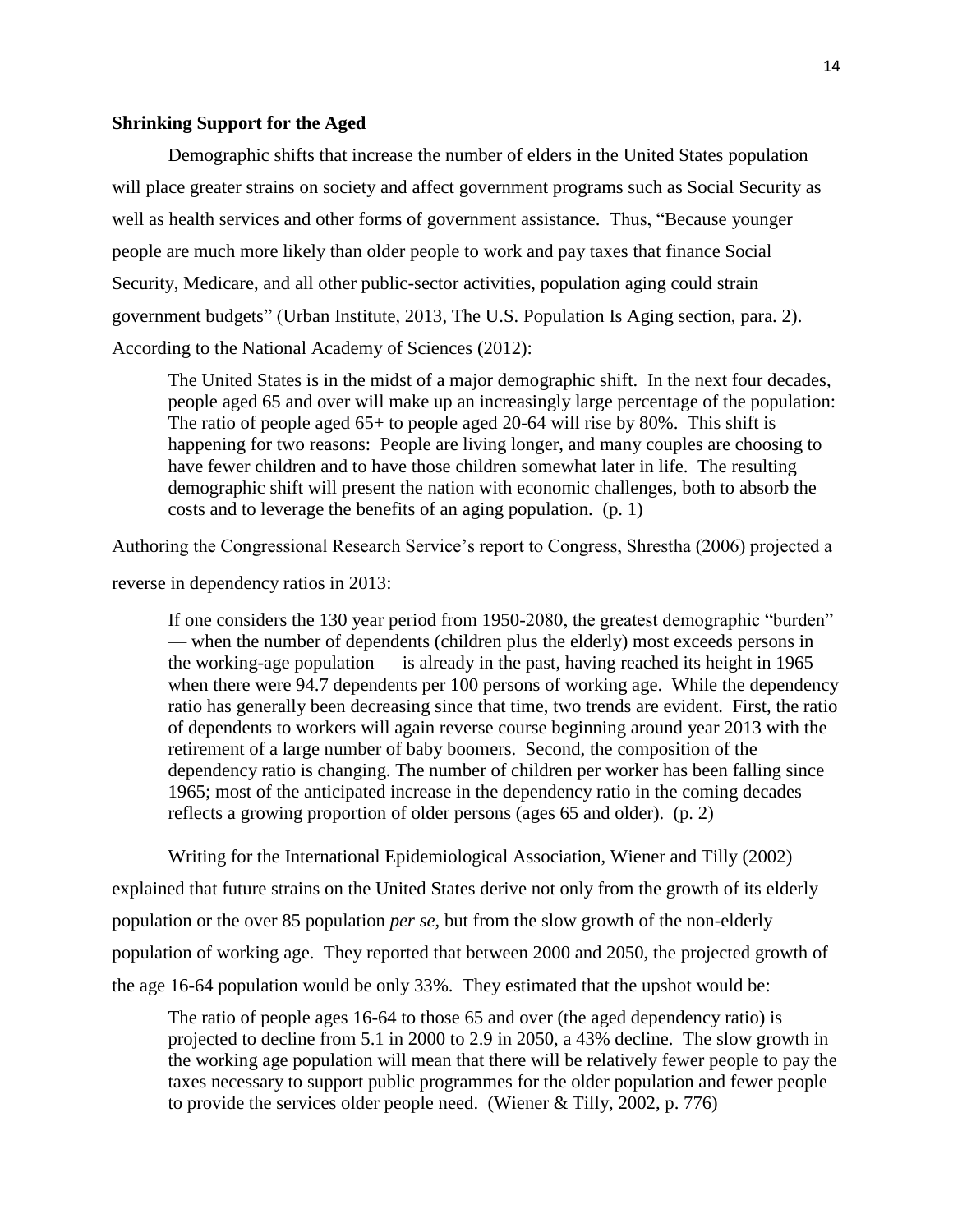The increases in the number of American elderly in retirement and the decrease in the number of people in the workforce will have a marked impact on the age structure of the population of the United States. Jacobsen et al. (2011) put this in perspective:

Back in 1970, children made up about one-third of the U.S. population, and only onetenth were ages 65 and older. Today, the proportion who are children has dropped to about one-fourth, while the share who are elderly has risen to 13 percent. However, by 2050 fully one-fifth of the U.S. population will be ages 65 and older. Most of this increase will take place by 2030 as the last of the large baby-boom cohorts reaches age 65. (p. 2)

### **Future of Social Security**

Reznik, Shoffner, and Weaver (2005/2006) noted that policy makers and the United States Social Security system would be facing financial challenges in the future because of the aforementioned demographic changes. They reported:

Declining fertility rates and increasing life expectancies are causing the U.S. population to age. Today 12 percent of the total population is aged 65 or older, but by 2080, it will be 23 percent. At the same time, the working-age population is shrinking from 60 percent today to a projected 54 percent in 2080. Consequently, the Social Security system is experiencing a declining worker-to-beneficiary ratio, which will fall from 3.3 in 2005 to 2.1 in 2040 (the year in which the Social Security trust fund is projected to be exhausted). (Reznik, Shoffner, & Weaver, 2005/2006, p. 37)

Although the Social Security full-benefit retirement age traditionally had been 65, Congressional legislation in 1983 incrementally increased that age to 67 depending on the year in which a person was born (National Academy of Social Insurance, 2012, What is the Social Security Retirement Age? section, para. 1). The Social Security Administration, however, notes, "No matter what your full retirement age (also called "normal retirement age") is, you may start receiving benefits as early as age 62 or as late as age 70" (Social Security Administration, 2014b, Retirement Planner: Benefits by Year of Birth section, para. 2). Given that the National Academy of Sciences reported that "everyone who will reach age 65 by 2050 has already been born" (2012, p. 1), and that most people take Social Security early, before they are eligible for full benefits (72% in 2010) (National Academy of Social Insurance, 2012, What is the Social Security Retirement Age? section, para. 3), it becomes apparent that the negative impact of retirements on Social Security likely is both financially and temporally significant.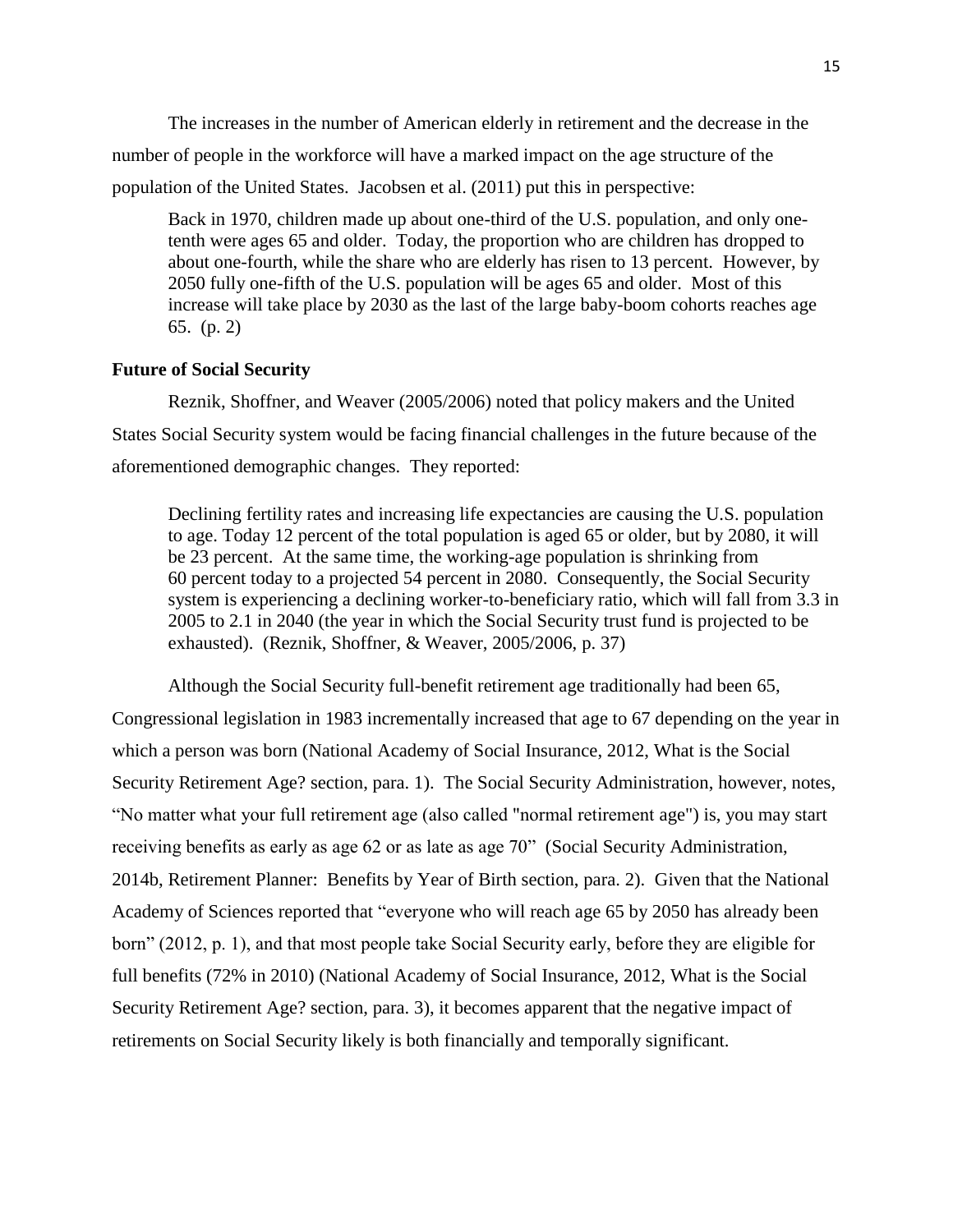## **Sources of Retirement Income**

Historically, a three-legged stool was used as a metaphor to convey the idea that all three: Social Security benefits, pensions, and savings were needed to provide stable income security in retirement (Social Security Administration, 2013b, p. 1). Each leg of the retirement stool was the responsibility of three different players including the government, the employer, and the individual. Over time, however, more and more of the burden of providing for retirement has shifted to the individual.

# **Social Security**

The Old-Age, Survivors, and Disability Insurance (OASDI) program, commonly known as Social Security, is the largest income-maintenance program in the United States (Social Security Administration, 2013a). The Board of Trustees of the Federal Old-Age and Survivors Insurance and Federal Disability Insurance Trust Funds (2006) agreeing that trends in fertility and longevity impact program funding reported: "Under current law the cost of Social Security will soon begin to increase faster than the program's income, because of the aging of the babyboom generation, expected continuing low fertility, and increasing life expectancy" (p. 16). More alarmingly, in 2013 the trustees explained, "The projected combined OASI and DI Trust Fund asset reserves increase through 2020, begin to decline in 2021, and become depleted and unable to pay scheduled benefits in full on a timely basis in 2033" (2013, p. 4).

**Importance of Social Security.** According to the Urban Institute, "Social Security has kept millions of Americans out of poverty and remains the major source of income for most retirees" (Urban Institute, 2013, Overview of Issues section, para. 1). Each month, some 56 million receive Social Security benefits; someone in one out of four households or about one in six Americans is getting Social Security benefits, according to the National Academy of Social Insurance who further elaborated:

In 2011, Social Security paid \$725 billion in benefits to retired workers, disabled persons, and dependents of retired, disabled or deceased workers. Of the total benefit payments, 67 percent was paid to retirees and their families, 15 percent was paid to survivors of deceased workers, and 18 percent was paid to disabled workers and their families. (National Academy of Social Insurance, 2013, Who Gets Social Security? section, para. 3)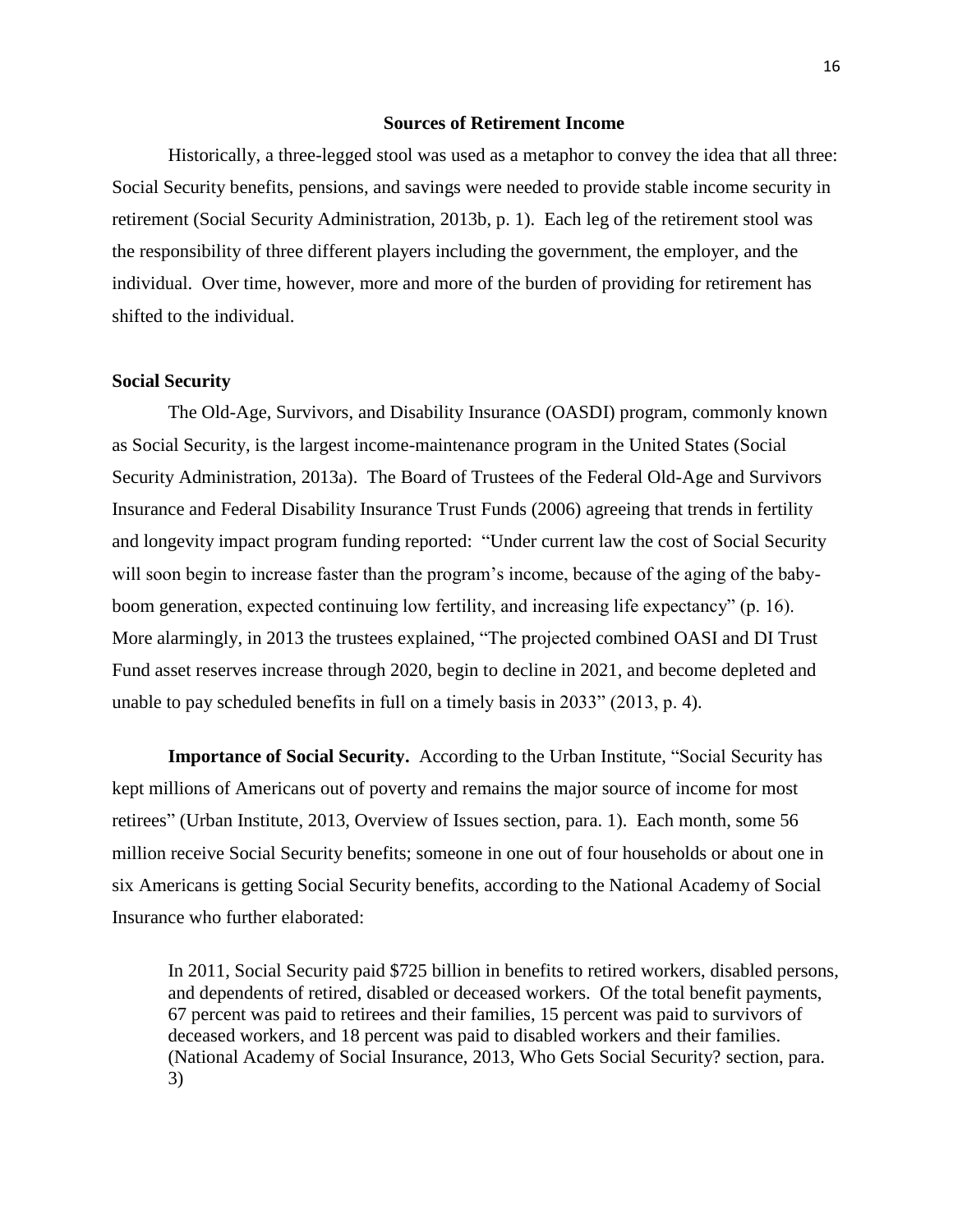Moreover, the Urban Institute went on and clarified:

In 2012, more than 56 million Americans receive \$63 billion in Social Security benefits each month. Nearly three-quarters goes to retired workers and their dependents; the rest goes to disabled workers and their dependents and to survivors of deceased workers. (Urban Institute, 2013, Overview of Issues section, para. 1)

**Reliance on Social Security.** Although the number of Social Security beneficiaries and the billions that they receive appear impressive, the extent to which many retirees rely on Social Security to maintain themselves in retirement is cause for concern. The National Academy of Social Insurance reported, "In 2010, more than a quarter of retirees relied on Social Security for 90 percent or more of their income" (National Academy of Social Insurance, 2013, Who Gets Social Security? section, para. 3). The Population Reference Bureau reported that Social Security accounted for 82% of income for the poorest 40% of people 65 and older (Jacobsen et al., 2011, p. 2). Echoing the concerns of the Social Security trust funds board, the Urban Institute stated:

But this popular program is running out of money. Social Security now faces an \$8.6 trillion shortfall over the next 75 years, and the system will be further strained as more and more baby boomers retire. The trust fund reserves are estimated to run out before the end of 2033, leaving only enough to cover three-quarters of scheduled benefits. (Urban Institute, 2013, Overview of Issues section, para. 2)

Not everyone who retires is in the upper income strata. The possibility that Social Security will run out of money is expected to especially affect low and lower-middle income households that have Social Security as a central pillar of their retirement income: "To the extent that benefits paid by these government programs might be reduced in the future, the living standards of affected retiree households will fall" (National Academy of Sciences, 2012, p. 2).

Social Security benefits, however, are meant to be only one of the sources of retirement income and are described as the "foundation" (Social Security Administration, 2013b, p. 1) on which people can build additional retirement security through pensions and savings. Social Security which provides a steady level of income, therefore, must be supplemented by income from the other sources of retirement income: pensions and savings. The returns from those sources typically are not guaranteed and are largely variable and have become increasingly difficult to predict. This is especially true in the modern volatile marketplace with a plethora of investment vehicles.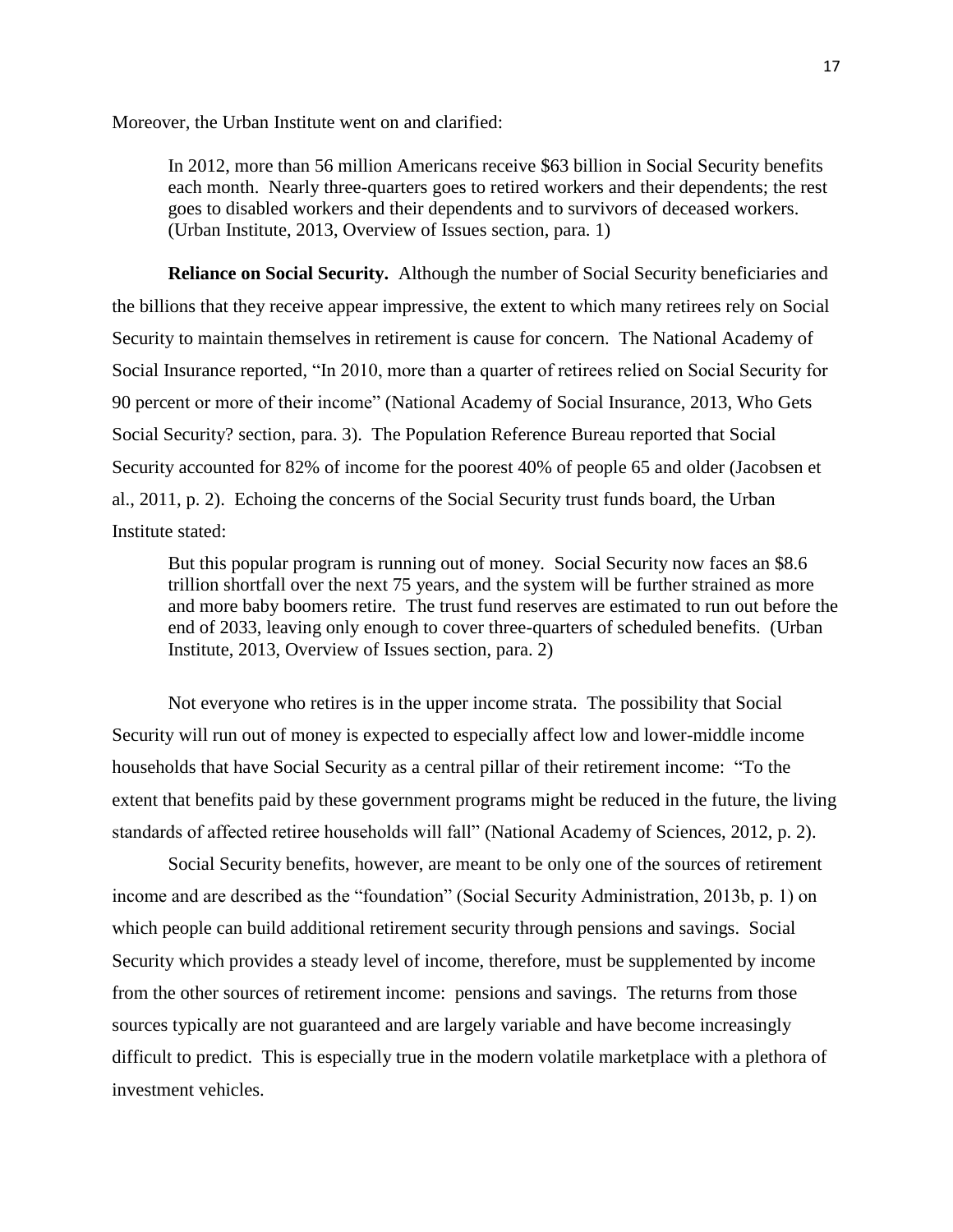#### **Pensions**

In the case of pensions, there are direct benefit plans and employer-sponsored direct contribution plans and investments (Okada, 2013). Direct or defined benefit plans are the oldstyle company or government pensions that pay a set amount on a periodic basis. The retiree knows how much the annuity payment will be and that it may increase over time if the payout includes a periodic cost of living adjustment (COLA) that might mitigate the effects of inflation; in short, the retirement income from this source is predictable just as Social Security payments are. Clark and d'Ambrosio (2002, p. 2) noted:

In most defined benefit plans, full-time employees are automatically included in the plan after meeting minimum participation standards. Future retirement benefits for participants in defined-benefit plans typically depend on earnings histories and years of service. Thus, participants in defined-benefit plans are not required to make any participation, contribution, or investment decisions.

However, there has been a shift away from defined benefit plans. Clark and d'Ambrosio (2002) reported a substantial structural change in retirement plans over the last quarter century, an evolution of employer-provided pension plans that increased the role of workers in determining their retirement income. Although some type of pension plan covered some 50 percent of the labor force, defined benefit plans had dropped significantly whereas direct or defined contribution plans had grown rapidly. They reported:

In 1979, the share of primary pension coverage attributed to defined-benefit plans was 83 percent. By 1998, primary coverage by defined-benefit plans as a percentage of all pension participants had fallen to less than 50 percent. Therefore, at the dawn of the  $21<sup>st</sup>$ century, defined-contribution plans had become the dominant plan type for primary employer-provided pensions in the United States. (Clark & d'Ambrosio, 2002, p. 2)

Defined contribution plans, also known as qualified plans, are comprised of taxadvantaged savings and investment vehicles that have largely replaced the old defined benefit pension plans. Bloom (2011) explained: "A qualified plan is any arrangement in which the government provides a tax deduction for making an investment and allows the growth in the account to be tax deferred" (p. 21). What this means is that the worker, who by definition also is the prospective retiree, contributes personal monies into the defined contribution plan to fund retirement. Some employers may assist the worker's financial progress toward retirement by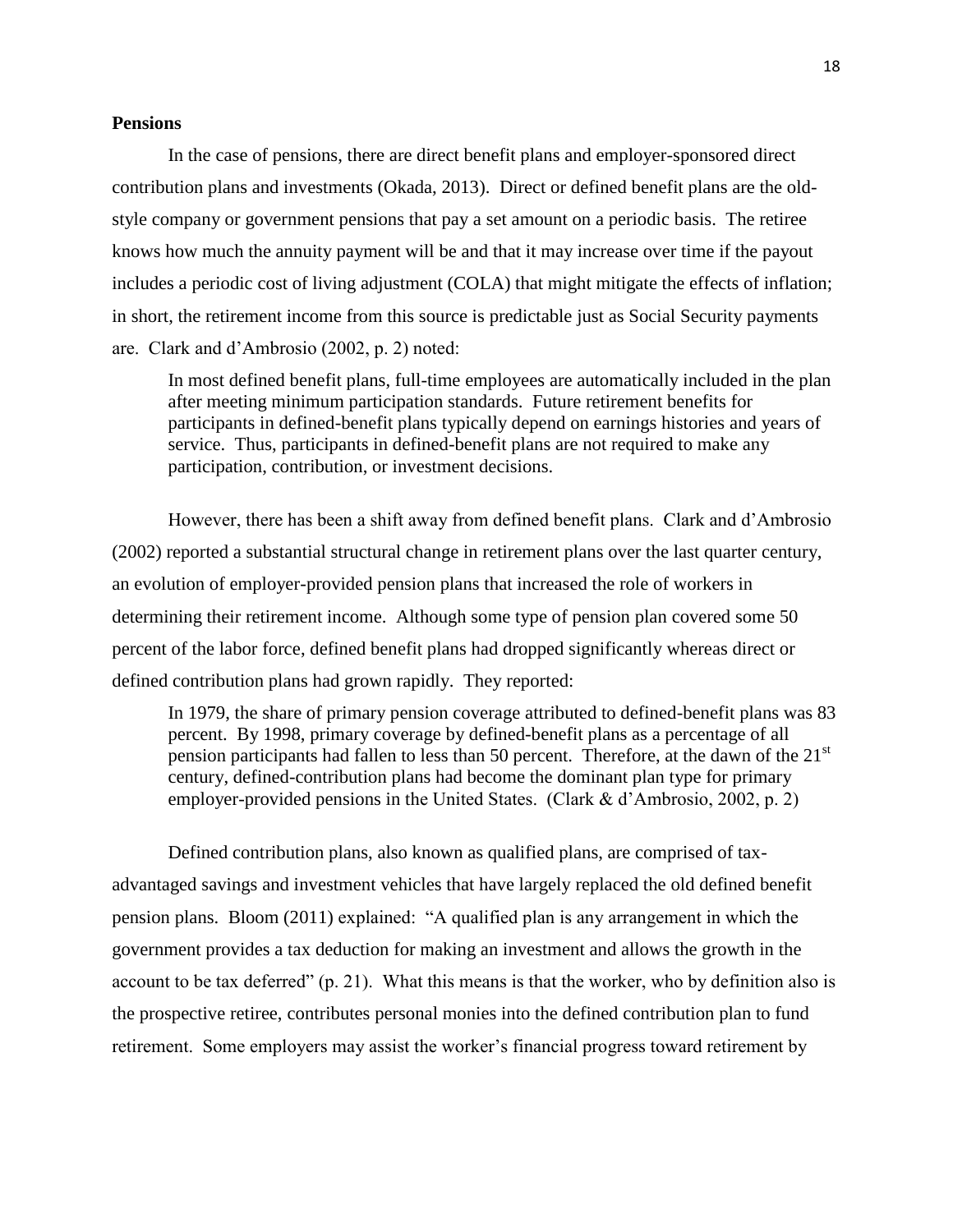matching a percentage of the worker's contribution, but they no longer take on the risk of fully funding employee retirement as was the case under the old defined benefit pension system.

Commenting on the workplace retirement system, Burtless (2009) stated that the percentage of private sector workers enrolled in defined benefit and defined contribution plans had been virtually reversed by 2005. Pension-covered workers enrolled only in a defined contribution plan had risen to 63% whereas those enrolled solely in a defined benefit plan had dropped to 10%. His conclusion, "The standard pension available to covered workers in the private sector is now a defined contribution pension rather than a defined benefit pension" (Burtless, 2009, pp. 44-45), updated and is in keeping with Clark and d'Ambrosio's (2002) views in this regard.

The assets of defined contribution plans are enormous. Choi, Laibson, Madrian, and Metrick (2002) noted:

Over the last 20 years, defined-contribution pension plans have gradually replaced defined benefit pension plans as the primary privately sponsored vehicle to provide retirement income. At year-end 2000, employers sponsored over 325,000 401(k) plans with more than 42 million active participants and \$1.8 trillion in assets. (p. 68)

The financial crisis of 2007-2009 caused a decline of almost \$2 trillion in 401(k) plans and individual retirement account (IRA) balances from October 9, 2007, when the market was at its peak, to October 9, 2008 (Munnell, 2009, p. 10). Nonetheless, the Investment Company Institute (ICI) reported, "As of September 30, 2012, 401(k) plans held an estimated \$3.5 trillion in assets and represented approximately 18 percent of the \$19.4 trillion U.S. retirement market, which includes employer-sponsored retirement plans, individual retirement accounts (IRAs), and annuities" (ICI, 2013a, How Large Are 401(k)s? section, para. 1). The Institute went on to state that "401(k) assets have risen 63 percent from March 31, 2009 to September 30, 2012, due to market gains and new contributions" (ICI, 2013b, How Did 401(k) Participants React to the Market Volatility of 2008, and How Have 401(k)s Performed Since Then? section, para. 2).

### **Personal Savings**

Personal savings constitute the third leg of the three-legged stool. The liquidity of savings accounts makes them attractive, but the paltry interest returns on deposited monies, currently less than one percent, suggest passbook savings accounts are not quite optimal. Certificates of deposit (CDs) typically offer better rates of return than savings accounts (Okada,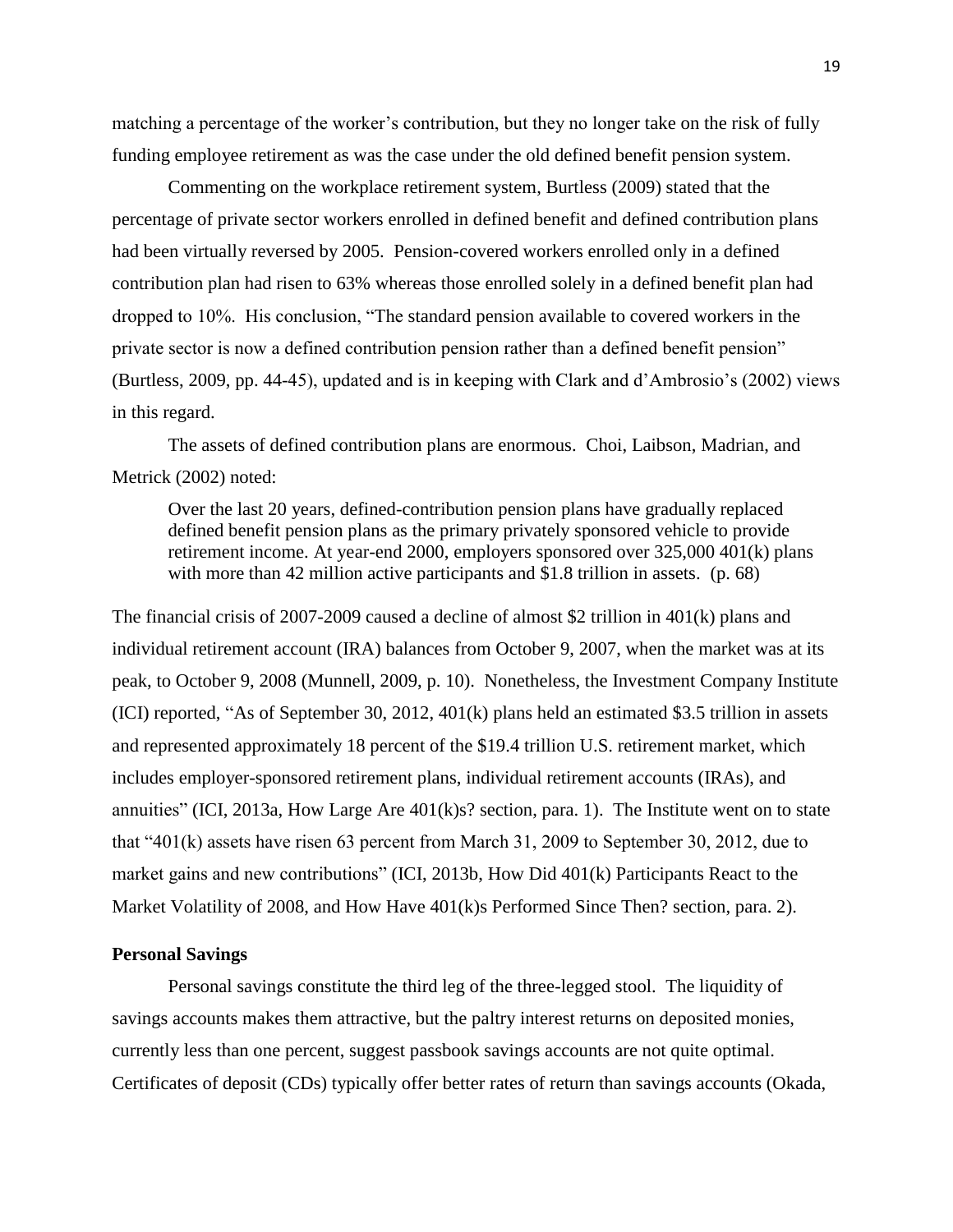2013), but they often tie funds up for a set period in exchange for somewhat higher interest rates and charge early withdrawal penalties. Nonetheless, Americans have increased their savings in the recent past. Indeed, Barrington (2011) stated, "Over the past two years, personal savings rates in the U.S. have clawed their way back above 5 percent, after ranging between 1.4 percent and 4.1 percent over the previous ten years" (p. 1). Trading Economics (2013, United States Personal Saving Rate section) data, however, reveal a recent decline in the savings rate since 2011:

Personal Savings in the United States increased to 3.20 percent in May of 2013 from 3 percent in April of 2013. Personal Savings in the United States is reported by the U.S. Bureau of Economic Analysis (BEA). The United States Personal Saving Rate averaged 6.86 Percent from 1959 until 2013, reaching an all time high of 14.60 Percent in May of 1975 and a record low of 0.80 Percent in April of 2005.

Barrington (2011, p. 1) suggested that Americans should strive for even higher savings rates because:

- **Retirement is approaching for many Americans.** The baby boom generation is getting older, but only the leading edge of it has reached retirement age. For much of this bulge in the population, then, these should be the peak saving years.
- **Savings account interest rates are down.** When returns on savings fall, the only remedy is to put more money aside. With interest rates on savings accounts down, bond yields low, and stocks coming off over a decade of subpar returns, personal savings rates have to pick up the slack.
- **Lost ground must be made up.** Low savings rates would be acceptable if Americans were coming off an extended period of above-average saving. They are not, so now is the time to make up for years of over-spending.

# **Conceptual Framework**

Harvard economist John Kenneth Galbraith (1984, p. 6) coined the term "conventional wisdom" and said that a clear view of the relation between events and the ideas that interpret them are a requirement for understanding economic and social life. We may turn to Adam Smith (1759) for the basic American idea that economic well-being is based on rational self-interest in a free market economy. Couple that with political sociologist Seymour Martin Lipset's (1996) assertion that the culture of the United States is one of exceptionalism grounded in the five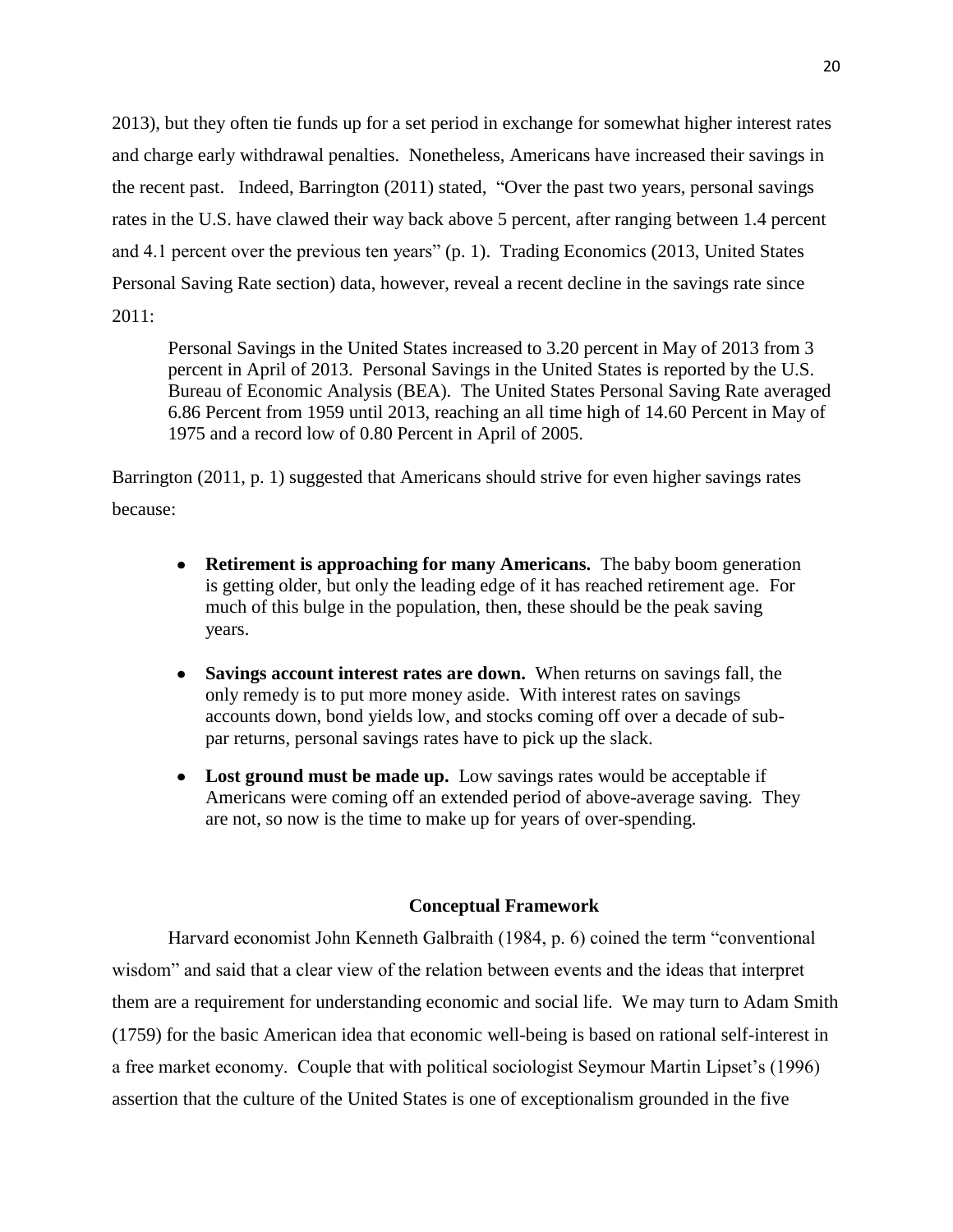elements of the American Creed: liberty, egalitarianism, individualism, populism, and laissezfaire and a good composite picture of the underpinnings of the movement toward placing more of the burden on individuals to provide for their own financial security in retirement emerges. The shift from a defined benefit to a defined contribution retirement funding paradigm is a tale of "cultural receptivity" according to Zelinsky (2007). He went on to say, "Both the congressional creation of individual accounts and the promotional efforts of the financial services industry fell on particularly fertile soil since individual accounts comport well with American cultural norms about private ownership and control" (p. 94).

However, there is no guarantee of equality of outcomes for all retirees and that seems to track with the ideas of independence and self-reliance in the American psyche. Lipset (1979) noted that because equality and achievement have been linked throughout America's national development, equality as a concept has a different, special character. Essentially, it is an "every man for himself" sort of idea that is in line with Adam Smith's pursuit of self-interest in a free market. Lipset posited: "The focus on the ideology of equal opportunity for each individual has made Americans relatively insensitive to gross inequalities of income and wealth in their country" (p. 321). There has been a shift from a more paternalistic approach to retirement funding in the form of defined benefit plans to the more individualistic defined contribution approach to finance retirement, essentially, people have been given the opportunity to realize unequal financial returns in retirement and the population evidently accepts the associated risks of taking that opportunity.

# **Privatization of Risk**

Slowly over the past few decades, there has been a paradigm shift from the defined benefit plan to the defined contribution plan as the principal framework for retirement savings. This has been accomplished through governmental tax and social policies and corporate decisions that cumulatively transformed retirement saving and planning to what it is today. Congress's adoption of the Employee Retirement Income Security Act of 1974 (ERISA) and Section 401(k) of the Internal Revenue Code, enacted into law in 1978, inaugurated the new defined contribution paradigm (Zelinsky, 2007). Although ERISA does not require any employer to establish a pension plan, it does set minimum standards for pension plans in private industry and regulates their operation. The  $401(k)$ , "the most common type of defined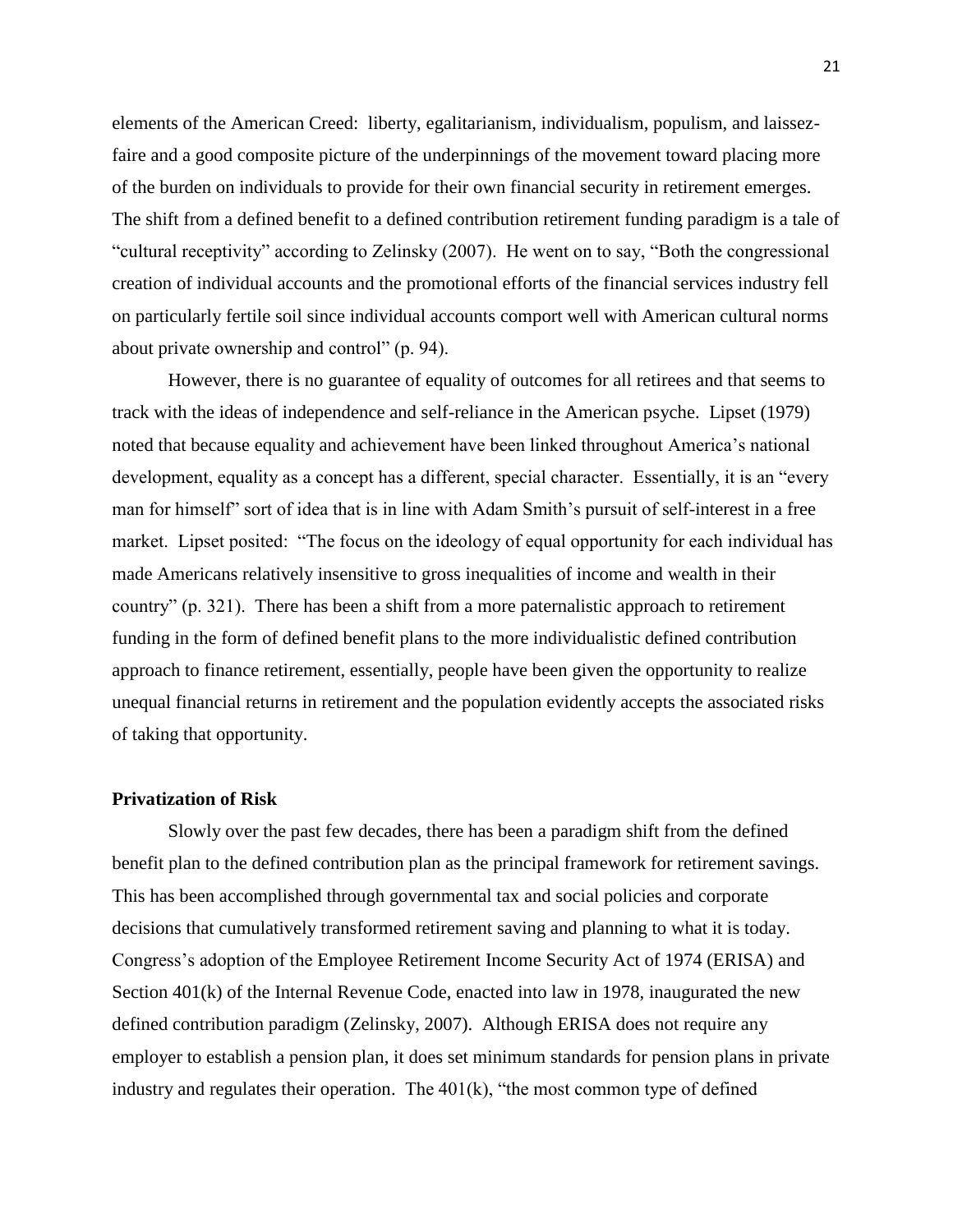contribution plan" (Burtless, 2009, p. 43), permits tax-deferred contributions to a retirement plan. This allows participants to avoid paying taxes on a portion of their current income put into the plan, but funds are taxed at the individual's appropriate tax rate when withdrawn at age 59 and a half or older, in short, at or near retirement. For many, these provisions allow for lower taxes during a person's peak earning years and possibly lower taxes in retirement on the assumption that the person's income will be less in retirement than when employed in the workforce. Employers may contribute up to a certain percentage of an individual worker's personal contribution to the 401(k) and thereby increase the amount available to the worker at retirement.

In changing the paradigm, risk has been privatized. It may be wondered why people were willing to abandon the security of a defined benefit pension for defined contribution schemes that transferred risk to the individual rather than leaving the risk with the employer and planning to professional pension administrators. Echoing Lipset's (1996) thoughts on American exceptionalism and equality of opportunity, Zelinksy (2007) spoke of American "cultural receptivity" to this transfer saying that the Congressionally created individual accounts "resonate with some of the strongest-held values of American culture, namely, personal autonomy, private property, and self-support" (p. 97). Galbraith (1984) noted that the theory of consumer demand is based on two broad propositions: "the first is that the urgency of wants does not diminish appreciably as more of them are satisfied," and the second "is that wants originate in the personality of the consumer" (p. 119). Thus enters advertising, the tool and process by which consumer demand is generated and maintained. It is the engine of what Galbraith terms the dependence effect; consumer wants are created by the process by which they are satisfied. Initial Congressional steps toward privatizing retirement risk in the form of ERISA and the 401(k) "were aggressively exploited and reinforced by the promotional activities of the financial services industry" (Zelinsky, 2007, p. 94). Americans, therefore, were subjected to heavy advertising suggesting that they would have the opportunity to control their own financial destinies.

#### **Macro Perspective**

In order to put a review of the literature on the subject of a financially successful retirement in perspective, it is important to identify the players in the game and what their roles are vis-à-vis the individual retiree or prospective retiree. Economists examine and forecast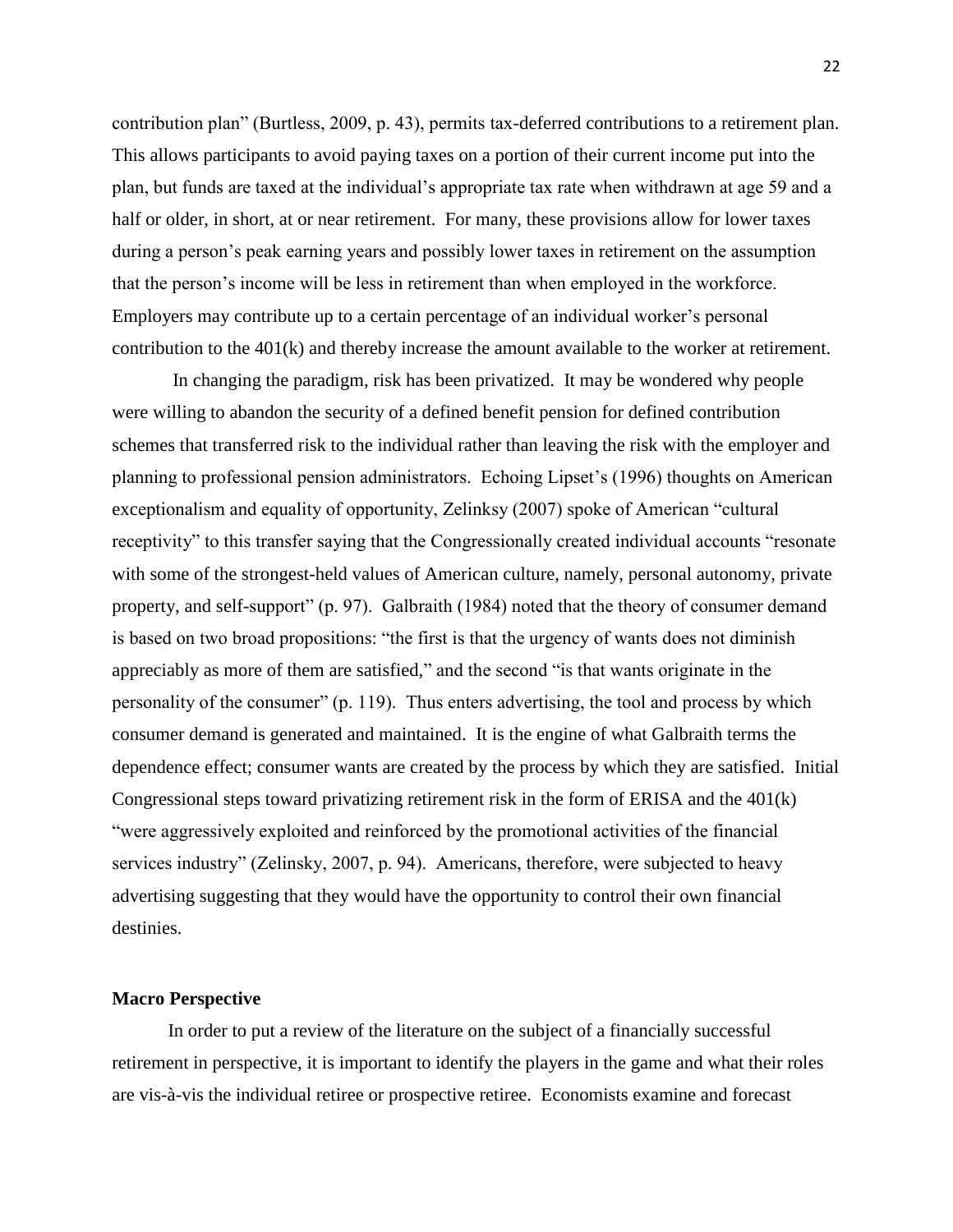global and national trends and develop theories that could win them the Nobel Prize. Accountants are the "bean counters" or scorekeepers toting up debits and credits; they deal with reality as it is, not what it might have been or could be. Financial industry professionals (stockbrokers, financial advisors, and analysts) are the risk takers who make decisions sometimes, but not always, based on what the economists prognosticate and the accountants record and report. The latter also often are sources of financial education and counseling that contribute to the financial literacy of their clients.

Munnell (2009) stated, "At the same time the retirement system is contracting, longevity is steadily rising. People have to rely increasingly on their own efforts to accumulate retirement assets for a very long period of retirement" (p. 10). Individual workers, however, can do little to affect the macroeconomic status of society at large and can only look on as the accountant details the gains and losses posted by a business or portfolio. Individuals relying on their own efforts to prepare for retirement as Munnell suggested, will be taking risks, as detailed in subsequent paragraphs, to achieve a financially secure retirement by investing their savings and earnings.

#### **Investing**

What actually has happened over time is that Social Security, "the cornerstone of retirement income for most Americans" (Burtless, 2009, p. 40) essentially has become the only defined benefit plan for much of the population with pensions and savings now subject to the direction of the individual. The individual must decide where, when, and how to invest. Hopefully, the decisions made will result in good, profitable returns from the investments made.

Investing, therefore, has become a major action element for both pensions and personal savings. In the latter case, savings often are not placed in a passbook account that returns little, but rather are invested in other instruments promising higher yields. Indeed, if this is not done, inflation likely will erode the buying power of savings left in a static state of not working to produce income. Ultimately, the retiree or prospective retiree may be in a worse financial posture because savings will be depleted without being replaced by income from investments. Given this reality, people are basically forced to invest their savings, not just park them in low interest savings accounts or "sticking them under the mattress."

Participation in 401(k) and similar defined contribution plans is voluntarily, so the individual employee must decide the size of the annual contribution to be made if, in fact, any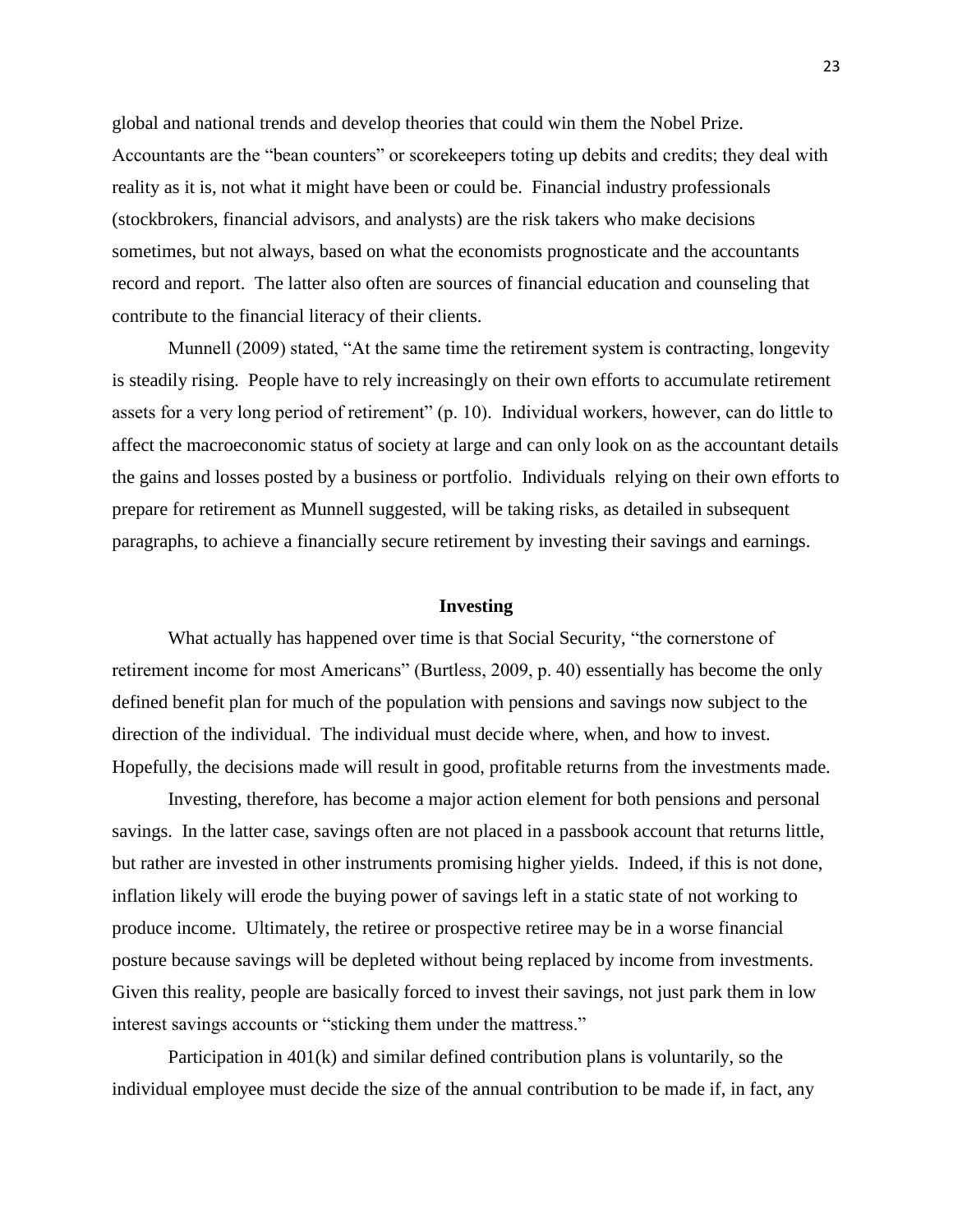contribution is to be made at all. More importantly, the employee must decide how to invest the annual contribution as well as how to manage all the assets in the account. Clark and d'Ambrosio (2002) concluded:

The expanding use of employer-provided defined-contribution plans has placed increased responsibility on many individuals to set retirement goals and decide how to save sufficient funds to achieve these goals. Potential changes in the Social Security system may further increase the need for individuals to have a better understanding of financial markets and the retirement savings process.  $(p, 3)$ 

Consequently, it has become apparent that individuals are personally responsible for their financial welfare and must take steps on their own to ensure their personal financial stability. Most employees of today must rely on themselves when it comes to having enough money for retirement and, indeed, may not be able to retire comfortably if their Social Security income is not sufficiently supplemented by their own savings both personal and in the form of defined contribution plans such as the 401(k) from their employment. In short, they must invest in anything from pork bellies to traditional stocks and bonds to accumulate wealth for retirement. Van Rooij et al. (2012) found a strong positive association between financial literacy and net worth and that financial literacy increases the likelihood of stock market investing thereby allowing individuals to benefit from gains resulting therefrom. The bottom line is that "if you don't pay, you don't play and if you don't play, you don't have the chance to win." Today's workers really have little choice but to invest their own money in the form of defined contributions to their employer-sponsored plans and personal savings to keep up with inflation at the very least, if not to build the requisite nest egg necessary for a financially secure retirement. However, as previously noted, such investing involves risk and suggests a need for knowledge and skill to reduce that risk so as to ensure a safe and financially secure retirement.

### **Financial Literacy and Planning for Retirement**

### **Need for Financial Literacy**

Retirement may emanate from a voluntary decision or it may be forced by circumstances beyond the control of the individual such as health issues or simply being chucked out of the workforce as happened to many during the recession of 2007-2009. No matter how retirement comes about, the major financial question is "Can you afford it?" This question is asked by the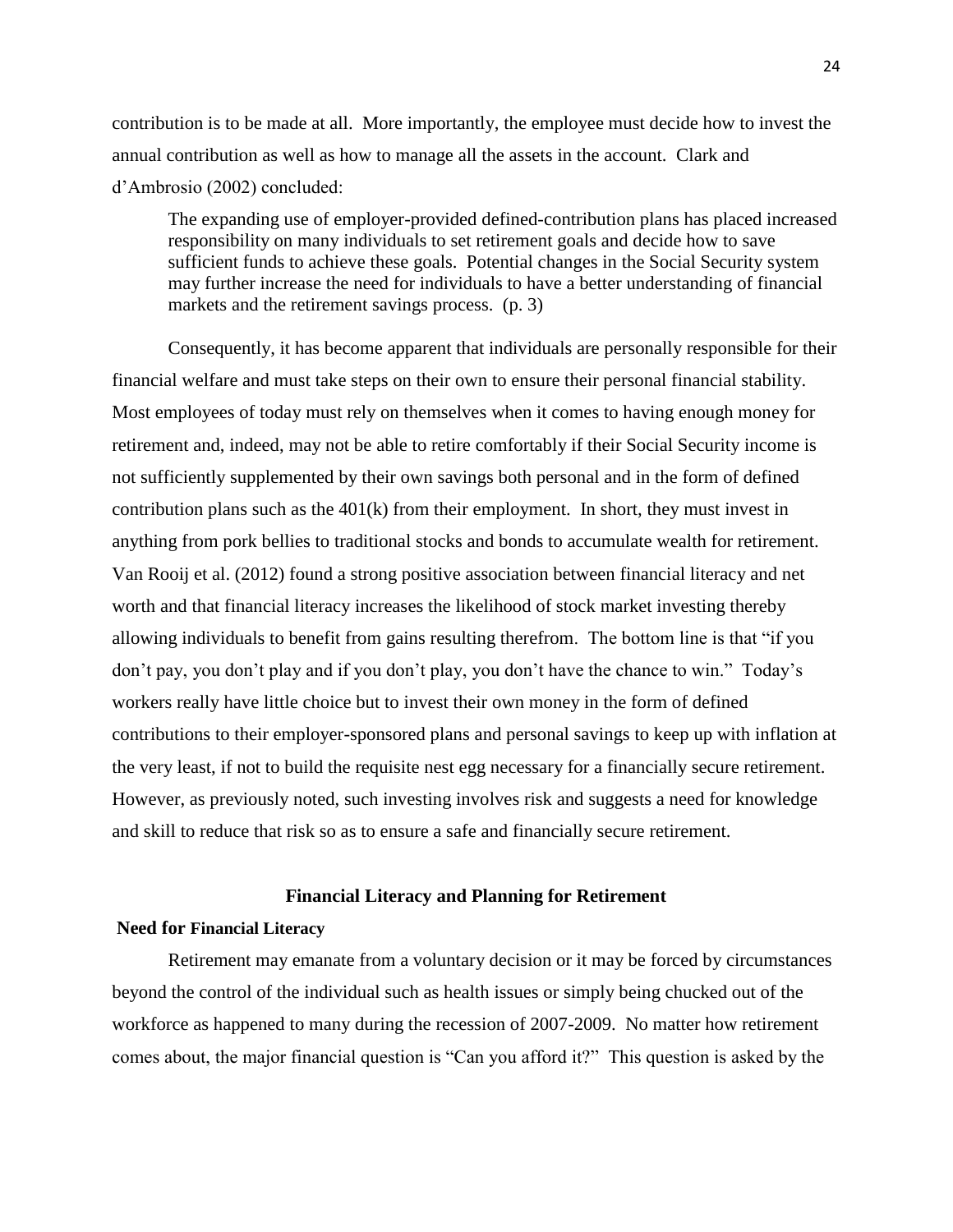financial services industry of folks who are thinking of retirement and the industry is replete with all sorts of advice and calculators. According to Daidone (2013, You Can Afford It section):

Most banks and [financial](http://www.investopedia.com/articles/retirement/10/signs-ready-to-retire.asp) institutions provide retirement calculators to help put money issues in perspective. They take into consideration aspects such as your age (and at what age you'd like to retire), current savings and income (including expected rate of return for investments, pensions and Social Security benefits), current and anticipated expenses, and estimated inflation numbers.

Note that all three elements of the three-legged stool are cited. "Investments," for the reasons previously stated, actually encompass both savings and defined contribution pensions because individuals are virtually forced to invest their savings in order to beat inflation and investment is the operative element of defined contribution plans.

It appears logical if not crucial, therefore, that people should know something about finance so as to be able to make informed investment decisions. That knowledge may be called *financial literacy*. According to the National Academy of Sciences (2012), "The quality of people's financial decisions, and therefore their financial literacy, will play an increasingly important role in how well households fare in their retirement years" (p. 2).

#### **A National Strategy for Financial Literacy**

The government of the United States endorsed the need for financial literacy by passing national legislation addressing the matter.The Fair and Accurate Credit Transactions Act of 2003 established the Financial Literacy and Education Commission (FLEC) that is chaired by the Secretary of the Treasury with the Director of the Consumer Financial Protection Bureau (CFPB) as vice chair. The commission is well-represented across government agencies since it is made up of the heads of 19 additional agencies including the Federal Reserve, the Department of Education, the Social Security Administration, and the White House Domestic Policy Council. The commission's purpose is to "improve the financial literacy and education of persons in the United States through development of a national strategy to promote financial literacy and education" (Title V, sec. 513) (United States Department of the Treasury, 2013, Financial Literacy and Education Commission section, para. 1).

"The commission was tasked to develop a national financial education web site [\(MyMoney.gov\)](http://www.mymoney.gov/) along with a hotline (1-888-My Money) and a national strategy on financial education" (United States Department of the Treasury, 2013, Financial Literacy and Education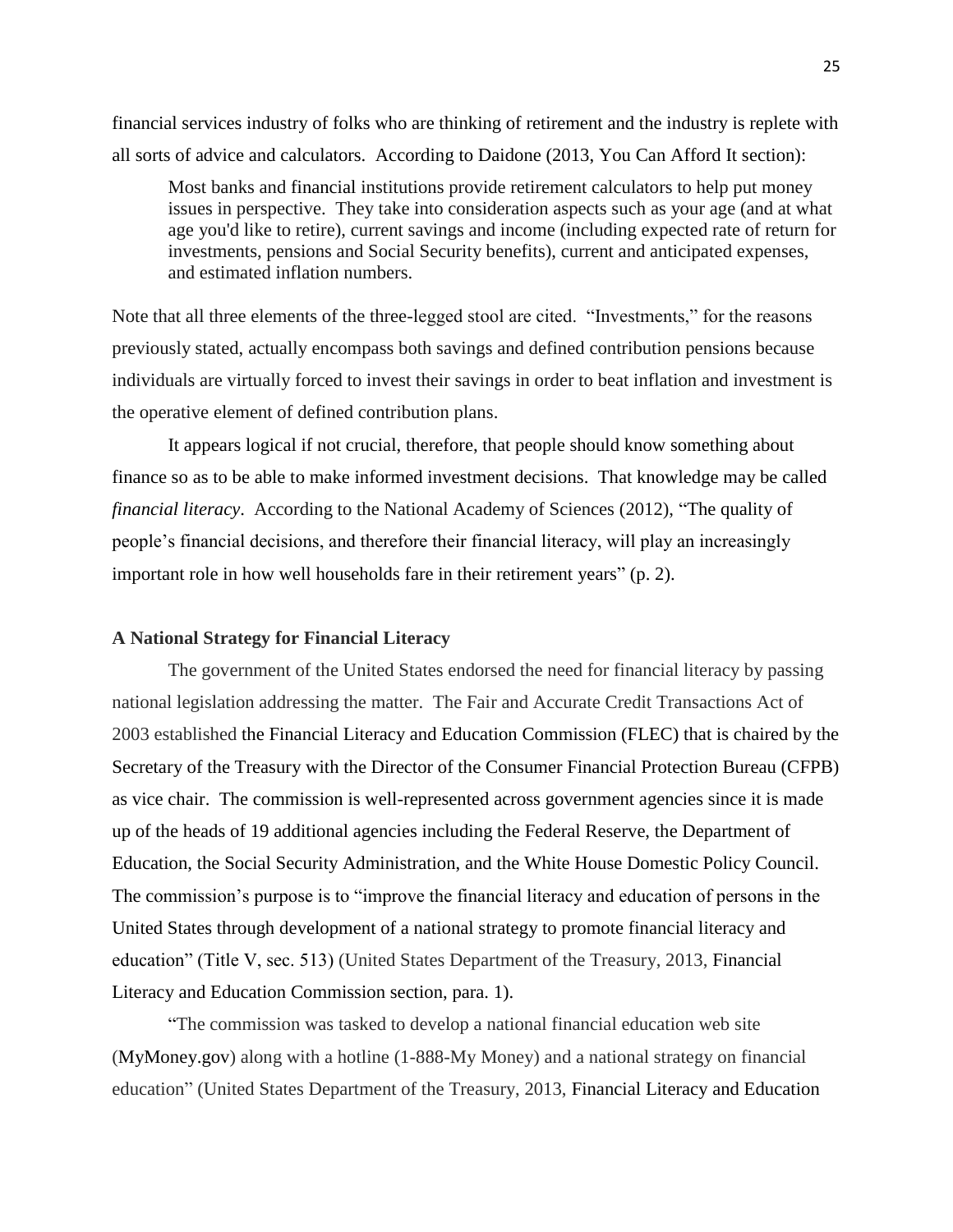Commission section, para. 1). In response to the commission's latter task to develop a national strategy on financial education to improve the financial literacy of the American population, a strategy "was created through a process that included conversations with private, public, and non-profit representatives from the field" (United States Department of the Treasury, 2013, Financial Literacy and Education Commission section, para. 12). The commission has since promulgated the strategy document entitled "Promoting Financial Success in the United States: National Strategy for Financial Literacy 2011" that articulated "a vision of sustained financial well-being for individuals and families in our nation, this document sets strategic direction for policy, education, practice, research, and coordination in the financial literacy and education field" (United States Department of the Treasury, 2013, Financial Literacy and Education Commission section, para. 12).

# **Defining Financial Literacy**

Investopedia (2013a, Definition of Financial Literacy section, para. 1) defines financial literacy as follows:

The possession of knowledge and understanding of financial matters. Financial literacy is mainly used in connection with personal finance matters. Financial literacy often entails the knowledge of properly making decisions pertaining to certain personal finance areas like real estate, insurance, investing, saving (especially for college), tax planning and retirement. It also involves intimate knowledge of financial concepts like compound interest, financial planning, the mechanics of a credit card, advantageous savings methods, consumer rights, time value of money, etc.

The Financial Literacy and Education Commission while emphasizing its growing importance in American life, defined financial literacy as "the ability to use knowledge and skills to manage financial resources effectively for a lifetime of financial well-being" and stated that it "is becoming more and more important as individuals and families become increasingly responsible for their own long-term financial well-being" (MyMoney.Gov, 2013, Federal Financial and Economic Literacy Education Programs, 2009 section, para. 2). The commission's definition is the same, verbatim, as that promulgated by the RAND Corporation as presented in its study on financial and economic literacy programs (Hung, Mihaly, & Yoong, 2010, p. 1). The Canadians (Task Force on Financial Literacy, 2010, p. 10) are somewhat more succinct and define financial literacy "as having the knowledge, skills and confidence to make responsible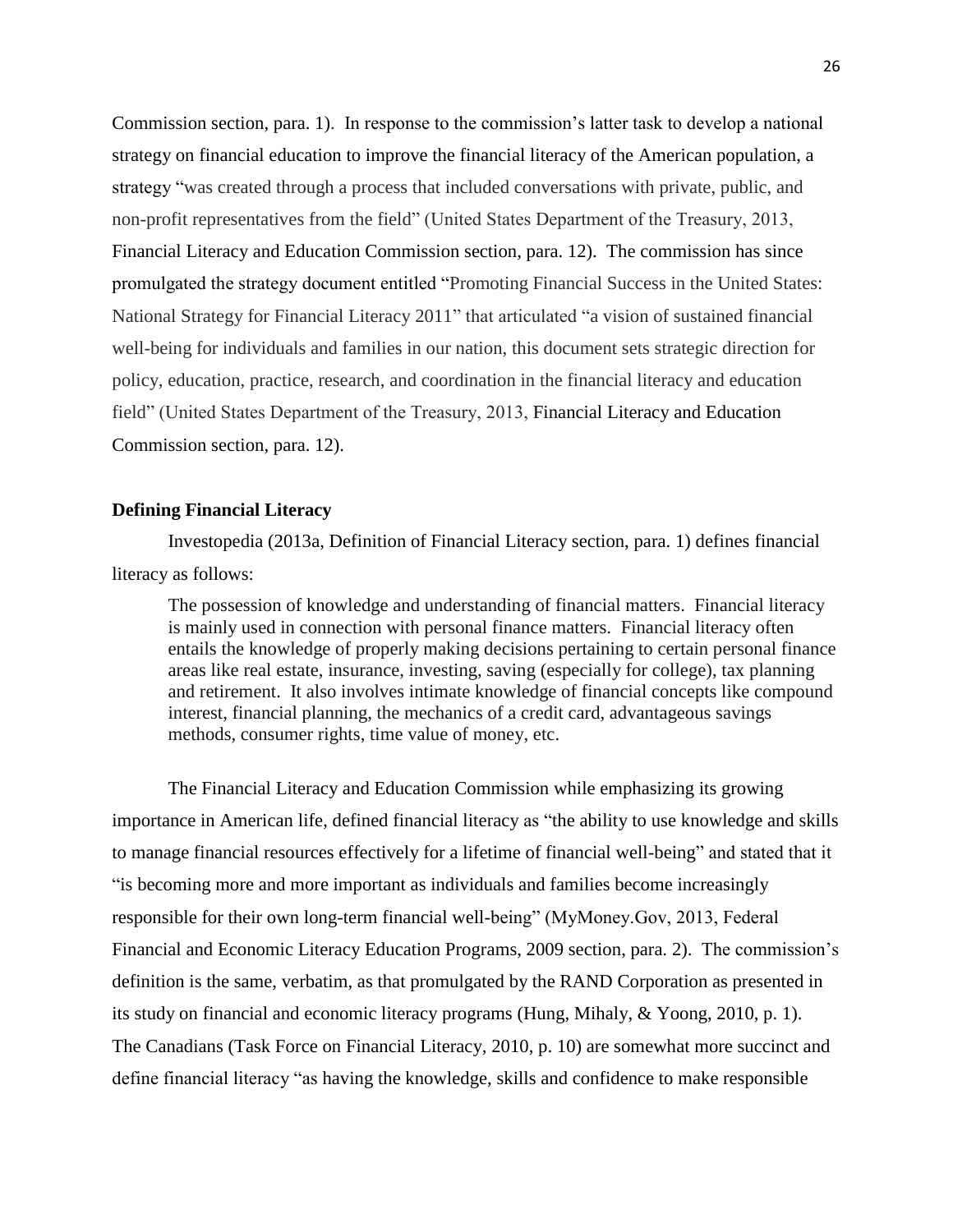financial decisions." Canada's financial literacy task force goes on to explain each of the elements of that definition:

- **Knowledge** refers to an understanding of personal and broader financial matters;
- **Skills** refer to the ability to apply that financial knowledge in everyday life;
- **Confidence** means having the self-assurance to make important decisions; and
- **Responsible financial decisions** refers to the ability of individuals to use the knowledge, skills and confidence they have gained to make choices appropriate to their own circumstances.

Financial literacy could be further described as encompassing an individual's understanding of financial concepts and their impact on the person's life based on publicly available information, education acquired by the individual, advice and counsel from financial professionals, and public policy as manifested in government regulations (Kozup & Hogarth, 2008). The National Academy of Sciences (2012) echoed Kozup and Hogarth as well as endorsed the need for improved public financial literacy:

Households will need to decide how much more to save and how to structure their portfolios during their working years. They will need to decide when it is economically prudent to retire, taking into account personal, macroeconomic, and political uncertainties. When they do retire, they will need to decide whether to annuitize their accumulations, and if so, how much and with what annuity options. For many households whose wealth rests mainly in their home ownership, they will need to decide whether and how to use those assets to finance consumption in retirement. There is substantial value in boosting financial literacy to help people prepare for these financial decisions. (p. 2)

The term financial literacy as defined by the Financial Literacy and Education Commission mirrors most definitions that have been put forth and suggests that financial literacy is composed of two main components, knowledge and the ability to use that knowledge to improve one's financial standing. Based on a wide-ranging review of the literature concerning financial literacy, Remund (2010) synthesized the many views of financial literacy and distilled them into the conceptual definition of financial literacy used in this dissertation:

Financial literacy is a measure of the degree to which one understands key financial concepts and possesses the ability and confidence to manage personal finances through appropriate, short-term decision-making and sound, long-range financial planning, while mindful of life events and changing economic conditions. (Remund, 2010, p. 284).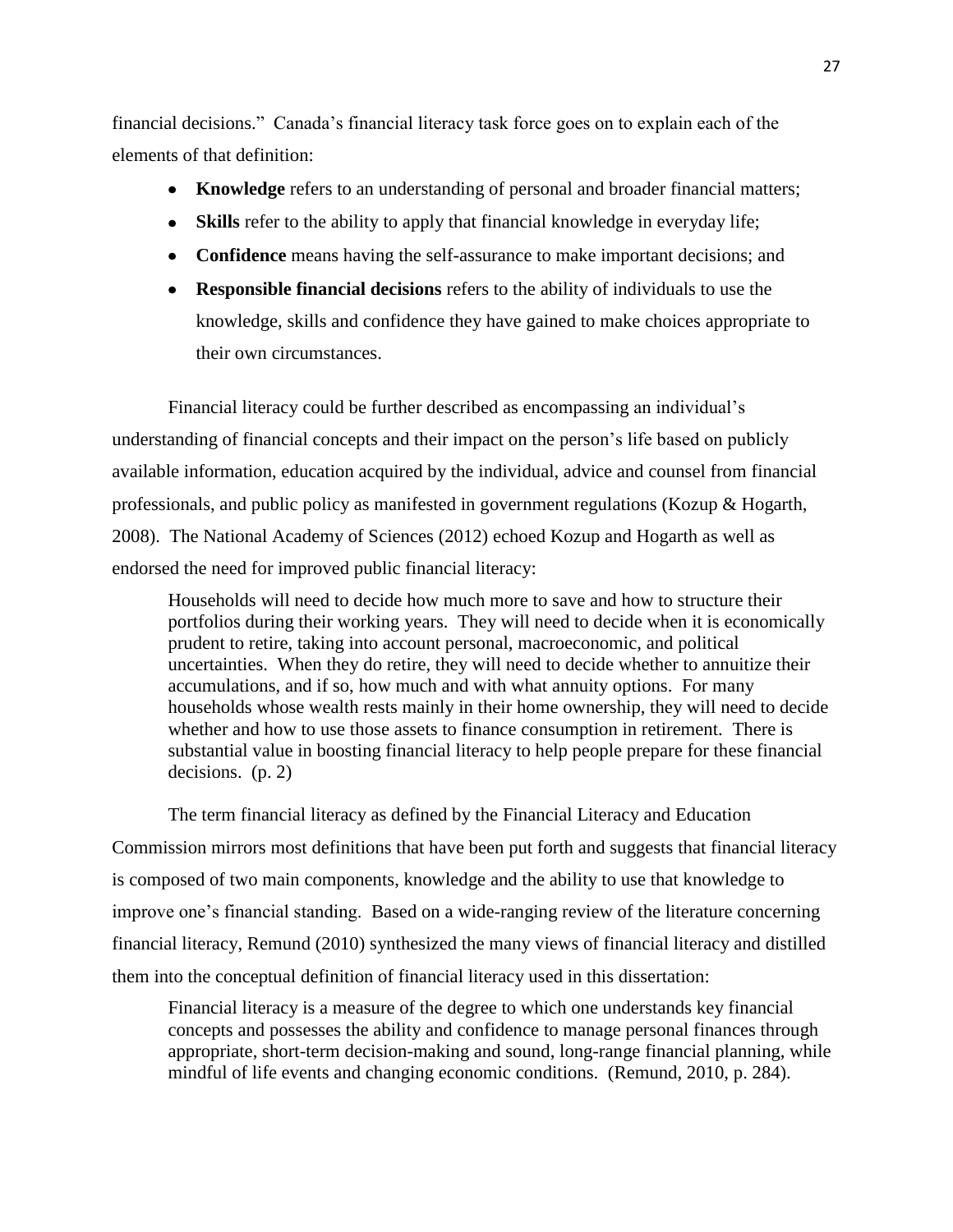Kozup and Hogarth (2008) also pointed to the need for individuals to act on their financial literacy. Having information is only part of the equation in terms of financial security, people need to know what information they need; be able to understand and process that information relative to their own financial situation, tastes, and preferences; and, in this case, be able use the output to make financial decisions in preparing for retirement. That means they must make use of their financial literacy:

Based upon a review of research studies since 2000, the four most common operational definitions of financial literacy are budgeting, saving, borrowing and investing. That taxonomy fits within the expanded conceptual definition proposed and articulated in the earlier section of this study. (Remund, 2010, p. 290)

In order to budget, save, borrow, and invest, for a sound retirement in the financial sense, the consensus of academe and the financial services industry is that people must plan to reach the goal of a financially secure retirement. Van Rooij et al. (2012) found, "Financial literacy is positively related to retirement planning and the development of a savings plan has been shown to boost wealth" (p. 449). Hung et al. (2010, p. 1) noted, "Financial literacy has been shown to improve financial decision-making across many critical domains, including money management, credit, investment, and long-term planning."

# **Acquiring Financial Literacy**

The Financial Literacy and Education Commission's work is targeted at a national audience and its objective tasks are to "develop a national strategy to promote basic financial literacy and education among all American consumers," "coordinate federal efforts," and "promote basic financial literacy and education" (United States Department of the Treasury, 2011, p. 3). However, despite government attempts to instill in or enhance the financial literacy of the populace, the reality is that financial literacy is acquired by individuals in many ways and forms ranging from formal programs in school or at work to informal life experiences. Programs provided by non-profit organizations or universities, bank programs for low and moderate income communities, company programs for employees, and volunteer programs such as Volunteer Income Tax Assistance (VITA) activities are all sources of financial literacy (United States Department of the Treasury, 2011). A person's financial literacy may also come from within the family as an individual matures, from professional sources such as financial advisors,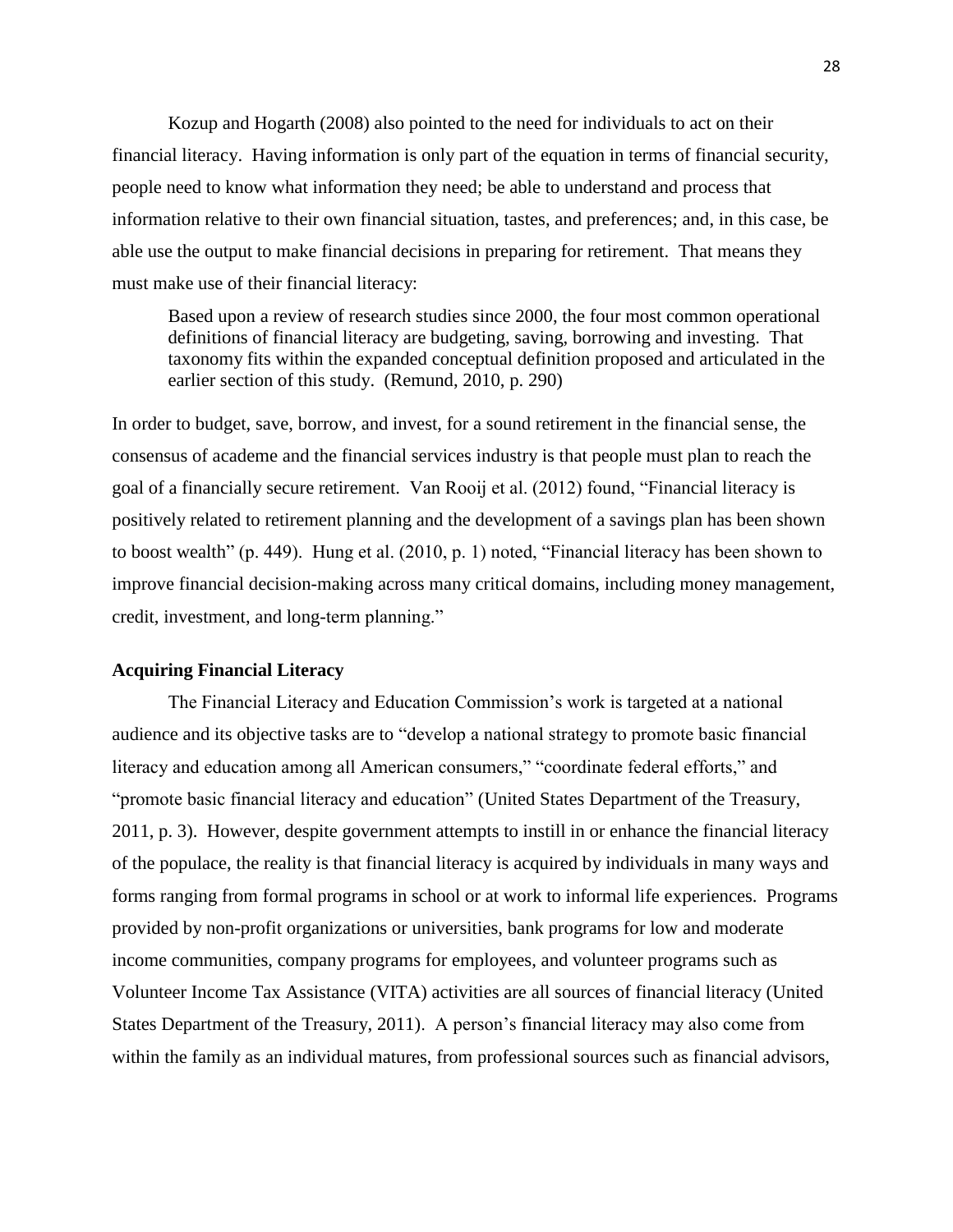bankers, or similar sources from the commercial financial services industry, and perhaps from the popular media such as magazines, books, television, and the Internet.

## **Financial Planning**

The definition of a *financial plan* according to Investopedia (2013b, Financial Plan section, para. 1) is: "A comprehensive evaluation of an investor's current and future financial state by using currently known variables to predict future cash flows, asset values and withdrawal plans." What may be at the heart of retirement planning is the confidence people desire to have in being able to sustain themselves in retirement with the monetary means they have acquired through pensions and savings that will be supplemented by Social Security. In that regard, workers may seek to gain or improve their financial literacy by consulting professionals to inform their actions to realize a financially secure retirement. Those professionals may include accountants, stockbrokers, and financial advisors often licensed to sell products and services to the public.

Most individuals work in conjunction with an investment or tax professional and use current net worth, tax liabilities, asset allocation, and future retirement and estate plans in developing the plan. These will be used along with estimates of asset growth to determine if a person's financial goals can be met in the future, or what steps need to be taken to ensure that they are. (Investopedia, 2013b, Financial Plan section, para. 2)

Many of the investment decisions that must be made are extraordinarily complex. Yet recent research shows that individuals often make them without what would appear to be essential financial knowledge for the contemplated investment. Lusardi (2000) argued that more research is needed to determine why households do not plan for retirement and whether the provision of information might impact decision-making that would ultimately affect financial security. Ameriks, Caplin, and Leahy (2003) noted that for years economists have been trying to understand the links between financial literacy, retirement planning, and wealth. Lusardi and Mitchell's (2007a) Rand American Life Panel (ALP) research, however, showed that financial literacy is a key determinant of retirement planning. That finding supports the same conclusion arrived in their earlier Health and Retirement Study (HRS) work (Lusardi & Mitchell, 2006, 2007b) as well as by Alessie, van Rooij, and Lusardi (2011) who found the relationship between financial literacy and retirement planning to be robust.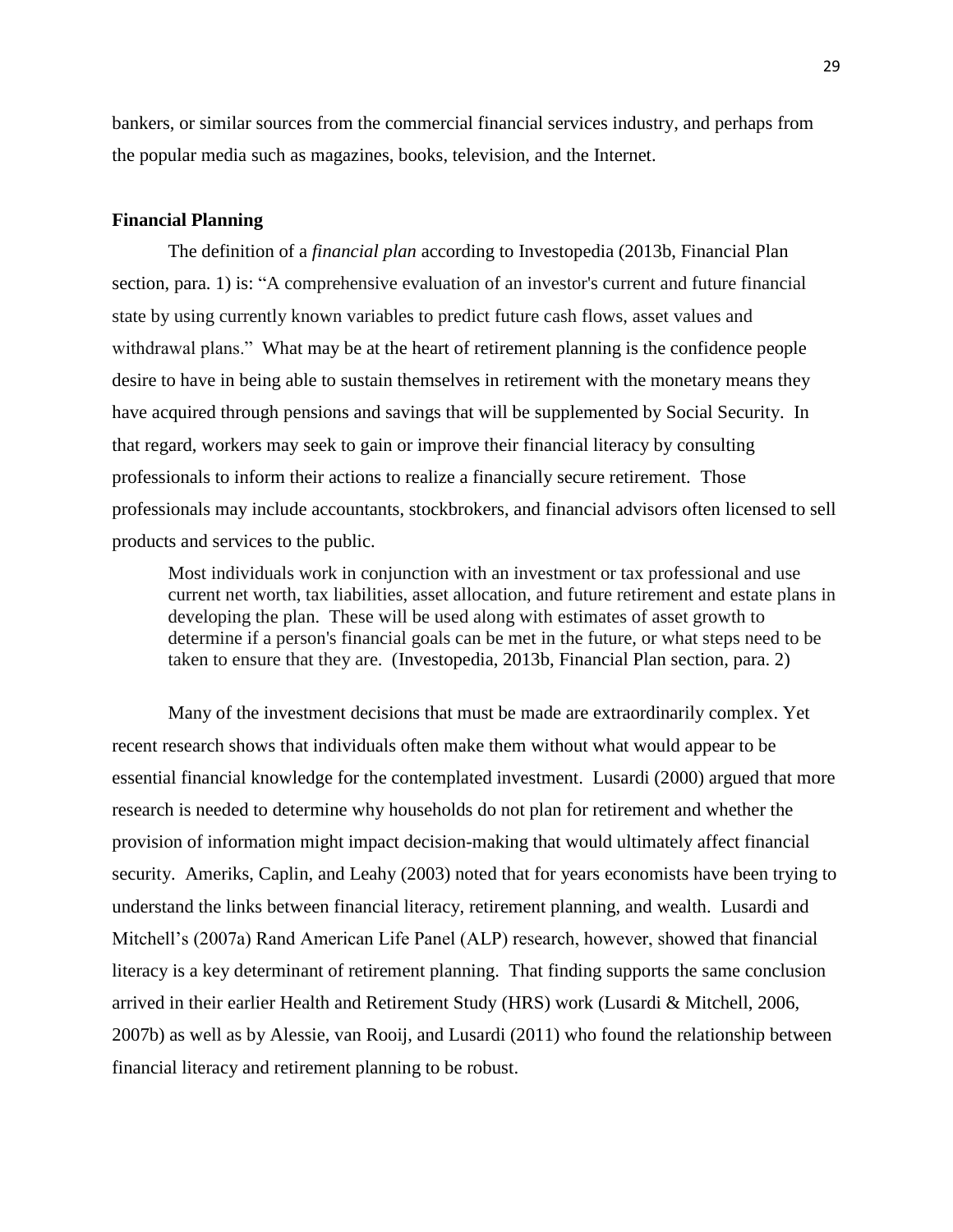Indeed, two explanations have been put forth regarding why people fail to optimize their financial decision-making: financial illiteracy and desired immediate gratification at the cost of higher payoffs in the future (Hastings & Mitchell, 2011). People who score high in answering financial literacy questions are much more likely to plan for retirement, which likely will prepare them financially for retirement (Lusardi & Mitchell, 2011a). These studies reinforce an earlier study that causality goes from retirement planning to wealth as opposed to the other way around (Lusardi & Mitchell, 2007b). Van Rooij et al. (2012) offered retirement planning's effect on wealth accumulation is due to the effect of planning on self-control. They also provided evidence of a strong association between financial literacy and net worth and found that financial knowledge facilitated wealth accumulation by enhancing an individual's ability to benefit from investing in the stock market. Finally, they showed that retirement planning is positively related to financial literacy and that the development of a savings plan boosts wealth. Planning may help people who want to save, but lack the discipline to do so (Ameriks, Caplin, Leahy, & Tyler, 2007).

#### **Predictions, Not Results**

The prior studies, however, tend to be forward looking and predictive rather than determining whether financially literate planning actually contributed to successful retirement. Lusardi and Mitchell (2007b) analyzed two cohorts (ages 51-56) of the Health and Retirement Study in 1992 and 2004 and found that planners in both cohorts arrived close to retirement with higher wealth levels.

Devaney and Su (1997) focused on analyzing the factors that predicted the most important source of retirement income to workers. They found that the tendency was for older workers to rely on Social Security and pensions provided by employers for their retirement. Younger workers, however, were found to expect personal savings, investments, and their contributions at work to be the main funding sources for their retirement.

Clark and d'Ambrosio (2002) found that many employers recognizing the lack of financial knowledge among their workers provided explanations of company savings plans while others provided funds so that their employees could purchase a financial plan. They went on to say that some of these educational efforts were provided specifically to increase contribution and participation levels to help the companies comply with nondiscrimination standards and that few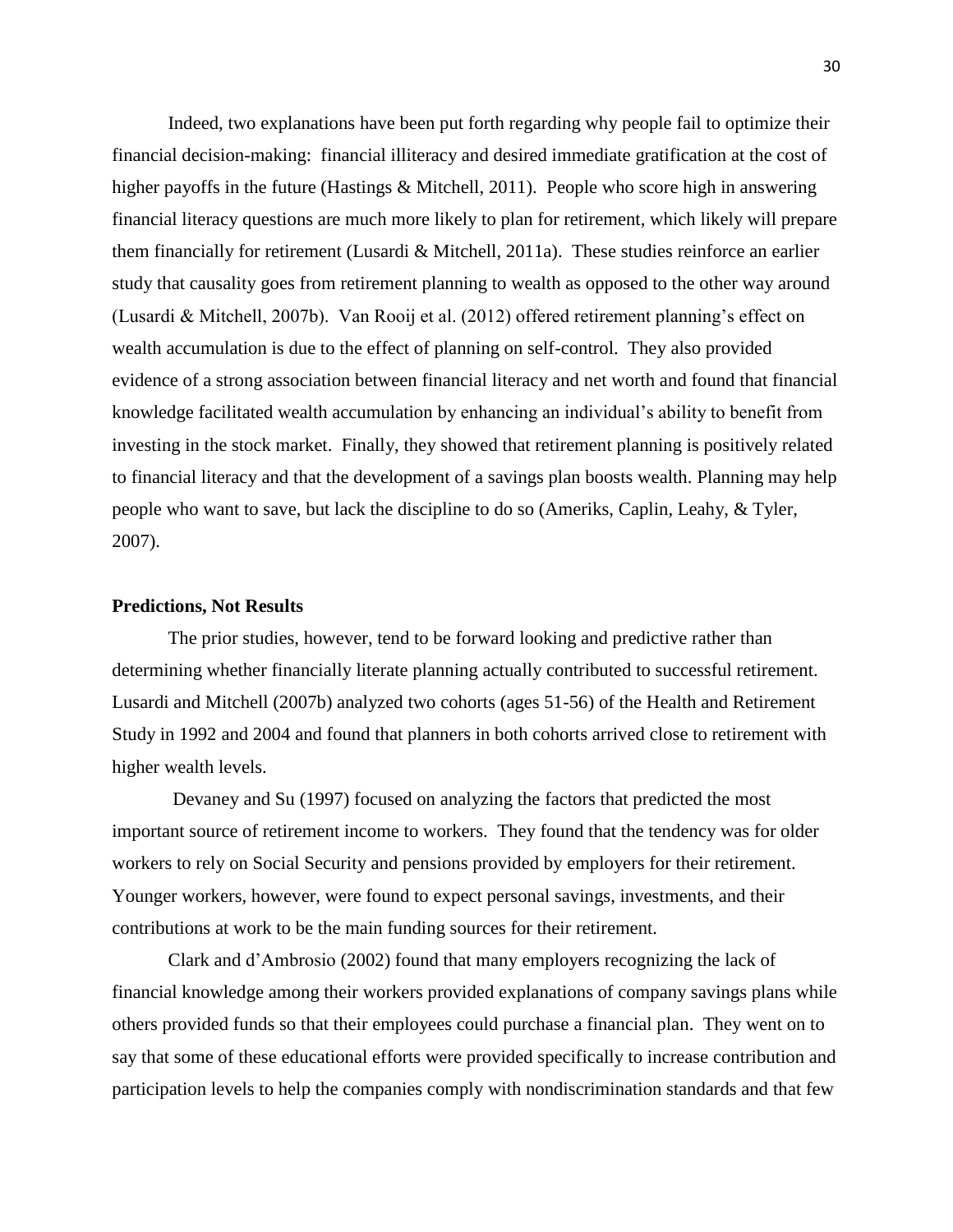studies attempted to determine the effectiveness of such programs in altering retirement goals or savings behavior.

The RAND American Life Panel (ALP) study was based on an Internet survey of younger respondents, age 18 and over. The dataset allowed the researchers to evaluate workers' financial knowledge during their prime earning years when they were making decisions such as buying a home or participating in their company pension plans. By asking about financial training that may have been acquired before respondents entered the labor market, the researchers were able to discern possible causal links between financial literacy and retirement planning (Lusardi & Mitchell, 2007a).

Clark and d'Ambrosio (2008), however, did report one case in which significant changes were made among those participating in financial education seminars conducted by the Teachers Insurance Annuity Association, College Retirement Equities Fund (TIAA-CREF). In that instance, more than a quarter of participants altered their retirement income goal. Clark, Morrill, and Allen (2011) reported that after retirement eligible workers from two large employers participated in a retirement planning seminar, 28 percent changed how they wanted their defined contribution assets distributed. However, no follow-up study was conducted to determine the effectiveness or outcomes of the altered retirement plans in either case.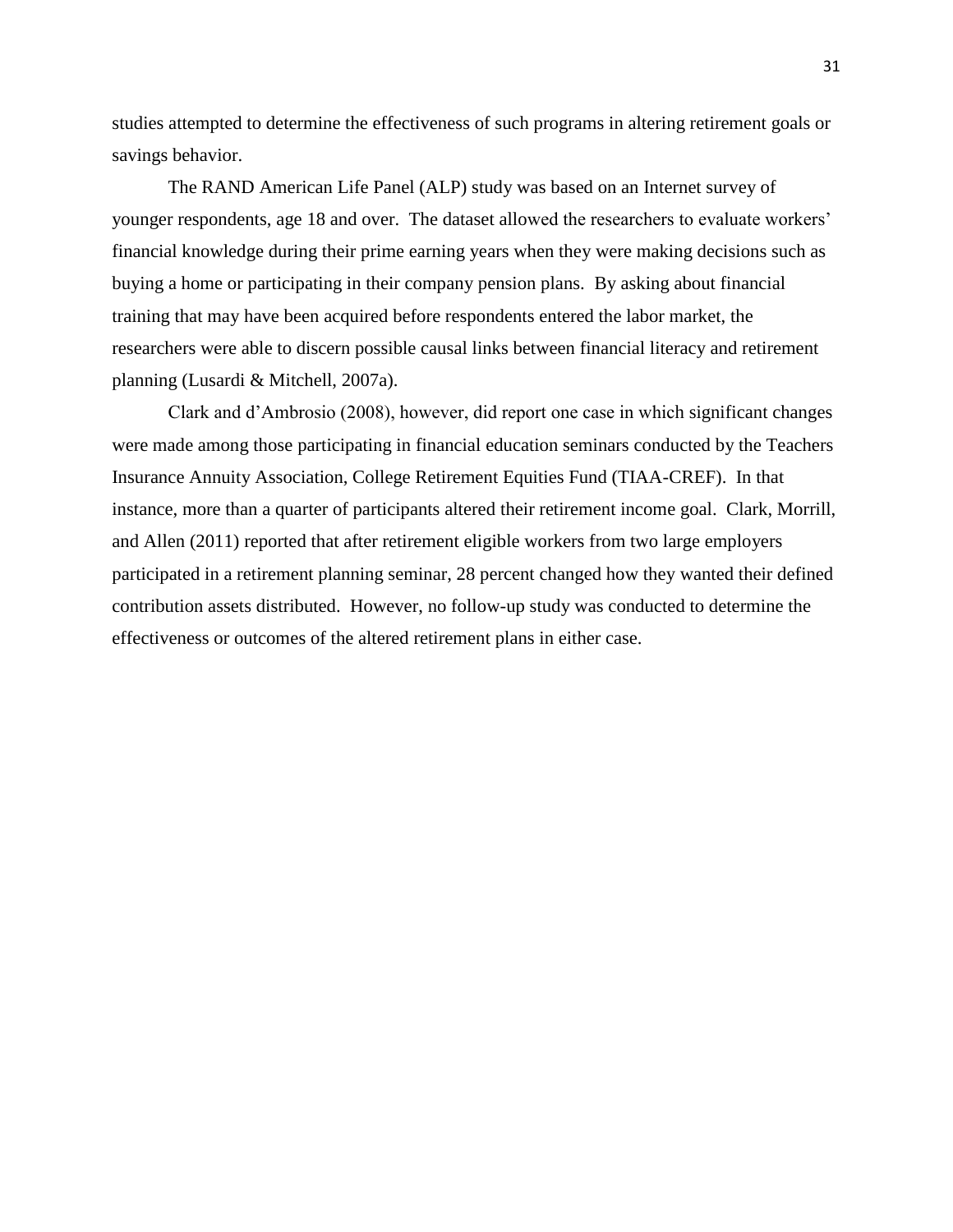# **CHAPTER III METHOD**

Although there have been many surveys and studies regarding financial literacy and retirement planning, none appear to have explained what financially secure retired people actually did to achieve that state. This study is meant to answer that question with a case study based on focus groups comprised of retired, financially secure persons. The details of the case study method and the conduct of the focus groups are explained in this chapter.

This study builds upon previous work and its results will contribute new knowledge, specifically, what actions people took that led to a financially secure retirement, if they planned, and how they obtained the knowledge that undergirded their actions. The emphasis here is on actual accomplishment versus suggestions and predictions of success as the result of planning and actions. The investigation is retrospective to determine the extent to which a group of retirees who are financially secure actually did prepare and plan for retirement, what approaches they used, and how they gained needed knowledge and skills. I used the case study method to address and answer the research question. Of the five traditions of qualitative inquiry and research design identified by Creswell (1998), case study is the most appropriate for this study given the topic and the population involved. Focus groups were used as the data gathering tool. Analysis proceeded from the information gleaned from the focus groups.

#### **The Case Study Method**

Johansson (2003) reported that logical positivism dominated the philosophy of science after World War II and that "the social sciences favoured positivism and quantitative methods. Surveys, statistical methods, opinion polls, experiments, and quasi-experiments were considered scientific, and qualitative case studies were criticised for being non-scientific" (p. 6). According to Zucker (2009), however, "The case study method can be a creative alternative to traditional approaches to description (quantitative descriptive and descriptive correlational descriptive designs) emphasizing the participant's perspective as central to the process" (p. 14). Gerring (2004) offered, "One of the primary virtues of the case study method is the *depth* of analysis that it offers" (p. 348). Baxter and Jack (2008) reinforced Gerring by saying that a case study is an excellent way to gain tremendous insight and further explained: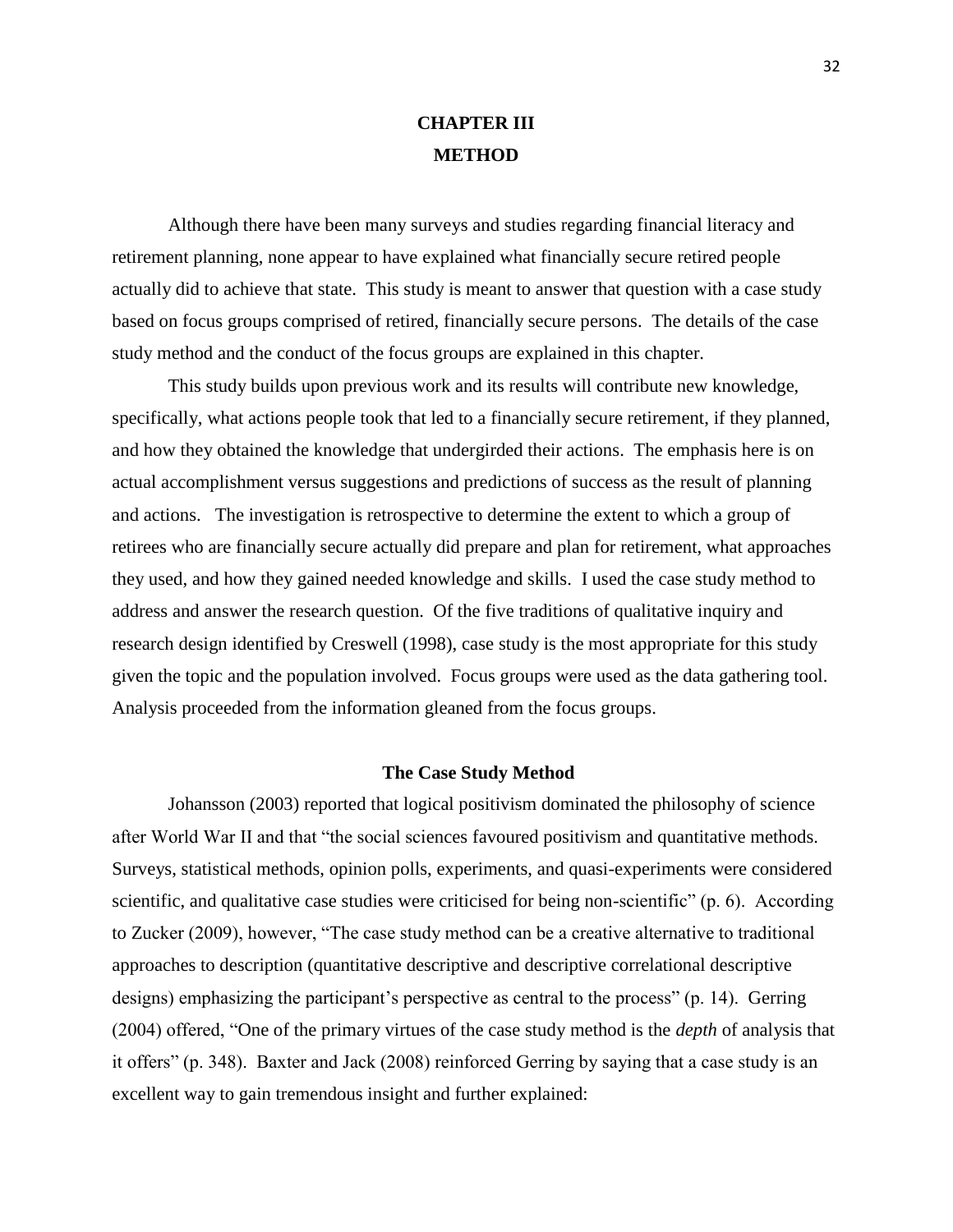Case study research is more than simply conducting research on a single individual or situation. This approach has the potential to deal with simple through complex situations. It enables the researcher to answer "how" and "why" type questions, while taking into consideration how a phenomenon is influenced by the context within which it is situated. (p. 556)

Bromley (1990) said a case study is a "systematic inquiry into an event or a set of related events which aims to describe and explain the phenomenon of interest" (p. 302). Stake (1995) and Yin (2003) are key authors in the field of the case study method with both seeking "to ensure that the topic of interest is well explored, and that the essence of the phenomenon is revealed" (Baxter & Jack, 2008, p. 544). Fidel (1984) stated, "The case study method is a specific field research method. Field studies are investigations of phenomena as they occur without any significant intervention of the investigators (p. 274)." He went on to note:

As a research method, case studies seem to be appropriate for investigating phenomena when (1) a large variety of factors and relationships are included, (2) no basic laws exist to determine which factors and relationships are important, and (3) when the factors and relationships can be directly observed" (p. 273).

According to Kohn (1997), researchers can use case studies for many purposes:

- to *explore* new areas and issues where little theory is available or measurement is unclear;
- to *describe* a process or the effects of an event or an intervention, especially when such events affect many different parties; and
- to *explain* a complex phenomenon.

She further stated: "Although typically associated with exploratory purposes, Yin suggests the methodology may actually be more powerful for explanatory purposes in its ability to answer questions of how and why" (p. 3). Indeed, Yin (2003) divided case studies into descriptive, exploratory, and explanatory categories that comport with the three variant approaches to the traditional case study approach presented by the Commonwealth Association for Public Administration and Management (CAPAM) (2010) that include:

- Illustrative Case Study: is a descriptive account of the main characteristics of a real world example to clarify an idea or reinforce an argument.
- Exploratory Case Study: Attempts to understand what happened within a case by looking beyond descriptive features and studying surround context.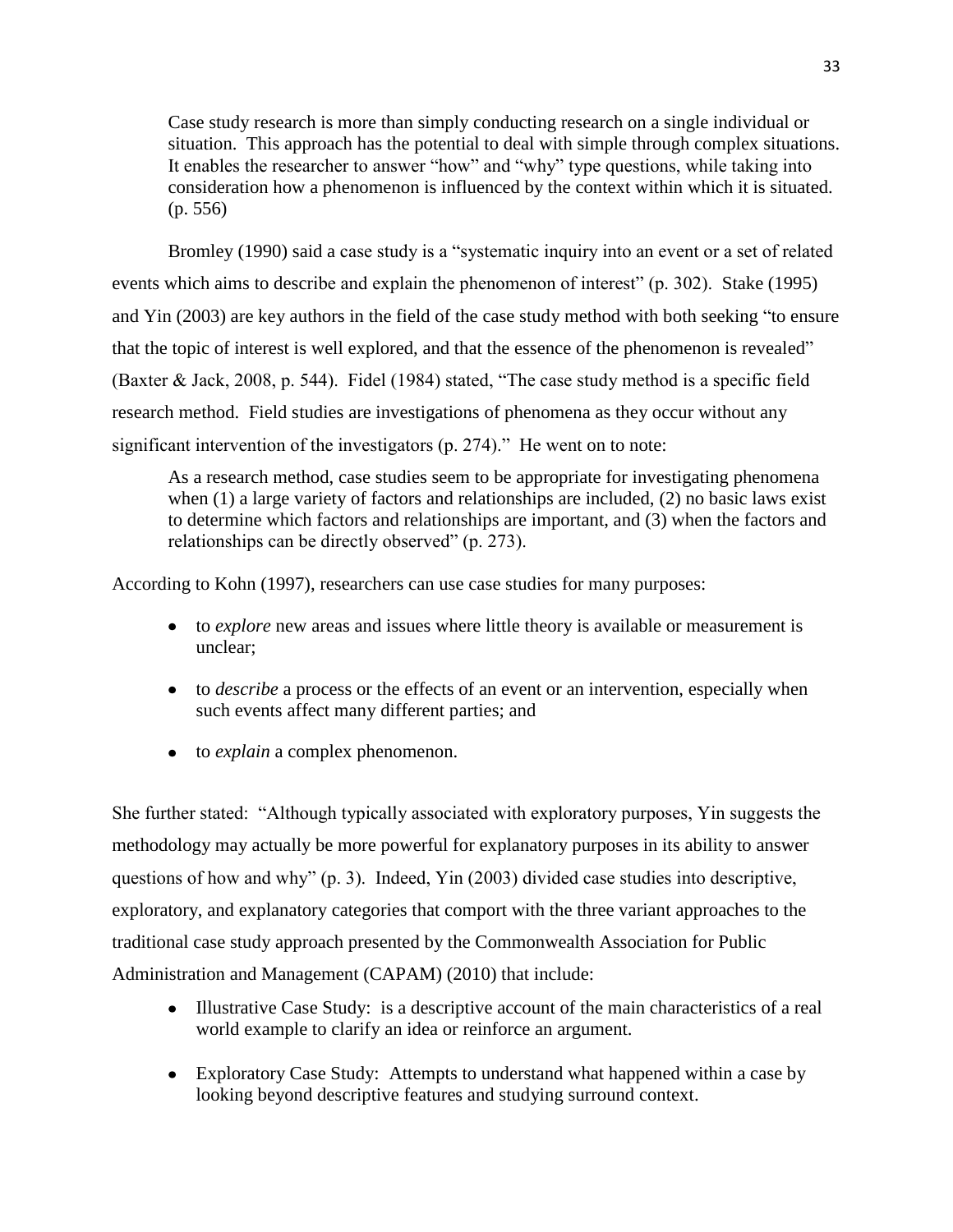• Explanatory Case Study: Attempts to explain why certain behaviors occurred by determining causes and effects. (p. 2)

## **Rationale for Using the Case Study Method**

I elected to use the case study method for this study because it allows the researcher to tease out the how and why (Baxter & Jack, 2008) of what the financially secure retirees did to achieve that state from the participants' personal perspectives (Zucker, 2009). Gerring's (2004) identification of the depth of analysis case study suggests that the complexity of determining the how and why retirees became financially secure from the large variety of factors and relationships (Fidel, 1984) that may have influenced their success can be better achieved using this method. Furthermore, there do not exist basic laws to determine which factors and relationships are important (Fidel, 1984) in this regard. Baxter and Jack (2008) responded to "So when should you use a case study approach?" by referring to Yin (2003) who said:

A case study design should be considered when: (a) the focus of the study is to answer "how" and "why" questions; (b) you cannot manipulate the behaviour of those involved in the study; (c) you want to cover contextual conditions because you believe they are relevant to the phenomenon under study; or (d) the boundaries are not clear between the phenomenon and context. (p. 545)

The study undertaken here meets all Yin's criteria and therefore is perfectly suited for the case study method that I have chosen to investigate and explain how and why financially secure retirees achieved that status.

### **Focus Groups as a Data Collection Tool**

The founding fathers of the focus group method developed it in the course of conducting commercial and government research in the 1940s. Morgan (1997) described the origins of the focus group method:

So, to begin at The Beginning, focus groups as a research method originated in the work of the Bureau of Applied Social Research at Columbia University in the 1940s. Under the leadership of Paul Lazarsfeld, the Columbia bureau was conducting commercial market research on audience responses to radio soap operas and the like. The arrival of Robert Merton at Columbia coincided with Lazarsfeld receiving a government contract (from the delightfully named Office of Facts and Figures) to assess audience responses to the government's own wartime radio propaganda programmes and Lazarsfeld invited Merton to work with him on the project. (pp. 1-2)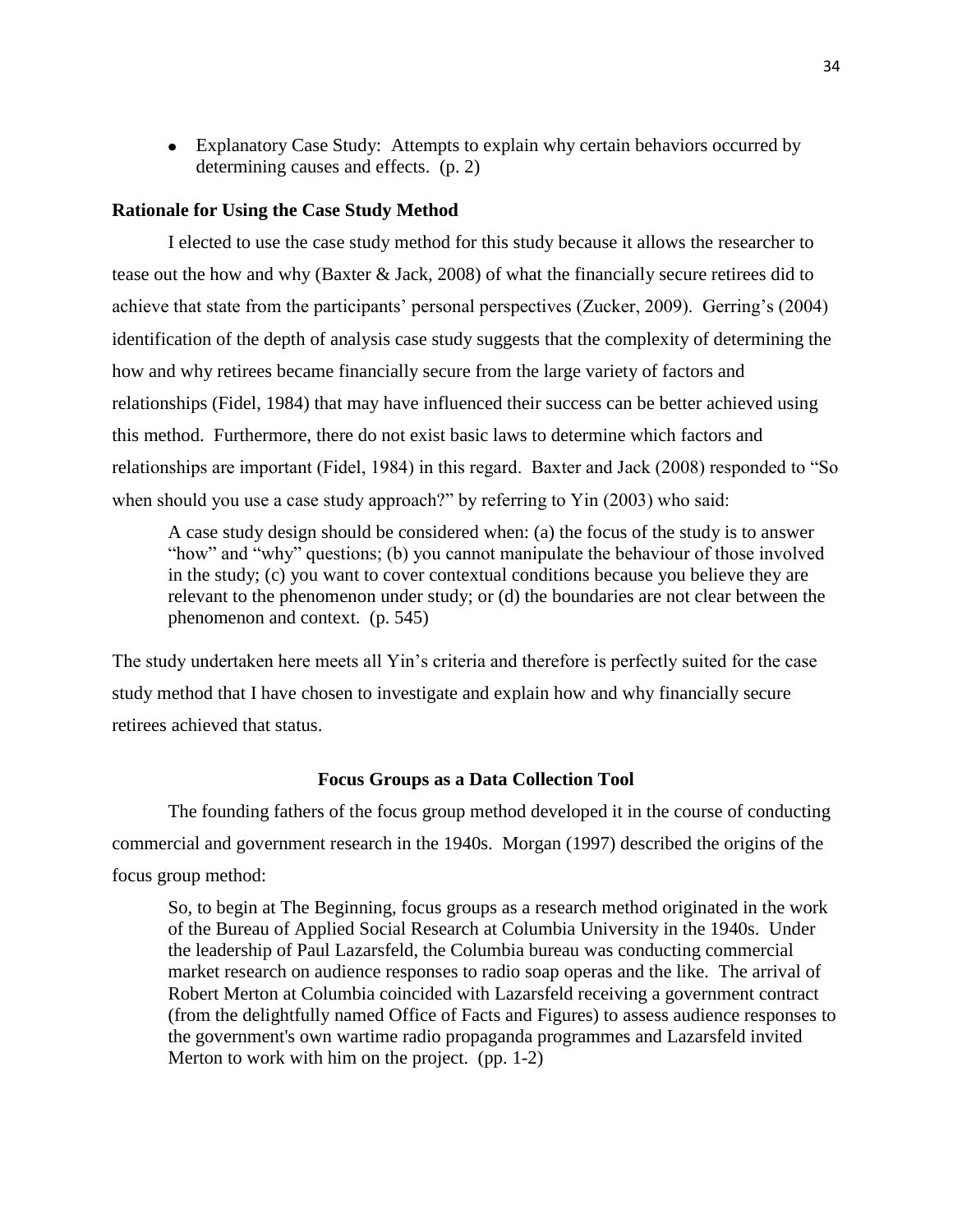Morgan goes on to describe Merton's dissatisfaction with the procedure of having a group of some twelve people seated in a room listening to a program and pressing a red or green button every time they heard something they disliked or liked, respectively: "Dissatisfied with an approach which simply quantified positive and negative responses, Merton set about developing an *interviewing procedure* for the groups, which would help researchers to describe the subjective reactions of the group members to the programmes they heard" (Morgan, 1997, p. 2).

Nagle and Williams (2013) provided a comparison of focus groups, surveys, and individual interviews:

**Focus groups** provide insights into how people think and provide a deeper understanding of the phenomena being studied. While a valuable research tool, **surveys** generally ask closed-ended questions that may limit the feedback that can be gained from a respondent. A method to gain more in-depth information to supplement surveys is **interviews**; conducting interviews, however, can be an expensive proposition that can exceed the available resources. Focus groups are group interviews that give the researcher the ability to capture deeper information more economically than individual interviews. (p. 2)

Morgan (1997) identified the uses of focus groups in social science research:

First, they are used as a *self-contained* method in studies in which they serve as the principal source of data. Second, they are used as a *supplementary* source of data in studies that rely on some other primary method such as a survey. Third, they are used in *multimethod* studies that combine two or more means of gathering data in which no one primary method determines the use of the others (p. 2).

## **Rationale for Using Focus Groups**

This study used focus groups to probe volunteer participants more deeply than might have been possible with a survey questionnaire. The purpose was to further inform and extend the study of achieving successful financial retirement with data and analysis to supplement research conducted previously by others that suggest financial literacy and planning are of value to retiring in a financially secure position. I decided to use focus groups as a self-contained, economical method of gathering data primarily to acquire a deeper understanding of what people did to achieve a financially secure retirement. Creswell (2008, p. 226) said, "Focus groups can be used to collect shared understanding from several individuals as well as to get views from specific people." Kitzinger (1995) noted, "The method is particularly useful for exploring people's knowledge and experiences and can be used to examine not only what people think but how they think and why they think that way" (p. 299). The results of this study are expected to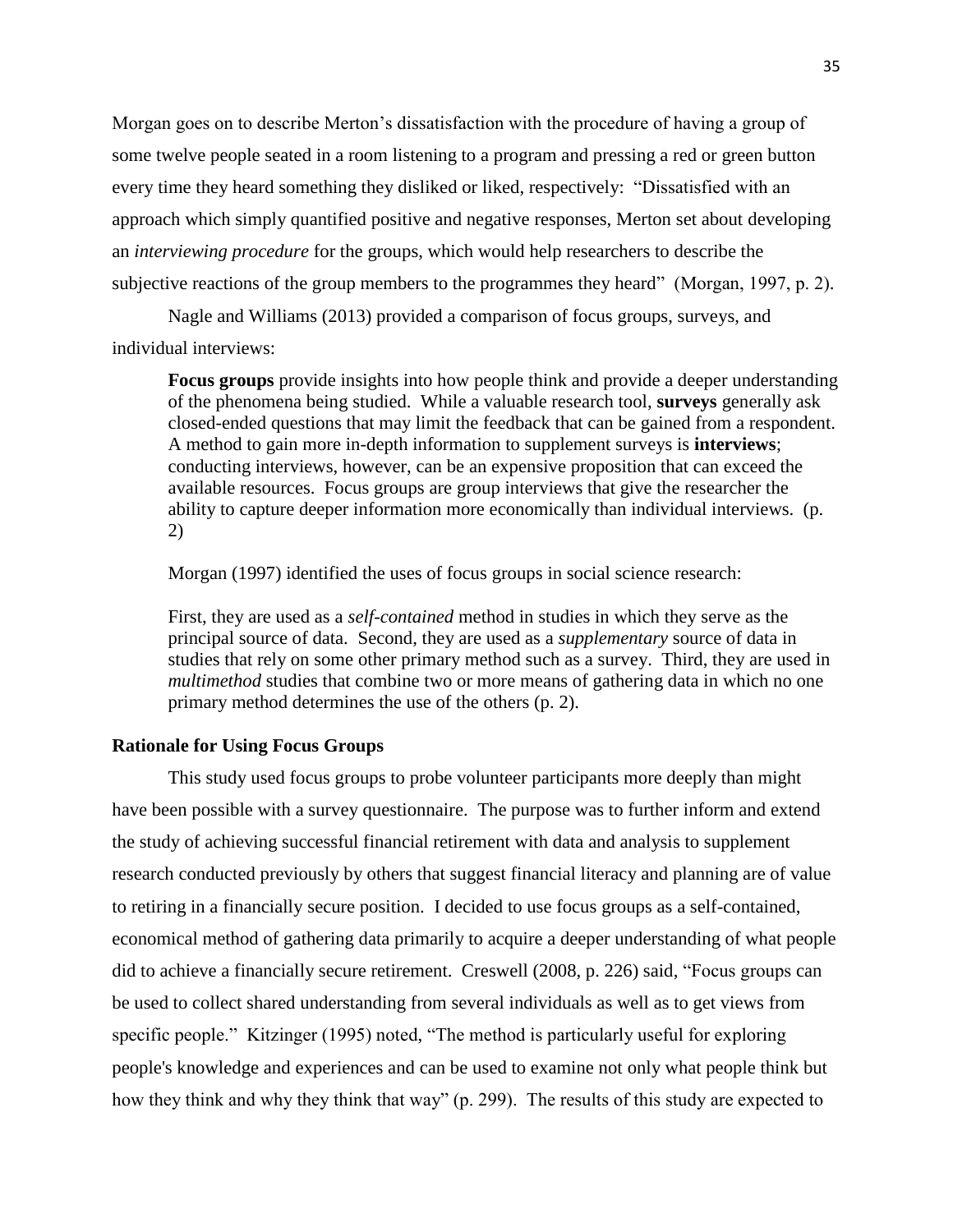contribute to the literature in this field and enrich comprehension of how the financially secure retired followed the paths they did. The results of the focus groups conducted for this study, may challenge some of the assumptions made about the efficacy of financial literacy and planning that have been detailed in the literature review for this study. Ultimately, I envision the results of this study may encourage and supplement other research in the field now and in the future.

## **Determining the Number of Groups**

Kitzinger (1995, p. 300) said, "Focus group studies can consist of anything between half a dozen to over fifty groups, depending on the aims of the project and the resources available." Morgan (1997) referred to a "rule of thumb" that projects should consist of three to five groups because it has been claimed that more groups seldom provide meaningful new insights. Morgan (1997) noted that seasoned qualitative researchers determine that they have reached saturation when additional data collection no longer generates new understanding. According to Krueger and Casey, 2009:

Saturation is a term used to describe the point where you have heard the range of ideas and aren't getting new information. If after three or four groups you were still getting new information, you would conduct more groups. (p. 21)

Bloor, Frankland, Thomas, and Robson (2001), however, warned:

The number of participants or number of focus groups and the value and significance of the findings of the groups cannot and should not be deduced by a statistical calculation as is necessary in more quantitative methods. Rather the number of focus groups will inevitably reflect the research plan including which sub-groups you might want to target, which groups (sic) views you might want to compare, the variability of responses, as well as the inevitable influences of time and money. In general the more segmented your groups are (for example by age, gender and sexuality) the more groups will be necessary (Morgan, 1995). Focus groups are labour intensive in recruitment, transcription and analysis, therefore, where possible, numbers should be kept down to the bare minimum. (p. 28)

Morgan (1997) said:

Whether three to five groups will be adequate for saturation, however, is an issue that depends on many factors. Probably the most important determinant of the number of groups is the variability of the participants both within and across groups. Within groups, projects that bring together more heterogeneous participants will typically need more total groups because the diversity in the group often makes it more difficult to sort out coherent sets of opinions and experiences. Across groups, projects that compare several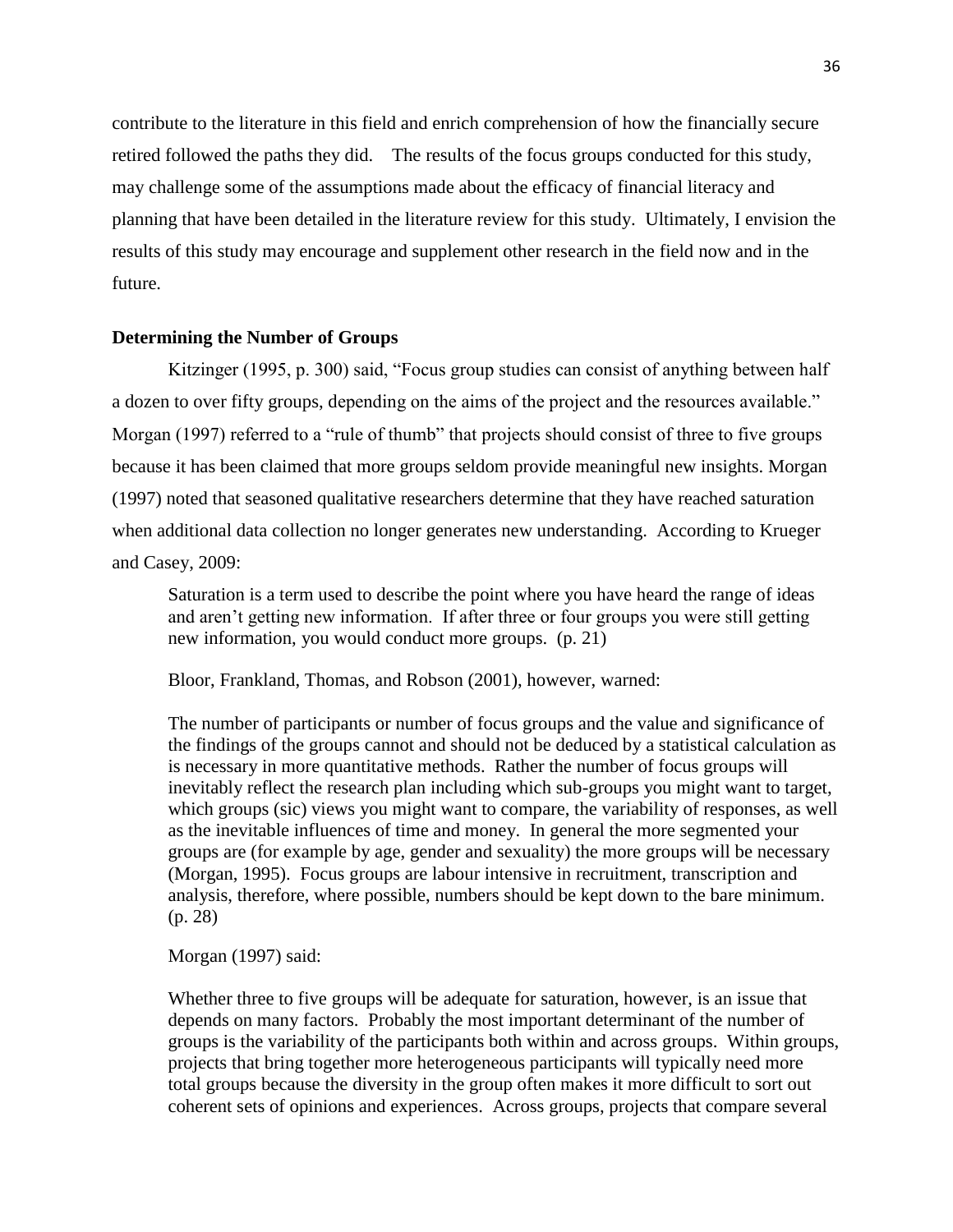distinct population segments will typically require more total groups to achieve saturation within each segment. (pp. 43-44)

Kitzinger (1995, p. 300) noted, "Most researchers recommend aiming for homogeneity within each group in order to capitalise on people's shared experiences."

Several authors (Kitzinger, 1995; Morgan, 1997; Barbour & Kitzinger, 1999; Bloor, Frankland, Thomas, & Robson, 2001; and Krueger & Casey, 2009) did note, however, that groups comprised of as few as three people are acceptable. Furthermore, in their guidelines for conducting focus groups, based partly on Morgan's work, the Centers for Disease Control (CDC) (2013) noted:

Ideally, you'll be able to have focus groups until you reach a point of saturation. This means that you end up hearing roughly the same things from a new group that you've heard in other groups. This is how you know you've covered the topic as completely as possible (p. 1).

Based on the foregoing guidelines, I determined to include six focus groups in my study.

# **Determining the Number of Participants**

According to Creswell (2008, p. 226): "A focus group interview is the process of collecting data through interviews with a group of people, typically four to six." Bloor et al. (2001, p. 26) stated, "Focus group texts have typically advised groups consisting of between six and eight participants as the optimum size for focus group discussion." Morgan (1997) referred to a "rule of thumb" that focus groups consist of six to ten participants per group whereas Kitzinger (1995, p. 301) noted, "The ideal group size is between four and eight people." Bloor et al. (2001, p. 26) went on to say, "The optimum size of the group may reflect the characteristics of participants as well as the topic being discussed." They also noted that groups of a small size are favored by some researchers and that such groups have been successfully used with older people. Bloor et al. (2001, p. 10) referred to work with older people in advancing this argument:

Quine and Cameron (1995) in their research with disabled elderly people also advocate the use of small numbers for this group. They argue that sufficient space is needed to accommodate mobility aids and participants must be able to be seated close enough to each other to see and hear each other adequately. For these reasons, they argue numbers should be kept low, advising five to six participants as desirable with this group.

In accordance with the aforementioned guidance, I determined to include six to 10 participants in each group.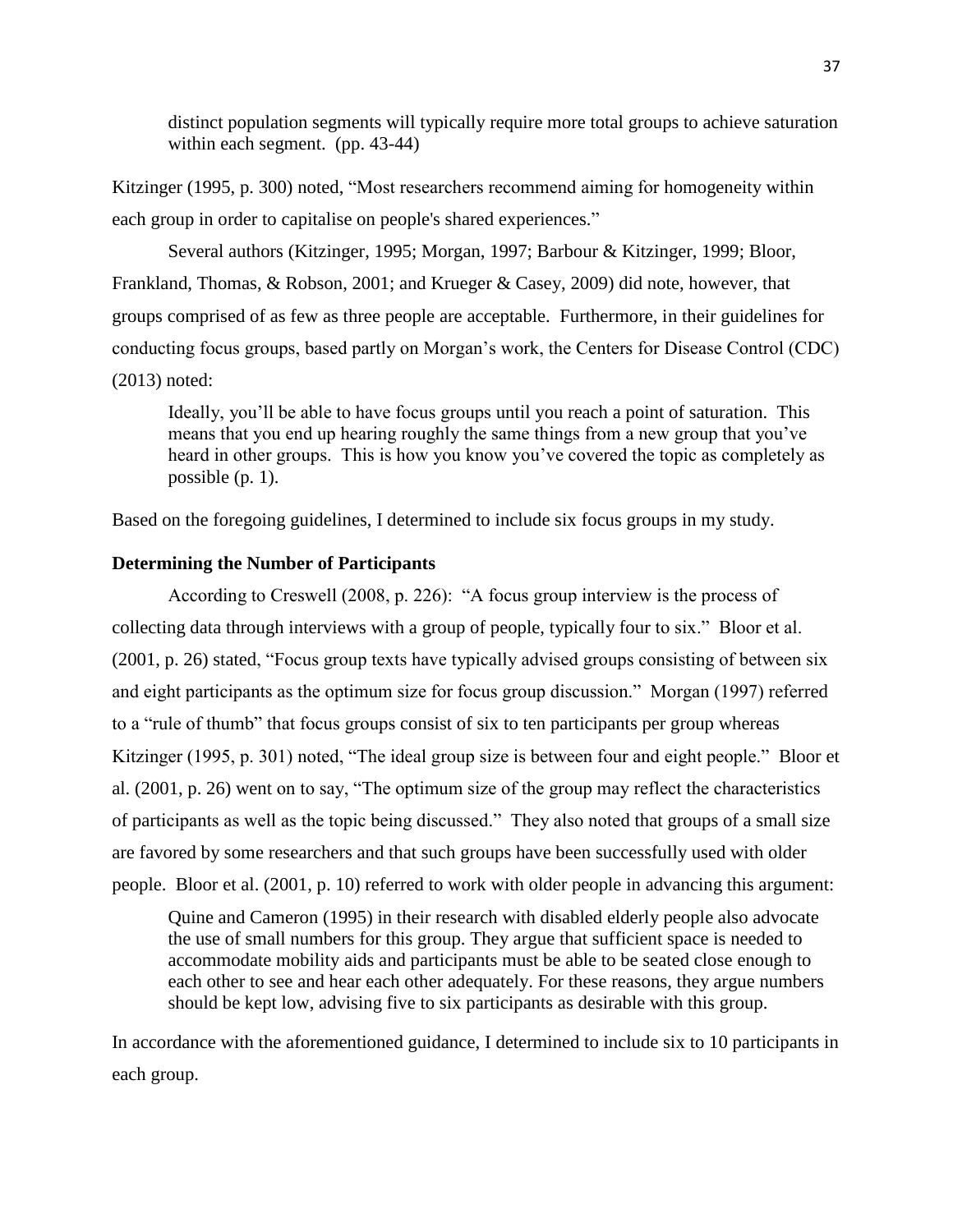#### **Focus Group Process and Procedures**

The primary research question **"What did successfully retired people actually do to achieve a financially secure retirement?**" is answered by analyzing the results of six focus groups, five of which consist of at least six participants each, of financially successful retirees sharing their experiences in preparing for retirement, who answered the following questions:

- What actions did you take to prepare for a financially secure retirement?
- How did you acquire the financial knowledge you may have used to prepare for a financially secure retirement?
- What challenges did you face in preparing for a financially secure retirement and how did you deal with them?
- If you could go back, what would you have done differently?

I personally conducted the focus groups and audio-taped them as well as making moderator's notes and recording written impressions (Harrell & Bradley, 2009) of the proceedings. The focus group questions were open-ended and the responses were used to develop a richer understanding of the topic of how financially secure retirees became so.

My personal background and experience with focus groups "on both sides of the one-way mirror" were of value in the conduct of these groups. I have been involved in various focus groups not only as a participant answering questions and expressing opinions, but as a client observer of focus groups conducted for one of my former employers and a consumer of the reports produced from them. This involvement informed and enhanced my consumption and evaluation of the results of focus groups. Per Edmunds (1999, p. 94), I identified "comments that are frequently mentioned" in the focus groups and provided quotations to support my evaluations.

#### **Population Engagement**

Out of the 12 retirement communities contacted, one firmly declined, six did not respond to the request, and five indicated a willingness to participate in the research project. One of the five communities that were willing to participate subsequently declined after a change in management. Two other communities that were amenable to participating in the study were each unable to recruit a minimum of six people to form a focus group. Ultimately, focus groups were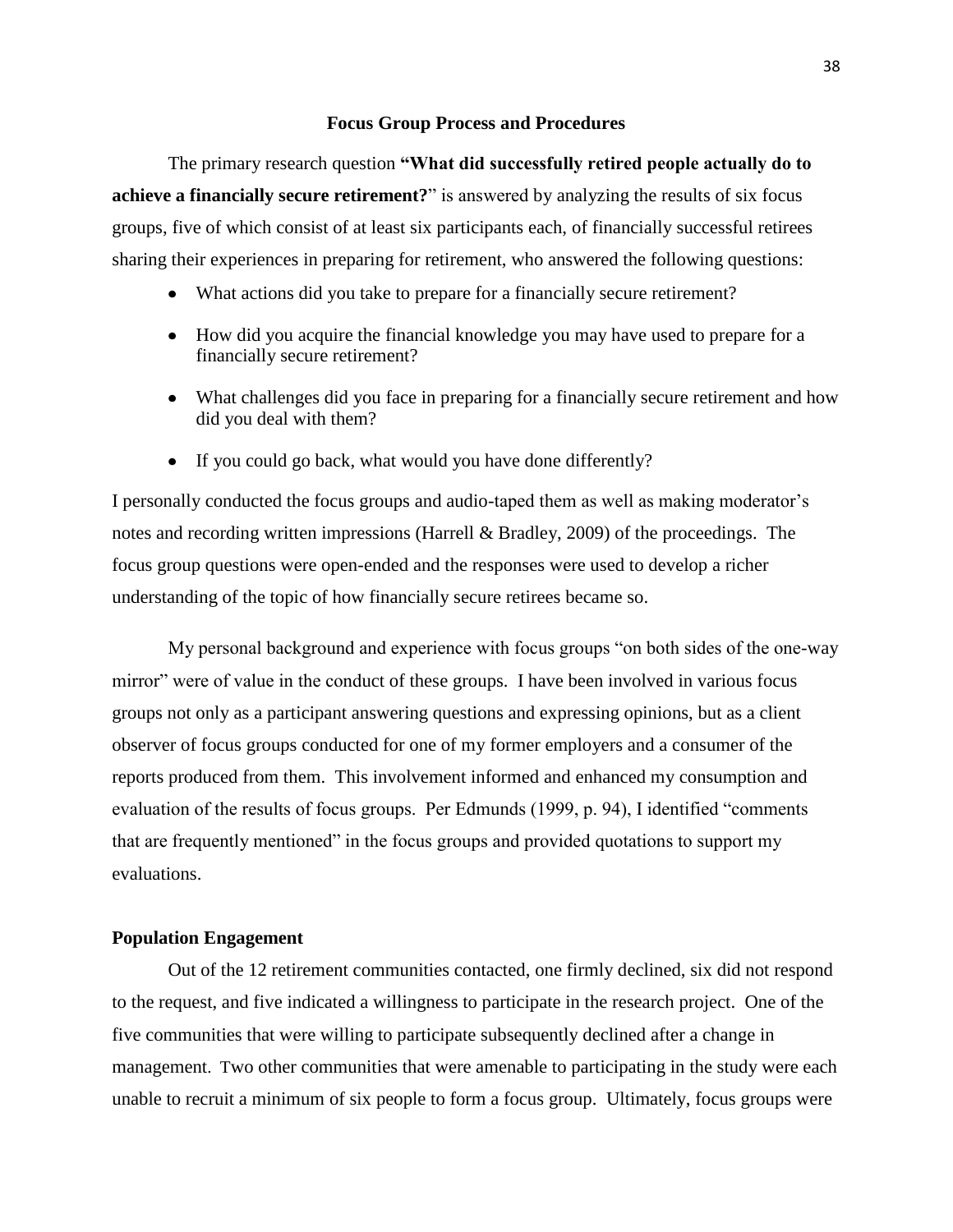conducted at the only two communities able to present groups of the desired size of six or more participants.

Relying on conversations with the managements of the two selected communities, the expectation was that many residents would respond to an invitation to participate in the project. Based on management's experience, it was anticipated that a percentage of the population would be intrigued and motivated enough to participate in focus groups to discuss achieving a financially secure retirement. It was originally expected that at least 30 would participate and that the groups would consist of up to 10 people each. The specified group size of up to 10 participants was in keeping with what Morgan (1997) referred to as the "rule of thumb" that specifies a focus group should be made up of 6 to 10 people.

Although, there was an attempt at having separate focus groups comprised of only men and only women as well as mixed gender groups, management suggested that single gender groups might not be possible because residents might feel more comfortable participating as couples. Furthermore, inclement weather forced rescheduling some groups and conflicting schedules and problems with the norovirus as well as reluctance on the part of residents to talk in front of other residents about financial matters (as reported by management) likely militated against participation by community residents. Ultimately, the low response rate rendered the idea of one-gender groups unworkable. Therefore, all groups were mixed gender.

The recruitment document (Appendix A), as appropriately modified for each community, was used in community publications and for word-of-mouth and in-person recruitment (e.g., through community governance bodies such as a village council). Recruitment was not by letter or e-mail. The recruitment document was purposely short and in keeping with the university's Institutional Review Board (IRB) guidelines for simplicity while conveying sufficient information to the audience. Eligible residents were asked to sign up by a certain date to participate in the focus groups. Those who signed up were reminded of the sessions before they took place. Once individuals confirmed interest in participation and presented themselves at the focus group location, in accordance with the focus group script (Appendix B), they were given the informed consent form (Appendix C), based on the Virginia Polytechnic Institute and State University IRB template (2013), for review and signature. A copy of the form was provided each signatory to personally retain before participating in the focus groups and answering the short survey.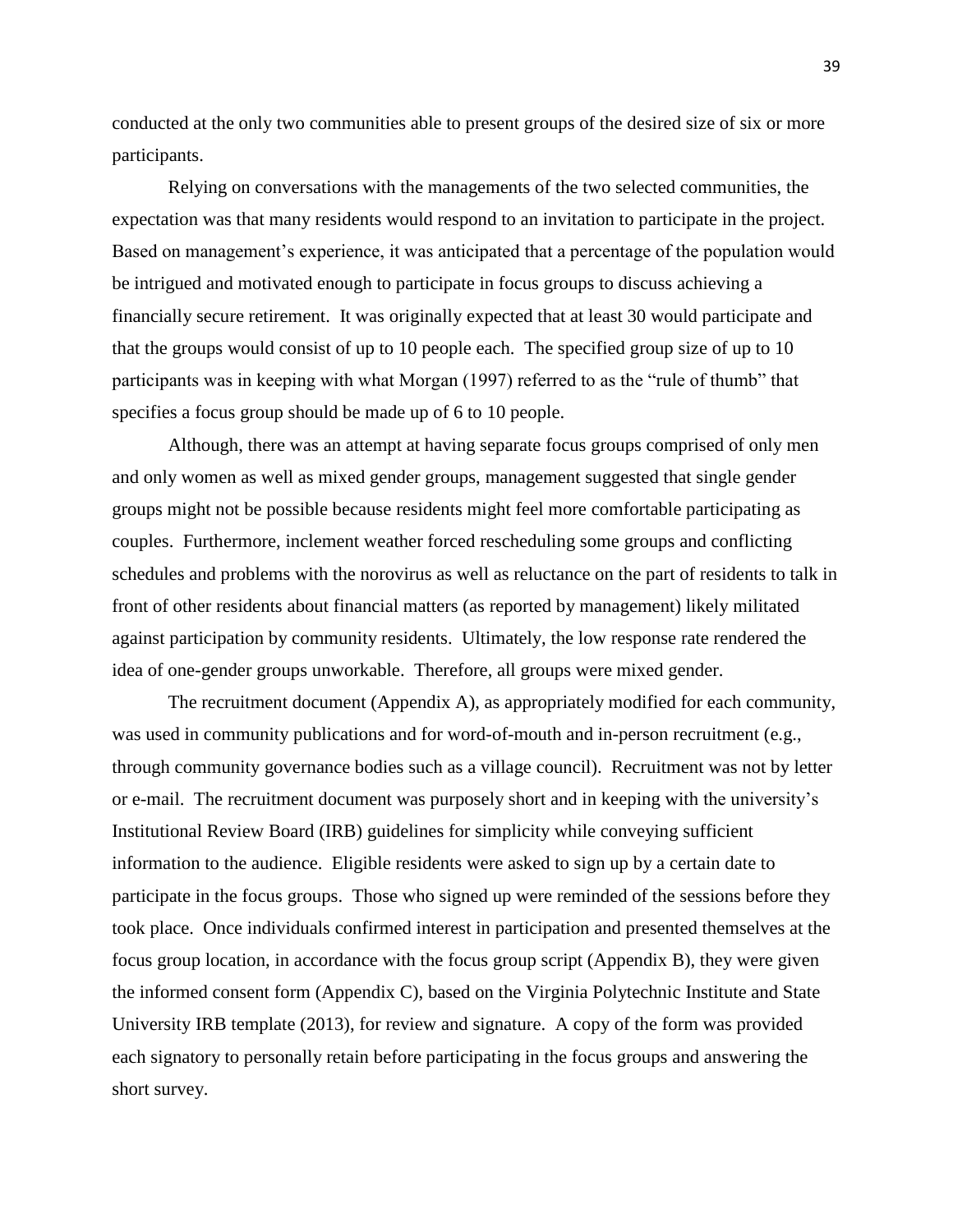# **Communities**

The communities at which the focus groups were conducted are known as continuing care retirement communities (CCRCs). The AARP (2014, About Continuing Care Retirement Communities section, para. 2) defines them as:

Part independent living, part assisted living and part skilled nursing home, CCRCs offer a tiered approach to the aging process, accommodating residents' changing needs. Upon entering, healthy adults can reside independently in single-family homes, apartments or condominiums. When assistance with everyday activities becomes necessary, they can move into assisted living or nursing care facilities. These communities give older adults the option to live in one location for the duration of their life, with much of their future care already figured out.

The non-profit resource, HELPGUIDE.org (2014, Independent Living for Seniors section, para. 10) elaborates:

These facilities offer a spectrum of care from independent living to nursing home care in the same community. If residents begin to need help with activities of daily living, for example, they can transfer from independent living to an assisted living or skilled nursing facility on the same site. The main benefit of a CCRC is that you only need to relocate once to a new environment and can maintain your independence for as long as possible.

## **Participants**

Participants were drawn from the residents of two CCRCs, one in south central Pennsylvania, close to the Civil War battlefield of Gettysburg, and the other in northern Virginia, near the nation's capital. There were approximately (due to additions and attrition) 580 out of 940 residents in the Pennsylvania community and 310 out of 425 in the Virginia community eligible to participate in the study. Eligible residents were defined for the purposes of this study as those who are in an "independent living" status, which means that they are able to live on their own in the retirement community without assistance. Those residents who are in assisted living, monitored care (e.g., for dementia or other illnesses), and hospice did not participate in this study.

The retirees who participated in this study are financially secure in their retirements as evinced by their membership in retirement communities that require set financial asset levels and monthly income. The AARP (2014) reports:

The most expensive of all long-term-care options, CCRCs require a hefty entrance fee as well as monthly charges. Entrance fees can range from \$100,000 to \$1 million — an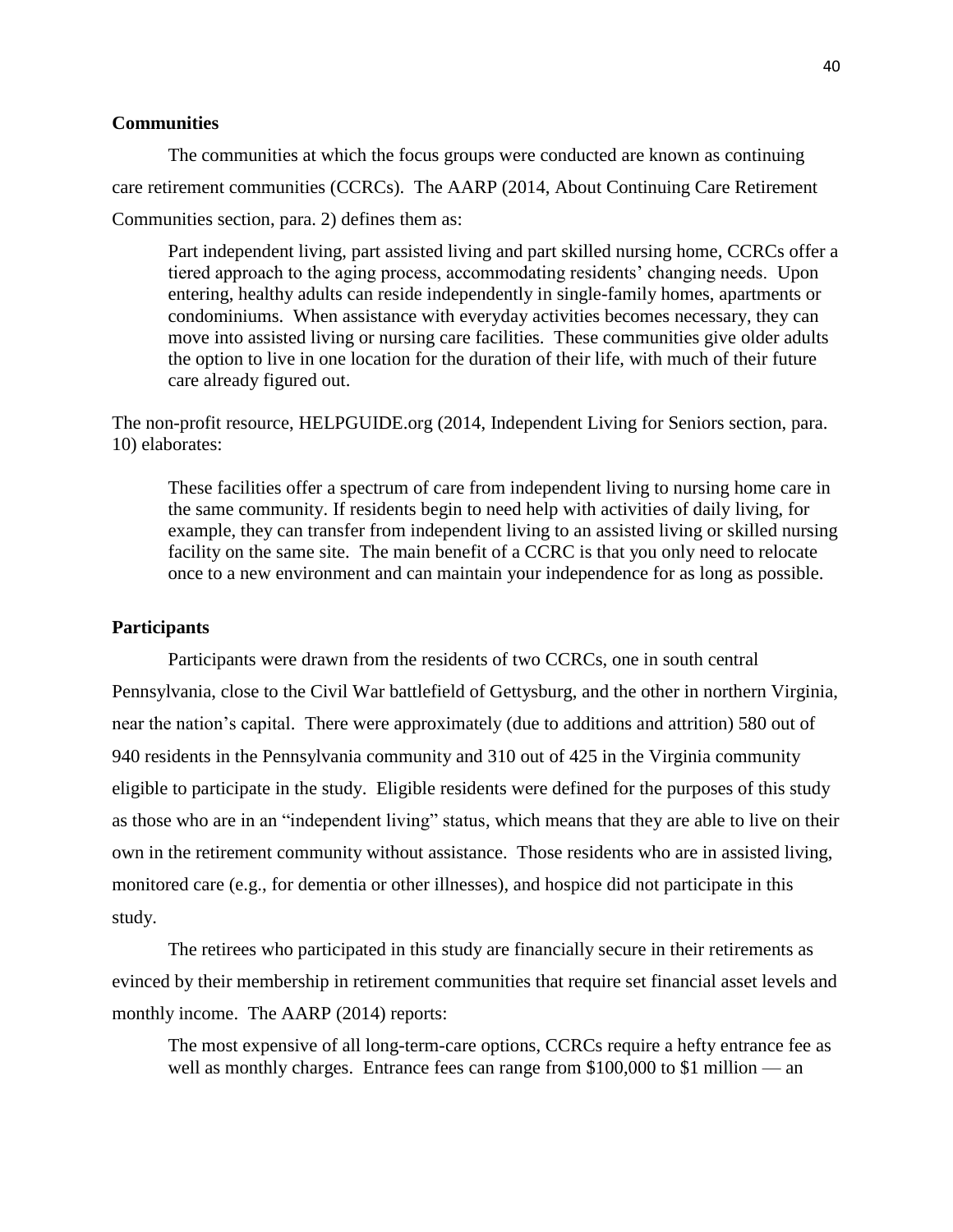upfront sum to prepay for care as well as to provide the facility money to operate. Monthly charges can range from \$3,000 to \$5,000, but may increase as needs change.

The costs associated with membership in the communities accessed for this study bear this out. At one community, for example, there is a base entrance fee of \$133,600 and minimum assets of \$267,200 as well as a required monthly income of \$2,058 for a single resident of a sample apartment. There are apartments that have lower financial criteria and there are other residences, such as country homes that have higher minimums. The most expensive country home requires a base entrance fee of \$334,800, minimum assets of \$554,500, and monthly income of \$3,972 for a single resident (Cross Keys Village, 2013).

#### **Number of Groups and Participants**

Originally, I intended to conduct five focus groups of at least six participants each drawn from the retirement communities' independent living residents. I elected to conduct five groups not only because of time and money constraints, but also because the groups would be fairly homogeneous. The individuals participating in these groups were drawn from a defined age group living in communities with set standards for income and life styles. This homogeneity suggested the likelihood would be high that saturation would be reached early on thereby obviating the need for more than five groups.

Residents of the two communities were given a number of options regarding time and day and requested to sign up to participate at their convenience. Unfortunately, even though there was intense recruitment for this project, the response was rather poor. Only 27 people responded for three focus group sessions in the first community, but one person declined to proceed after reviewing the informed consent form (see Appendix C). Response in the second community was even less, with 12 people coming for two focus group sessions. An additional recruitment effort resulted in a third group of 6 in the second community.

In total, 44 residents participated in six focus groups. The groups in the first community consisted of 12, 7, and 7 participants and those in the second community of 4, 8, and 6 participants. Although this was one more group than planned, it met the planned goal of five groups with at least six participants. Of interest is the fact that the four-person group was most lively and informative and the participants' comments were in line with those of the other groups.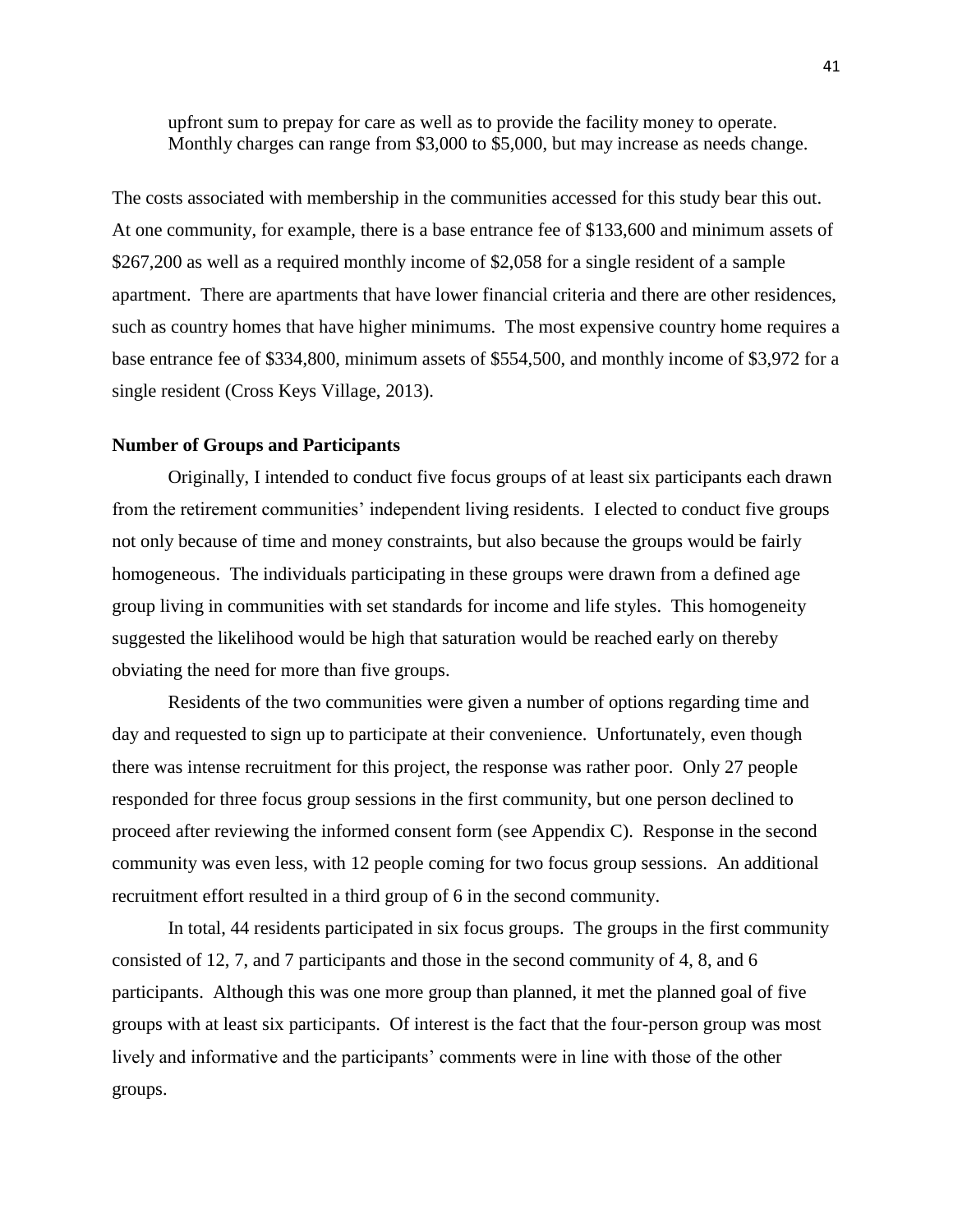#### **Conduct of the Focus Groups**

The focus groups were held in well-appointed, comfortable conference rooms at both communities. I served as the researcher/moderator using the moderator's focus group script (Appendix B) to guide the conduct of the groups. After the room was prepared for the participants including the provision of pens, copies of the informed consent form (Appendix C), and focus group questions worksheet (Appendix D) adapted from Nagle and Williams (2013), the focus groups were conducted and audio-taped according to the following protocol adapted from Harrell and Bradley (2009, p. 120):

- Introduce the researcher/moderator and the subject of the focus group.
- Each participant asked to write down their thoughts on each question before it is discussed (this is done sequentially, not all 4 questions are to be answered at the beginning of the session).
- Individual participants introduce themselves (first names only) before responding to each question.
- $\bullet$ Give each participant an opportunity to answer each question, speaking from their written notes, and then proceed to general discussion using probe questions as needed.
- $\bullet$ Invite participants to offer any additional comments.
- Pass out and request the participants to complete a financial literacy and action questionnaire and answer demographic questions of gender, age, education, and work status.
- Thank the participants for their time and close the session.

#### **Focus Group Questions**

The four focus group questions posed in the worksheet (Appendix D) provided to the participants were aimed at delving more deeply into and enhancing understanding of how people became successfully retired from a financial standpoint. They allowed group participants to surface other relevant thoughts and concepts regarding achieving a financially secure retirement (e.g., someone might have reported that they did nothing and just "lucked into" a safe and happy retirement). As Palmquist (2013) suggested, content analysis of the focus group results can provide "valuable historical/cultural insights" and "insight into complex models of human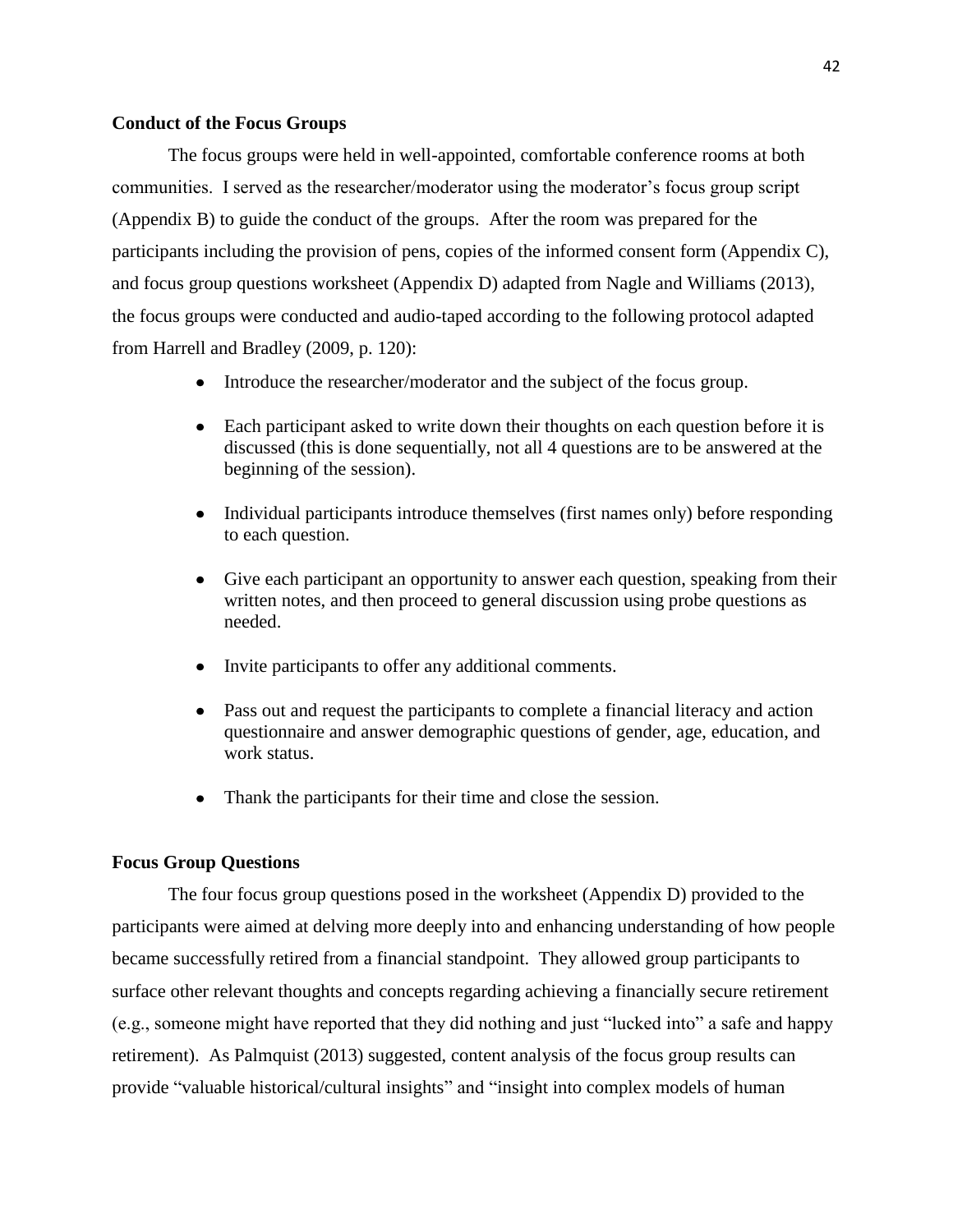thought" (Advantages of Content Analysis section, para. 1). The focus group questions were crafted to be open-ended so as to allow for participants to freely answer the questions as they pleased. This is in keeping with Morgan's (1997, p. 62) admonition that the fundamental message in the interpretation of data "requires distinguishing between what participants find interesting and what they find important" and "that learning what the participants think is important should be built into the data collection itself – not left to the analyst's post hoc speculation."

Harrell and Bradley (2009) noted, "Probes can be used to keep the conversation moving on topic, take control away from a dominant person, or draw out some of the more quiet participants" (p. 89). The questions and probes, keyed to their four associated main questions, used in the focus groups for this study are shown in Table 3.1.

| What actions did you take to prepare for a financially secure retirement?                                                                                                         |
|-----------------------------------------------------------------------------------------------------------------------------------------------------------------------------------|
|                                                                                                                                                                                   |
|                                                                                                                                                                                   |
|                                                                                                                                                                                   |
| What prompted you to get started to prepare for retirement?                                                                                                                       |
| At what age did you start your financial planning for retirement?                                                                                                                 |
|                                                                                                                                                                                   |
| How did you acquire the financial knowledge you may have used to<br>prepare for a financially secure retirement?<br>Did you learn from your parents, school, or your employer(s)? |
| Did you use financial professionals or learn from the school of "hard knocks"?                                                                                                    |
| What do you wish you knew before retiring, that you know now?                                                                                                                     |
| What challenges did you face in preparing for a financially secure<br>retirement and how did you deal with them?<br>Raising a family; job changes or job loss?                    |
| Debt from borrowing (e.g., mortgages, car loans, tuition)?                                                                                                                        |
|                                                                                                                                                                                   |
| If you could go back, what would you have done differently?                                                                                                                       |
| Are you satisfied with your retirement from a financial standpoint?                                                                                                               |
| Are you happy with the pathway towards financial retirement that you took?                                                                                                        |
|                                                                                                                                                                                   |

|  |  |  |  | Table 3.1. Focus Group Questions and Probes |
|--|--|--|--|---------------------------------------------|
|--|--|--|--|---------------------------------------------|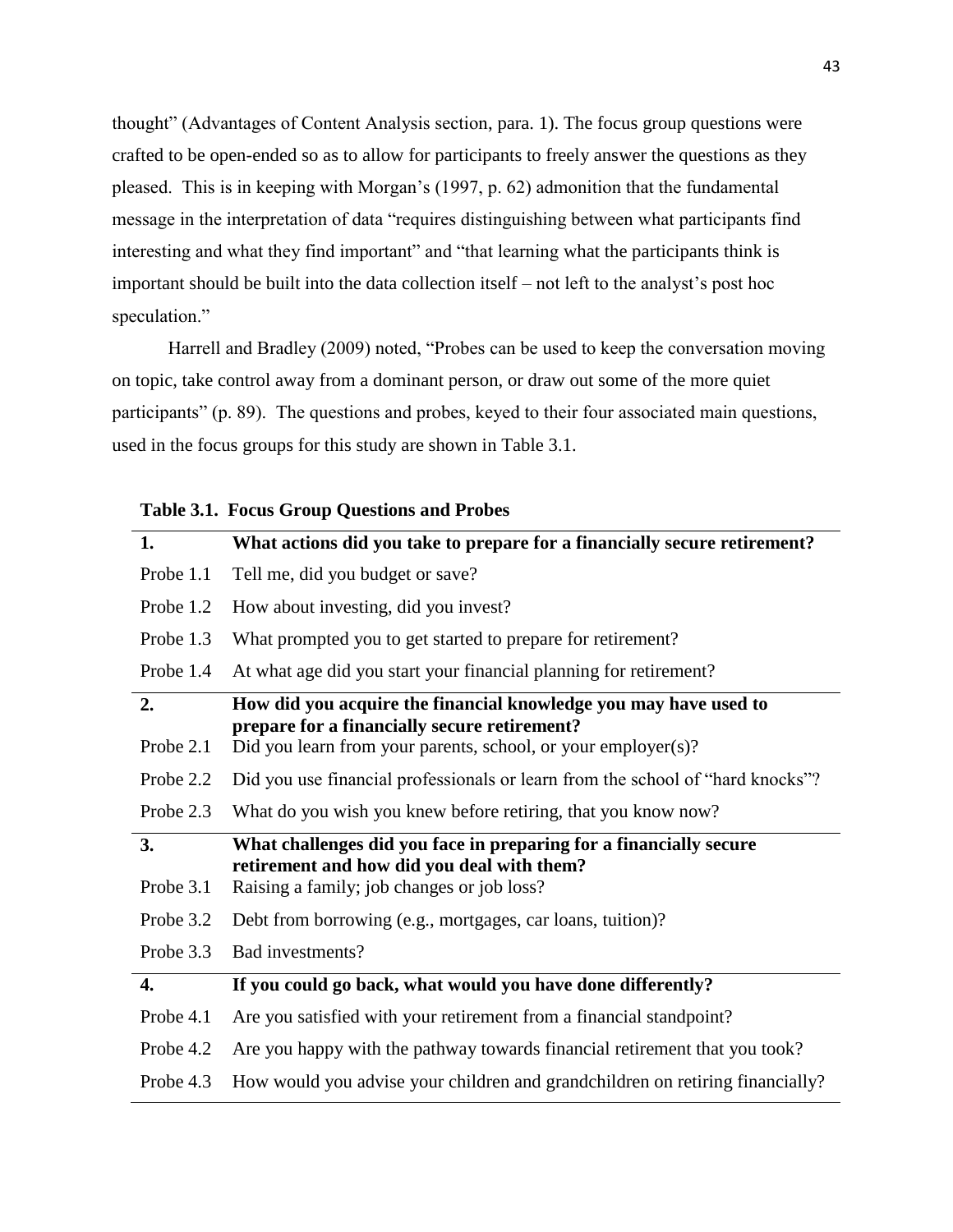Edmunds (1999) defined probing as the "process by which a moderator encourages focus group participants to elaborate on their responses" (p. 132). He also noted that "probing and clarification of participants' comments are easy to do in the focus group environment" (p. 7). Kruger and Casey (2009) distinguished between uncued and cued questions which are their terms for main and probing questions, respectively:

The rule of thumb is to ask the uncued question first and then follow up with cues to prompt additional discussion. For example, a moderator could ask "What are the needs in this neighborhood?" as an uncued question. After people discuss this question, the moderator could list categories that help spur additional thoughts (like children, teenagers, young families, older families, elderly or safety, health, child care, jobs) and ask, "When you think of these categories, do any other needs come to mind?" (p. 58)

In the actual conduct of the focus groups, probing questions were used as needed.

#### **Financial Literacy and Action Questionnaire/Demographic Information**

I distributed a financial literacy and action questionnaire/demographic information form (Appendix E) to the participants to be completed as a written pen and paper exercise at the end of each focus group. The answers to the questionnaire were meant to help determine what the respondents know and did about financial matters and to document the groups' basic demographics. Participants were free to answer all, some, or none of the questions posed.

The form was divided into three parts. The first part was to assess the financial literacy of the focus group participants. I used the 13 questions from the RAND American Life Panel as reported by Lusardi and Mitchell (2009), who stated that the first five questions were to capture "people's capacity to handle basic financial literacy concepts including compound interest, inflation, and the time value of money" (p. 7). The second set of eight questions was intended to capture sophisticated financial literacy. Those eight questions were "to measure more advanced financial knowledge such as the risk/return difference between stocks and bonds, how the stock market and risk diversification work, and the relationship between bond prices and interest rates." (pp. 6-8). These questions have been used with minor variations in other studies in the United States and abroad (van Rooij et al., 2012, p. 452). The only change I made to the originals was to eliminate the "refuse to answer" option.

The second part of the form was comprised of eight questions I developed to determine the extent to which the participants may have acted upon their financial literacy and planning to achieving a financially secure retirement. The questions related to budgeting, saving, borrowing,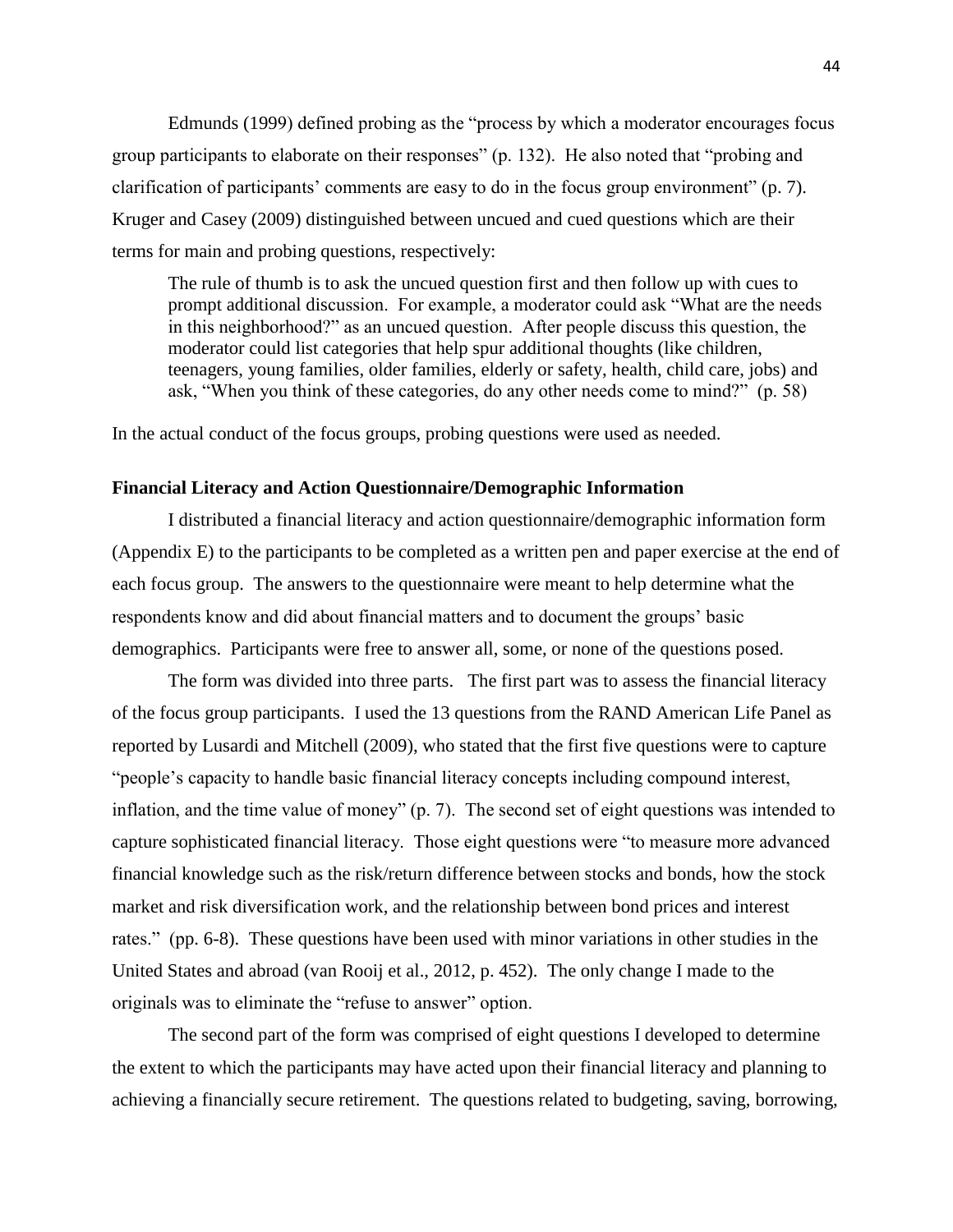and investing. I formulated two questions on budgeting (1a and 1b), two on borrowing (3a and 3b), and one on establishing, maintaining, and investing in a private securities portfolio (4b). The remaining questions, two about saving (2a and 2b) and one on investing (4a) were adapted from questions in the National Financial Capability Study's 2009 National Survey Questionnaire (FINRA Investor Education Foundation, 2009) and which were used again in the 2012 National Financial Capability Study: State-by-State Survey Instrument (FINRA Investor Education Foundation, 2012).

The third part of the form had five questions. They were targeted at obtaining basic demographic information from the group participants. Specifically, participants were asked to identify their gender and provide their present age, the age at which they started planning for retirement, education level, and current work status.

#### **Focus Group Analysis**

Barbour and Kitzinger (1999, p. 6) noted that focus groups "can help tease out the reasons for surprising or anomalous findings." I used the more probing focus group method to enrich an understanding of how successful retirees became financially secure to the extent that they are able to live in relatively upscale retirement communities. The answers to the financial literacy and action questionnaire are used to provide a picture of the groups' level of knowledge and competence in dealing with financial matters that may have helped them achieve a financially secure retirement.

I used qualitative content analysis for data obtained from the focus groups to "determine the presence of certain words, concepts, themes, phrases" to "make inferences about the messages" emanating from the focus groups. To facilitate analysis of the results of the focus groups, I constructed a coding tree (Harrell & Bradley, 2009, pp. 103-108) for each group of participants that included attribute codes (gender, age, planning age, education, and work status – the demographics) to flesh out the composition of each group. Substantive codes (themes and thoughts emanating from the actual content of the focus groups) were detailed for the composite homogenous population that participated in the focus groups. A reason was: "Coding trees evolve during the project. When the coding tree is initially designed, the codes are often deductive – based on the questions asked and the expected themes" (Harrell & Bradley, p. 107).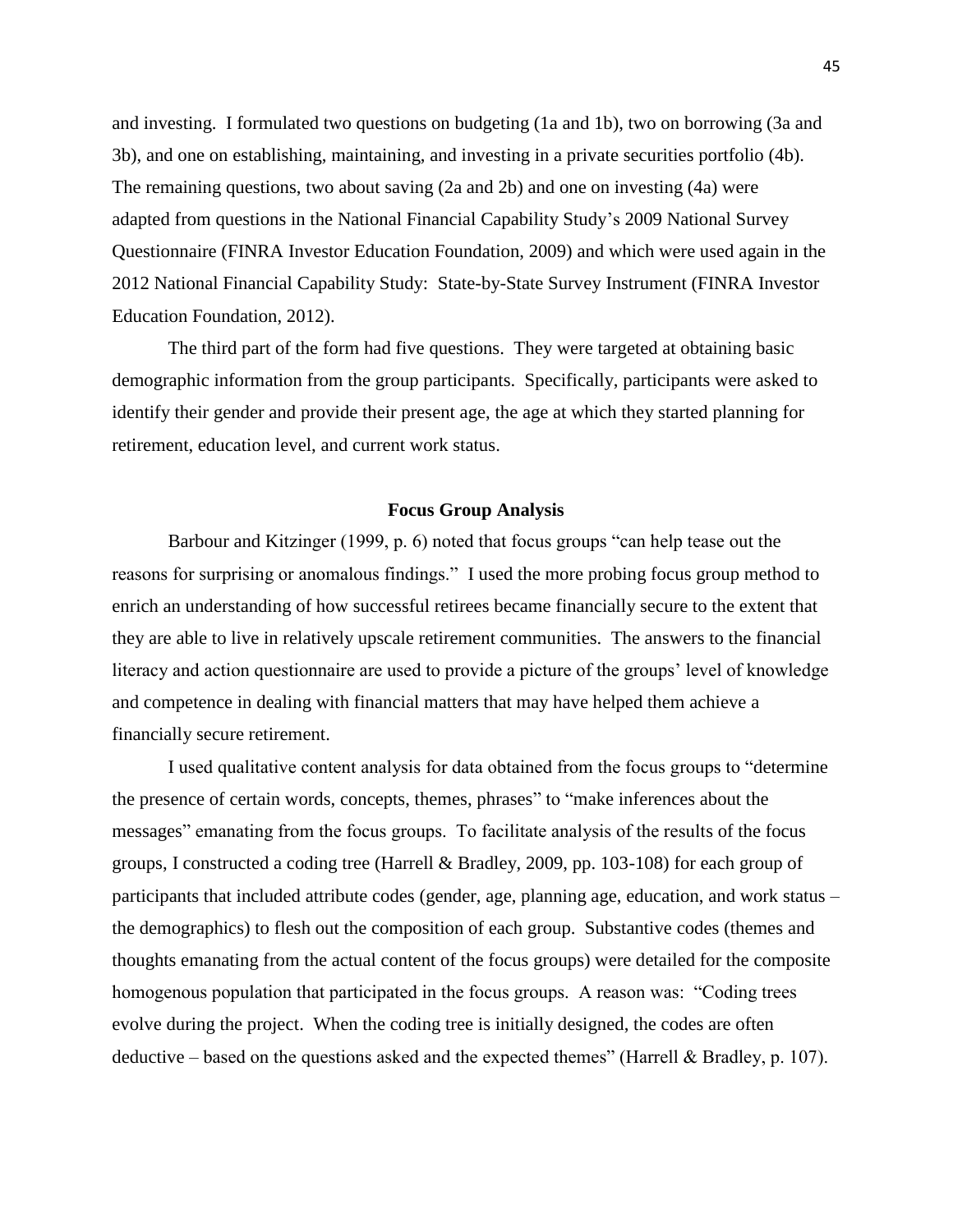In accomplishing the analysis of the focus groups, I transcribed the audiotaped sessions and documented the responses to the questionnaire. By reviewing the written transcripts as well as listening to the audiotapes themselves, I was able to accurately record not only what was said, but also capture the atmosphere and mood of the groups. Coupling those results with examining the data emanating from the responses to the written questionnaire, I was able to get an understanding of how the people in this study achieved their financially secure retirements.

Following the guidelines provided by Harrell and Bradley (2009) I report the qualitative findings from the focus groups by summarizing the patterns, themes, perspectives, and perceptions that came out during their conduct. In the process of so reporting, I provide rich descriptions and quotations to flesh out and support the findings. Focus group data often indicate the views of the entire group, but as expected, a realistic, if not surprising answer to the main research question of "What did a group of successfully retired people actually do to achieve a financially secure retirement?" emerged from the analysis.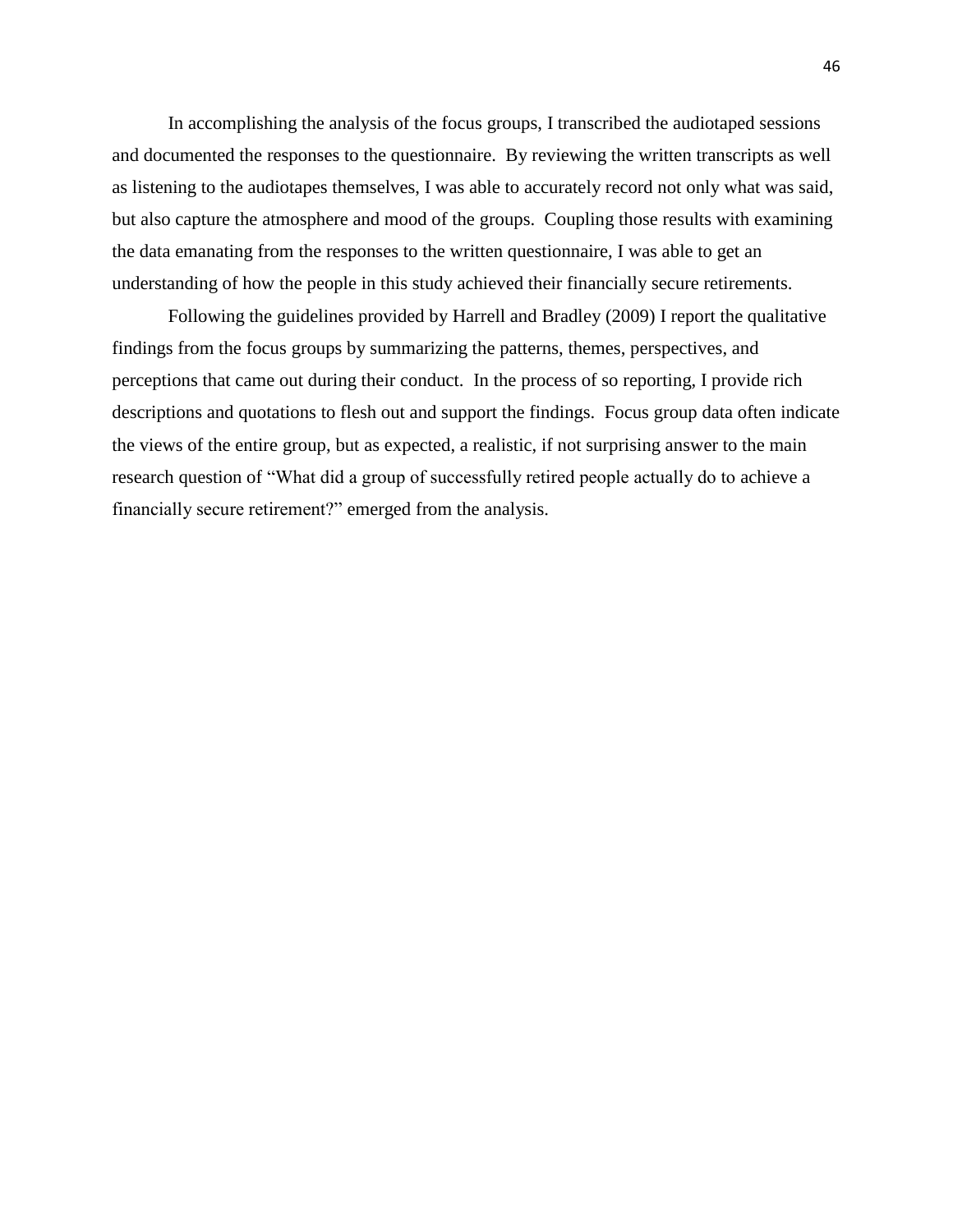# **CHAPTER IV RESEARCH FINDINGS**

The outcomes of the research conducted for this study are based on an analysis of the transcripts of the focus groups and on the results of the follow-on questionnaire. In this chapter reporting the results of the research, the atmospherics, demographics, homogeneity of the groups and the responses to the research questions are discussed. Those basics are followed up with a summary of the actions, knowledge, challenges, and retrospection reported and exhibited during the focus group discussions. The answers to the questionnaire used to determine the actual level of the participants' financial literacy and what actions they took to achieve their state of financially secure retirement are examined in detail. All the foregoing informs the summation of the participants' perspectives on life's realities and the advice they would impart to future generations regarding achieving a financially secure retirement.

#### **Atmospherics**

The six focus groups were conducted in comfortable surroundings and characterized by marked camaraderie and jovial conviviality among the participants. Overall, there was a positive, supportive attitude toward the research and a willingness to participate in the groups. Although respectful of each other throughout the sessions, participants spoke their minds freely and without hesitation. There were no signs of societal or positional deference to others that engendered amelioration of thought, alteration of opinions, or timidity of expression. Although there were occasional moments of sadness when the passing of a spouse or missing a deceased spouse was recounted, there was an overall air of happiness throughout the sessions.

## **Demographics**

Of the 45 individuals who volunteered to participate in the six focus groups, one declined to proceed after reading the informed consent form. From among the 44 people who actually participated in the groups, 40 completed the financial literacy and action questionnaire and provided demographic information. Not all questions were answered and not all information requested was provided. For example, only 30 participants reported their ages and when they started planning for retirement.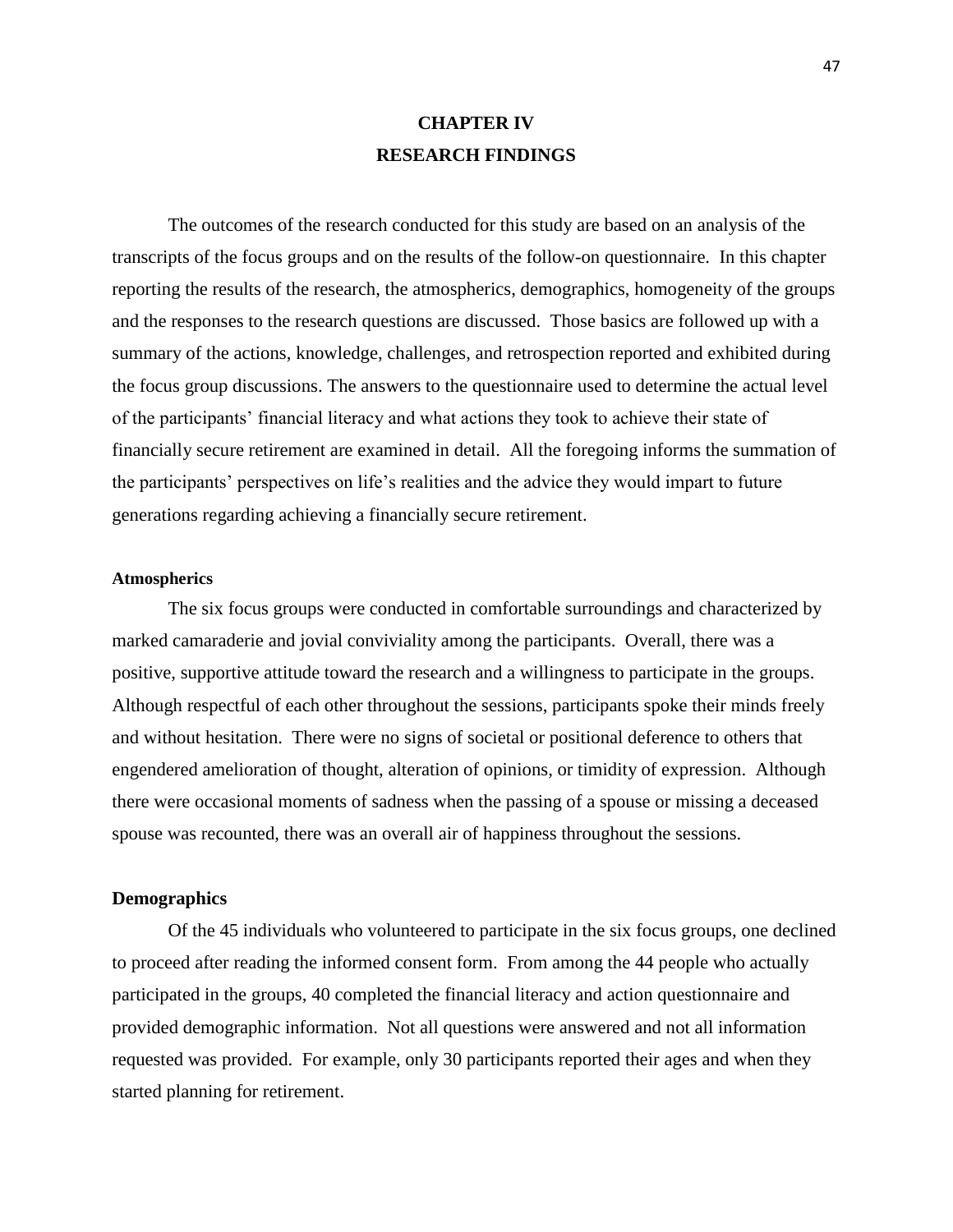There were 28 men and 16 women who participated in the focus groups. The average age of all respondents was 81.63 with the oldest reporting being age 95 and the youngest at 68. There were two respondents in their sixties, five in their seventies, 22 in their eighties, and the one at 95. As for the remaining demographic attributes reported, in terms of education level, 12 had high school diplomas, 11 had college degrees, 13 held master's degrees, and three had doctorates. Most respondents, 32, reported being fully retired whereas four said they were working part-time for pay and three were volunteering. The gender and age attributes of the focus groups are detailed in Table 4.1.

| <b>Focus Group</b> | <b>Male</b>    | Female                      |    | <b>Average Age</b> |  |
|--------------------|----------------|-----------------------------|----|--------------------|--|
|                    | 8              | $\overline{4}$              | 12 | 77.2               |  |
| $\overline{2}$     | 3              | $\overline{4}$              | 7  | 77.8               |  |
| 3                  | 5              | $\mathcal{D}_{\mathcal{L}}$ | 7  | 83.8               |  |
| 4                  | $\overline{2}$ | $\mathcal{D}_{\mathcal{L}}$ | 4  | 83.0               |  |
| 5                  | 6              | $\mathcal{D}_{\mathcal{L}}$ | 8  | 86.8               |  |
| 6                  | 4              | $\overline{c}$              | 6  | 82.8               |  |
| <b>Total</b>       | 28             | 16                          | 44 | 81.6               |  |

**Table 4.1. Focus group composition by gender and average age**

#### **Homogeneity**

The composition of the focus groups was homogeneous in that all participants were in the same age group and of Caucasian extraction. No ethnic or racial minorities were represented. There was such a commonality of opinion and perspectives across all six focus groups that, although hailing from two different CCRCs, the focus groups' responses and attitudes were similar, if not identical, to the extent that the six essentially constituted one group for all intents and purposes. Consequently, the analysis of the groups is in keeping with that reality.

#### **Summary of Actions, Knowledge, Challenges, and Retrospection**

Four questions were used to elicit responses from the focus groups to help answer the primary research question: "What did successfully retired people actually do to achieve a financially secure retirement?" They focused on actions, knowledge, challenges, and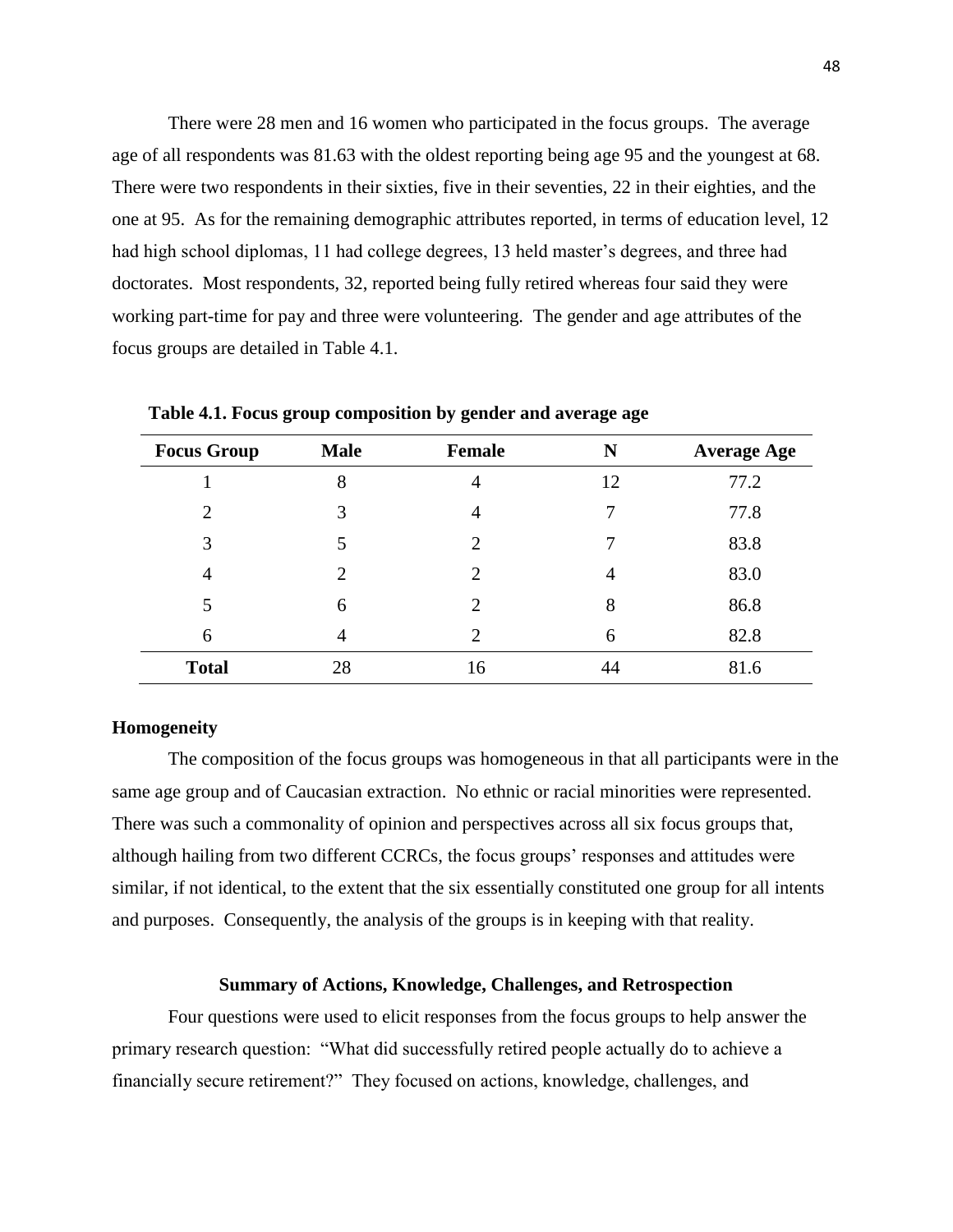retrospection. Responses to the last, regarding possibly having done something differently, required a degree of speculation that was not necessary for answering the first three questions that relate to the more experiential and historical elements in a person's financial life. (In keeping with the pledge of anonymity to the participants, only the focus group number, a first initial, and the gender of the respondent are used to identify their comments in this report.)

### **Actions Taken to Prepare for a Financially Secure Retirement**

When asked at what age they started planning for retirement, only one person claimed to not have planned at all and nine did not answer. It might be assumed that at least some of those nine also had not done any formal planning. The remaining 30 participants, of the 40 who responded to the survey questionnaire, indicated a wide range of ages when they started such planning, from as early as 21 up to 71 years of age as detailed in Table 4.2.

| <b>Age Range</b> | <b>Male</b> | <b>Female</b> | N              | <b>Average Age</b> |
|------------------|-------------|---------------|----------------|--------------------|
| $20 - 29$        | 7           |               | 8              | 22.6               |
| 30-39            | 3           | 3             | 6              | 30.3               |
| 40-49            | 3           | 6             | 9              | 42.6               |
| 50-59            | 3           |               | 4              | 50.0               |
| 60-69            | 1           | 0             |                | 65.0               |
| 70-79            |             |               | $\overline{2}$ | 70.5               |
| <b>Total</b>     | 18          | 12            | 30             | 32.0               |

**Table 4.2. Planning age by gender and average age**

It should be noted that some who answered gave an age range such as 22-25 or an approximation such as 50+. In those few cases, an approximation or the recorded base age was selected (e.g., 50 for 50+). The average age at which the respondents began to plan for retirement, therefore, was 31.5 for men, 32.9 for women, and 32 for the entire group. However, when both the septuagenarian outliers for men and women and the sextuagenarian male are set aside, the picture is arguably more realistic. Then the average age at which the remainder started planning for retirement is 26.9 for the 16 men and 29.5 for the 11 women with 28 for the group as a whole.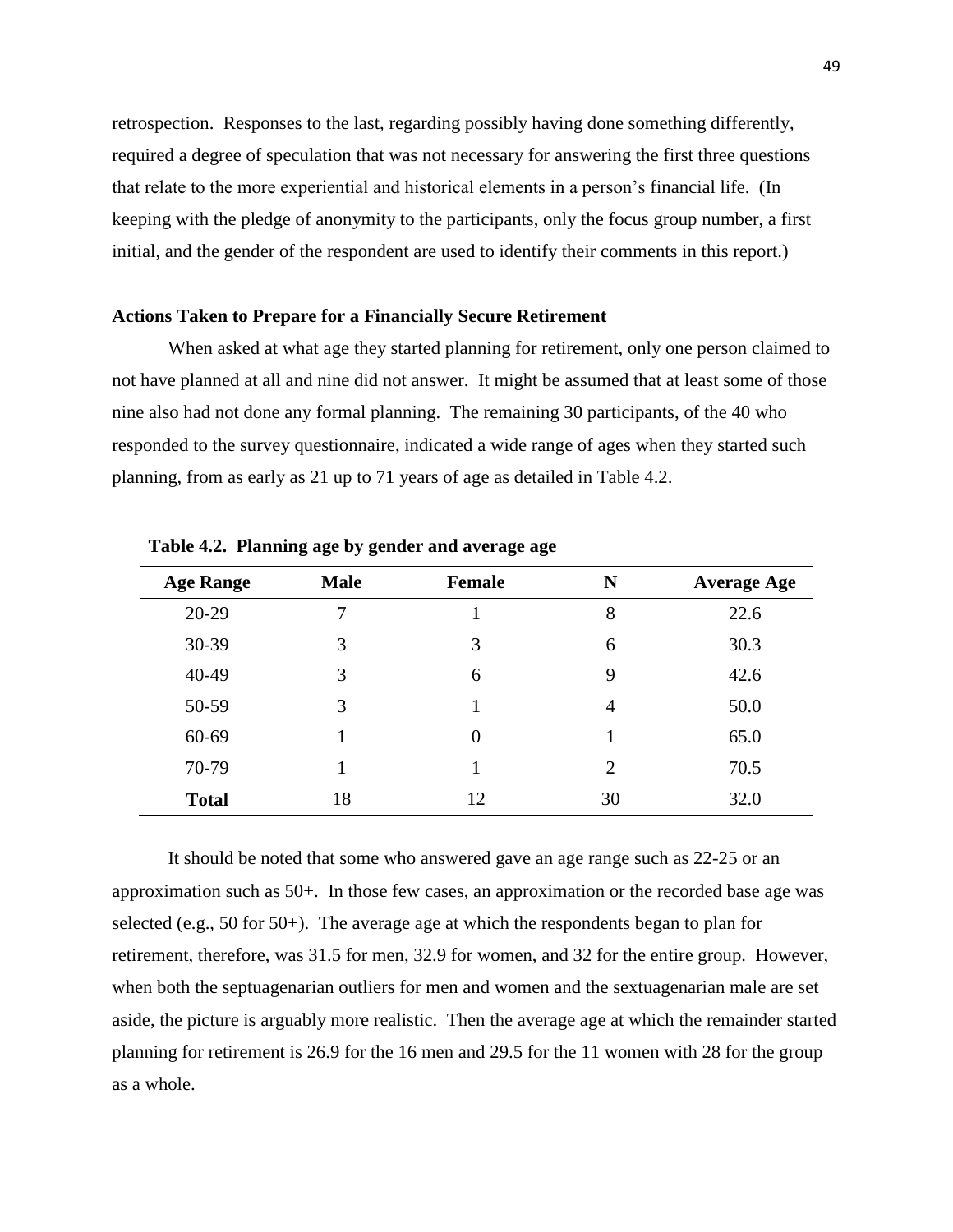On closer examination of the results, nearly 39% of the men started planning in their twenties whereas little more than 8% of the women did so. The women appear to have started later, with 25% in their thirties and 50% in their forties. These percentages may reflect the social and employment realities of the times in which they came of age. All of the respondents came from a society in which the men were seen as the breadwinners and the women as homemakers, albeit some might have had administrative or secretarial jobs to supplement the family's income. This cultural outlook wherein the man was seen as the family's provider may explain the high percentage of men planning early and of women planning later. Nonetheless, it is clear that this group of 30 engaged in planning at some point, usually earlier rather than later, in their lives.

The information on the age at which the respondents started to plan for retirement helps illuminate the answers to the question: "What actions did you take to prepare for a financially secure retirement?" The participant responses revolved around the substantive codes that surfaced during the focus groups for this analysis that include the Depression, planning, frugal, and means. Those codes dovetail nicely with the four topics addressed in the financial action section of the financial literacy and action questionnaire given at the end of each focus group. The four topics of budgeting, saving, borrowing, and investing became substantive codes for the analysis of this question's answers as well as for all the answers to the other questions asked of the focus groups in this study.

Overall, participants in all the groups were frugal and lived within or below their means. In part, this adherence to fiscal prudence was engendered by having grown up during the Depression of 1929 and its aftermath. Sample responses to the first question:

- From Group 1 (K-male): "... based on the fact that lived through the Depression, almost as soon as (wife) and I got married, we started planning on retirement figuring that it was never, never too early to do that."
- From Group 2 (E-female): "... well I have always lived below my means and I started to save . . ."
- From Group 2 (B-male): "We led a pretty frugal life. From the time we were married, we tried to save money, get our house paid for quickly."
- From Group 2 (D-female): "We also lived below our means."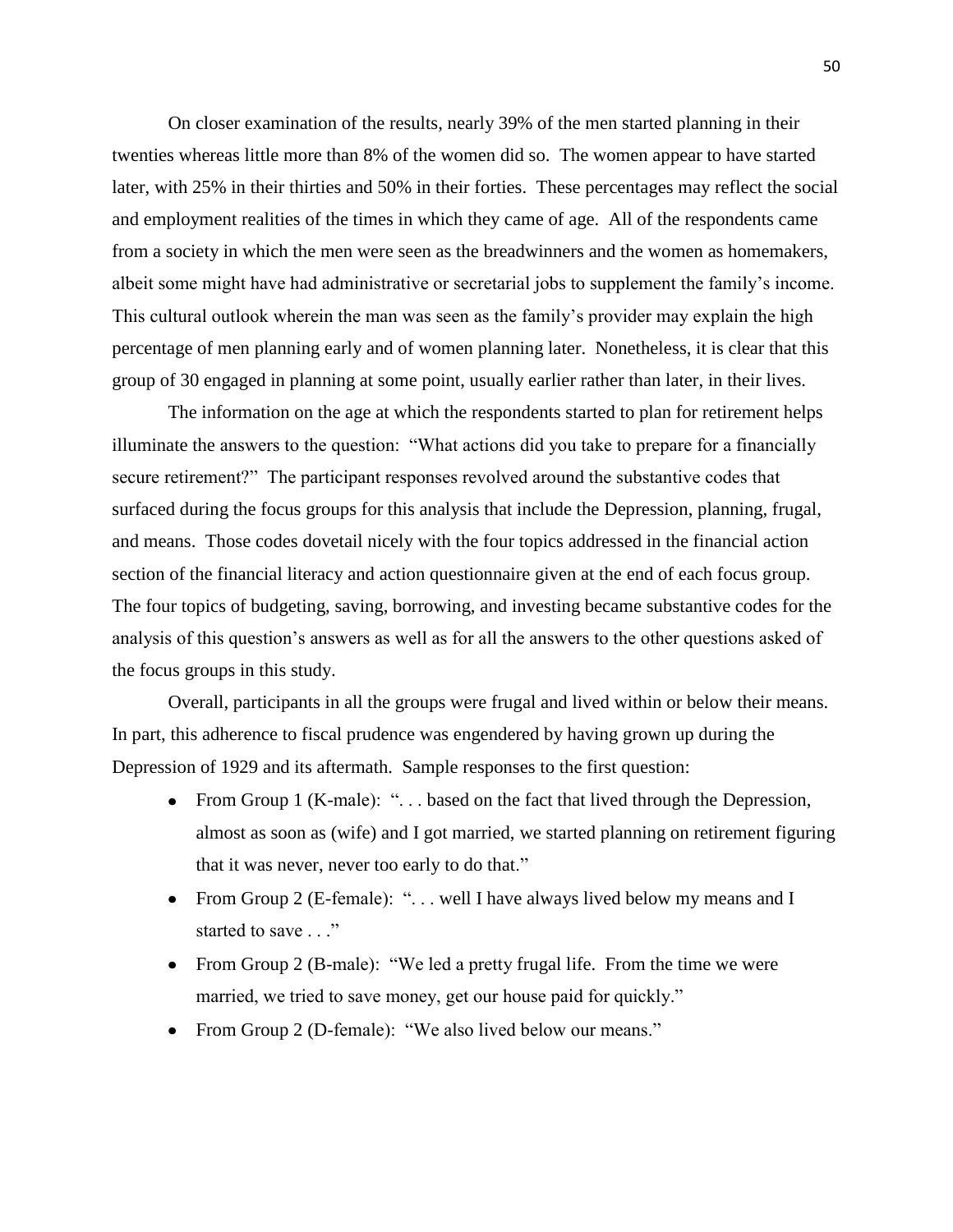- From Group 4 (A-female): "I think our background would be that my children would characterize us as 'tight.' Because we were children of the Depression and we had both come from homes that did not splurge and live beyond our means."
- From Group 5 (B-male): "And basically, from the very beginning, living within the means; not spending beyond what I had. And I think this is partially because, I think we all grew up from the Depression time and that sort of carried over that, that feeling."
- From Group 5 (W-male): "Well, all I wrote down was I grew up in a Depression environment where one didn't spend money unless necessary and you spent your time working rather than leisure and playing. And I really didn't give any thought to financial knowledge. It was just a matter of not spending and saving and investing."

The respondents indicated that they coupled their financially cautious living with planning, budgeting, saving, and investing. They borrowed sparingly and only when necessary as became apparent in their response to the third question regarding the challenges they faced in preparing for a financially secure retirement.

- From Group 1 (P-male): "I always made it a point to participate in my employer's savings plan whether it was stock purchase, savings through the credit union, the 401(k), or a Roth IRA. And only one time did I have to draw money out of any of those accounts and that was to, for our son's college tuition for one year. And the other thing I never did is I never carried credit card debt over from month to month."
- From Group 3 (I-male): "Well, I learned a lesson. Grew up during the Depression. My father was a school teacher, he never got paid much, but he always had a steady income. And I remember the WPA and CCC and those things. But one thing I learned from my father was two parts to it: if you don't have the money, you don't buy it. And secondly, even if it's worth it and you have the money, you don't buy it. I mean if it's not of value to you."
- From Group 3 (J-male): "I didn't really do a formal budgeting process, but I watched  $\bullet$ spending very carefully. And, of course you always have to balance your spending with your saving. And I never was very successful at establishing a percentage of my salary to be saved. But, the company forced me to do so through our predecessor to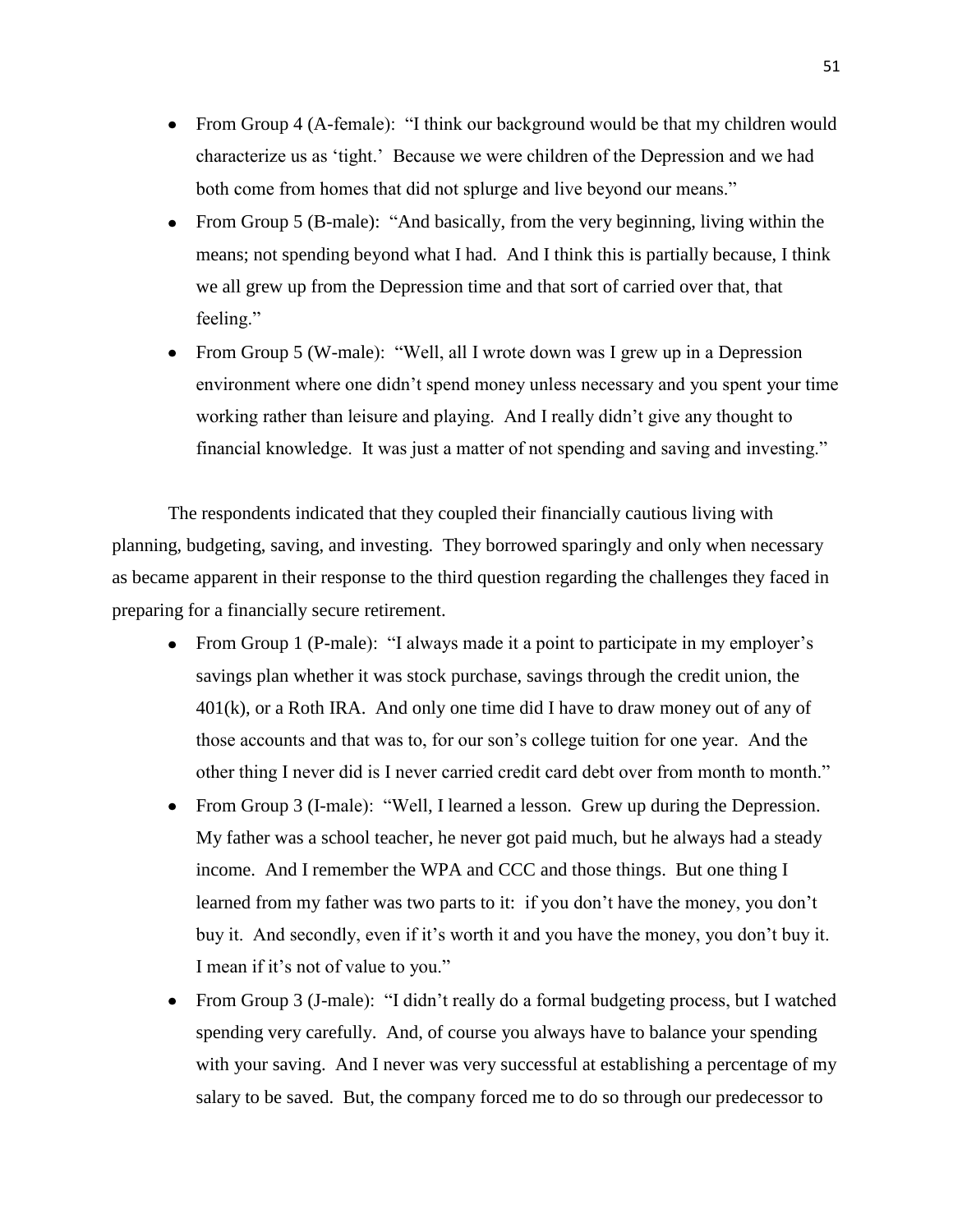the  $401(k)$  plan. So that was great deal of assistance both in my budgeting and in my investing."

- From Group 5 (W-male): "Well I never really thought about a retirement plan, that was way too far in the future for me. I think my financial success or security was just based on the fact that I didn't buy what was not necessary and I saved and invested from a very early age on."
- From Group 6 (R-male): "I was a self-employed person and had the fortune, as all of us did, that a law was passed in the 70s permitting such people to put aside, it's a complicated formula, about 15% of their income on a tax deductible basis. It would've been foolish not to take advantage of that. But, since the 70s, I retired only a few months ago, that grew into a substantial sum allowing us to come here."

## **How Financial Knowledge was Acquired**

The substantive codes found in the answers to the question "How did you acquire the financial knowledge you may have used to prepare for a financially secure retirement?" encompassed many facets of life. Parents, spouses, education, financial professionals, publications, experience, and osmosis were the best generic terms to capture the essence of the sources respondents used to acquire knowledge. Representative commentaries from the focus groups support this observation.

There clearly was no one source of knowledge, rather it was a combination of sources and the interaction of elements that imparted knowledge. For example, experience led to education, publications and financial professionals:

- From Group 1 (P-male): "And the first time I invested in the stock market, I lost \$600. In about a course of a year, that was everything I had invested so I decided I better learn something about investing in stocks so I took some college courses and ultimately became licensed in PA and New York to be a broker/insurance salesman. And I continue to this day to read financial literature and keep up with investing ideas and things like that."
- From Group 2 (D-female): " $\dots$  I just worried to death that it was not a very good, a good investment. But I, then I realized that I needed to know, you know, learn a little bit more about what I was doing or trying to do. So I read all about tax, rather no-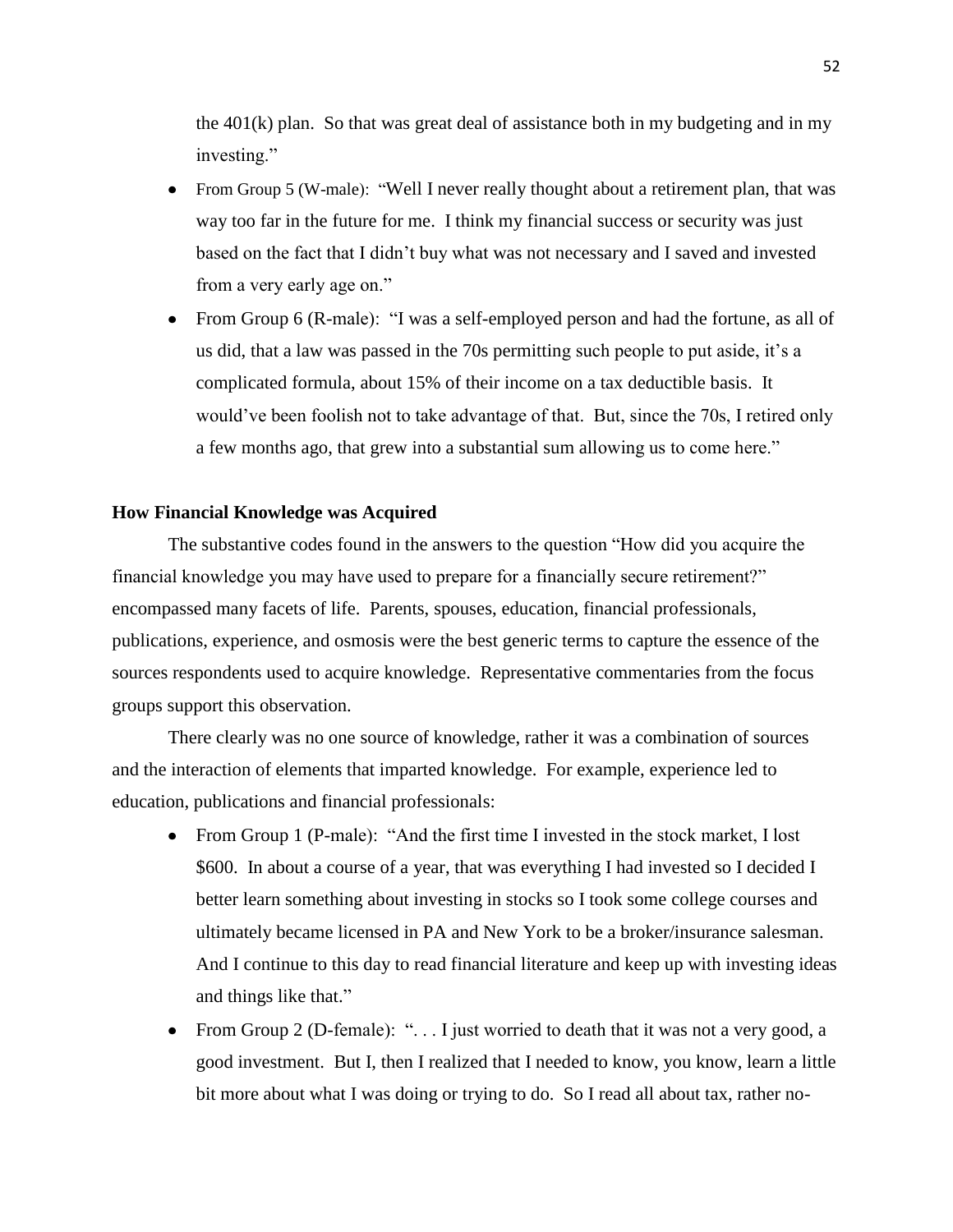load mutual funds, and I become a big fan of Vanguard and I would write for information and read magazines, and my neighbor was a very astute investor and we had lots of conversations about stocks and bonds and . . . Just, I took an investment class, but, and just keeping up with the current financial situations, I would say."

Group 5 (B-male): "The only formal thing I had was a college course in economics which I don't think I ever got anything out of. But other than that it's life experiences. Having grown up after the stock market crashed and all, I avoided the stock market for a long time. Went into safe deposits such . . . certificates of deposit, bank statements, and things like that."

The influence of parents was often cited as being pivotal not only in response to this question, but to all the questions put to the focus groups throughout the sessions.

- From Group 3 (J-male): "My dad had a banker in my hometown of Foster, Nebraska and he was great at counseling my dad and me as I grew older in financial things. I attended college mostly on the GI Bill and let's see, I worked for a company that had a 401k plan and a stock purchase plan. The company was always promoting saving and investing. And they organized seminars, hired consultants to come in and provide seminars for us. I subscribed to financial publications such as Wall Street Journal, Forbes, and others. And I belonged, I belong to the AAII, the American Association of Individual Investors. Matter of fact, I was one of their charter members back in about 1990. And I've learned a great deal from them about savings and investing."
- Group 5 (B-female): "From the time we first married, my dad sent me the Wall Street Journal. When we first married. He had been interested in the market and he taught me to be. I've taken various courses through life. Recently I turned over the account to a broker to manage. But because of my interest in the subject, I still follow the stocks and I take Barron's. I have taken Barron's for years."
- Group 6 (H-male): "I guess first I listened to my father. When I had money when I got out of the service, I asked him for advice and he had just invested in a mutual fund and I bought some shares of that. They've accumulated. Then I, I guess I took a master's degree in economics, that helped me in considering investments."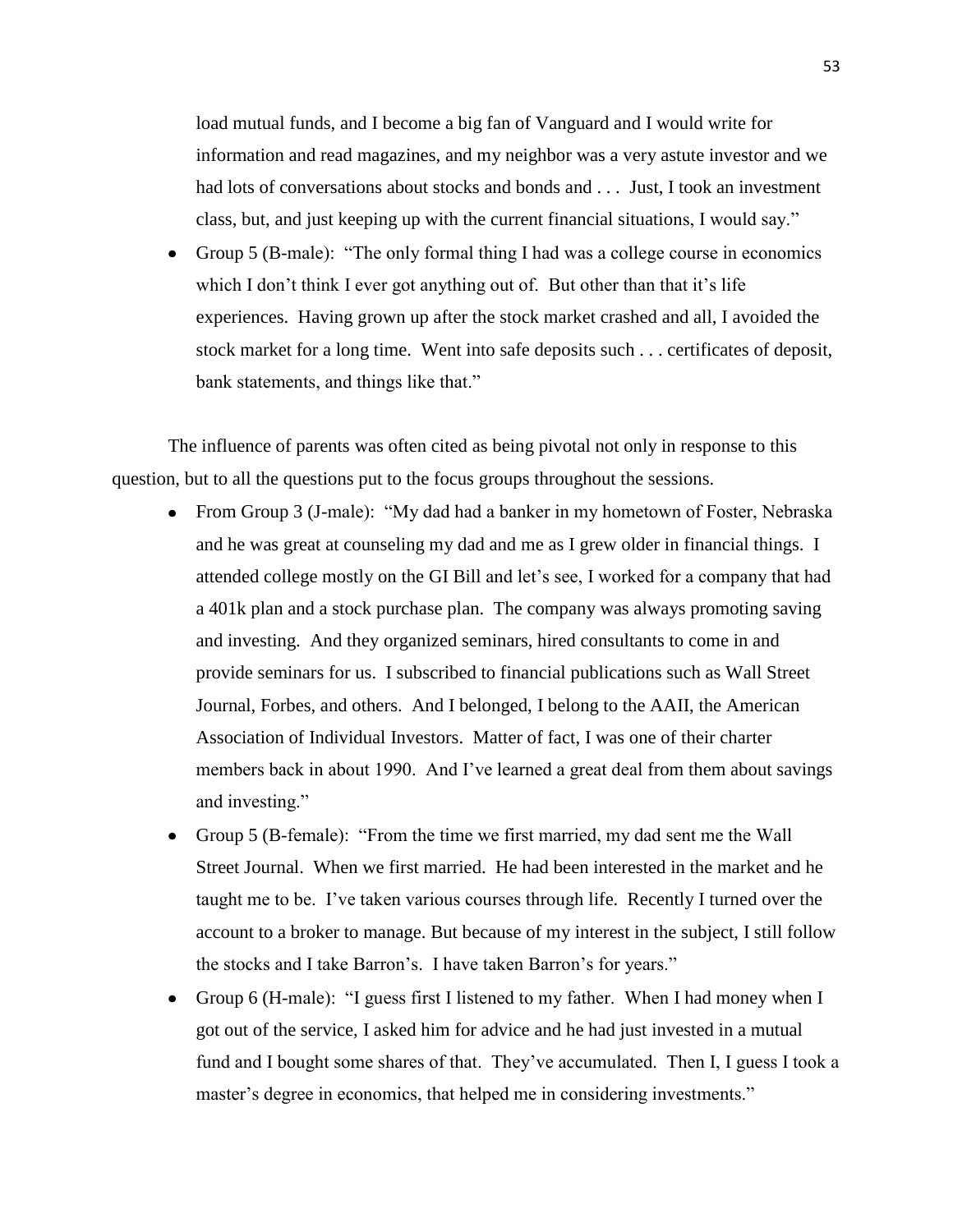• Group 6 (F-male): "I would say that my parents were very influential in the value of living within your own means."

Others credited their spouses, some of whom were professionally engaged in financial and economic work, with enhancing their financial knowledge.

- Group 1/3 (J-female): "I was busy with home and family and he was doing the finances and the working and, and so I really don't understand a lot about stocks and things. I know that we are doing well with it, and I'm happy for it, and his advice to me before he died was don't kill the golden goose. So, alright, I won't change anything."
- Group 3/1 (M-female): "My name is . . ., and I really gained most of my information from marrying the husband I did. He was the vice president for finance for a small college."
- Group 4/1 (A-female): "Well, my husband is an economist."
- Group 6/2 (R-female): "Well, first of all we got, each of us got a first-class education and knowledge of things including the stock market. My husband had an IQ out the . . . up to the sky. And he got a very, very much involved in all sorts of things. He was an attorney and knew how to do things in terms of investments."

However, it was made clear that the acquisition of knowledge was not instantaneous as illustrated by the foregoing comments that suggested a lifelong process of learning. It often was the result of osmosis over time as possibly best summarized by the following responses:

- Group 3/1 (I-male): "And I think I recall somehow or other from him by osmosis, there are only a few things that you should ever borrow for, one is an education, one is a car if you need transportation, and I guess the other would be a home, but my father didn't even own a home until, and rented, until I was in college and I never owned a home. I always rented or I had two careers where housing was provided. So I always, always spent less than I got."
- Group 4 (T-male): "My answer is that this knowledge was acquired slowly, a step at a time, in particularly in the development of real estate and real estate projects . . ."
- Group 6/2 (R-female): "We invested in the stock market . . . regularly. I don't know how, osmosis, I guess is how we got information about the stock market."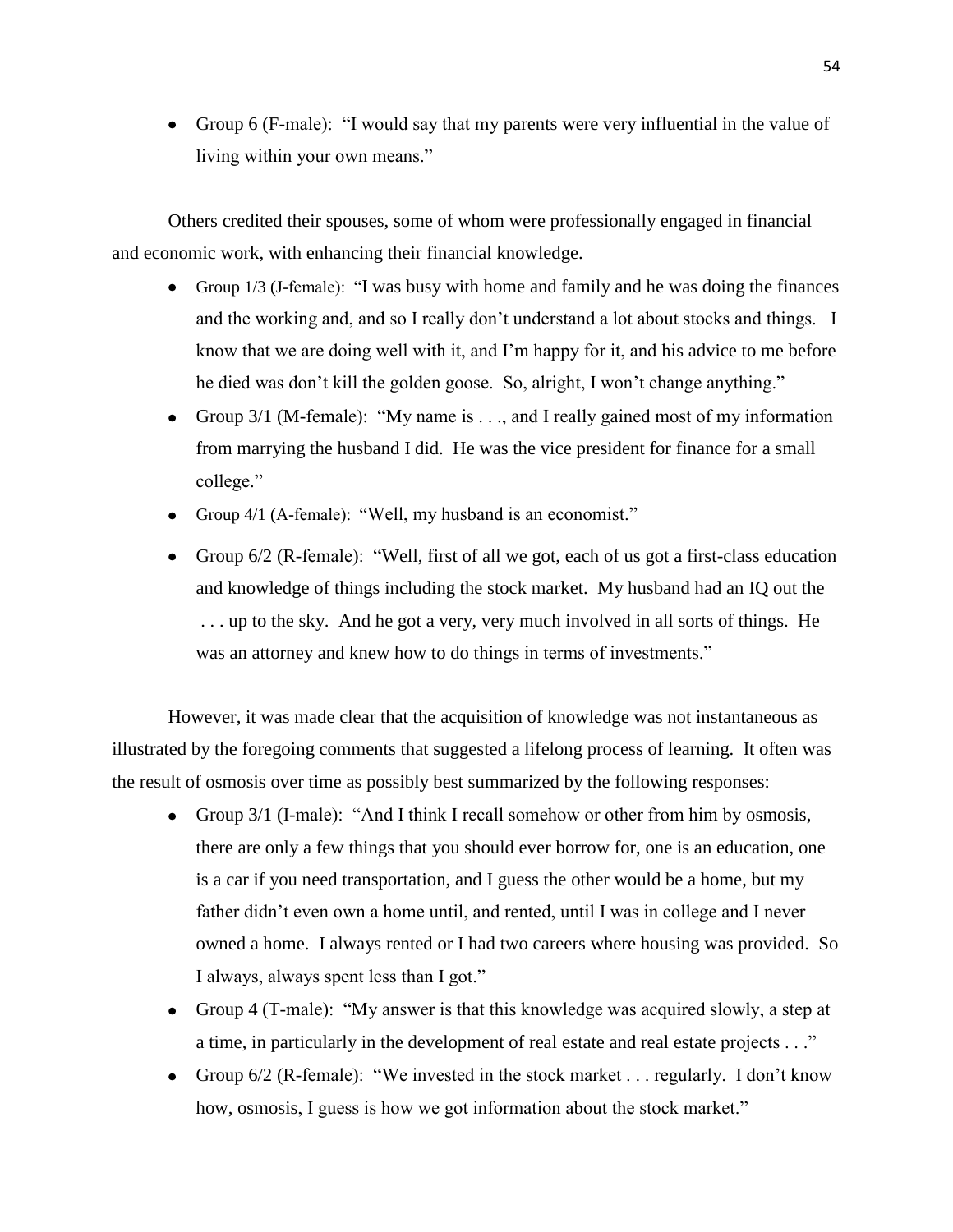## **Challenges Faced in Preparing for Retirement**

The myriad challenges faced by the respondents, although significant and heartbreaking in many respects, were best characterized by the term "commonplace." None of the responses to the question: "What challenges did you face in preparing for a financially secure retirement and how did you deal with them?" were surprising or unique. The substantive code words associated with the responses to this question include family, children, health issues, job change, job loss, and market fluctuations. Representative focus group comments on the topics of family and children include:

- Group 1 (J-female): "Our challenge was having a large family. We had 9 children. So, of course we were on a budget. And I did a lot of sewing, and you know, making clothes for children and myself. My husband worked long hours; he was selfemployed so of course, everything, he had to run a business so that's how we handled the preparing. We just were frugal."
- Group 3 (N-male): "And I think the only challenge I had . . . fortunately, my wife was a teacher for 30 years so that helped us save quite a bit. But the only challenge I had was to have spaced my 3 children rather close together. And all 3 were in college at one time."
- Group 5 (D-male): "But I didn't have any ways of saving at that time or doing anything because I had a succession of setbacks with financial affairs of people in the family that I had to help."
- Group 6 (R-male): "I guess our chief financial challenges came with having to, wanting to educate 4 children. And we borrowed money to accomplish that. And had the good fortune of a brother who could extend me some loans. Used home equity loans to do it. But altogether with the proposition that this 15% saving toward retirement was not to be touched. And, and we managed to do that."
- Group 6 (J-female): "I would say the only impediment, not . . . we weren't saving specifically for retirement, but savings, and that's the way it worked out for retirement. That was interrupted and, or challenged because both sets of parents were older and over the period of time both sets of parents became financially dependent due to illness. And that diverted any savings that we were able to make during that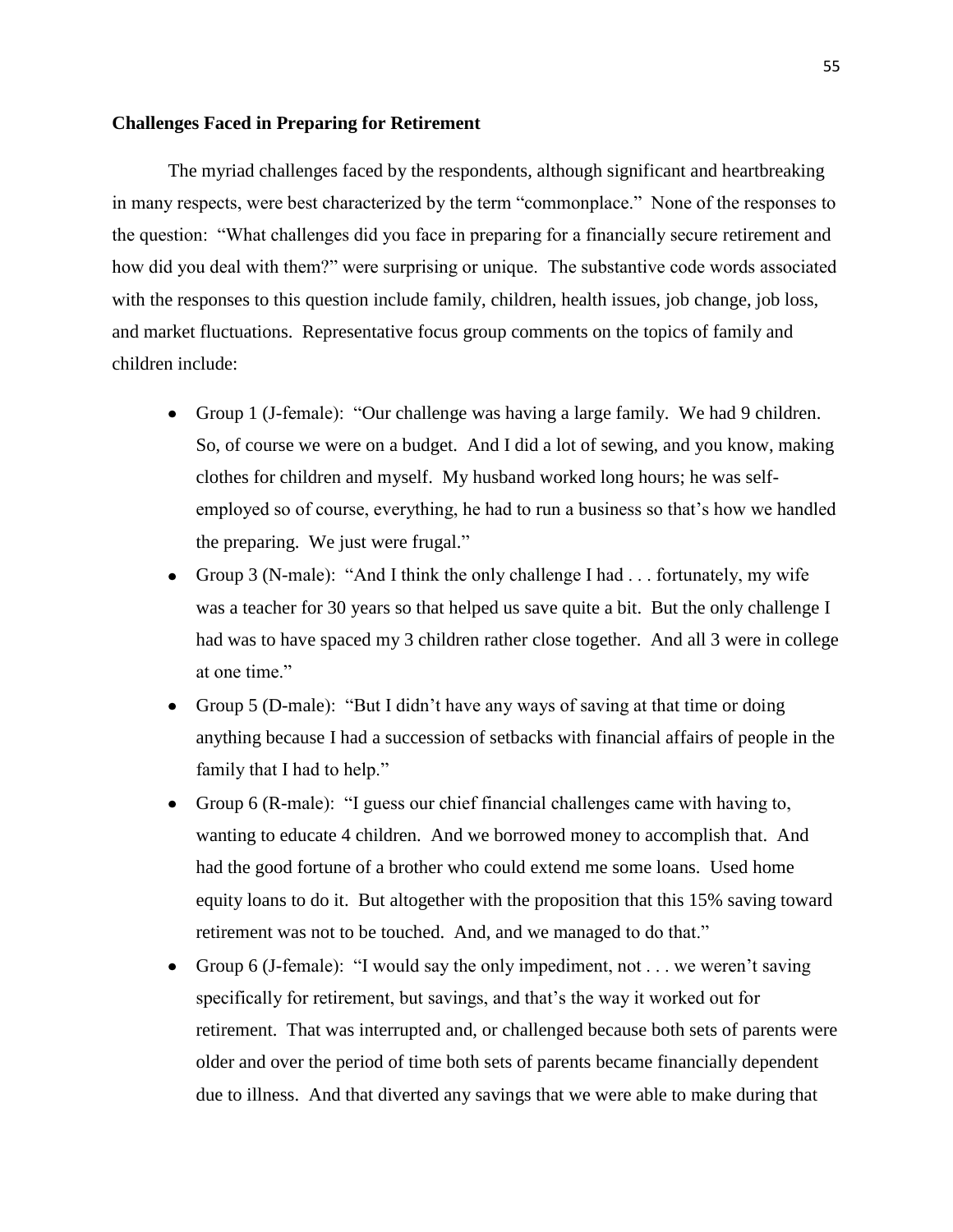period of time. And the same thing happened, we didn't go into debt ever, but the same thing happened when the children went to college. We used the money that we would have been saving to send them to college.

As can be discerned from the previous comment, challenges were not singular in nature, they often came in multiples among which health issues were very important:

- Group 2 (V-female): "Well my husband developed brain cancer of the brain stem the same month I received my master's. So I was left alone to make all my financial decisions which I had no one to lean on except the Lord. But I turned everything over to the Lord and prayed about each decision I had to make beforehand and he answered me in a way that guided me . . ."
- Group 3 (I-male): "My wife had to take care of her mother who had Alzheimer's for the last 10 years of her mother's life. And she had to deal with her health, and in fact, we moved back to this area where they're from to take care of her until she came into the home here and was in the home 10 years."
- Group 6 (R-female): "I don't think I had many challenges financially. The other challenges were personal which involved finances. My husband after a heart transplant died after they thought he was going to have . . ."

Job changes, job losses, and the vagaries of the market often compounded the challenges faced by the respondents:

- Group 1 (S-female): "There was a period of time when we decided to go into fulltime child care service. It lasted but a short time, but we both gave up jobs in order to do that and so getting reestablished again in that regard. And I wrote the normal challenges as young, a young couple with children, the house and car expenses and things that you had to deal with. And with the income you had to try to stay within. The income you had. And one other challenge was an accident that my husband had that he was off work for probably 4 or 5 months."
- Group 1 (K-male): "Well, one of my challenges when I wanted to retire. And I was always told to diversify. So I hired a company to manage my portfolio at a certain percentage. Naturally, it was 2001. The stock market went down and I lost 40% of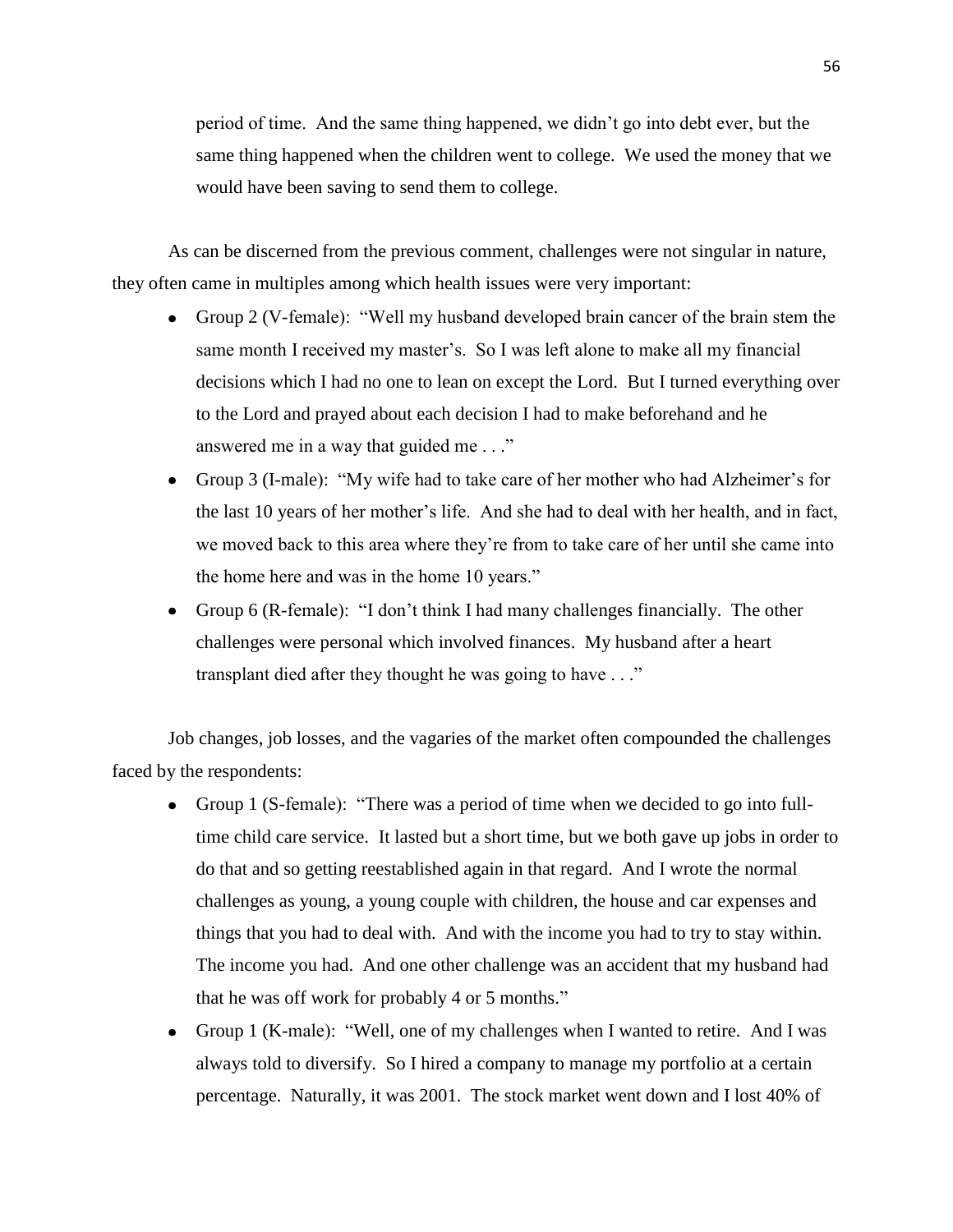my money and that was a challenge. So I went, asked my boss if I could come back to work. So I went back to work, part-time. The result, that was my biggest challenge."

- Group 4 (T-male): "Prior to the start of construction along came a huge hurricane and lowered the beach by about 6 feet and thus wiping away any thought of doing our real estate project."
- Group 5 (B-male): "The challenge I see is . . . first 20 years having to rent. Could not buy a house because moving all the time."

Despite the many challenges that the respondents reported facing, many seemed to have taken them in stride and did not emphasize them as being catastrophic. All appear to have taken the view that the challenges were part of life in the vein of "life gets in the way" and simply moved on. Indeed, several respondents did not feel that they faced any challenges at all.

- Group 5 (F-male): "I can't really see any, any big challenges per se."
- Group 6 (F-male): "I don't know that I had any really great challenges about that. I mean it was applying, I think if there was a challenge it was living within an income that was not all that great and including some saving, savings program as a legitimate expense within a very limited income. That was difficult, but it was a principle that was never questioned so it really wasn't a challenge, you just did it. So I can't think of any challenges other than that."

## **Retrospection on Planning for Retirement**

The responses to the question "If you could go back, what would you have done differently?" were quite telling of the apparent satisfaction with which the respondents viewed their financial lives. Substantive codes for the responses to this question include satisfaction, regret, mistakes and taking financial actions earlier. Across all groups, there was a general air of contentment with what life had dealt them. Therefore, many responded with relatively curt and sober directness:

- Group 3 (J-male): "... there isn't much that I would do differently."
- Group 4 (S-female): **"**Well, if I could go back, what would I have done differently? Nothing."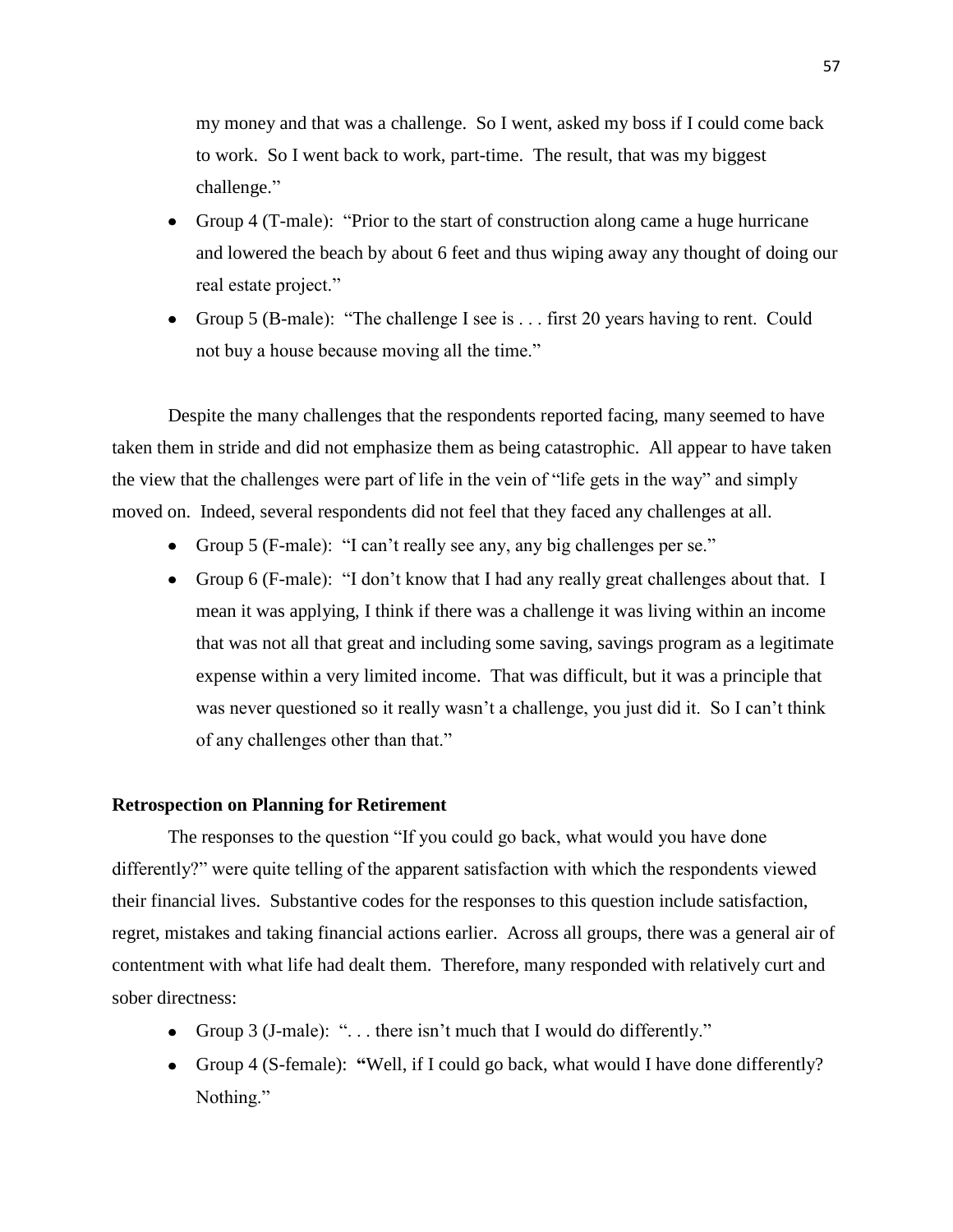- Group 4 (A-female): **"**I can't think of anything."
- Group 6 (R-male): **"**It sounds awfully self-satisfied, but my answer I think is 'probably nothing.'"
- Group 6 (R-female): **"**I don't think there's anything that I would have done differently, certainly not in finances or retirement."

Many valued the companionship and input of their spouses in contributing to their financially happy lives, with the widowed expressing regrets over the loss of their mates:

- Group 1 (P-male): **"**But everything we did in our lives just seemed to be, seem to work out correctly. So I don't think we would have done much differently."
- Group 1 (K-male): **"**I'm pretty happy with my past. Results are fairly decent. Had a good marriage, some sixty some years. And, what can I add to that?"
- Group 5 (B-female): **"**I don't know that I would have done anything differently. We had a very happy life. I will say my husband had a heart attack at 39. And so that really waked me up, to tell you the truth. And he died, he did live another 20 years. But for 20 years he was a patient and that did wake me up."
- Group 5 (K-male): **"**I have no second thoughts. Everything turned out OK as far as what we did and what could've done. The only thing that I would wish for that had happened was that my wife had not died in 2009. But that's nothing that we have any control over. Any proactive thing that we should have done, I have no idea of anything that we should have done differently. I'm very happy the way things have turned out."
- Group 6 (H-male): **"**I don't think of anything I would've done differently. I married a woman who had a good bit of savvy about financial things and we together were able to establish a retirement fund."

Others, noting professional satisfaction or simply accepting the flow of life, would not do anything differently:

Group 2 (G-male): **". . .** I don't think I would consider doing anything differently, I enjoyed what I did, I enjoyed working with farmers, it was a good life they were good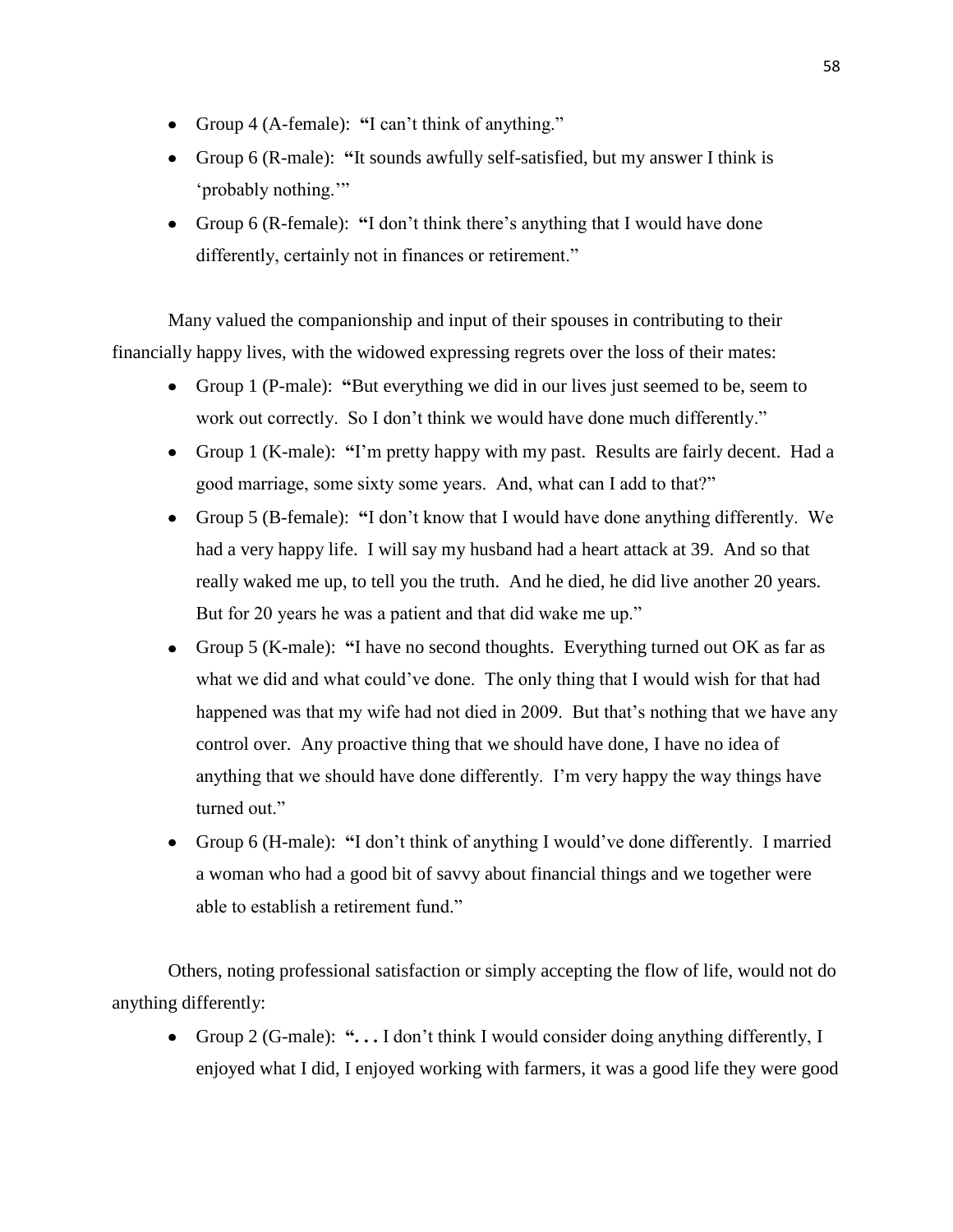hard working people, and I retired from federal employment then I worked about 18 years in real estate after I retired from federal, and I enjoyed that very much . . ."

- Group 5 (F-male): **"**I consider myself very lucky to still be here. To be alive, so I could never go back and say I'd do something differently because you'll never get the same opportunities or situation to fall into place again. You only get one shot at it, and I can't imagine what I would do differently."
- Group 6 (J-male): **"**I . . . since I wasn't following any particular plan, I can't really say that there was anything I would've done differently. There are a lot of things I would've done differently in my life, but none of them involved money."

Although there seemed to be universal agreement that everyone was content with their lives and many said they would not have done anything differently, there were regrets expressed. They related to making some mistakes as well as opining that they should have started on the road to financial security earlier. Sometimes, second-guessing was evident in the responses. In the area of mistakes, the following comments are illustrative:

- Group 1 (K-male): "I think I retired a little bit too early. I was 57 when I retired, I should have waited 3 years, at least. Because I retired in 2001 when the stock market went down. So."
- Group 3 (M-male): "I should not have collected the money I had invested with my state employer because I lost all of my employer's share in the plan. I thought I could do better investing than my employer so . . ."
- Group 3 (I-male): "At first I wrote nothing, and then I upon reflection I said maybe I should have diversified more. I was fortunate everything worked out well, but I should have been more diversified."
- Group 4 (T-male): **"**I wouldn't do much very differently. I would, a couple of mistakes along the way that I would have liked to correct."
- Group 6 (J-female): ". . . without a doubt what I would have done the first year it came out was to get a Roth IRA. I am so sorry I didn't do that because by the time I tried to convert, I couldn't. And I think that's solid gold for young people if they would just do a Roth."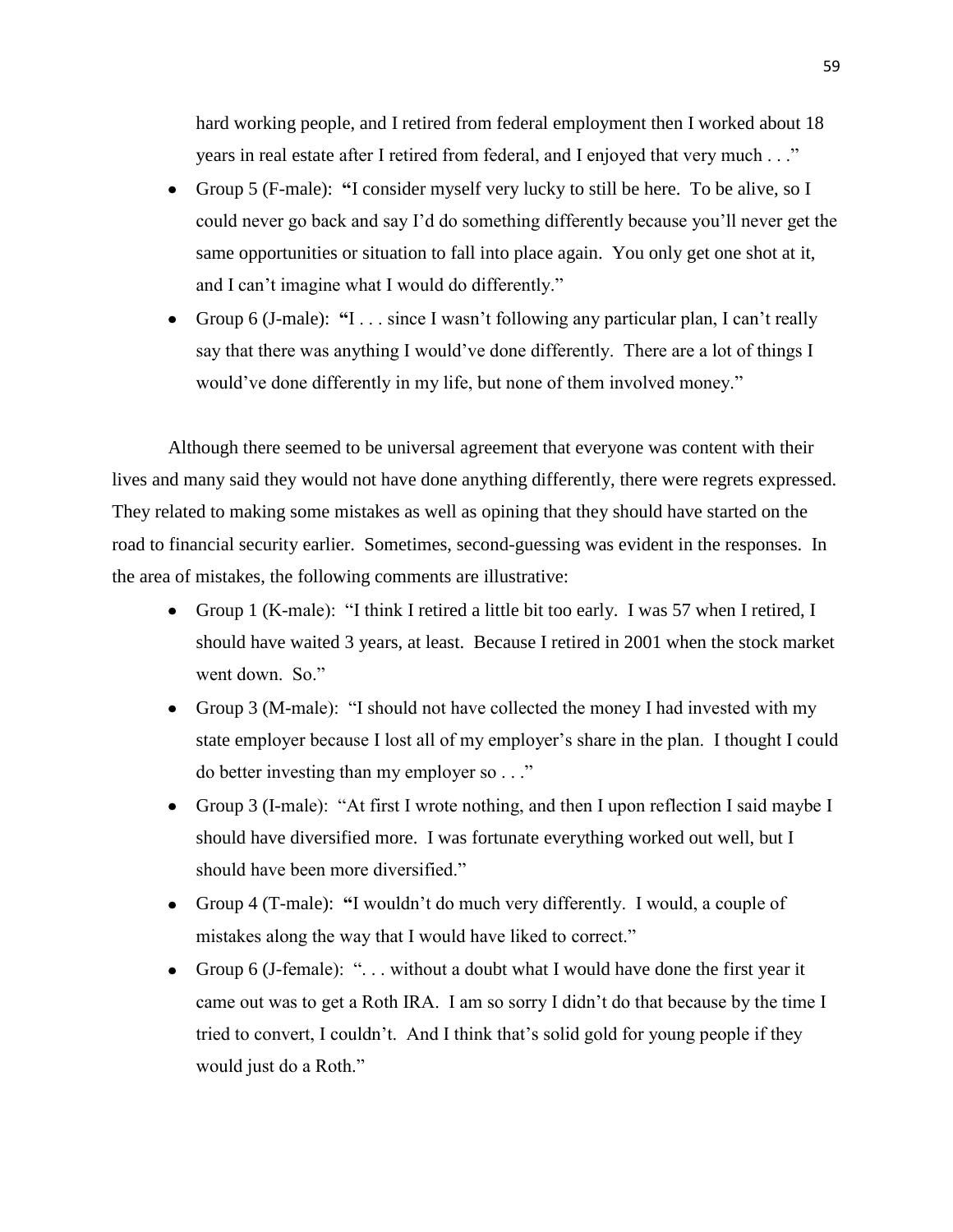Group 6 (R-male): "There's always a question that you might forego some expenditures, purchase a less expensive car than the one you did. We might have done more for the education of our children."

Along with regrets about making mistakes, there were some second thoughts about being aggressive enough to being a saver or investor earlier:

- Group 1 (R-male): "I would, if I had to do over again, save more early in my life and not waited until later in my life, closer to retirement age. Also I would not have invested in my company stock."
- Group 1 (B-male): "Probably would have invested earlier in the stock market than I did"
- Group 3 (M-female): "I think the only change we probably should have made was to be a little more aggressive. We were very conservative in the stock market. . . . when you're younger is the time to take risks."
- Group 5 (B-male): "I think if it had been available, I would have gone into deferred compensation program earlier. I went in as early as I could, but if there had been something before that, I would have used it. And also I probably would've, should've entered into the stock and bond market earlier than I did."

Interestingly, another version of regret that was expressed fell into the category of wistful thinking. Some felt that perhaps they had missed out on some of the pleasures of life that could have been enjoyed earlier, but for their conservative financial attitudes.

- Group 5 (W-male): "I would think for year 5 to 20 of our marriage, if I had to do over again, I probably would've not tried to save so much and I would've been more willing to have some so-called luxuries enter into our life."
- Group 5 (D-male): "I had always been geared to one thing and that is making, somehow or other having enough to live off of. So I left school and went back to work thinking my family needed me. Sometimes I think maybe they didn't, they could've gotten by anyway. Anyway, that was the one time that I think that I messed up pretty well."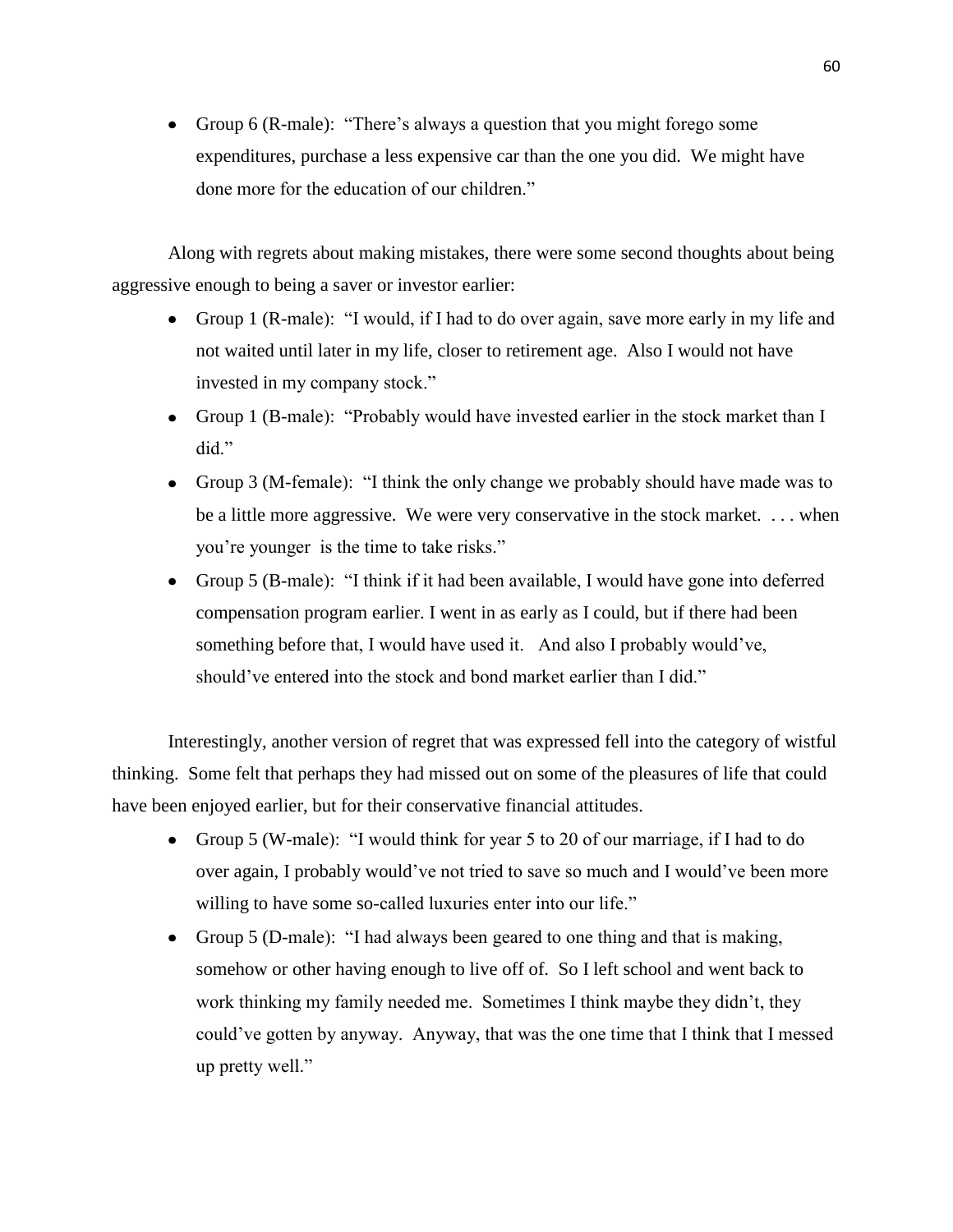#### **Responses to Financial Literacy and Action Questionnaire**

Given the ages, education levels, and life experiences of the focus group participants, it might rightly be expected that they would possess some degree of financial literacy. The financial literacy section of the questionnaire administered to the focus group participants was targeted at revealing the actual financial literacy level of the respondents. The financial literacy questions were divided into two groups. The first group consisted of five questions that measured basic financial literacy: numeracy, compound interest, inflation, time value of money, and money illusion. The second group was made up of eight questions that sought to uncover the respondents' understanding of more sophisticated elements of financial knowledge including the function of the stock market, mutual fund investments, the relationship between bonds and interest rates, risk and return, asset value fluctuation, and diversification (Lusardi & Mitchell, 2007a). The results of the questionnaire in terms of the number and percentage of respondents who correctly answered each question and the total number of correct responses submitted by them are detailed in Tables 4.3 and 4.4.

On the 40 questionnaires returned, the percentage of people correctly answering individual basic financial literacy questions ranged between 65% and 87.5%. The lowest in the range, 65%, correctly responded to the query about the money illusion effect of increased income in a world of increased prices. The highest percentages, 87.5% and 85%, respectively, reflected the number who understood the effect inflation would have on a savings account and those who were able to determine how much a savings account would grow in five years at a given rate of interest. However, the percentage of people who were able to determine how much they would have in an account as the result of compound interest over time without withdrawals of principal or interest came in at 80% whereas only 72.5% understood the related concept of the time value of money.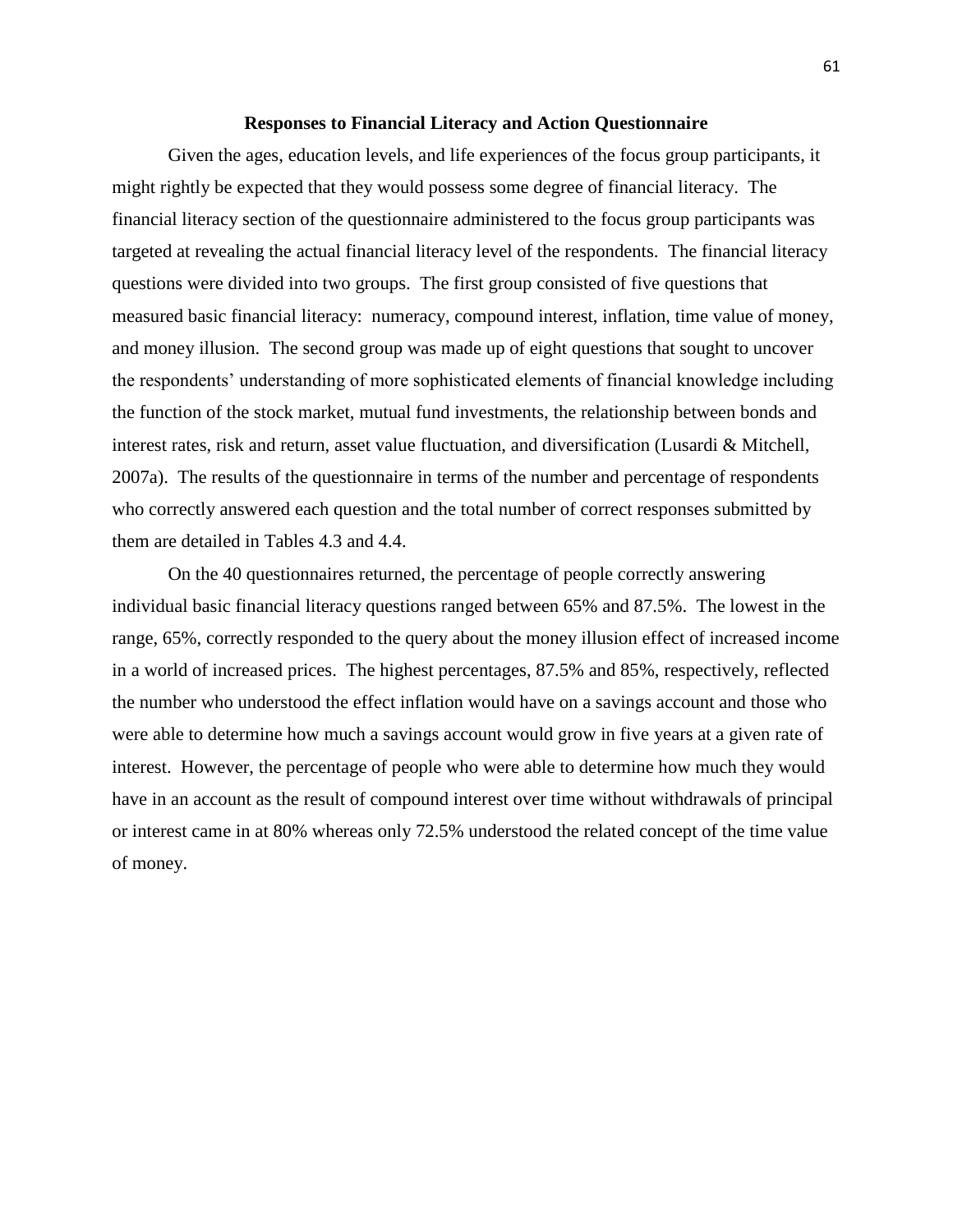| <b>Five Basic Financial Literacy Items</b>          | <b>Correct Response</b> |               |  |  |  |
|-----------------------------------------------------|-------------------------|---------------|--|--|--|
| <b>Representing:</b>                                | N                       | $\frac{0}{0}$ |  |  |  |
| Inflation                                           | 35                      | 87.5          |  |  |  |
| Numeracy<br>$\bullet$                               | 34                      | 85.0          |  |  |  |
| Compound interest                                   | 32                      | 80.0          |  |  |  |
| Time value of money                                 | 29                      | 72.5          |  |  |  |
| Money illusion                                      | 26                      | 65.0          |  |  |  |
| <b>Eight Sophisticated Financial Literacy Items</b> |                         |               |  |  |  |
| <b>Representing:</b>                                |                         |               |  |  |  |
| <b>Highest fluctuations</b><br>$\bullet$            | 37                      | 92.5          |  |  |  |
| Function of the stock market                        | 36                      | 90.0          |  |  |  |
| Risk diversification                                | 35                      | 87.5          |  |  |  |
| Risk: stock versus bond                             | 34                      | 85.0          |  |  |  |
| Long period returns                                 | 34                      | 85.0          |  |  |  |
| Safety: stock versus mutual fund<br>٠               | 31                      | 77.5          |  |  |  |
| Knowledge of mutual funds                           | 30                      | 75.0          |  |  |  |
| Relation between interest rates and bond prices     | 23                      | 57.5          |  |  |  |

**Table 4.3. Responses to Financial Literacy Items**

The results of the sophisticated financial literacy battery of questions, however, were more telling and most enlightening. Seven of the eight questions had 75% or more correct responses with 92.5% of the respondents who knew which asset exhibits the highest fluctuations over time and 90% aware of the function of the stock market. As far as return on investment was concerned, 85% understood which asset would normally provide the highest return over time. In the case of risk, 85% correctly identified which asset was riskier between stocks and bonds and 87.5% understood the value of diversification. Based on that high 87.5 percentage, however, it was surprising to find that only 77.5% were able to identify which was safer between a stock and a mutual fund and only 75% understood mutual funds. The percentage of people correctly answering the question concerning the relationship between interest rates and bond prices came in at 57.5%, the lowest for this question group. From my years of experience teaching finance, I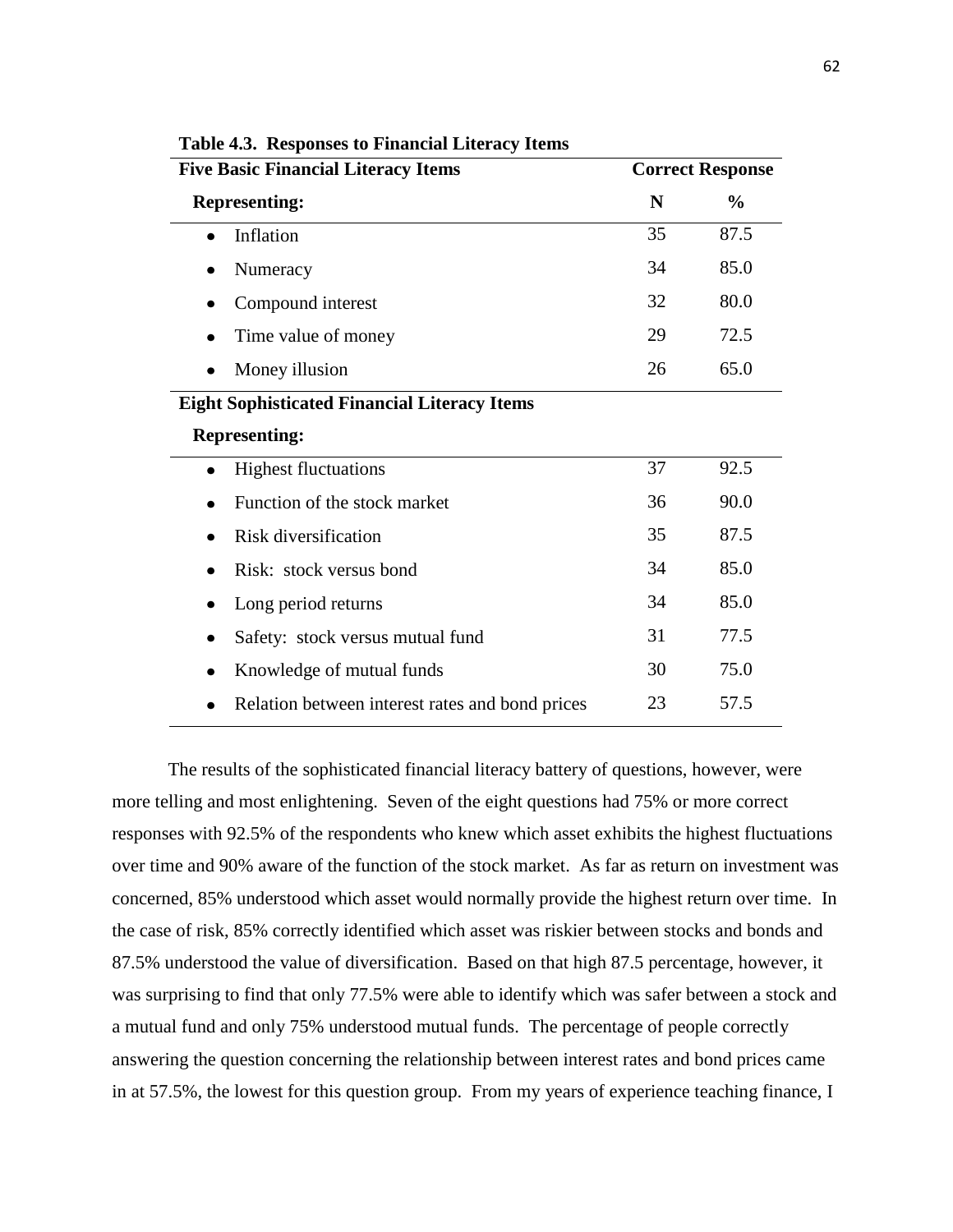have observed that many misunderstand the concept tested by that question because the correct answer is counter-intuitive, so the low number of correct answers to that question was not surprising.

By their own testimony throughout the focus groups, it is clear that the financial knowledge the respondents gained came from many sources and at different times throughout their lives. The levels of basic and sophisticated financial literacy revealed by the results of the questionnaire, however, suggest that the respondents succeeded in acquiring financial knowledge to varying degrees. The extent of the financial literacy of the focus group participants is illustrated in Table 4.4, which shows the percentage of people who correctly answered all or fewer questions correctly.

| <b>Basic Financial Literacy Items</b>         | N        | $\frac{0}{0}$  |
|-----------------------------------------------|----------|----------------|
| All 5 answered correctly                      | 18       | 45.0           |
| 4 answered correctly                          | 11       | 27.5           |
| 3 answered correctly                          | 3        | 7.5            |
| 2 answered correctly                          | 6        | 15.0           |
| 1 answered correctly                          | 2        | 5.0            |
| none answered correctly                       | $\theta$ | $\overline{0}$ |
| <b>Sophisticated Financial Literacy Items</b> |          |                |
| All 8 answered correctly                      | 11       | 27.5           |
| 7 answered correctly                          | 12       | 30.0           |
| 6 answered correctly                          | 9        | 22.5           |
| 5 answered correctly                          | 3        | 7.5            |
| 4 answered correctly                          | 4        | 10.0           |
| 3 answered correctly                          | $\theta$ | 0              |
| 2 answered correctly                          | 1        | 2.5            |
| 1 answered correctly                          | 0        | $\overline{0}$ |
| none answered correctly                       | 0        | 0              |

**Table 4.4. Financial Literacy Items Answered Correctly**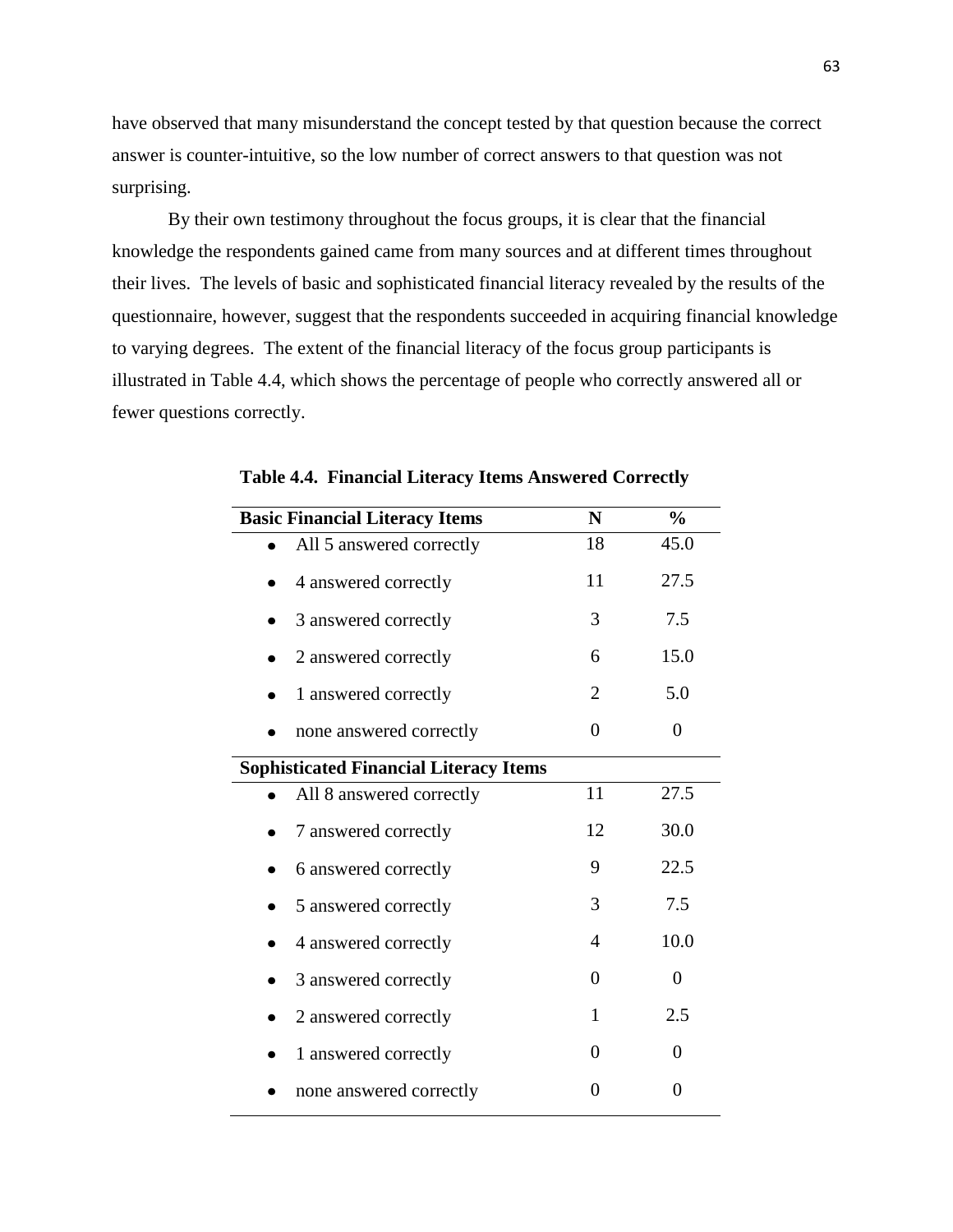An impressive 45% of respondents correctly answered all the basic financial literacy questions followed by 27.5% who had four out of the five questions correct. Based on these results, it is fair to say that almost three-quarters or 72.5% are reasonably literate at the basic level. In the case of the more advanced set of questions, the results are heavily distributed across the top three categories with 27.5% answering all eight questions correctly followed by 30% scoring seven and 22.5% posting six correct answers. Based on these results, it appears that 80% of the respondents have a reasonable degree of sophisticated financial literacy.

| <b>Questions</b>                                                                                                                            | <b>Responses</b> | N              | $\frac{0}{0}$  |
|---------------------------------------------------------------------------------------------------------------------------------------------|------------------|----------------|----------------|
| <b>Budgeting</b>                                                                                                                            |                  |                |                |
| Did you ever set up a budget for your daily life?                                                                                           | Yes              | 26             | 65.0           |
| Did you adhere to your budget?                                                                                                              | Always           | 6              | 15.0           |
|                                                                                                                                             | Mostly           | 19             | 47.5           |
|                                                                                                                                             | Rarely           | 3              | 7.5            |
|                                                                                                                                             | Never            | $\overline{2}$ | 5.0            |
| <b>Saving</b>                                                                                                                               |                  |                |                |
| Did you ever set aside a rainy day fund?                                                                                                    | Yes              | 29             | 72.5           |
| Did you set up and contribute to a retirement account such as<br>an IRA, Keogh, SEP or bank deposit account not provided<br>by an employer? | Yes              | 31             | 77.5           |
| <b>Borrowing</b>                                                                                                                            |                  |                |                |
| When you borrowed for a car, home, or other purpose, did                                                                                    | Always           | 19             | 47.5           |
| you shop around for the best interest rates?                                                                                                | Mostly           | 7              | 17.5           |
|                                                                                                                                             | Rarely           | 5              | 12.5           |
|                                                                                                                                             | Never            | $\overline{4}$ | 10.0           |
| Do you pay your bills (e.g., credit cards) on or ahead of time                                                                              | Always           | 34             | 85.0           |
| to avoid finance charges?                                                                                                                   | Mostly           | 3              | 7.5            |
|                                                                                                                                             | Rarely           | 1              | 2.5            |
|                                                                                                                                             | Never            | $\overline{0}$ | $\overline{0}$ |
| <b>Investing</b>                                                                                                                            |                  |                |                |
| Did you regularly contribute to an employer provided<br>retirement program such as a $401(k)$ ?                                             | Yes              | 25             | 62.5           |
| Did you establish, maintain, and invest in a private securities<br>portfolio of your own?                                                   | Yes              | 30             | 75.0           |

#### **Table 4.5. Responses to Financial Action Items**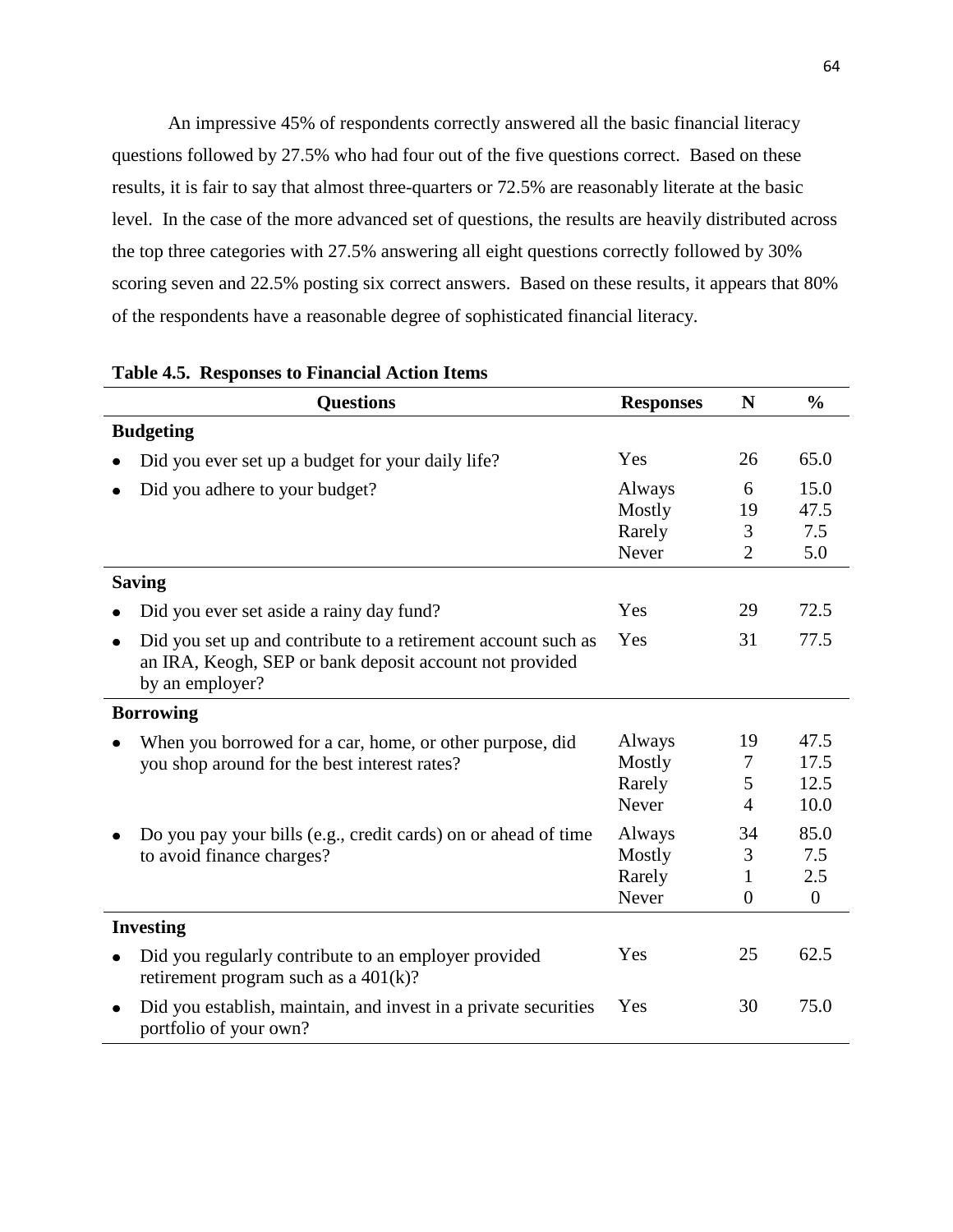The responses to the financial action section of the questionnaire, detailed in Table 4.5, reinforced the focus group responses and manifested the prudent approach that these successfully retired people took to be financially secure in their retirements. Of the 40 respondents who answered the questionnaire, 65% had set up budgets and more than 60% either always (15%) or mostly (47.5%) adhered to them. It may be a reflection of their averred frugality and memories of the Great Depression that 72.5% had set aside a rainy day fund and 77.5% had set up and funded non-employer provided retirement accounts. As for owing money, 47% always and 17.5% mostly looked for the best interest rates when borrowing; one respondent claimed to pay cash and, therefore, did not bother shopping for interest rates. The respondents' aversion to carrying debt is highlighted by the fact that 85% of them always paid their bills before finance charges accrued. In the investment category, 62.5% contributed to an employer provided retirement program; however, this percentage should be viewed with some caution because it was evident during the focus groups that some had been self-employed while others were retirees who did not have to pay into an employer sponsored retirement system. Military retirees from this age group, for example, are defined benefit pension beneficiaries whose retirement was completely funded by the government. Perhaps even more demonstrative of the respondents' dedication and action to achieving and maintaining a financially advantageous position in retirement is the fact that 77.5% had set up and funded a retirement account not provided by an employer and 75% had invested in a private securities portfolio of their own.

### **Perspectives on Reality**

### **Lives Lived**

It is valuable at this point to identify and describe the generations from which the respondents came. As evident from the age of the focus group participants, all were born and grew up during periods that suffered through cataclysmic world events including the Great Depression and two world wars. The cultural environment and financial milieu in which they came of age clearly affected their thinking, perspectives, and actions relating to financial matters as manifested by their responses. Carlson (2009, p. 3), writing for the Population Reference Bureau, described the generations represented by the respondents in this study:

The Good Warriors (born from 1909 through 1928, median member born in 1918) were called the Greatest Generation by Tom Brokaw in 1998. They fought in World War II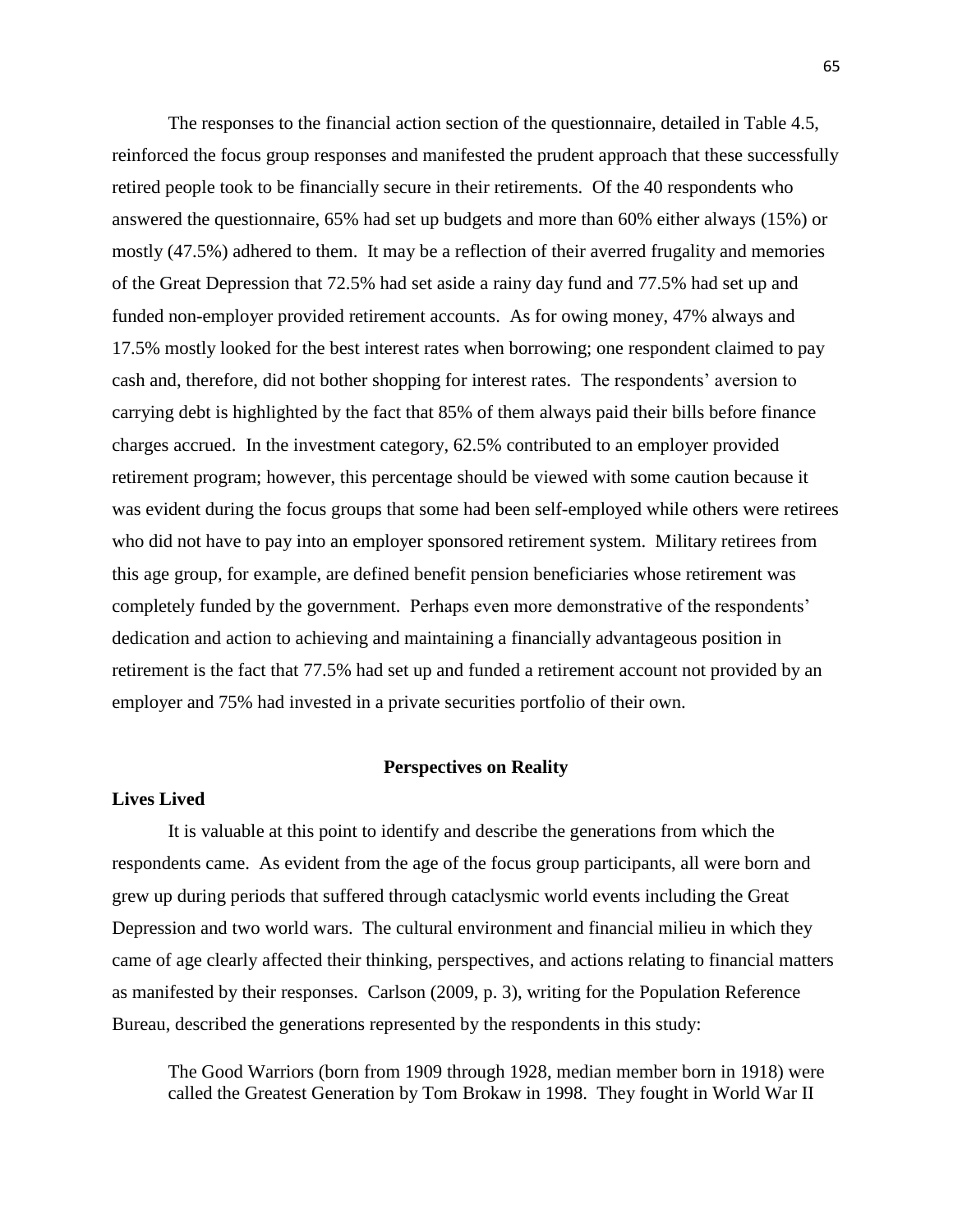and led all other generations in blue-collar jobs and union membership. They and the Lucky Few were the most native-born generations in U.S. history.

The Lucky Few (born from 1929 through 1945, median member born in 1937) had the smallest share of immigrants of any generation in the century, and were the first generation in U.S. history with fewer people than the preceding generation. Many educated Lucky Few men skipped blue-collar jobs for white-collar careers. Their military service came mostly during peacetime rather than wartime. Lucky Few women married earlier than any other generation in U.S. history.

The generation that is currently retiring or approaching retirement is described by Carlson (2009,

p. 3) as well:

The Baby Boomers (born from 1946 through 1964, median member born in 1955) nearly doubled the number of people in the Lucky Few to become the largest generation of the century. While baby-boomer men had problems finding jobs, women in this generation nearly matched men in education and made great strides in the career world.

### **Tapestry of Life**

Throughout the focus groups, subjects and comments were intertwined to the extent that a rich tapestry of thought was produced. Each thread ran into another and, although individually distinguishable, often was not separable from others. In short, each of the focus groups engaged in general discussions that touched on multiple topics in the course of addressing and answering individual questions. What ultimately emerged from the many responses and general discussion conversations was a picture of how the group members saw and see the cultural and social aspects of the world, their generation, follow-on generations, and achieving financial security in an ever-changing global society. The substantive codes here are criticism, differences, advantages, benefit erosion, and the part luck plays in life. Here is how one participant set the stage:

Group 5 (M-male): "You know, it strikes me what you are probably hearing from us or maybe you're not is somehow the need to instill in people as they are beginning their lives to look toward the distant future, not just the end of the month."

**Criticism.** Perhaps criticism of children and grandchildren by their elders is a timeless fact of life and to be expected. It was no different in the focus groups involved in this study. Most of the comments revolved around the participants' perception that the follow-on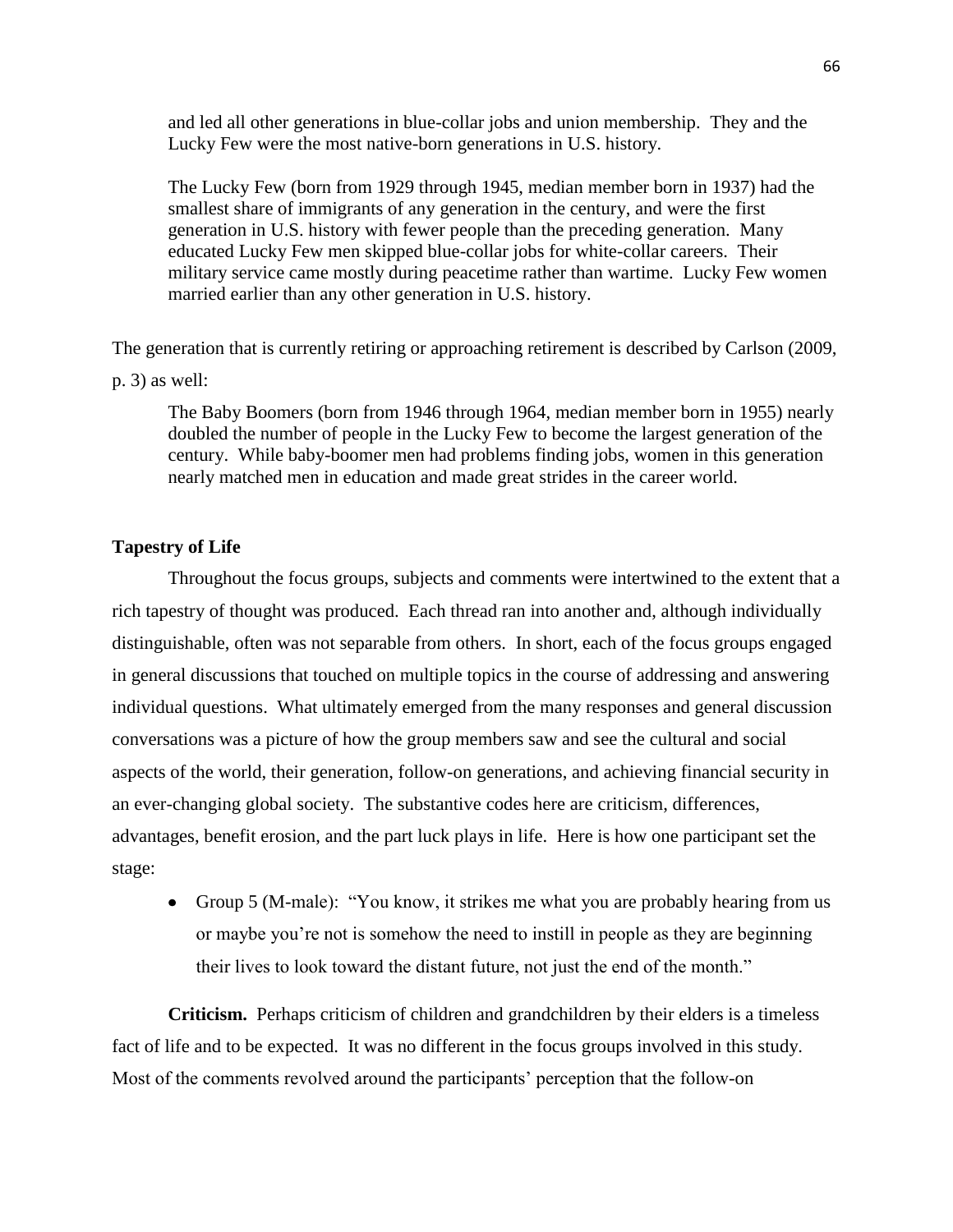generations are afflicted by a modern desire for immediate gratification and the lack of appreciation for the value of saving and living within one's means. The following three comments are illustrative and encapsulate the critical sentiments expressed by the groups:

- Group 1 (R-male): "There is no question that in today's world there are a difference in what people consider necessary. And I think that if there was a way to let people know that what they feel is necessary may not be."
- Group 2 (V-female): "I think the difference between this generation and our generation, we crawled before we walked, they get up wanting to run right away, they aren't used to living the way we did, start out living in an attic room for an apartment, and had it very, very rough but they want a nice home to start with, they want everything today and they are not used to working for what they wanted."
- Group 6 (H-male): "It has been said, our generation grew up during the Depression. I think that made a substantial difference to our children's growing up. I think all of us became very conscious of the need for reducing expenditures and saving. And there isn't that importance to our kids."

**Differences.** However, while railing against the younger generations' lack of sobriety in conducting their financial affairs, the respondents were not unaware of how life has changed. Rabinowitz (2011) succinctly encapsulated the concept advanced by the focus group respondents who were quite realistic in acknowledging that the world has moved on and that the lives of their descendants are quite different:

As tempting as it may be to draw parallels between the Great Depression and the Crash of 2008, we have to remember that the world of today is radically different than the world of the 1930s. In comparing the US economy of the 1930s to today, there are substantial differences in everything -- from what people wear, to what people eat, to how people get to work. (para 3)

Therefore, the respondents sometimes tempered their criticism and advice with a nod toward the fact that the world is a different place from the one in which they grew up:

• Group 2 (G-male): "And we need to realize that you know, even though we think differently about the generation we're observing now, the situations are different and they have a lot of technology at their disposal . . ."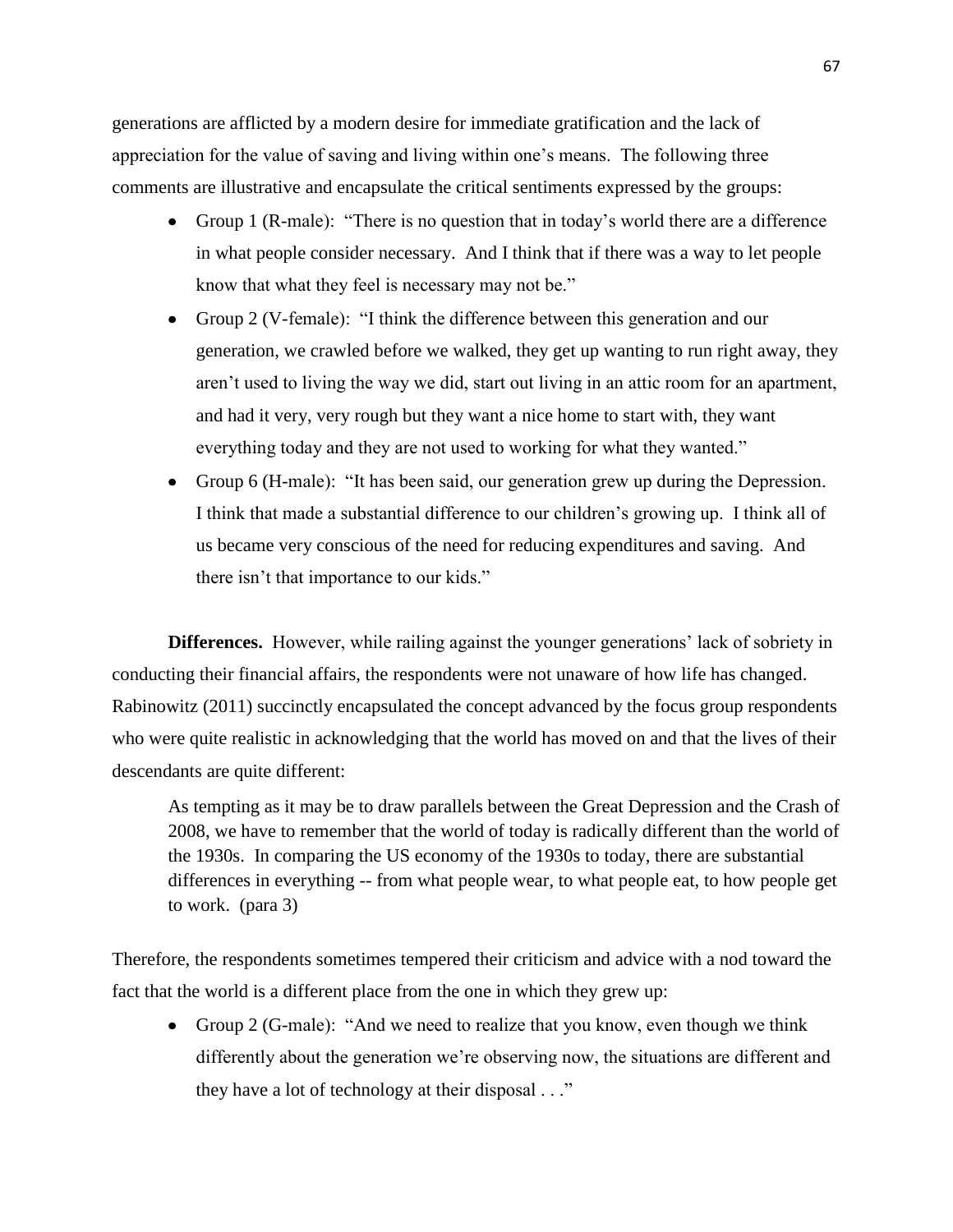• Group 4 (A-female): "They live in a different world than we lived in."

**Advantages.** The sobriquets "the good warriors" and the "lucky few" reported by Carlson (2009, p. 3) for the generations in this study may not be too far off the mark in terms of accurately describing them. Throughout the conduct of the focus groups, it was clear that the respondents forged ahead and overcame the challenges they faced. However, by their own admission, they had the advantage of financial safety nets such as defined benefit pensions that are rapidly disappearing from the financial landscape in America.

- Group 1 (K-male): "I was lucky to be employed by one of the world's largest oil companies. I had a secure job, but . . . I would've never hired that company that to manage my money when I retired. And I wouldn't have diversified if I knew better. If I did not diversify, I would have twice as much money now, as I would've, as I do now."
- Group 3 (L-male): "I don't really think that at this point that I would've done anything differently, I was fortunate to work for companies who had pension plans and obviously wise investment did enter into the picture."
- Group 6 (F-male): "I was fortunate to be in a good pension plan and fortunate to make a lot of money on a house."
- Group 6/1 (J-male): "I would say my case was a matter of good luck. Like others here, I was born at the right time. Came onto the job market as the American economy was taking off. Left it before the pensions were dismantled. Worked for a company that had profit sharing plan that was very helpful. And all of those things came together very nicely."

**Benefit Erosion.** Cognizant of the advantages from which they benefited, the focus group respondents worried about the disappearance of some of them for the upcoming generations.

Group 3 (I-male): "People are either losing the value of their retirement benefit or they're losing it entirely. And even public (garbled) employees, some of the cities . . . some of the public employees are losing their retirement. Some of these places,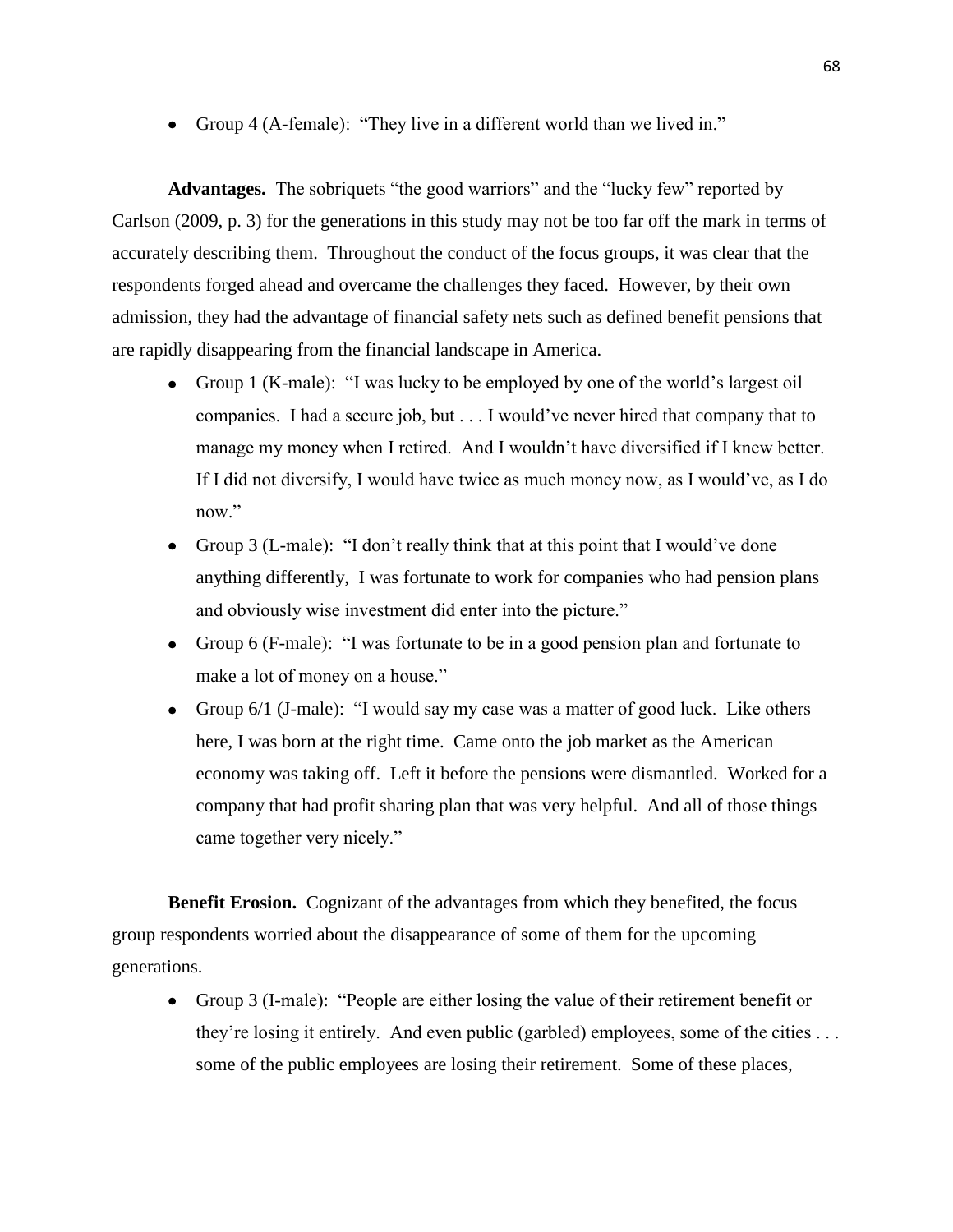Detroit, etc. are going bankrupt. So we're fortunate that so far they've kept the promises of our retirements, right?"

- Group 3 (L-male): ". . . the greatest challenge to our young people today was not necessarily the challenge, financial challenge that we faced in our time of employment because we did have some stabilized employment, some stabilized retirement programs, some stabilized company contributions to savings, things like that. These factors are not present anymore to our younger employees. And so they're encouraging personal savings, encouraging personal retirement programs of any sort as a necessity."
- Group 5 (W-male): "Well, I think we have to realize that for the people who are 60 and 65 now who have worked in industry, some of their retirement plans are no longer in existence."
- Group 6 (J-male): "... a point that's undoubtedly occurred to you and that is that many of the benefits this generation has had will not be available to the next one. I depended mainly on luck and I don't think that would be a wise choice for anyone coming along now. This generation, the generation of our grandchildren is going to do, I have no idea."

Luck. The concept of luck and the part it played in the respondents' lives loomed large throughout the focus group discussions.

- Group 3 (N-male): "I don't think I would do anything differently. I feel as though we all were, were lucky during our lifetimes."
- Group 4/3 (A-female): "Some of it is being in the right place at the right time."
- Group 5/2 (F-male): "So I played the market and I had some losses, of course, but I was also lucky in things that I didn't have losses on. But I learned from my losses and I've just been lucky. You know, everyone talks a good game, but there's a lot of luck involved."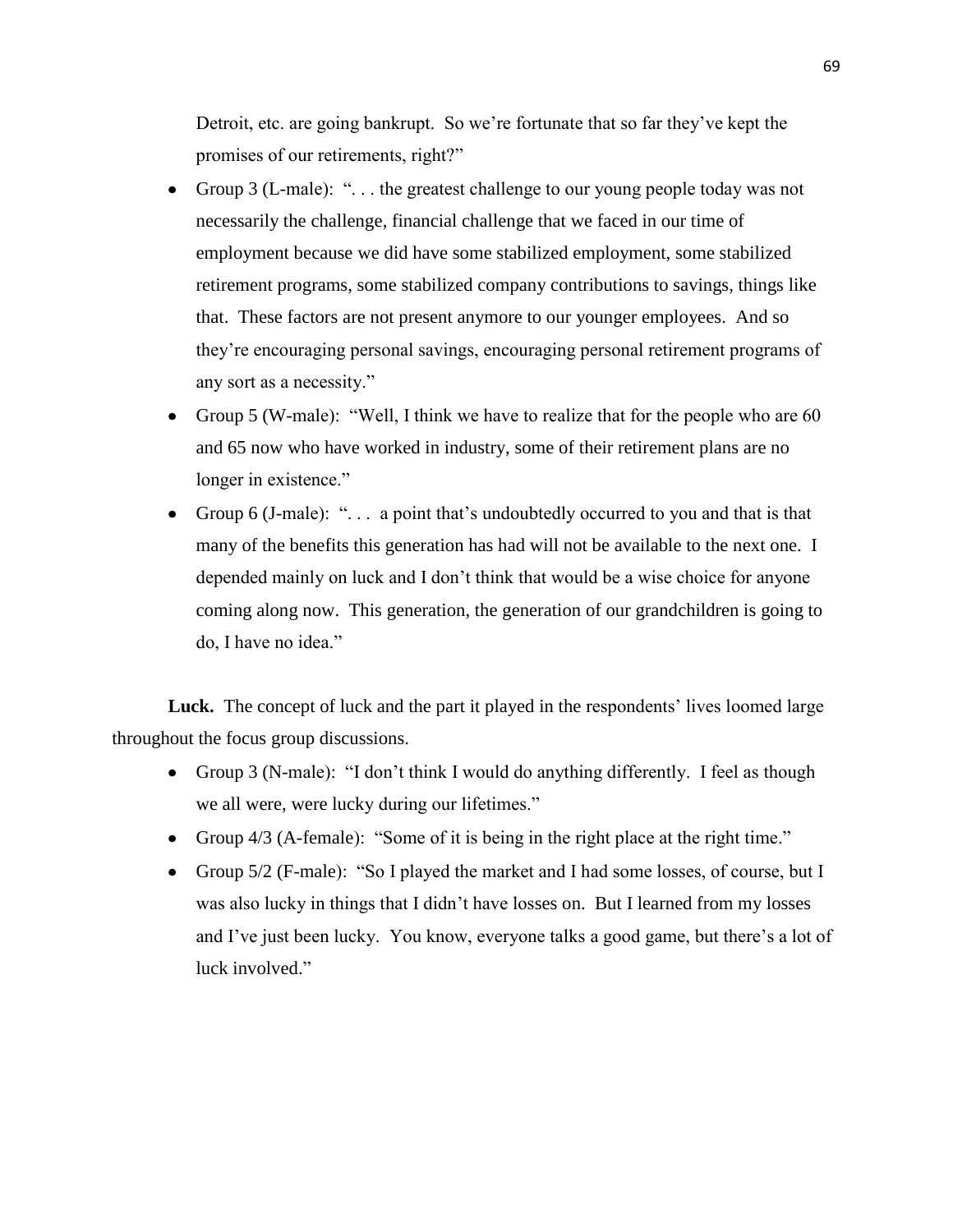### **Advice for Future Generations**

### **Face Life**

By the end of each focus group, it seemed apparent that the participants felt they had achieved a financially secure retirement and were satisfied with the pathways they took to do so. All of the responses and the general discussions eventually flowed into responding to the query of how this group of retirees would advise future generations on replicating their success. In short, they would be answering the probing question: "How would you advise your children and grandchildren on retiring financially?" posed at the end of the focus group script. The advice that the focus group participants would impart to successor generations is multifaceted and complicated. The substantive code words associated with the general discussion segment, as well as the rest of the focus groups' responses include trajectory of life, apprehension, action as exemplar advice, tried and true, and uncertainty despite having knowledge in the face of luck.

**Trajectory of Life.** First, they realized that some younger people may not have retirement in mind and acknowledged the trajectory of life that included work and family that all generations have faced:

- Group 4 (T-male): "I don't think that younger people really start to think about retirement until they're perhaps in their late 40s. Worrying about retirement and having it as a direction, a comfortable retirement, when I was younger in my 20s say or 30s, I wasn't too concerned about that. At that point I would live forever."
- Group 6/3 **(**R-male): "Busy in the mid-years, kids, college and all that. But I understood that you mustn't over spend . . . And it ended up together with the fact that we were all lucky enough that the value of our houses kept appreciating, we really had nothing to do with that. But putting it all together it ended up that we could afford to have a secure retirement."

**Apprehension.** Writing for Forbes, Worstall (2012, p. 1) said, "The parallels between the Great Recession we're suffering through now and the Great Depression pre WWII are rather closer than many seem to think." It may have been memories of those post Great Depression days, often mentioned throughout the focus groups, that contributed to the concerned thinking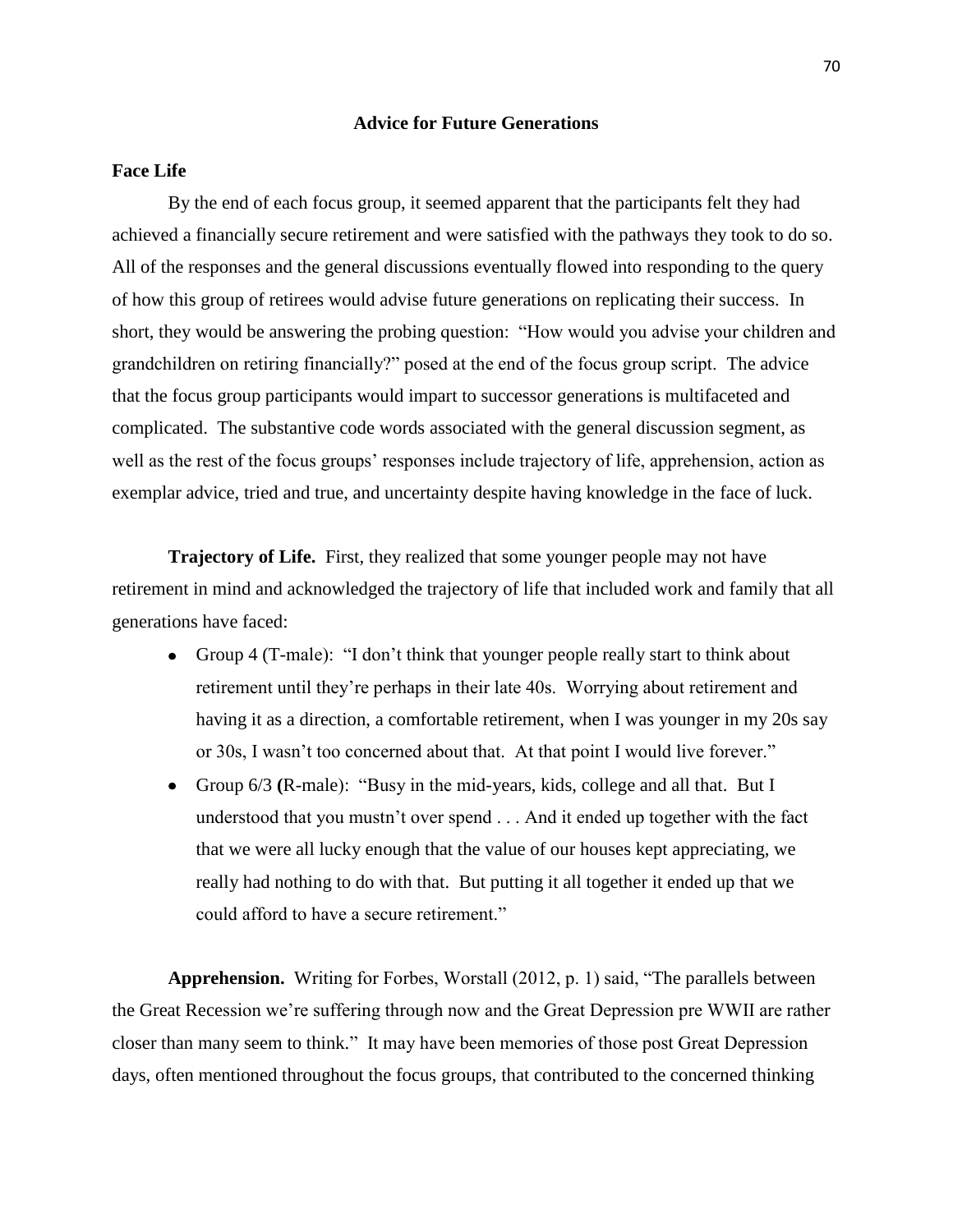exhibited by the respondents. Coupled with an understanding of life's realities was a mixture of apprehension, even fear, of what the future might bring that undergirded their advice:

- Group 3 (I-male): "We are a fortunate generation, I think, for when we grew up. My advice to the next generation don't, don't be in this . . . the generation they're in. I don't know what they're gonna do."
- Group 3 (N-male): "But, I feel sorry for my children and young people today because I don't think they're going to have it nearly as well off as we had it. I think it is a scarier time in international diplomacy. And I think we are in for a lot of trouble in the future."
- Group 1 (K-male): "So, you're talking about survival and planning for retirement in a very different kind of world. And that's, I'm not prepared to look forward to say what the world will be like 10 years from now or 20 years from now. All I know is that if you are going to plan for retirement, start early and save early and I think that is a truism that will hold true no matter what."

**Active Advice.** While many respondents performed what they saw as their parental duty to raise and educate their children, some took actions to reinforce their beliefs in how to achieve financial security based on their own experiences. Rather than merely advising or instructing their children and grandchildren, they acted in ways that provided examples of what to do or, indeed, to teach them about finance in very real and direct ways such as acting as a bank for their descendants and charging them interest for monies loaned.

- Group 5/General (F-male): "Well, I don't have to advise them. Already, since we moved in here, our 3 children think we're brilliant. And it has taken so much off their shoulders to begin with and they have peace of mind now. They, they both knew that my wife's parents and my parents needed help down at the end of the . . . you know, they became ill and it's a big drain on the family not financially so much as it is just emotionally and ruining your whole way of life so that you can take care of them in some way. And so our children are thrilled with the fact that we're here because it has taken, as I say they have peace of mind."
- Group 2/4 (V-female): ". **. .** I finally cut all the grandchildren off. Wouldn't loan  $\bullet$ them any money except through their fathers, or you know through their, my children.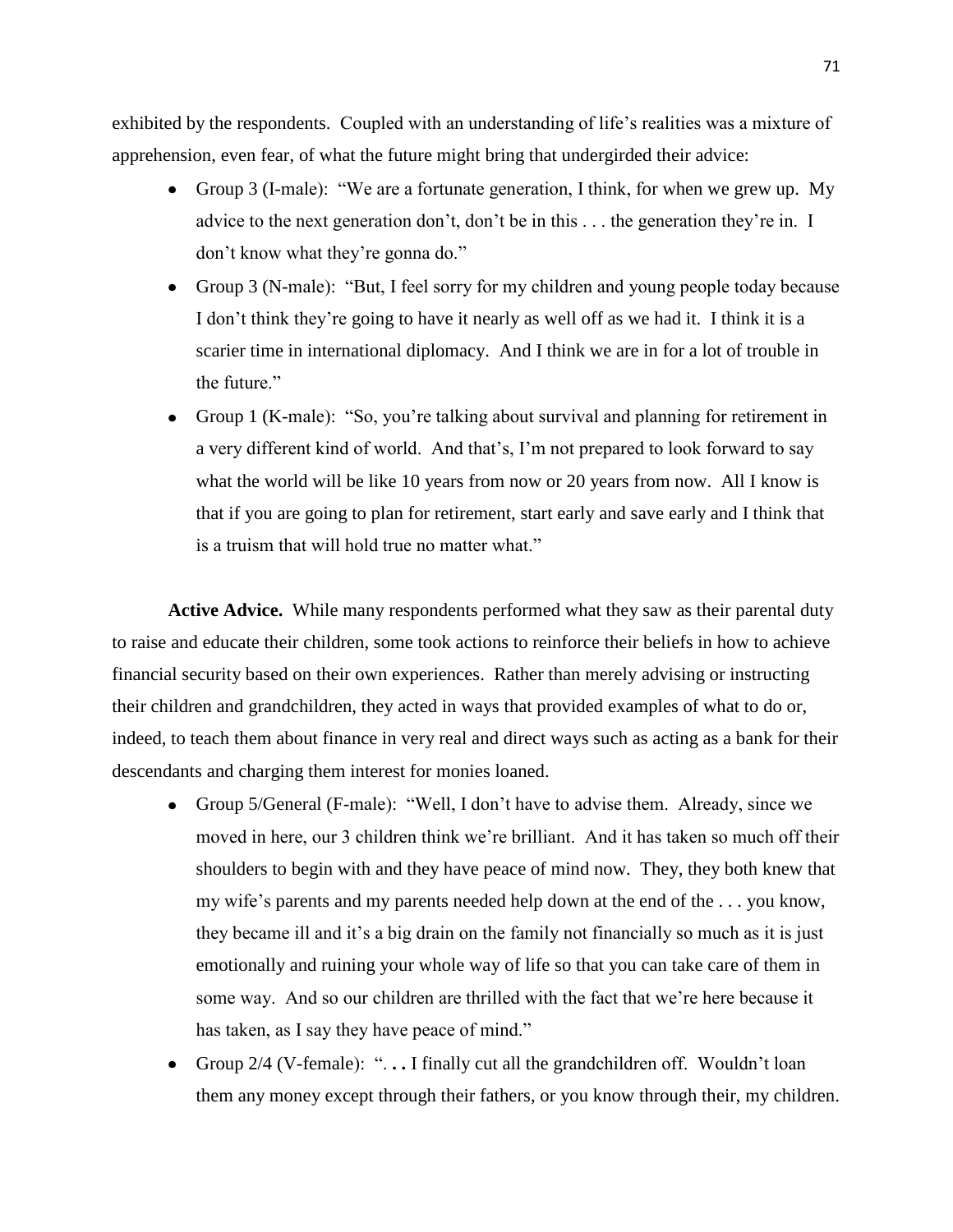If they needed it bad enough, for their parents to borrow it from me to loan 'em and be responsible, OK, but I would not loan any of 'em because you're enabling 'em. Another thing I did with all of my children . . . and my, I stopped loaning to the grandchildren, all my children, I loaned them money with interest, so that it would teach them a lesson."

**Tried and True.** Echoing the ideas promulgated throughout the sessions, the groups were advising those following to adhere to the tried and true methods of wealth accumulation for a financially secure retirement by living below one's means, planning early, and saving early. They also noted that while being knowledgeable is good, luck has much to do with ultimately being successful.

- Group 2 (E-female): "Unless one is particularly well-versed in making money on the stock market, the average person, surely only does make money over the long haul by living below one's means, I mean is there any other way to do it?"
- Group 1/3 (K-male): **"**So I don't know how much, how valid some of things we're saying will be for future generations except for one thing . . . that planning for retirement early is critical and reviewing your plans on a regular basis, I think, is also critical. I know that the best advice that we had which was you know, if you don't have it up front to spend, you get used to living without it and it works very nicely for you, is true."

**Knowledge and Luck Are No Guarantees**. Despite the advice offered by the respondents, they noted that life is full of uncertainty and that just being knowledgeable is not enough because nobody has total control of anything and luck plays an important part in everything.

- Group 2 (E-female): "I mean that's rather horrible to say that but I do think, having knowledge, just knowing stuff, isn't gonna help you prepare financially to retire."
- Group 5/3 (F-male): "I mean I was lucky. Again luck comes into so much of all this, I don't care how you look at anything. And I don't think any of us have that control that we try to think we do. I was just lucky."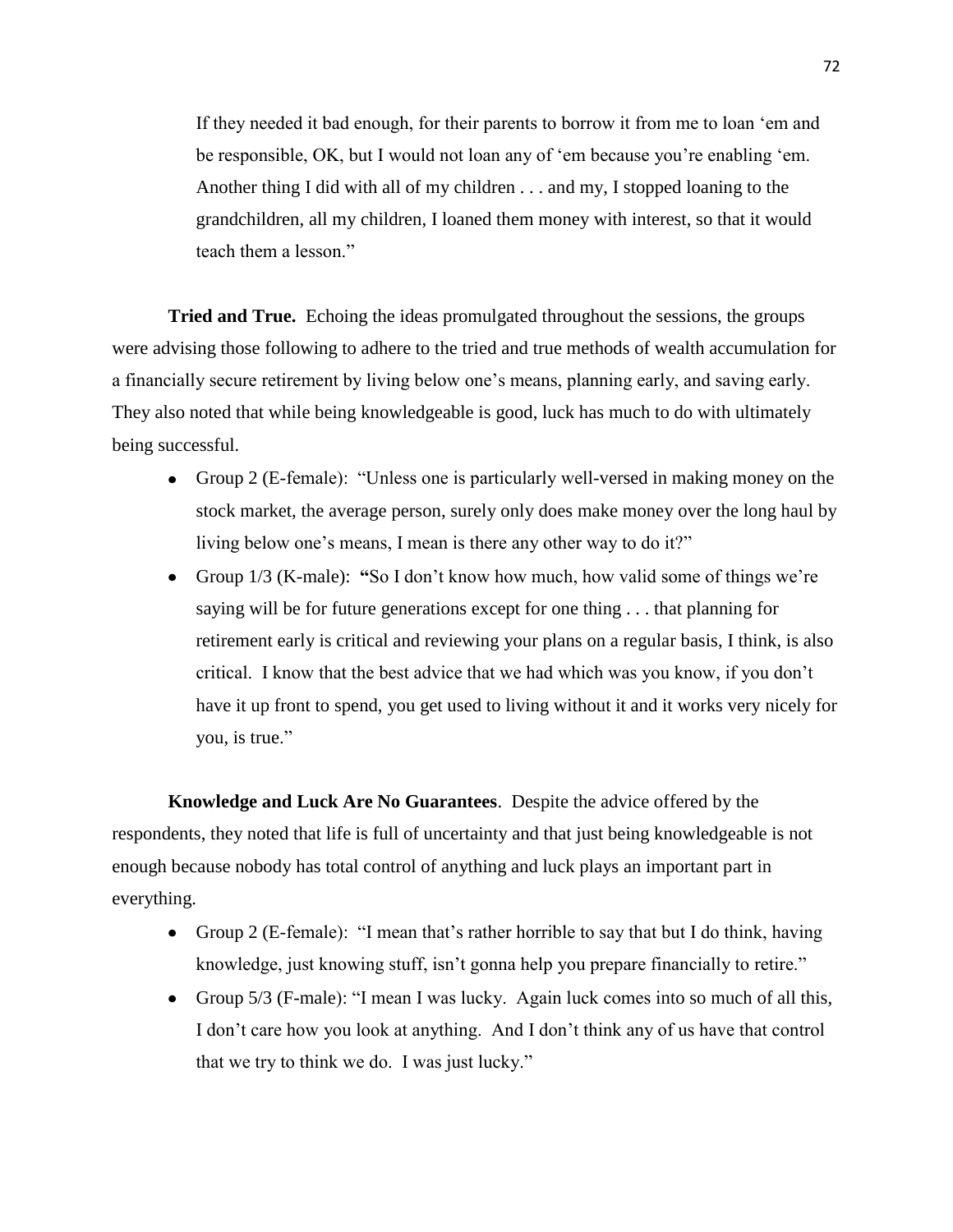#### **Earn, Risk, and Beware**

The upshot of the advice that the respondents were dispensing perhaps may best be characterized by three concepts: earn your money, risk it wisely, and beware of luck. The first was embodied in the 1980s commercials for the Wall Street firm of Smith Barney in which British actor John Houseman, obviously representative of the generations participating in this study, intoned the tagline: "They make money the old-fashioned way. They earn it." (De La Merced, 2012; Osterland, 2012) The follow-on generations should "earn" their money not only by working for it, but also by living below their means and saving it.

The second revolves around being aware of life's risks. The attitude toward the risks of investing can be best described by the reaction, arguably of all investors, to the disclaimer that accompanies securities offerings. Emiko Jaffe's (2010) blog comment is illustrative of the reaction:

When I initially read the prospectus for my mutual fund, it reported historically high rates of return. I was a touch disappointed when I encountered the disclaimer *past performance does not guarantee future results*. I like guarantees. I want all of the benefits and none of the risk.

CNNMoney (2014, Disclaimer section, para. 3) highlights the part risk plays for all investments in their advice to the investing public: "All investors are advised to conduct their own independent research into individual stocks before making a purchase decision. In addition, investors are advised that past stock performance is no guarantee of future price appreciation."

*Audaces fortuna iuvat* (Fortune favors the bold) is the third concept, albeit in the context of saving and investing. Although John Houseman was a credible surrogate for the generations participating in this study by representing their belief in hard work, research, and acquisition of knowledge pursuant to investing, he did not mention the role of luck (Houseman, 1979). If indeed *Fortuna*, the Roman goddess of luck, does favor the bold, she can just as quickly abandon them.

In short, no matter how knowledgeable one is and how much planning one does, the focus group respondents say, luck or fortune always plays a part in shaping the final result of one's financial well-being. Luck or good fortune were mentioned often as having a significant impact on the lives, both financial and otherwise, of the focus group participants. They clearly respected luck's influence on their lives and did not discount its importance. Ultimately, their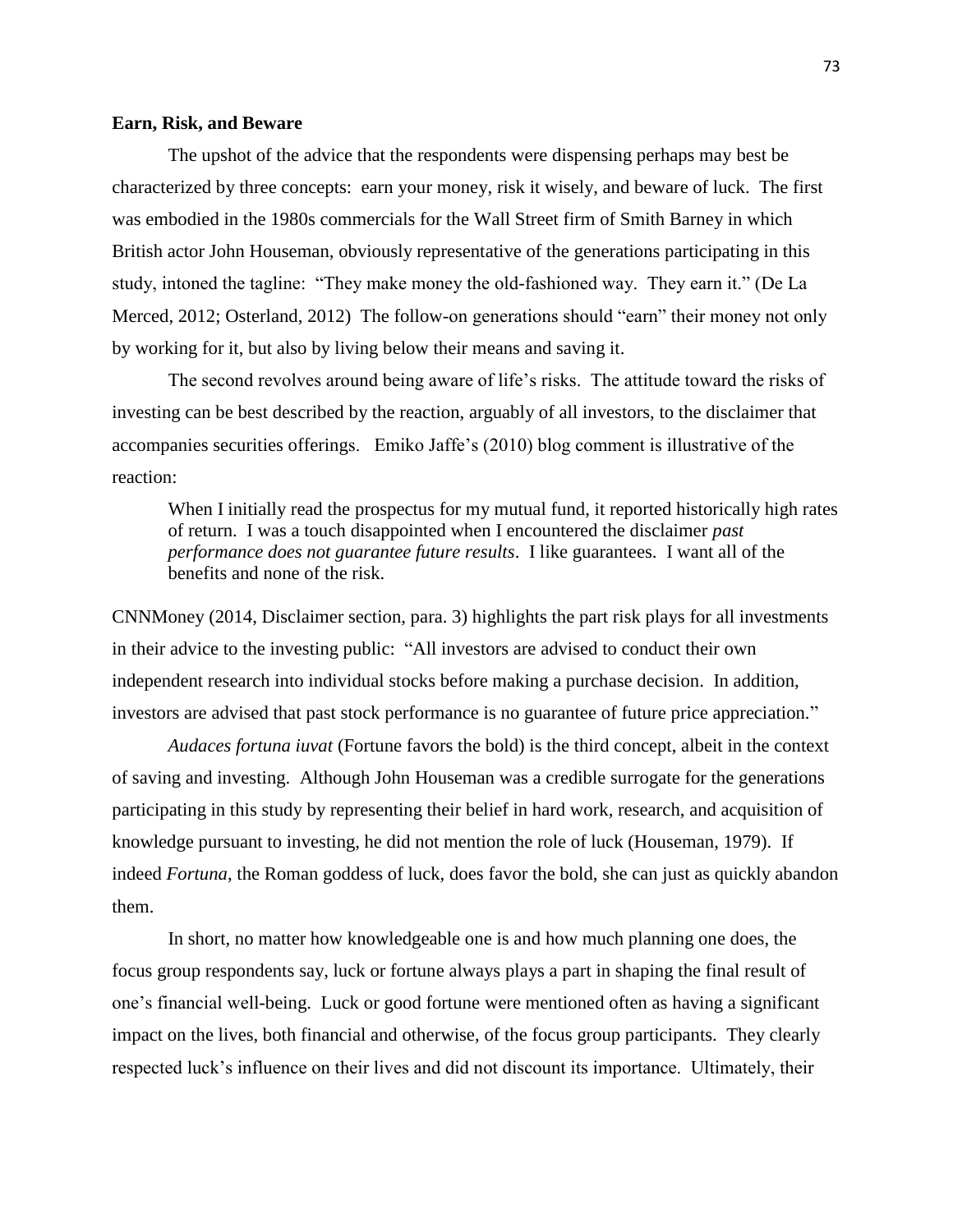advice is that you should plan early and be bold in your saving and in your investing, but be aware of the vicissitudes of luck, fortune, and chance.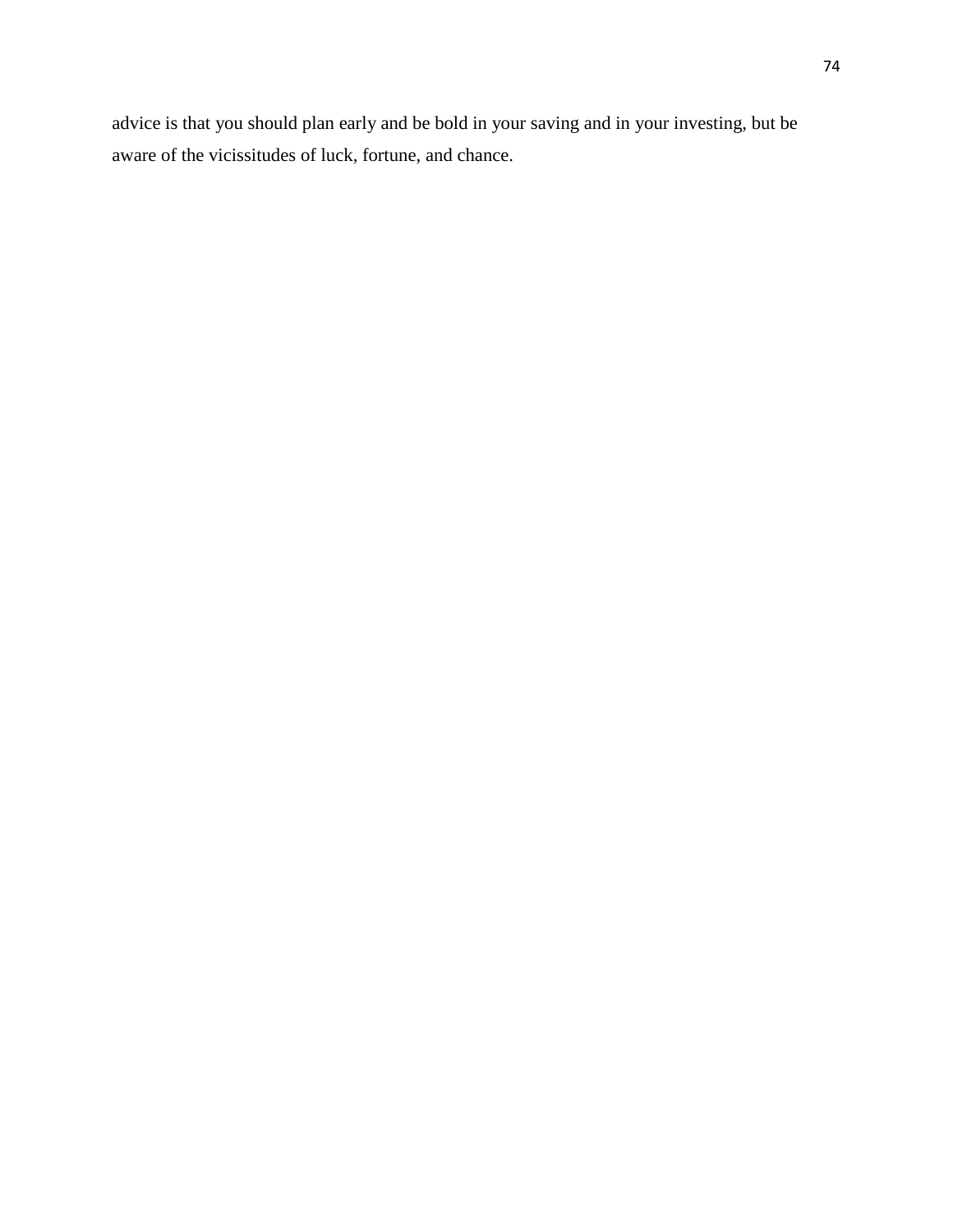# **CHAPTER V SUMMARY, CONCLUSIONS, ANALOGY, IMPLICATIONS, AND RECOMMENDATIONS**

#### **Summary**

This study was an examination of how retirees in two continuing care retirement communities successfully achieved financially secure retirements to the extent that they could live in those upscale communities. The questions that drove the study dealt with the actions they took to prepare for retirement, how they acquired the knowledge they used in so preparing, the challenges they faced and how they dealt with them, and what they might have done differently if they had the chance to go back and relive the past. In the course of answering those four questions, the advice they would give to follow-on generations about achieving a similar state of financial security also emerged from the focus groups.

Throughout the conduct of the study, it became clear that the focus group respondents came from two generational cohorts, the "Good Warriors" and the "Lucky Few," who were born and came of age during very trying periods of American, indeed, world history. Those generations lived in times that featured significant events such as the Great Depression and its aftermath that colored their thinking and actions. The concepts of frugality, doing without, saving, and delayed gratification were inculcated in them from an early age either directly by their parents or simply by observation of how their parents and others conducted their affairs. These ideas loomed large in their collective psyche and shaped their living habits and attitudes toward money.

The actions they took were in keeping with their conservative outlook on money. The results of the financial literacy and action questionnaire revealed that the study participants were planners with more than 55% of the men and 33% of the women having started planning for their retirement by their thirties. Impressive percentages of the focus group respondents budgeted (65%), saved (77.5% contributed to retirement accounts not provided by an employer), invested in their own private securities portfolios (75%), and were wary of borrowing (85% paid their bills on or ahead of time to sidestep finance charges).

They reported acquiring their literacy in financial matters through many different sources in addition to their parents and spouses. Some credited their financial education to "osmosis,"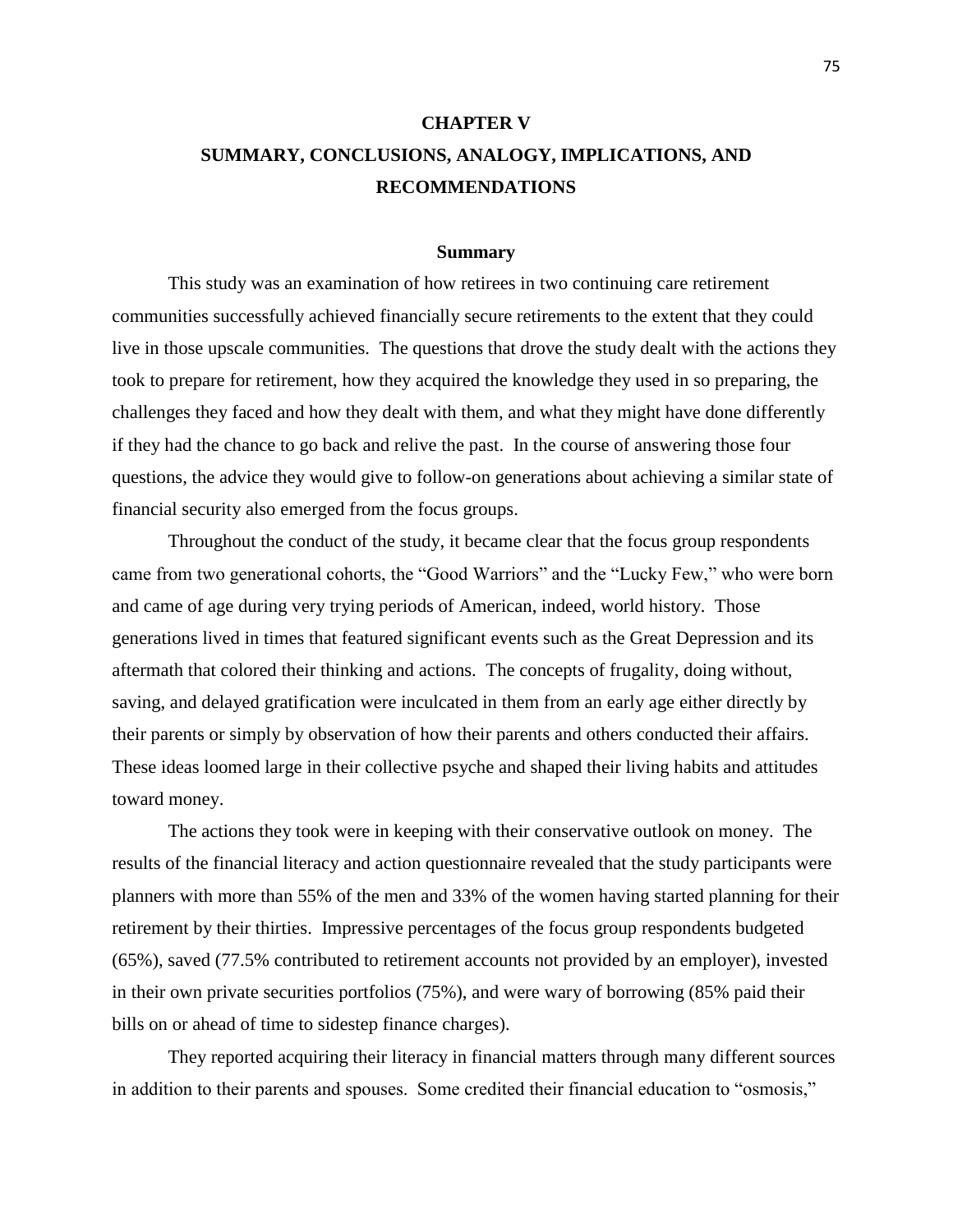and many others to a combination of various sources including experience, education, consultation with financial professionals, and learning from reading financially oriented publications. No one source was singled out as the most significant source, but time appeared to be a factor in the gaining of financial literacy. They became financially literate over time.

The respondents weathered all the normal challenges of life including raising a family, dealing with health issues, undergoing job changes, suffering job losses, and enduring market fluctuations as they progressed toward their successful retirement. Counterbalancing the challenges, education and real estate often surfaced in the course of the focus groups as positive factors. The veterans typically credited the GI Bill for enabling them to advance their educations. Many of the participants, both veterans and those who had not served in the military, expressed gratitude for their educations which helped inform their financial acumen. Real estate value appreciation was cited by several respondents as having helped them realize their ability to live in comfortable retirement. Overall, the participants felt very lucky not only to be residing in their current retirement communities, but also in terms of how life worked out for them. Other than for some minor regrets for opportunities lost and some mistakes made, many declared that they would not have done anything differently if given the chance to relive their lives.

The study participants were critical of the follow-on generations and decried their penchant for immediate gratification and lack of appreciation of the value of saving and living within one's means. Nonetheless, they were aware that the world in which their descendants are living is different from the one in which they grew up. Although they often emphasized growing up in hard times, they also realized that they enjoyed advantages such as stable employment and defined benefit pensions that apparently are no longer considered standard. The advice that these financially secure retirees offered to younger generations is that they should embrace and practice the tried and true methods of wealth accumulation by living below one's means, planning early, and saving early. They also noted that while being knowledgeable is desirable, luck has much to do with ultimately being successful in the quest for a financially secure retirement.

### **Conclusions**

The primary research question **"What did successfully retired people actually do to achieve a financially secure retirement?**" was answered by analyzing the results of six focus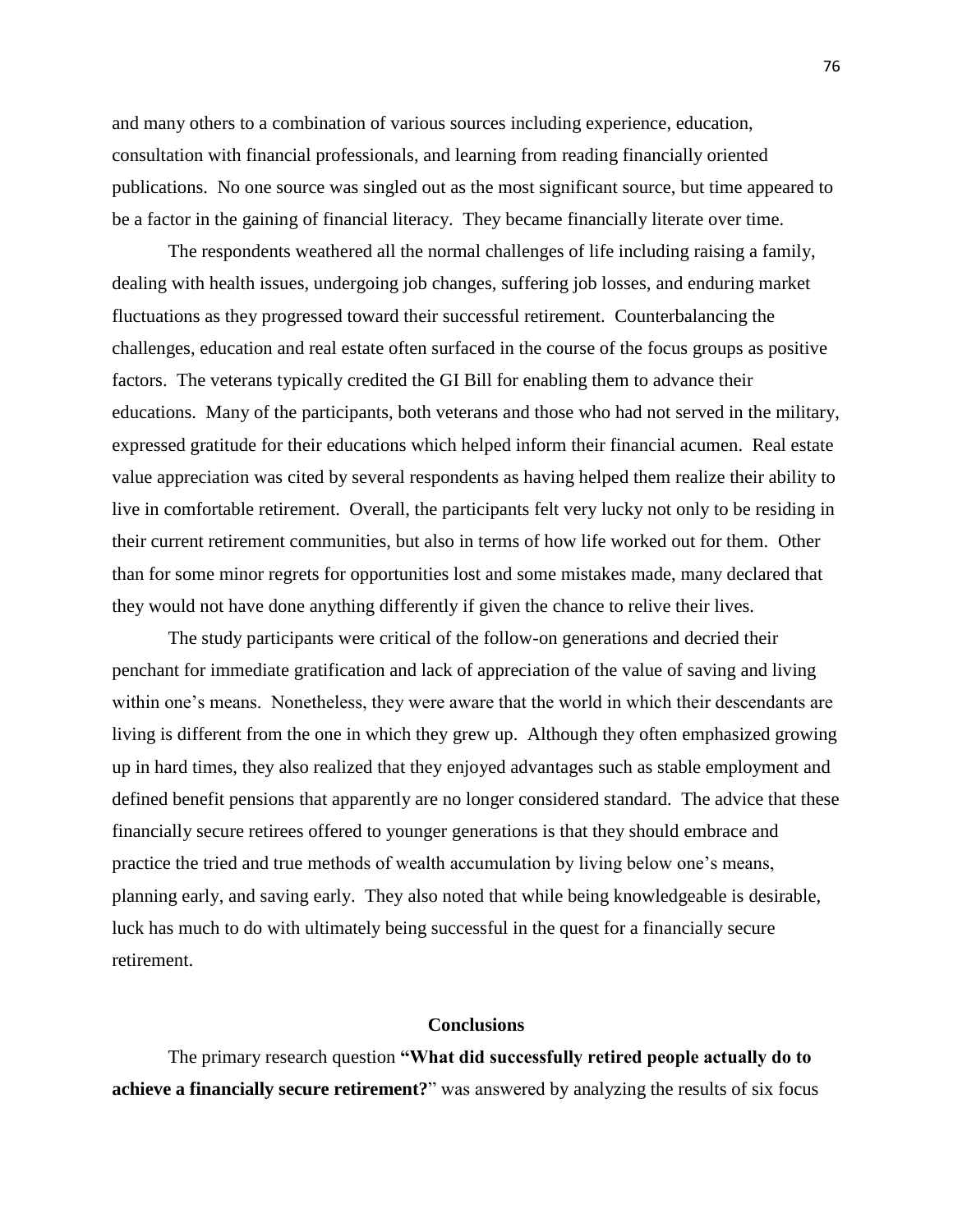groups of financially successful retirees who completed a financial literacy and action questionnaire and shared their experiences in preparing for retirement by answering four questions posed in the focus groups:

- What actions did they take to prepare for a financially secure retirement?
- How did they acquire the financial knowledge they may have used to prepare for a financially secure retirement?
- What challenges did they face and how did they deal with them?
- What might they have done differently?

The study's results indicated that participants:

- Planned, budgeted, saved, invested, and were careful about borrowing.
- Acquired financial knowledge from many sources over time.
- Faced and weathered the normal challenges of life.
- Would not have done very much differently, if they had to live their lives over again.

Furthermore, the study addressed whether the end result of the relationship between financial literacy and planning for retirement is a financially secure retirement. If so, then an overwhelming majority of any group of financially secure retirees should have actively planned for retirement. In order to determine if that was the case, focus groups comprised of retirees who appeared to have a very successful and financially comfortable retirement were constituted for the study. The participants were tested to determine their level of financial literacy and asked if they had planned for retirement and what actions they took to implement that planning.

A number of studies including those conducted by van Rooij et al. (2012) had shown a positive relationship between financial literacy and planning for retirement. In terms of financial literacy, out of 40 respondents to the financial literacy section of this study's questionnaire, 45% answered all the basic questions correctly and 27.5% got all the advanced questions right. The remaining respondents were spread across a spectrum of financial literacy, albeit more heavily clustered toward the literate.

Of the 30 participants who responded directly to the planning age question in the financial literacy and action questionnaire, all had planned for retirement at some point in their lives. More importantly, 39% of the men and 8% of the women had started planning for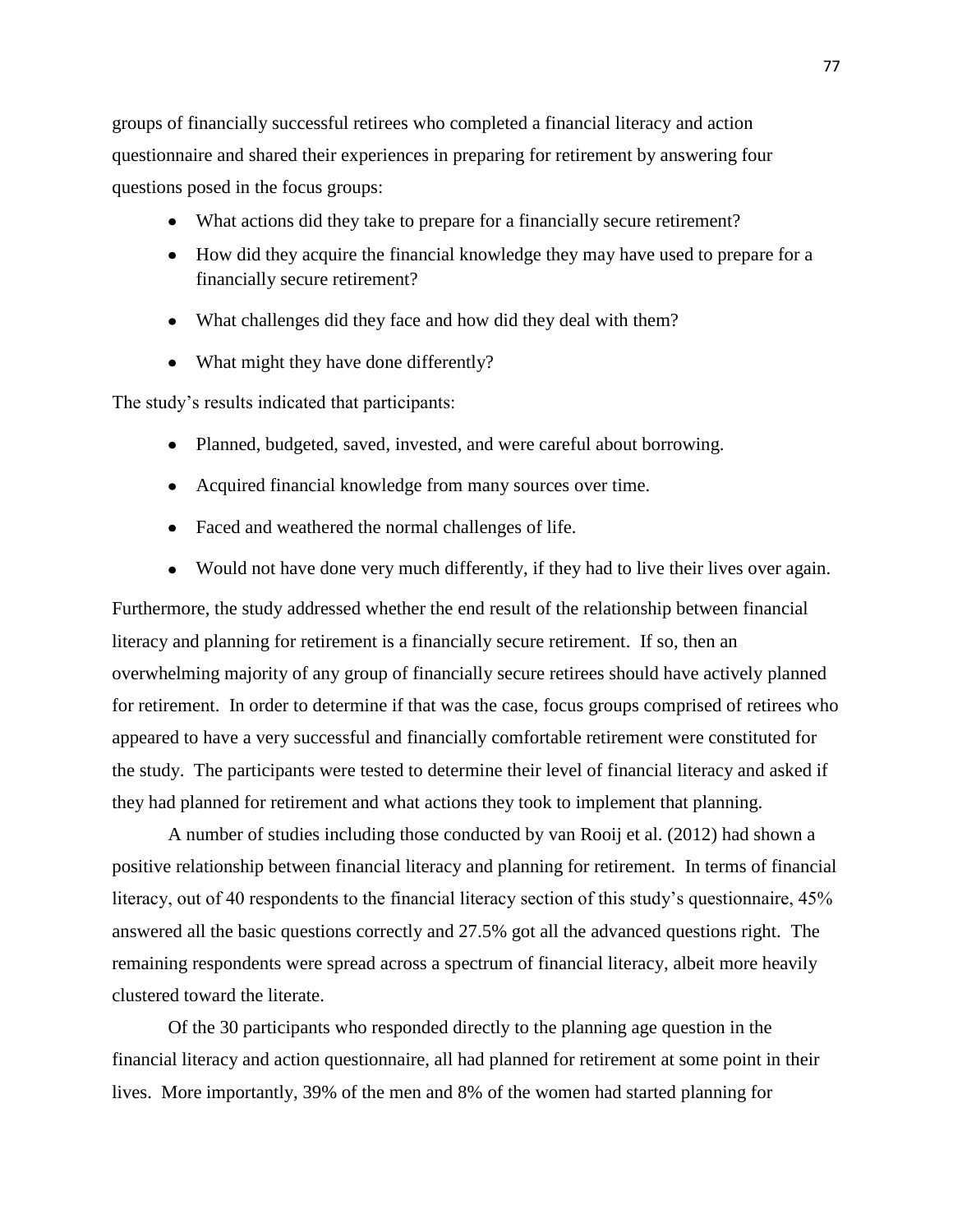retirement in their twenties with an additional 16% of the males and 25% of the females planning in their thirties. They planned early enough in their working lives so that quite a financial difference could be realized by the time they retired if their planned actions were successful. Not only were the participants financially literate, they were planners.

However, while this study showed that the planners were financially literate, it does not necessarily support the idea that financial literacy preceded financial planning. Based on the testimony of the focus group participants, becoming financially literate and planning for retirement were dynamic processes that were not discrete with financial literacy leading to retirement planning. Indeed, it appears that the acquisition of financial literacy was an ongoing process throughout their lives and probably occurred in tandem with their planning.

Although the results of this study suggest that financial literacy and planning may have a positive impact on achieving a financially secure retirement, they do not necessarily prove that financial literacy leads to retirement planning that culminates in a financially secure retirement. It is clear from the focus groups that many benefitted from living in an era when steady employment ending with the proverbial "gold watch and a pension" at retirement was the norm. In that world, the employer took responsibility for managing investments to produce an annuity for retired employees. Therefore, employee financial literacy might be viewed as optional if not extraneous in those circumstances because workers were not included in the planning or investing process to produce pension income. The respondents acknowledged that the safety net of defined benefit plans is becoming extinct as Sammer (2012, p. 31), writing for the Society for Human Resource Management (SHRM), said, "The story of traditional defined benefit pension plans is one of slow but steady decline." Including pensioners enjoying the fruits of financial planning and actions over which they had no control, focus group participants also noted other factors such as world events, self-control, and luck that influenced the realization of retirements that are financially secure.

Ultimately, the advice that the respondents offered to succeeding generations can be distilled into three components: first, make your money the old-fashioned way - by earning it; second, plan, save and invest; and third, be aware of the part luck plays in life. The participants lived their lives in accordance with those precepts and succeeded despite numerous hardships and challenges growing up, working, and raising their own families. In fact, many did not think about retirement until later in life, but the milieu in which they matured instilled them with the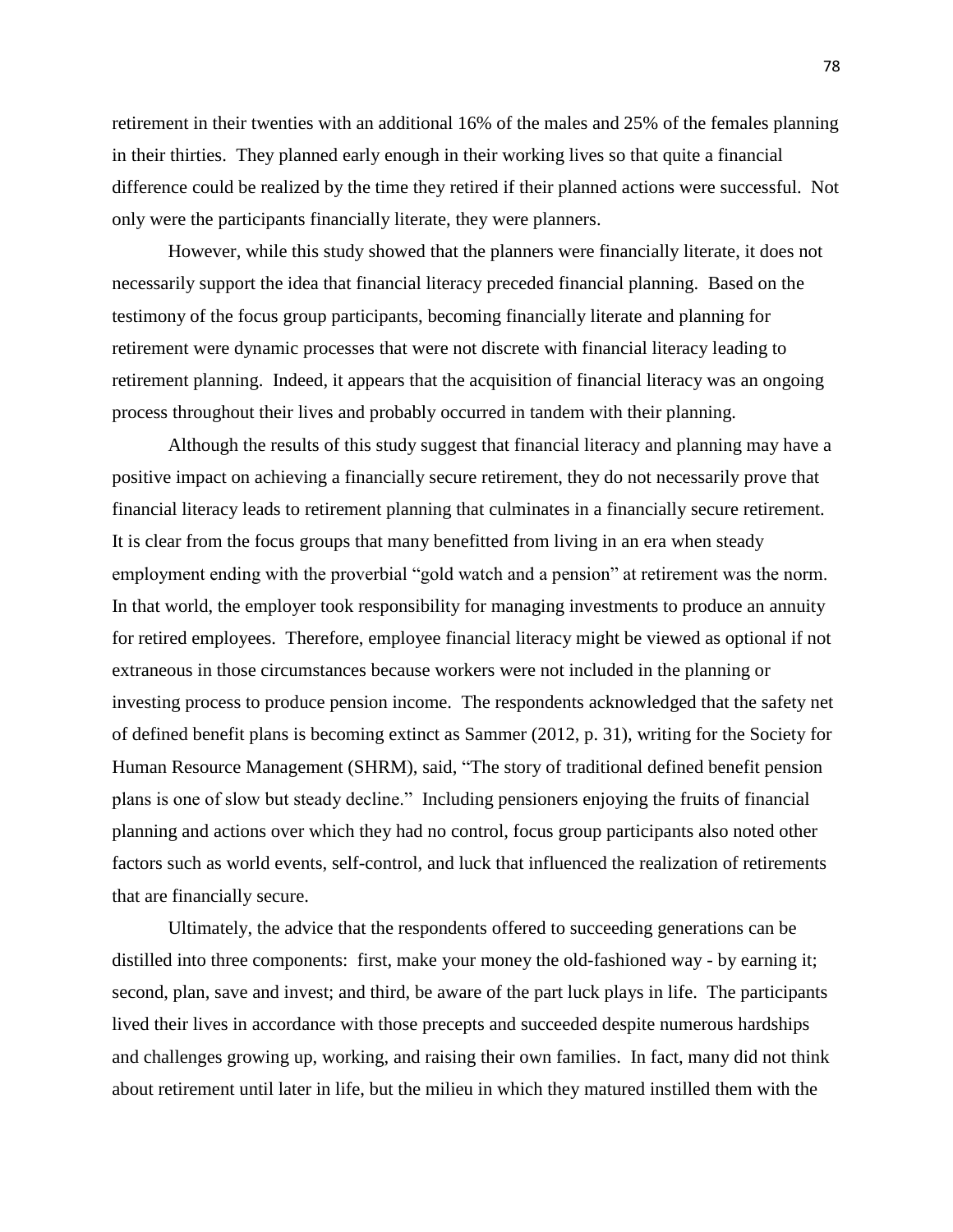mentality represented by the first two components with the third, luck, capriciously entering their lives of its own accord. The lessons that can be drawn from this study are that people should adopt a life style that is in keeping with their income, become financially literate so as to plan, save, and invest wisely, and be prepared for the unannounced arrival of fortune and its opposite number, misfortune, as they progress towards a financially secure retirement.

Prior studies contained an implicit assumption that financial planning for retirement leads to a financially successful retirement. Although this is arguably a reasonable assumption, it has not been clearly demonstrated by this study. Still lacking is explicit knowledge about the actual results of such planning for retirement. Despite the fact that this study's participants were planners with large percentages acting in financially beneficial ways, it cannot be said that their financial literacy and planning were the sole or even the primary causes of their financially secure retirements.

#### **Analogy**

"May you live in interesting times" is supposedly an ancient Chinese proverb that is considered a curse. The opposite idea is that it would be a blessing for people to live in times that are not "interesting," that is to say when there are no problems or conflicts with which to contend. Although that story may be apocryphal, the reality is that everyone lives in a world that is routinely beset by issues and crises of varying origins that affect their financial security. Periods of prosperity often are followed by times that are sometimes quite parlous if not truly dire. In the case of this study's generations, they were affected by the results of the Great Depression. That economic disaster followed on the heels of the "roaring twenties," a time of prosperity and good times after World War I. So too, in the present day, the Great Recession came after the prosperous nineties and the end of the Cold War. Berliner (2012, p. 1) reported that "the economic expansion of the 1990s was the longest in recorded American history."

"*Laissez les bons temps rouler*," might well have been the motto of people enjoying the prosperity and, indeed, the frivolity of the twenties and the nineties. Folks who grew up during those prosperous times "let the good times roll" without perhaps expecting them to end. The veterans of the Great Depression as represented by this study's focus group participants, however, likely knew better and offered their advice to follow-on generations while looking through the lens of experience that has witnessed both good and bad financial times.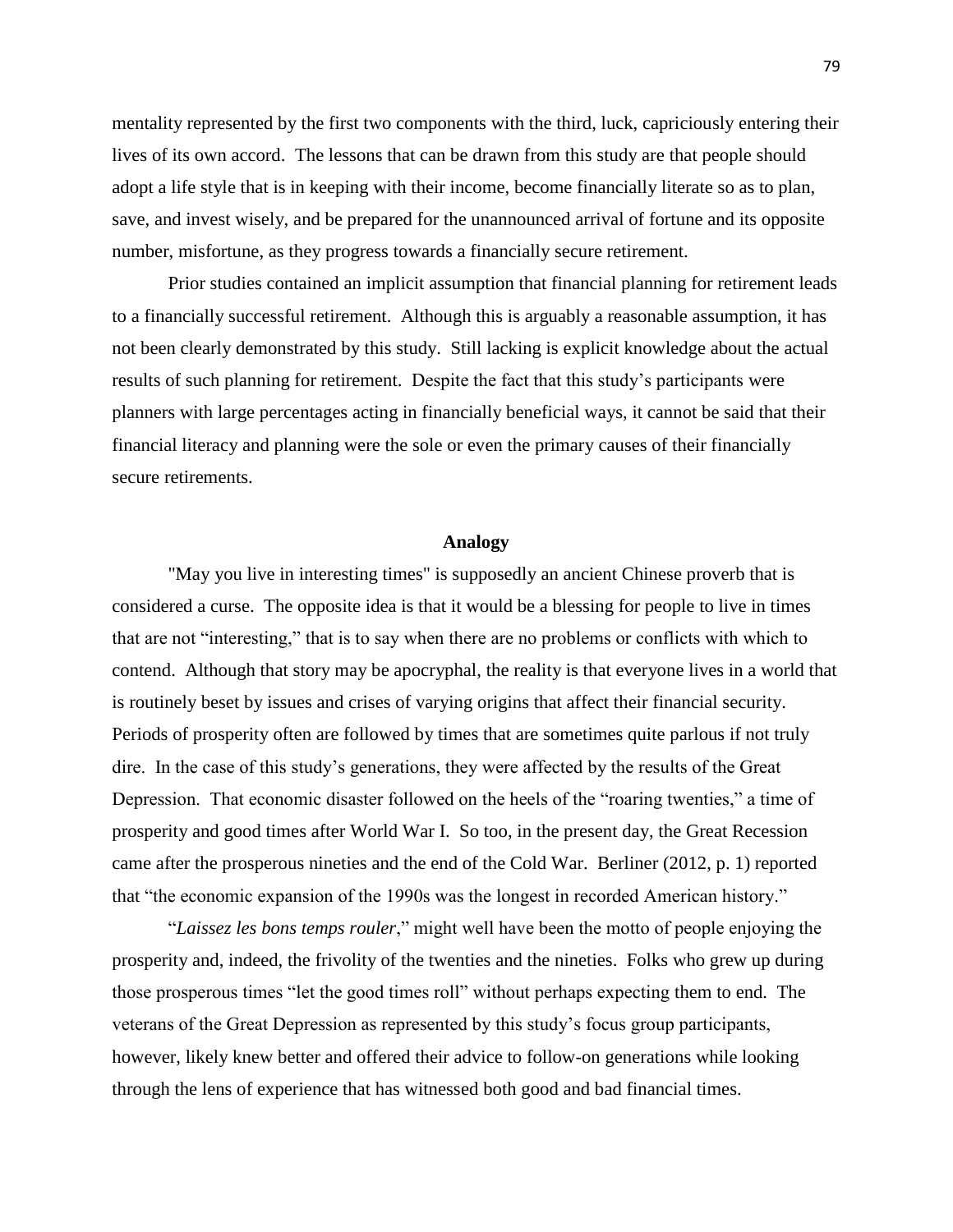Perhaps the strategies and actions surrounding the game of roulette are analogous to the counsel the focus group participants are imparting to future generations. Roulette is a game of chance that is seductively elegant in its complex simplicity. The game is simple in that after every spin of the wheel there are winners and losers. The complexity of the game is found in the many strategies that can be employed to enhance the player's chances of winning. There are numerous number combinations on which a player may wager that will yield a win if just one of the numbers comes up. If numbers were replaced with saving and investment opportunities such as certificates of deposit and different stocks, bonds, commodities, or real estate, then one can discern the similarity between roulette and financial activities. Which strategy a player chooses to employ in roulette is the equivalent of financial planning. The difference between roulette and preparing for financial retirement is time; in the case of the former, there is near instant gratification or disappointment, but for the latter, a win or a loss may not be realized until much later in life. In both cases, however, *Fortuna* has a part to play in determining the final outcome.

### **Implications**

The pathways that the focus group respondents took to their current state of secure financial retirement suggest that future generations can achieve the same safe and satisfactory retirements that these representatives of the "Good Warriors" and "Lucky Few" generations enjoy. Despite living in "interesting times" that included the Great Depression, wars, and other forms of social upheaval, they continued on with their lives while holding fast to the culturally ingrained lessons of hard work and thrift in which they believed. For many of these financially secure retirees, they may have witnessed their last spin of the roulette wheel and are heeding the croupier's announcement "*rien ne va plus*." Indeed, "no more bets" makes sense for them for they have already won their financially secure retirement.

Yet the game goes on for those who aspire to reach that happy state, but the financial landscape has changed for the retiring "Baby Boomers" and those to follow. The uncertainty of Social Security's financial sustainability, the rapid disappearance of defined benefit pensions, and the low American savings rate are all cause for concern and suggest that those who wish to achieve a financially secure retirement should start planning immediately. That planning must, perforce, accept the privatization of risk as individuals are now more and more responsible for their own financial security. Given that, it appears that wise, prospective retirees would acquire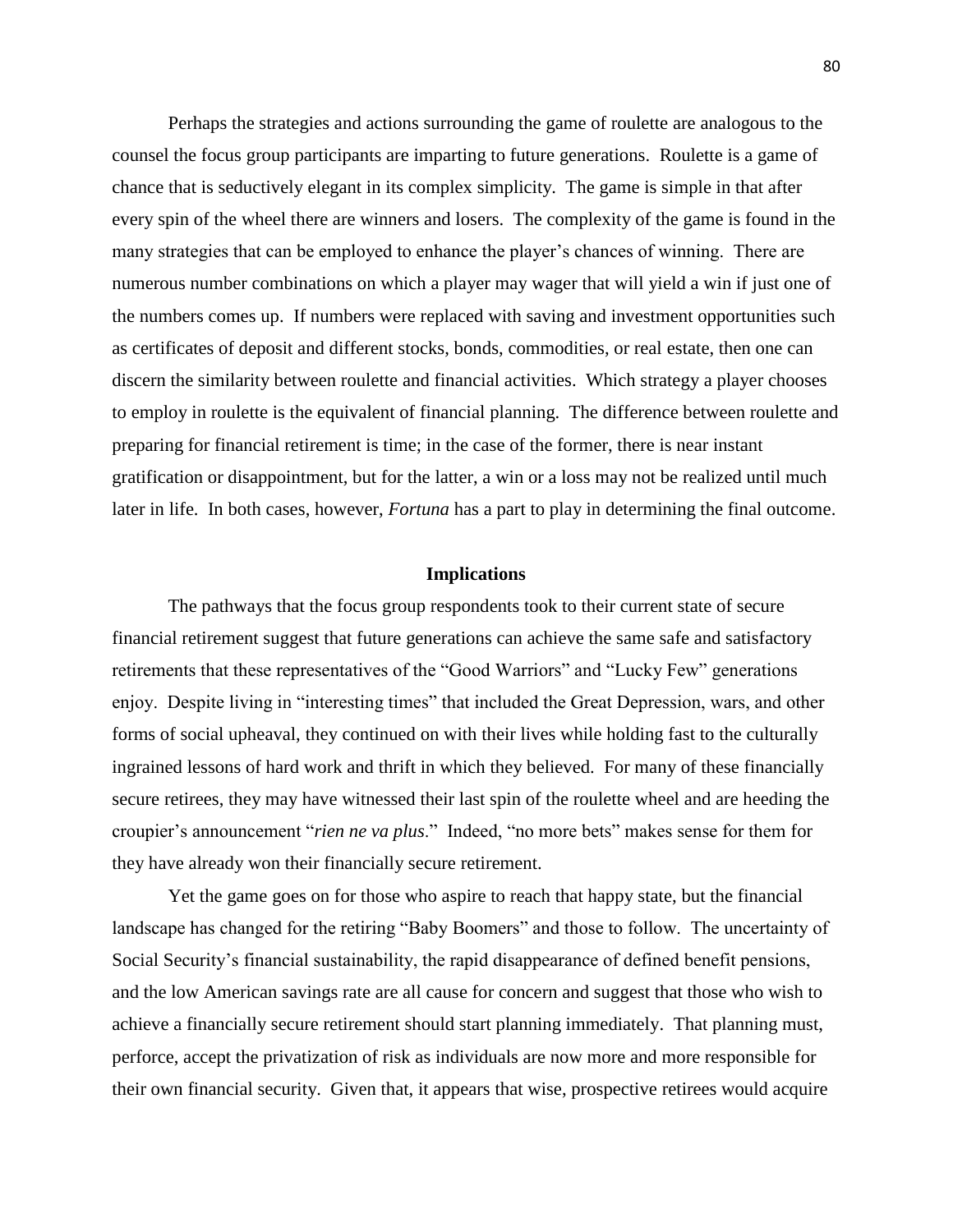as much financial literacy as quickly and as early as possible to inform their saving and investing for retirement.

Such action, however, is predicated on the assumption that those close to retirement as well as those who are just starting out on their careers are willing to accept the cultural implications of proactively engaging in retirement preparation. Specifically, that means embracing the tried and true methods of living below one's means, planning early, and saving early. Whether the Great Recession of 2007-2009 and its aftermath, including devaluation of real estate, have had the same sobering effect on the "Baby Boomers" and their descendants as the Great Depression had on their forbears remains to be seen.

Nonetheless, despite the Great Recession with its attendant private wealth and job losses, it still is possible for the "Baby Boomer" generation and following generations to eventually retire in a financially secure state. The implications of this study affect society from personal, educational, and public policy perspectives. Based on those implications, recommendations for practice and further research to illuminate the path to a financially secure retirement are offered.

#### **Recommendations for Practice**

#### **Personal**

The personal implications of this study are manifest especially in view of job losses and constrained corporate employment opportunities coupled with the ongoing disappearance of defined benefit plans. This combination of circumstances suggests that many erstwhile corporate employees will be on their own, possibly making a living as sole proprietors of small enterprises operating within a cottage industry environment *sans* the protective corporate umbrella of yesteryear. In the past, many enjoyed numerous benefits that were of significant monetary value such as subsidized health care, life insurance, and the like under the aegis of a large employer. Now, some individuals may find themselves not only without such assistance, but totally responsible for their own retirements. As for those lucky enough to be employed by corporate entities with benefits, they are faced with decisions as to where they should invest their funds in defined contribution plans. No longer does the employer exercise paternalistic sway over what investments are made for employee retirement or take responsibility for the results of employeeselected investments. This gives rise to the notion that becoming financially literate is all the more important now than ever before and is in keeping with Clark and d'Ambrosio's (2002)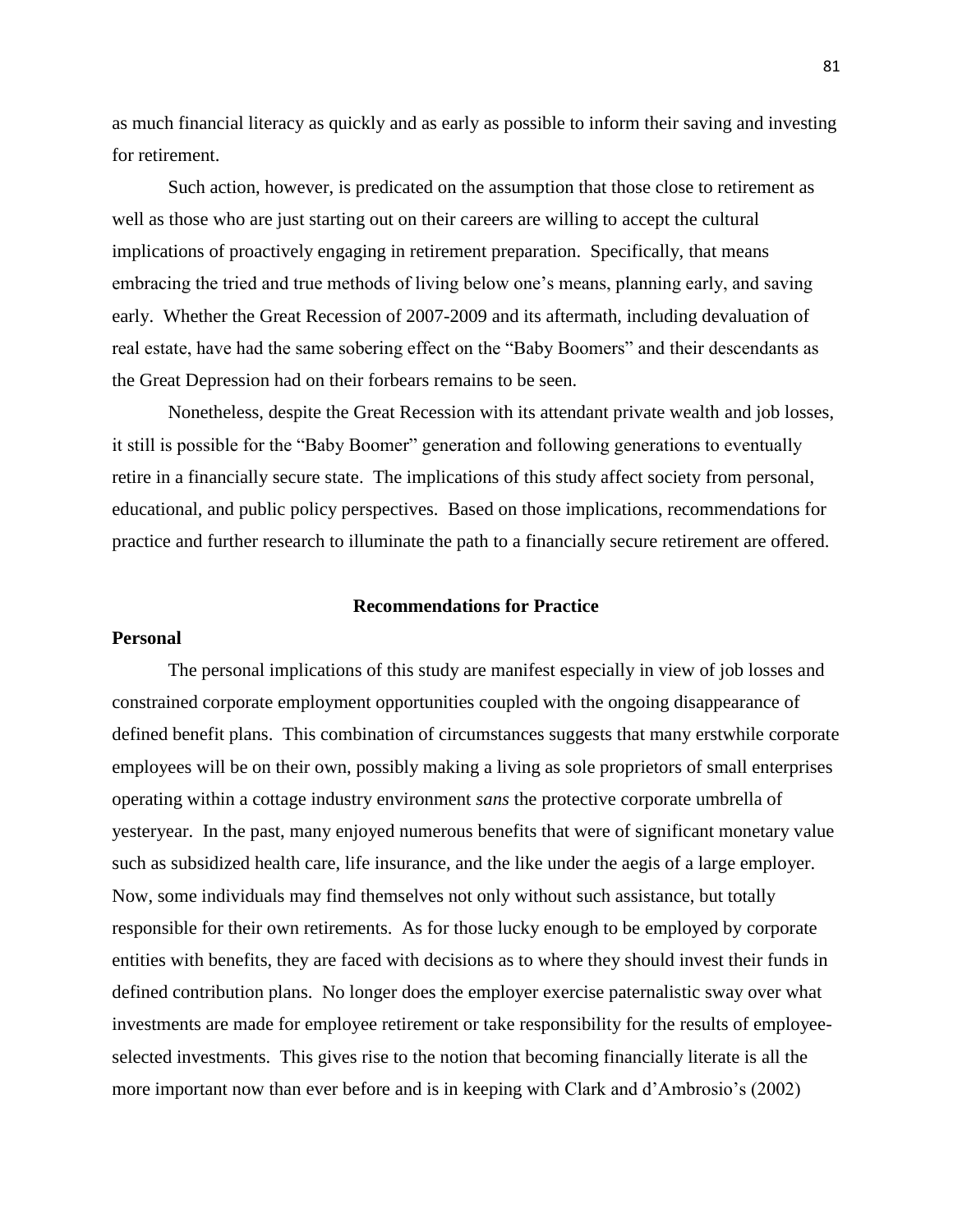conclusion that defined contribution plans have "placed increased responsibility on many individuals to set retirement goals and decide how to save sufficient funds to achieve these goals" (p. 3).

As Lusardi and Mitchell (2011b) noted, "One reason people fail to plan for retirement or do so unsuccessfully, may be because they are financially illiterate" (p. 30). Understanding concepts such as the time value of money and the effects of compound interest on funds saved and invested would be helpful to people projecting possible future retirement income. Clearly, the logical recommendation for individuals is to become financially literate so that they can plan properly for a secure retirement. This can be accomplished as demonstrated by the participants in this study through education, consultations with financial professionals, staying abreast of financial matters through publications, and learning through personal experience and that of others such as friends and relatives. In short, the recommendation here is for everyone to actively learn as well as soak in via osmosis, if necessary, everything possible relative to achieving a secure financial retirement. As was the case for this study's participants, it is a lifelong learning process.

#### **Education**

Hershey and Mowen (2000) found financial knowledge is a significant predictor of preretirement planning. While it is easy to suggest and urge that individuals become financially literate so that they can better plan for retirement, as the results of this study imply, it is something else altogether to make a financially literate populace a reality. Education is the obvious way to enable such a result. Education in this context encompasses programs that should be offered not only by academic institutions, but also by employers and government.

Questioning the provision of education or literacy of any sort often is viewed as tantamount to attacking "Mom and apple pie." However, the sheer volume of material and the complexity of what needs to be learned to guide one's financial plans and actions can be overwhelming for the average person. Perhaps more frightening for an individual is the prospect of having to make one's own investment decisions and being obliged to live with the results. Thus, although self-education to achieve financial literacy is highly recommended, it probably is not enough. Indeed, another recommendation coming out of this study's implications is that it is important for society's institutions to help in dispensing financial instruction to enhance financial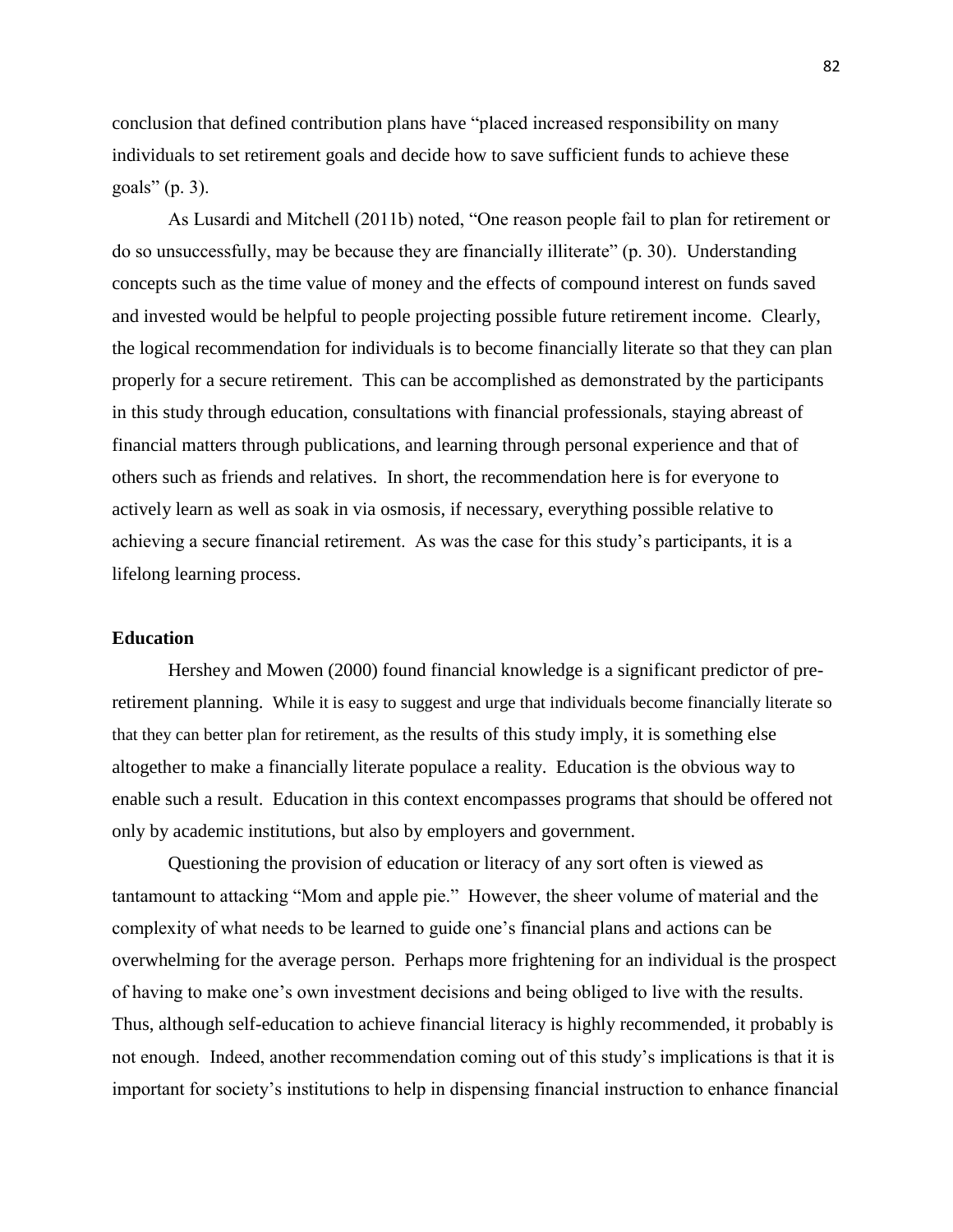literacy. Bloch (2011, Getting Through section, para. 3) sums up the recommendation very nicely.

For some, reading or getting informed on their own is a problem of time and effort, but the material could be included in classes at school, university and various forms of continuing education. Similarly, banks and brokers can be encouraged or even compelled to provide some form of educational function to their clients. In principle, there could be check lists of basic issues on which clients must be duly informed, before they invest.

That Joo and Grable (2005) found that people who had received workplace-provided financial education were more likely to have a retirement savings program is testament to the effectiveness of education. Such education provided to working adults might be rendered more effective and relevant if basic financial literacy was part of higher education curricula much as English and mathematics are required general education courses leading to a college degree. Providing the basics of finance at this level presumably would allow greater appreciation and understanding of financial education acquired via adult learning later in life through academic programs, employer-provided instruction, and lifelong self-study. From an adult education perspective, this study's results do not so much flow into a recommendation for how financial education programs should be crafted or delivered, but that basic financial education must be provided to all adults. One societal responsibility not only of adult education practitioners, but of all educators, therefore, is to ensure that the nation's population is financially literate. The recommendation emanating from this study, therefore, is that educators must examine ways of incorporating financial literacy into any curricula and programs that they administer and deliver.

#### **Public Policy**

It is in the best interest of society to have a population of self-sufficient retirees rather than one that is dependent on the non-retired elements of society for support in their old age. The Retirement Industry Trust Association's (2013) prediction that almost 20% of Americans will be 65 or older by 2030 should be sufficient incentive to consider effective ways to educate future retirees on how to plan and act financially in order to retire comfortably. However, the amount and depth of knowledge needed to manage finances through life culminating in a financially secure retirement is daunting.

The pervasive need for financial literacy on a national scale cannot be adequately addressed by academic institutions, employers, and individuals alone. Government needs to help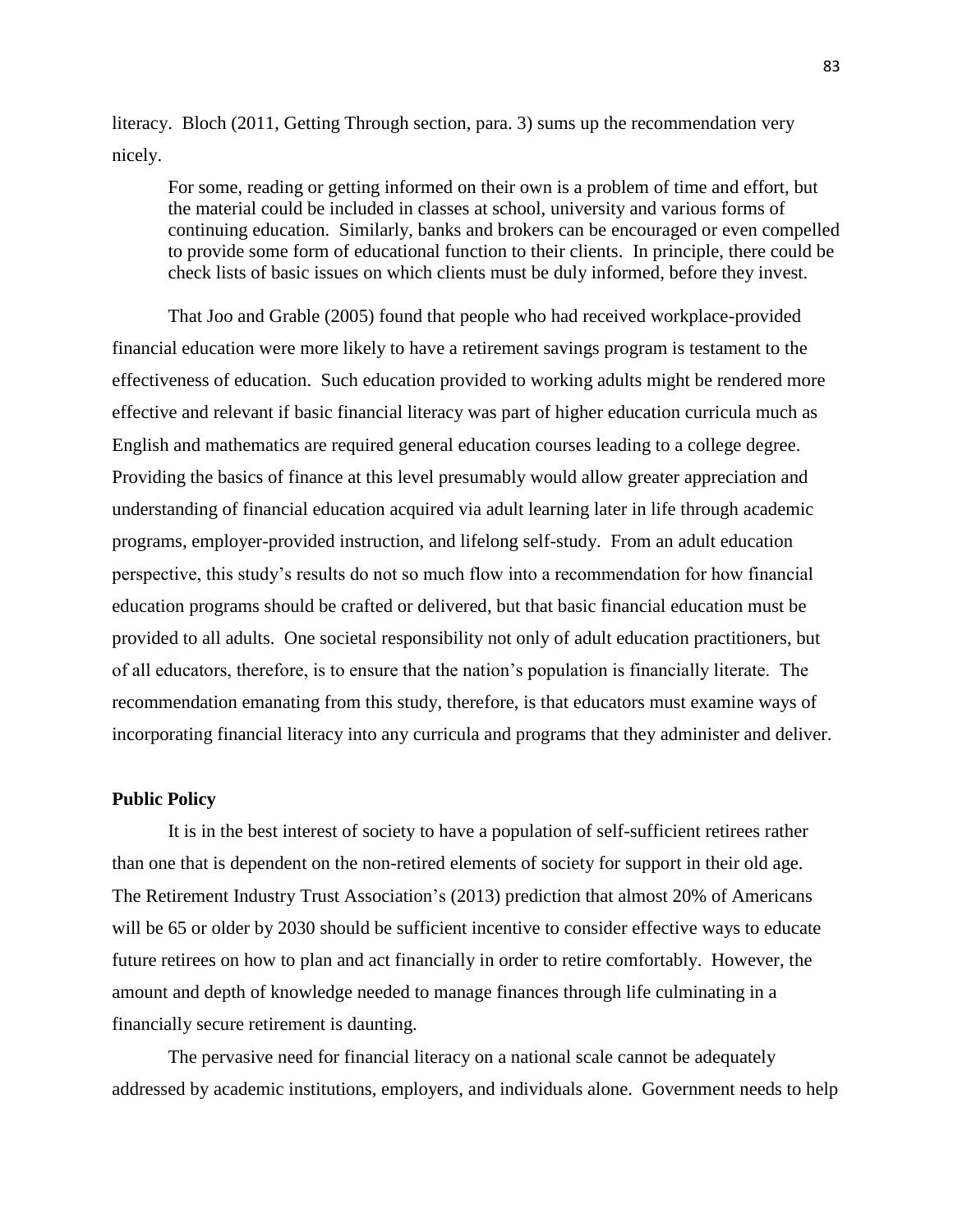educate the citizenry. Government assistance comes in two forms, programs and legislation. In terms of programs, Social Security is an obvious example that not only provides actual monetary assistance, but financial education as well. Another is the Financial Literacy and Education Commission (FLEC) and its programs. Both, of course, were established through legislation passed to address perceived national needs. The recommendation to further legislate in favor of inculcating financial literacy in the population is inspired by this study's results featuring secure financial retirements vis-à-vis the prospect of numerous indigent seniors reliant on a society that is itself aging to the point where the ability to support them may be problematic. In this regard, the idea of starting financial literacy education earlier than adulthood is most appealing and recommended. Bloch (2011, Getting Through section, para. 2) provides an excellent summation of the recommendation.

The answer surely lies in extending the educational processes to which "almost all" are subject to the main financial issues. The broad masses need to take ["Investment 101"](http://www.investopedia.com/university/beginner/), truly understand it, and apply it consistently to their own money. This could be done simply and painlessly at high school.

Making financial literacy a national high school graduation requirement requires legislation. This recommendation suggests that all educators advocate for such legislation.

#### **Recommendations for Research**

While it was a pleasure to conduct this study, it does have its limitations. All focus group participants were Caucasian, living in two continuing care retirement communities that were affiliated with Christian churches. The absence of racial and ethnic minorities was due to the fact that approximately a dozen non-Caucasians in total were resident in the communities and not all of those were eligible or volunteered to participate in the study. However, residency at the two communities did not require being a member of either church and was therefore, nondenominational. Future research might be conducted with racial and ethnic minorities to further enrich understanding of financial literacy and actions leading to a financially secure retirement.

The study participants came from all walks of life, therefore, the focus groups were not made up of affinity groups such as all military or all physician retirees. The group participants had achieved varying levels of education as well, from holding a high school diploma to others having earned a doctorate. There were a number of military retirees with pensions from the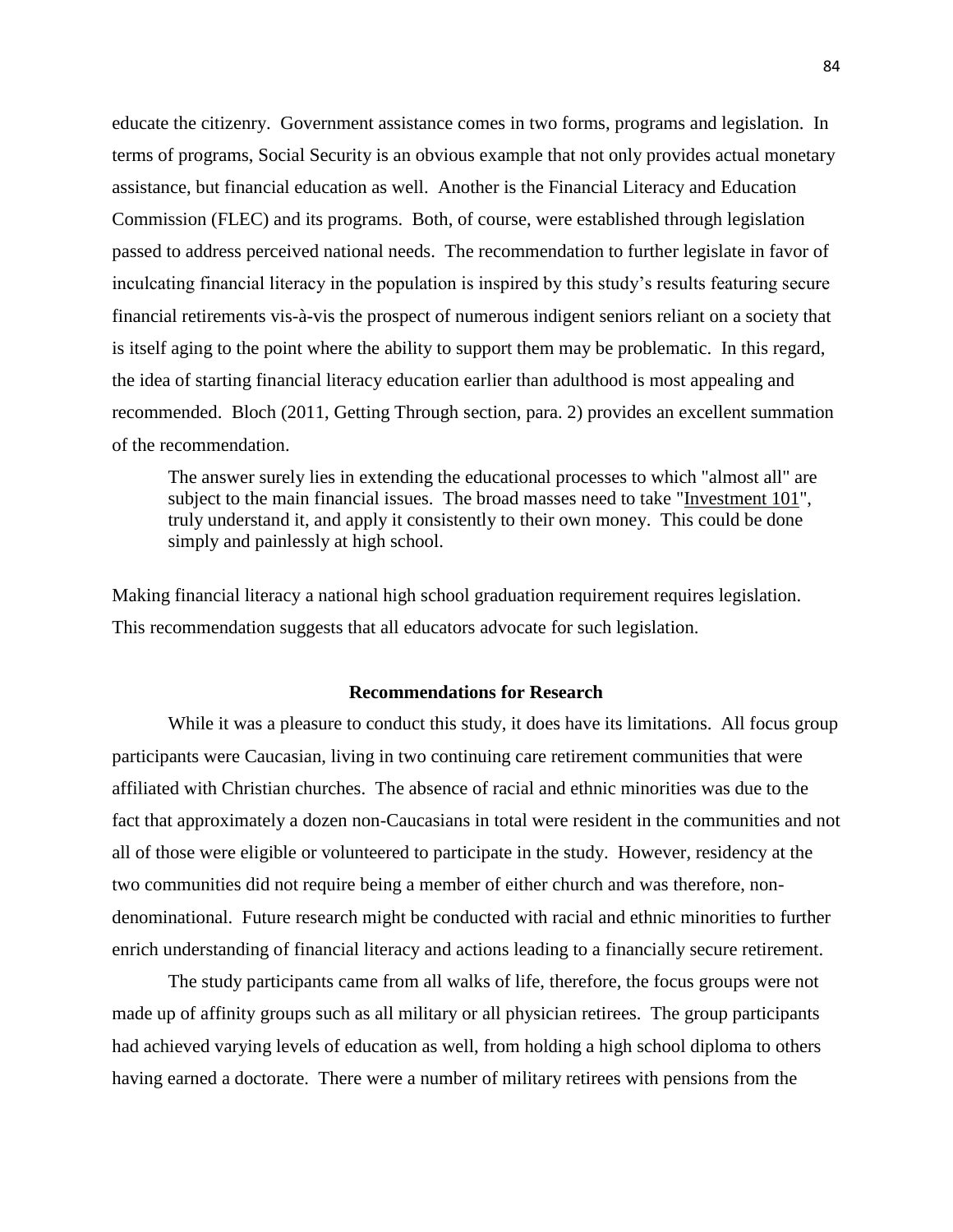armed services and others with defined benefit pensions from the government and the private sector. There also were those who retired from self-employment and others benefitting from the pensions of their deceased spouses. Additional research might be conducted to examine how affinity groups, such as retired members of the legal profession or those who hold a baccalaureate degree in history, achieved a successful, secure financial retirement.

This study focused on the successfully retired who were financially secure. It would be of value to study a group who are not successfully retired and who are financially insecure in their retirements. The results of such a study, asking the same questions and using the same instruments as used in this study, could help clarify the effects of financial literacy, planning, actions, and luck on successful, financially secure retirement.

As reported in this study, there has been much research on financial literacy affecting planning and actions, but whether the effects of literacy, planning, and actions result in success has yet to be established. Perhaps further research might be formulated to determine whether those who took a mandated financial literacy course in high school and those who did not both achieve financially secure retirements after planning and acting in accordance with what they learned. This, of course, would be a long term research project that would be complicated and costly to conduct and involve numerous variables that would have to be taken into consideration when the results are analyzed. However, this is the type of research that government can underwrite while mobilizing the education community's expertise to inform public policy on the efficacy of financially literate planning and actions in achieving secure financial retirements.

It is hoped that financial literacy will help everyone avoid becoming what Robert Burns (1785) immortalized as a "*Wee, sleekit, cow'rin, tim'rous beastie*" in the face of planning and acting to achieve a financially secure retirement. However, from the focus group results, it appears that in life there is only one guarantee and that is the only certainty is uncertainty. Perhaps most useful, therefore, would be additional research on whether financial literacy acquired early and applied to retirement planning is efficacious in achieving a financially secure retirement despite the negative effects of bad luck. Admittedly, such a study would be difficult to complete and perhaps the recommended long-term research involving cohorts starting with and without a high school mandated financial literacy program is the closest that researchers will be able to get for as Burns (1785) said: "*The best laid schemes o' mice an' men Gang aft a-gley.*"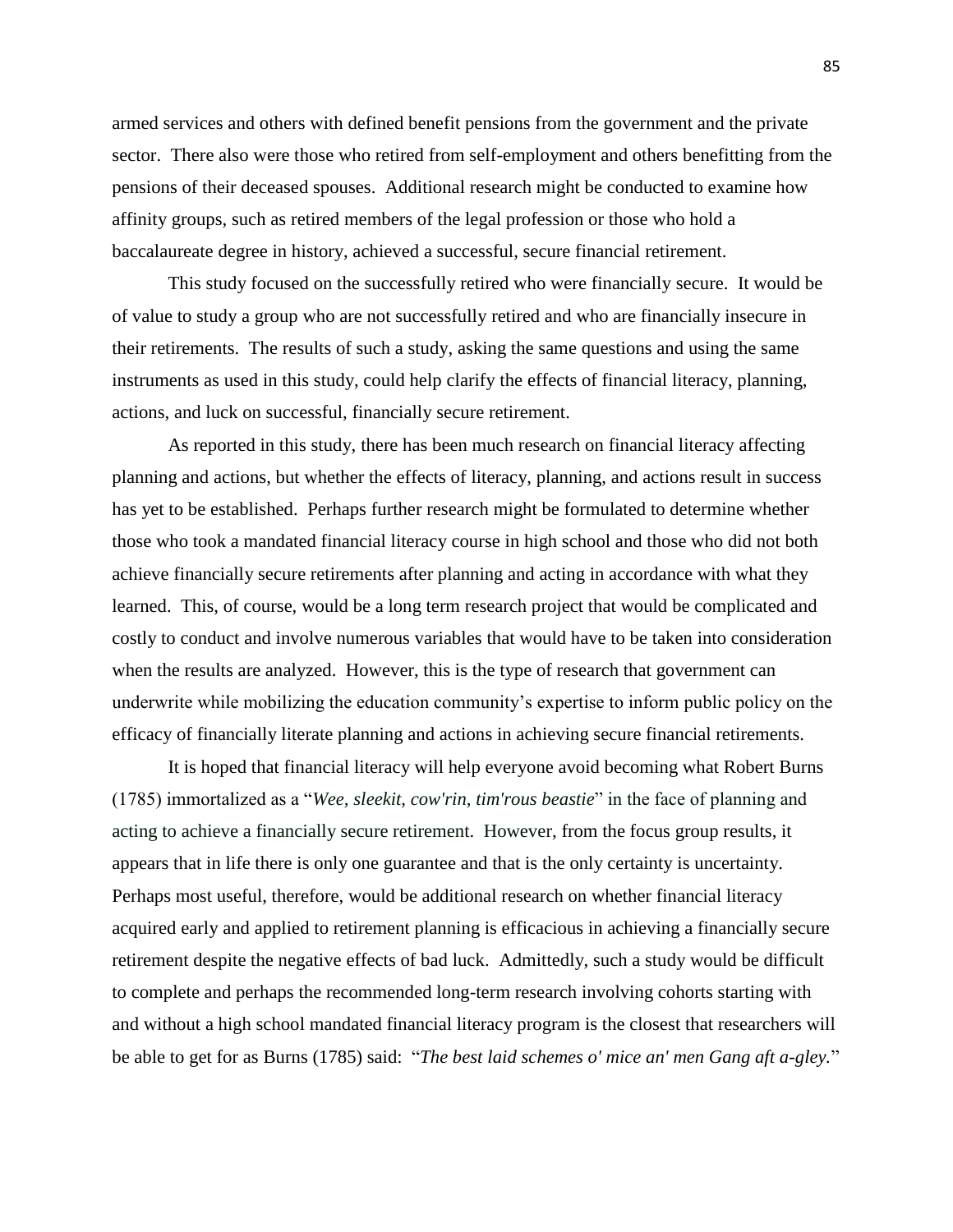#### References

- AARP. (2014). About continuing care retirement communities: Learn what they are and how they work. Retrieved from [http://www.aarp.org/relationships/caregiving-resource](http://www.aarp.org/relationships/caregiving-resource-center/info-09-2010/ho_continuing_care_retirement_communities.html)[center/info-09-2010/ho\\_continuing\\_care\\_retirement\\_communities.html](http://www.aarp.org/relationships/caregiving-resource-center/info-09-2010/ho_continuing_care_retirement_communities.html)
- Agarwal, S., Driscoll, J., Gabaix, X., & Laibson, D. (2009). The age of reason: Financial decisions over the lifecycle with implications for regulation. *Brookings Papers on Economic Activity 2*, 51-117.
- Agarwal, S., Amromin, G., Ben-David, I., Chomsisengphet, S., & Evanoff, D. (2011). Financial counseling, financial literacy, and household decision-making. In A. Lusardi & O. Mitchell (Eds.), *Financial literacy: Implications for retirement security and the financial marketplace* (pp. 181-205). New York, NY: Oxford University Press.
- Alessie, R., van Rooij, M., & Lusardi, A. (2011). Financial literacy and retirement preparation in the Netherlands. *Journal of Pension Economics and Finance*, *10*(4)*,* 527–546.
- Ameriks, J., Caplin, A., & Leahy, J. (2003). Wealth accumulation and the propensity to plan. *Quarterly Journal of Economics*, *68, 1007-1047.*
- Ameriks, J., Caplin, A., Leahy, J., & Tyler, T. (2007). Measuring self-control problems. *American Economic Review, 97*(3), 966–72.
- Barbour, R., & Kitzinger, J. (Eds.). (1999). *Developing focus group research: Politics, theory and practice*. Thousand Oaks, CA: SAGE Publications.
- Barrington, R. (2011, April 14). How high should personal savings rates  $\alpha$  An international perspective.Retrieved from [http://www.moneyrates.com/advancedstrategies/savings/how-high-should-personal](http://www.moneyrates.com/advancedstrategies/savings/how-high-should-personal-savings-rates-go-an-international-perspective.htm)[savings-rates-go-an-international-perspective.htm](http://www.moneyrates.com/advancedstrategies/savings/how-high-should-personal-savings-rates-go-an-international-perspective.htm)
- Baxter, P., & Jack, S. (2008). Qualitative case study methodology: Study design and implementation for novice researchers. *The Qualitative Report 13*(4), 544-559. Retrieved from<http://www.nova.edu/ssss/QR/QR13-4/baxter.pdf>
- Berliner, U. (2012). Back to the economy of the '90s? Not so fast. On *Morning Edition* [audiotape]. Washington, D.C.: NPR.(December 25, 2012). Retrieved from <http://www.npr.org/2012/12/25/167970805/back-to-the-economy-of-the-90s-not-so-fast>
- Bloch, B. (2011). The problem with financial journalism. Retrieved from [http://www.investopedia.com/articles/younginvestors/11/problem-with-financial](http://www.investopedia.com/articles/younginvestors/11/problem-with-financial-education.asp)[education.asp](http://www.investopedia.com/articles/younginvestors/11/problem-with-financial-education.asp)
- Bloom, B. S. (2011). *Confessions of a CPA: Why what I was taught to be true has turned out not to be.* West Conshohocken, PA: Infinity Publishing.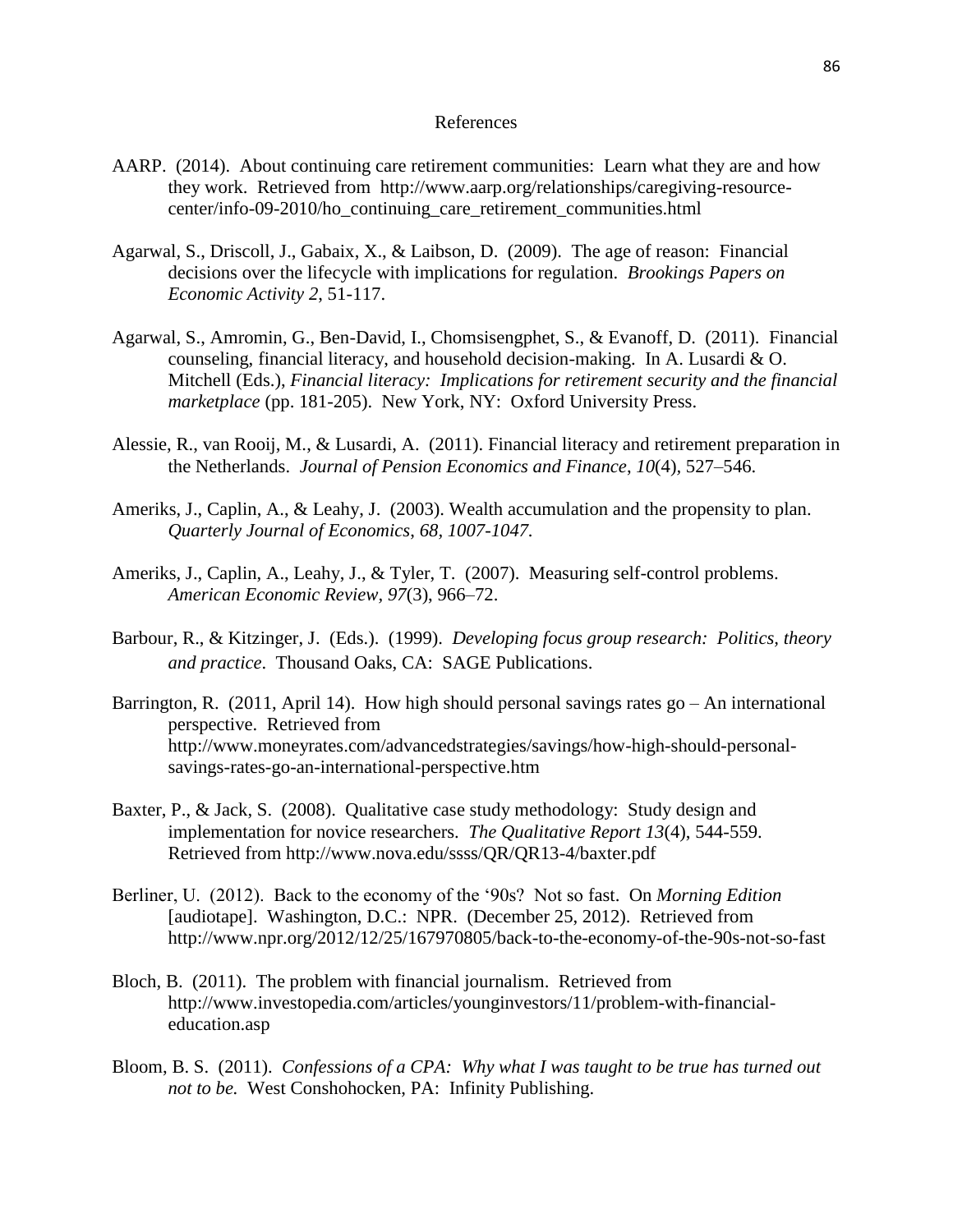- Bloor, M., Frankland, J., Thomas, M., & Robson, K. (2001). *Focus groups in social research*. Thousand Oaks, CA: SAGE Publications.
- Board of Trustees of the Federal Old-Age and Survivors Insurance and Federal Disability Insurance Trust Funds. (2006). *[2006 Annual Report of the Board of Trustees of the](http://www.ssa.gov/OACT/TR/TR06/index.html)  [Federal Old-Age and Survivors Insurance and Disability Insurance Trust Funds](http://www.ssa.gov/OACT/TR/TR06/index.html)*. Washington, DC: US Government Printing Office.
- Board of Trustees of the Federal Old-Age and Survivors Insurance and Federal Disability Insurance Trust Funds. (2013). *[2006 Annual Report of the Board of Trustees of the](http://www.ssa.gov/OACT/TR/TR06/index.html)  [Federal Old-Age and Survivors Insurance and Disability Insurance Trust Funds](http://www.ssa.gov/OACT/TR/TR06/index.html)*. Washington, DC: US Government Printing Office.
- Bromley, D.B. (1990). Academic contributions to psychological counselling: I. A philosophy of science for the study of individual cases. *Counselling Psychology Quarterly 3*(3), 299- 307.
- Burns, R. (1785). To a mouse, on turning her up in her nest with a plough. Retrieved from <http://www.robertburns.org/works/75.shtml>
- Burtless, G. (2009). Expanding participation in America's workplace retirement system. In M. Orenstein (Ed.), *Pensions, Social Security, and the privatization of risk* (pp. 40-71). New York, NY: Columbia University Press.
- Carlson, E. (2009). 20<sup>th</sup> century U.S. generations. *Population Bulletin 64*(1), 1-15.
- Centers for Disease Control and Prevention. (2013). General guidelines for focus groups. Retrieved from <http://www.cdc.gov/nccdphp/dnpa/socialmarketing/training/pdf/focusgroupguidelines.pdf>
- Choi, J. J., Laibson, D., Madrian, B. C., & Metrick, A. (2002). Defined contribution pensions: Plan rules, participant choices, and the path of least resistance. In J M. Poterba (Ed.), *Tax policy and the economy Volume 16,* (pp. 67-113). National Bureau of Economic Research*,* Cambridge, MA: MIT Press.
- Clark, R. L., & D'Ambrosio, M. B. (2002, June). *Financial education and retirement savings*. Monograph presented at Retirement Implications of Demographic and Family Change Symposium. San Francisco, CA.
- Clark, R. L., & D'Ambrosio, M. (2008). Adjusting retirement goals and saving behavior: The role of financial education. In A. Lusardi (Ed.), *Overcoming the saving slump* (pp. 237- 256). Chicago, IL: University of Chicago Press.
- Clark, R., Morrill, M., & Allen, S. (2011) Pension plan distributions: The importance of financial literacy. In A. Lusardi & O. Mitchell (Eds.), *Financial literacy: Implications*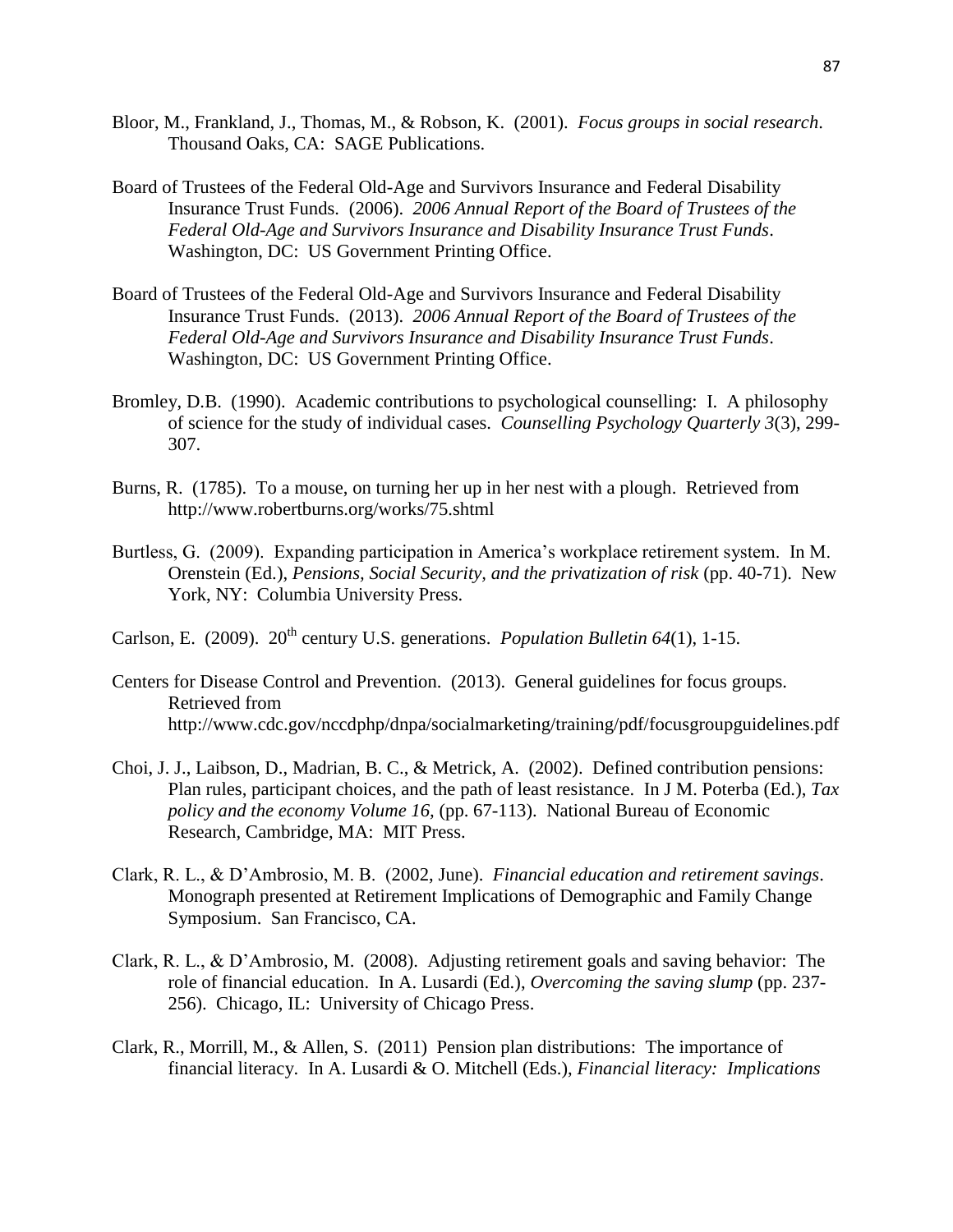*for retirement security and the financial marketplace* (pp. 40-58). New York, NY: Oxford University Press.

- CNNMoney. (2014). Disclaimer. Retrieved from <http://money.cnn.com/services/disclaimer.html>
- Commonwealth Association for Public Administration and Management (CAPAM). (2010). Overview of case study models and methodology. Retrieved from [http://www.capam.org/\\_documents/reportoncasestudymethodologies.pdf](http://www.capam.org/_documents/reportoncasestudymethodologies.pdf)
- Creswell, J.W. (1998). *Qualitative inquiry and research design: Choosing among five traditions*. Thousand Oaks, CA: SAGE Publications.
- Creswell, J.W. (2008). *Educational research: Planning, conducting, and evaluating quantitative and qualitative research*. Upper Saddle River, NJ: Pearson Education, Inc.
- Crossan, D. (2011). How to improve financial literacy: Some successful strategies. In A. Lusardi & O. Mitchell (Eds.), *Financial literacy: Implications for retirement security and the financial marketplace* (pp. 241-254). New York, NY: Oxford University Press.
- Cross Keys Village The Brethren Home Community. (2013). *Asset & income guidelines*. New Oxford, PA: Cross Keys Village.
- Daidone, A. (2013, April 21). 5 signs it's time to retire. Retrieved from http://www.investopedia.com/articles/retirement/10/signs-ready-to-retire.asp
- De La Merced, M. (2012, June 12). Smith Barney's name to join Wall Street's dustbin. The *New York Times*. Retrieved from http://dealbook.nytimes.com/2012/06/12/smith-barneyname-to-join-wall-streets-dustbin/
- Devaney, S. A., & Su, Y. P. (1997). Factors predicting the most important source of retirement income. *Compensation and Working Conditions,* 25-31.
- Edmunds, H. (1999). *The focus group research handbook*. Chicago, IL: NTC/Contemporary Publishing Group.
- Employee Benefit Research Institute. (2013a). Retirement confidence survey (RCS). Retrieved from<http://www.ebri.org/surveys/rcs/>
- Employee Benefit Research Institute. (2013b). *2013 Retirement confidence survey (RCS) fact sheet #1*. Washington, DC: Author.
- Fidel, R. (1984). The case study method: A case study. *Graduate School of Library and Information Science LISR 6,* 273-288. Seattle, WA: University of Washington. Retrieved from<http://faculty.washington.edu/fidelr/RayaPubs/TheCaseStudyMethod.pdf>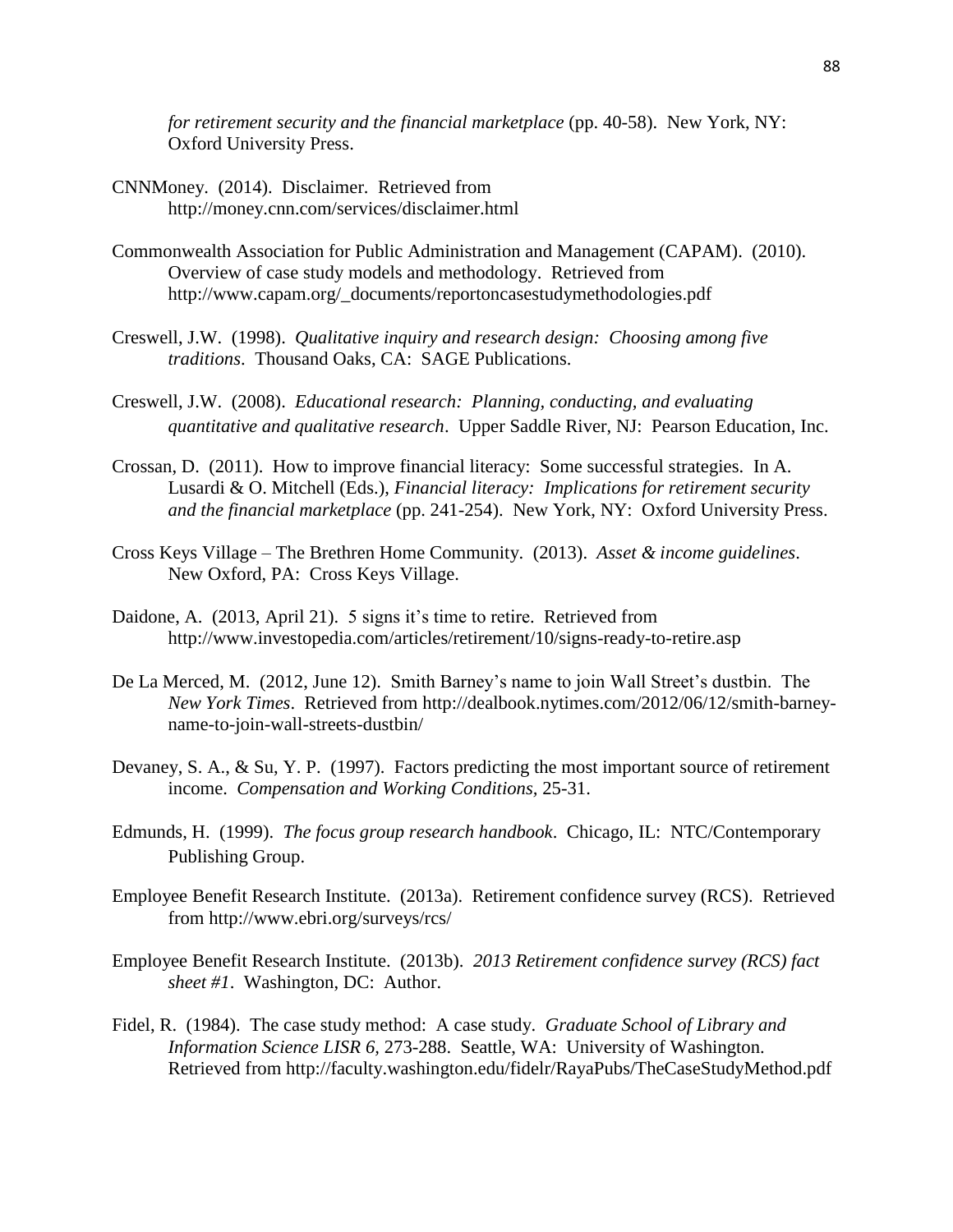- FINRA Investor Education Foundation. (2009). *National Financial Capability Study 2009 National Survey Questionnaire*. Retrieved from [http://www.usfinancialcapability.org/downloads/NFCS\\_2009\\_Natl\\_Qre\\_Eng.pdf](http://www.usfinancialcapability.org/downloads/NFCS_2009_Natl_Qre_Eng.pdf)
- FINRA Investor Education Foundation. (2012). *2012 National Financial Capability Study: State-by-State Survey Instrument*. Retrieved from http://www.usfinancialcapability.org/downloads/NFCS 2012 State by State Ore.pdf
- Galbraith, J.K. (1984). *The affluent society* (4<sup>th</sup> ed.). Boston, MA: Houghton Mifflin.
- Garman, E. T., Kim, J., Kratzer, C. Y., Brunson, B. H., & Joo, S. (1999). Workplace financial education improves personal financial wellness. *Journal of Financial Counseling and Planning, 10*(1), 81-87, 89-91.
- Geewax, M. (2012, July 11). Did the Great Recession bring back the 1930s? Retrieved from <http://www.npr.org/2012/07/11/155991507/did-the-great-recession-bring-back-the-1930s>
- Gerring, J. (2004). What is a case study and what is it good for? *American Political Science Review 98*(2), 341-354.
- Harrell, M., & Bradley, M. (2009). *Data collection methods: Semi-structured interviews and focus groups*. Santa Monica, CA: RAND Corporation.
- Hastings, J.S., & Mitchell, O.S. (2011). How financial literacy and impatience shape retirement wealth and investment behaviors: NBER working paper 16740. Washington, D.C,: National Bureau of Economic Research. Retrieved from http://www.nber.org/papers/w16740
- HELPGUIDE.org. (2014). Independent living for seniors. Retrieved from: http://www.helpguide.org/elder/independent\_living\_seniors\_retirement.htm
- Hershey, D., & Mowen, J. (2000). Psychological determinants of financial preparedness for retirement. *The Gerontologist 40*(6), 687-697.
- Houseman, J. (1979). *Classic John Houseman commercial for Smith Barney.* Retrieved from <http://www.investmentnews.com/article/20120925/FREE/120929968>
- Hsueh, J., & Wang, Y-T. (2013). *Living arrangement and the well-being of the elderly in Taiwan*. Center for Population and Gender Studies, National Taiwan University. Retrieved from [http://www.welfareasia.org/5thconference/papers/Hsueh%20J\\_living%20arrangement%2](http://www.welfareasia.org/5thconference/papers/Hsueh%20J_living%20arrangement%20and%20well-being.pdf) [0and%20well-being.pdf](http://www.welfareasia.org/5thconference/papers/Hsueh%20J_living%20arrangement%20and%20well-being.pdf)
- Hung, A., Meuer, E., Mihaly, K., & Yoong, J. (2009). *Building up, spending down: Financial literacy, retirement savings management, and decumulation*. Santa Monica, CA: RAND Corporation.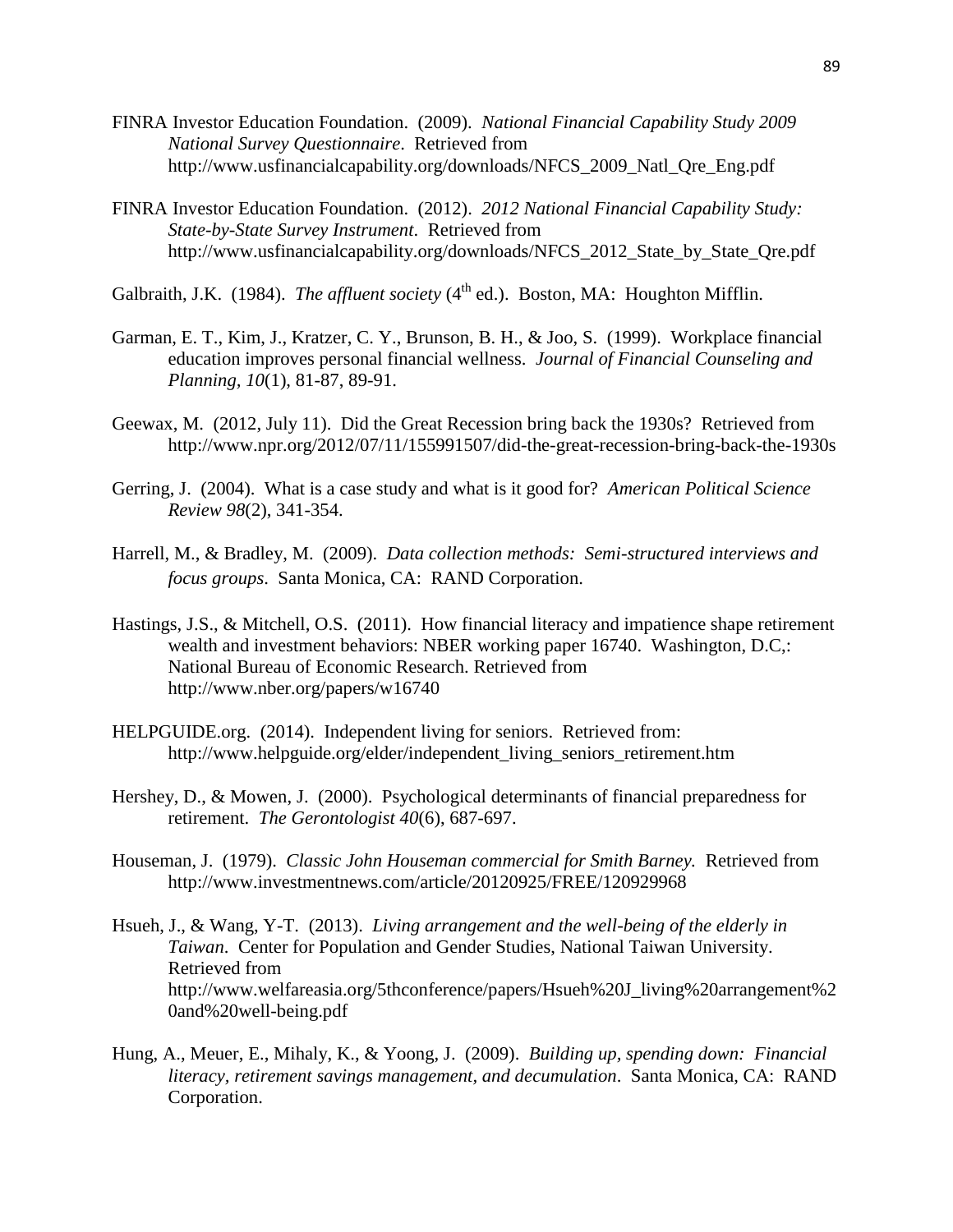- Hung, A., Mihaly, K., &Yoong, J. (2010). *Federal financial and economic literacy education programs, 2009*. Santa Monica, CA: RAND Corporation. Retrieved from [http://www.rand.org/pubs/technical\\_reports/TR857](http://www.rand.org/pubs/technical_reports/TR857)
- Investment Company Institute (ICI). (2013a). How large are 401(k)s? Retrieved from [http://www.ici.org/policy/retirement/plan/401k/faqs\\_401k](http://www.ici.org/policy/retirement/plan/401k/faqs_401k)
- Investment Company Institute (ICI). (2013b). How did 401(k) participants react to the market volatility of 2008, and how have 401(k)s performed since then? Retrieved from [http://www.ici.org/policy/retirement/plan/401k/faqs\\_401k](http://www.ici.org/policy/retirement/plan/401k/faqs_401k)
- Investopedia. (2013a). Definition of "financial literacy." Retrieved from <http://www.investopedia.com/terms/f/financial-literacy.asp>
- Investopedia. (2013b). Definition of "financial plan." Retrieved from [http://www.investopedia.com/terms/f/financial\\_plan.asp](http://www.investopedia.com/terms/f/financial_plan.asp)
- Jacobsen, L., Kent, M., Lee, M., & Mather, M. (2011). America's aging population. *Population Bulletin 66*(1), 1-15.
- Jaffe, E. (2010, April 20).Past performance does not guarantee future results [Web log comment]. Retrieved from<http://emikojaffe.wordpress.com/2010/04/20/542/>
- Johansson, R. (2003, 22–24 September). *Case study methodology*. A key note speech at the International Conference "Methodologies in Housing Research" organised by the Royal Institute of Technology in cooperation with the International Association of People– Environment Studies, Stockholm, Sweden. Retrieved from http://www.psyking.net/htmlobj-3839/case\_study\_methodology- \_rolf\_johansson\_ver\_2.pdf
- Joo, S., & Grable, J. E. (2005). Employee education and the likelihood of having a retirement savings program. *Journal of Financial Counseling and Planning, 16*(1), 37-49.
- Kitzinger, J. (1995). Introducing focus groups. *British Medical Journal, 311*, 299-302.
- Kohn, L. (1997). Methods in case study analysis. Center for Studying Health System Change (technical publication No. 2.). Retrieved from http://www.hschange.com/CONTENT/158/158.pdf
- Kozup, J., & Hogarth, J. M. (Summer 2008). Financial literacy, public policy, and consumers'self-protection – More questions, fewer answers. *Journal of Consumer Affairs, 42*(2), 127-135.
- Krueger, R., & Casey, M. (2009). *Focus groups: A practical guide for applied research* (4<sup>th</sup> ed.). Thousand Oaks, CA: SAGE Publications.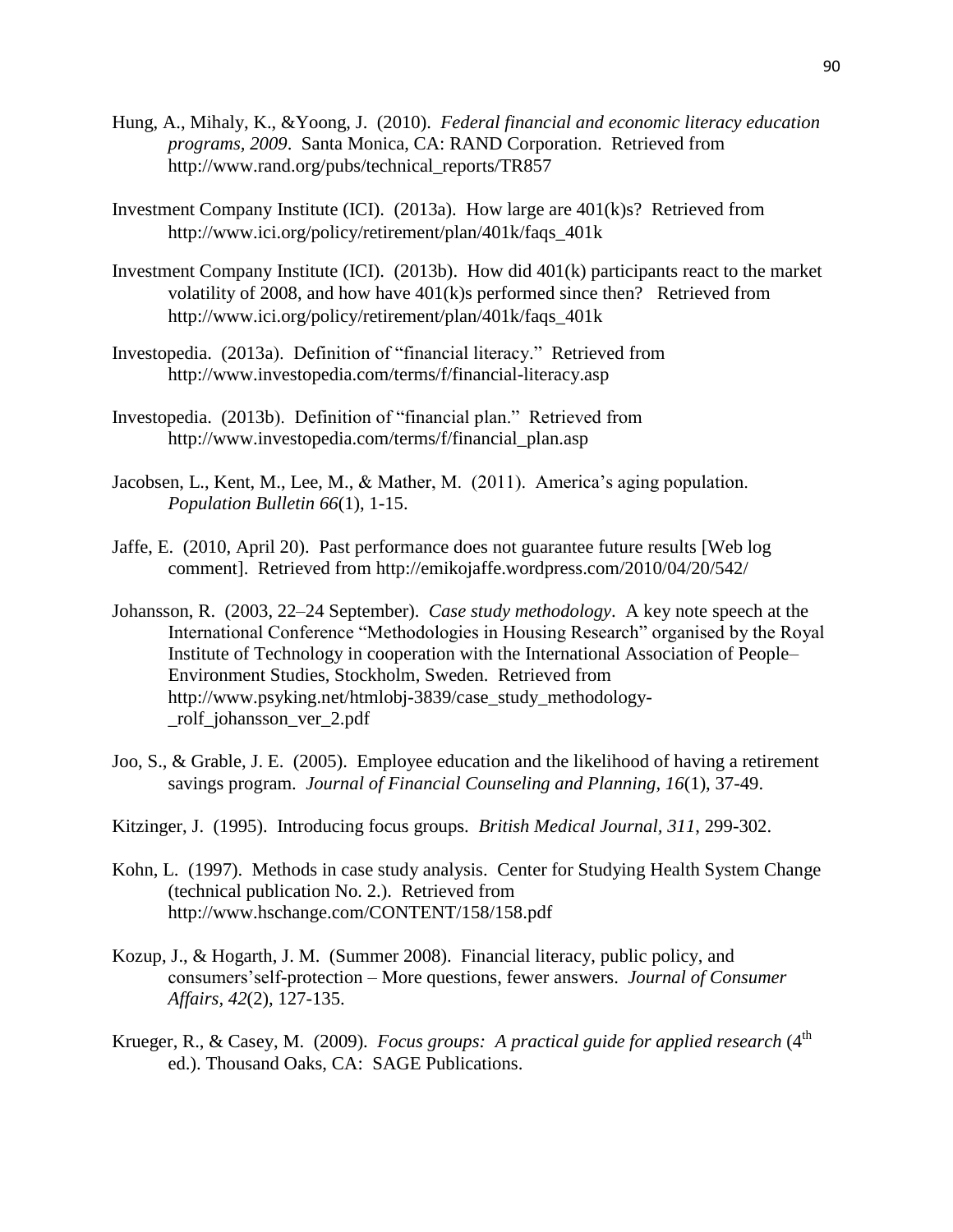- Labonte, M. (2010). *The 2007-2009 recession: Similarities to and differences from the past.* Washington, DC: Congressional Research Service.
- Lipset, S.M. (1979). *The first new nation: The United States in historical & comparative perspective*. New York, NY: Norton. (Original work published 1951)
- Lipset, S.M. (1996). *American exceptionalism: A double-edged sword*. New York, NY: Norton.
- Lusardi, A. (2000). Saving for retirement: The importance of planning. *Research Dialogue* 66. New York, NY: TIAA-CREF Institute.
- Lusardi, A., & Mitchell, O. (2006). Financial literacy and planning: Implications for retirement wellbeing. *Pension Research Council Working Paper 1*. Philadelphia, PA: The Wharton School.
- Lusardi, A., & Mitchell, O. (2007a). Financial literacy and retirement planning: New evidence from the Rand American Life Panel. Retrieved from [http://www.dartmouth.edu/~alusardi/Papers/American\\_Life\\_Panel.pdf](http://www.dartmouth.edu/~alusardi/Papers/American_Life_Panel.pdf)
- Lusardi, A., & Mitchell, O. (2007b). Baby boomer retirement security: The role of planning, financial literacy and housing wealth. *Journal of Monetary Economics*, *54*, 205-224.
- Lusardi, A., & Mitchell, O. S. (2008). Planning and financial literacy: How do women fare? *The American Economic Review, 98*(2), 413-417.
- Lusardi, A., & Mitchell, O. (2011a). Financial literacy and retirement planning in the United States. *Journal of Pension Economics & Finance, 10*(4), 509-525.
- Lusardi, A., & Mitchell, O. (2011b). Financial literacy and planning: Implications for retirement well-being. In A. Lusardi & O. Mitchell (Eds.), *Financial literacy: Implications for retirement security and the financial marketplace* (pp. 17-39). New York, NY: Oxford University Press.
- Mitchell, O., & Utkus, S. (Eds.). (2004). *Pension design and structure: New lessons from behavioral finance*. New York, NY: Oxford University Press.
- Money Management Institute (MMI). (2011). *An emerging category: Personal retirement income management.* Washington, DC: Author.
- Morgan, D. (1997). *Focus groups as qualitative research* (2<sup>nd</sup> ed.). Thousand Oaks, CA: SAGE Publications.
- Munnell, A. (2009). Retirements at risk. In M. Orenstein (Ed.), *Pensions, Social Security, and the privatization of risk* (pp. 10-39). New York, NY: Columbia University Press.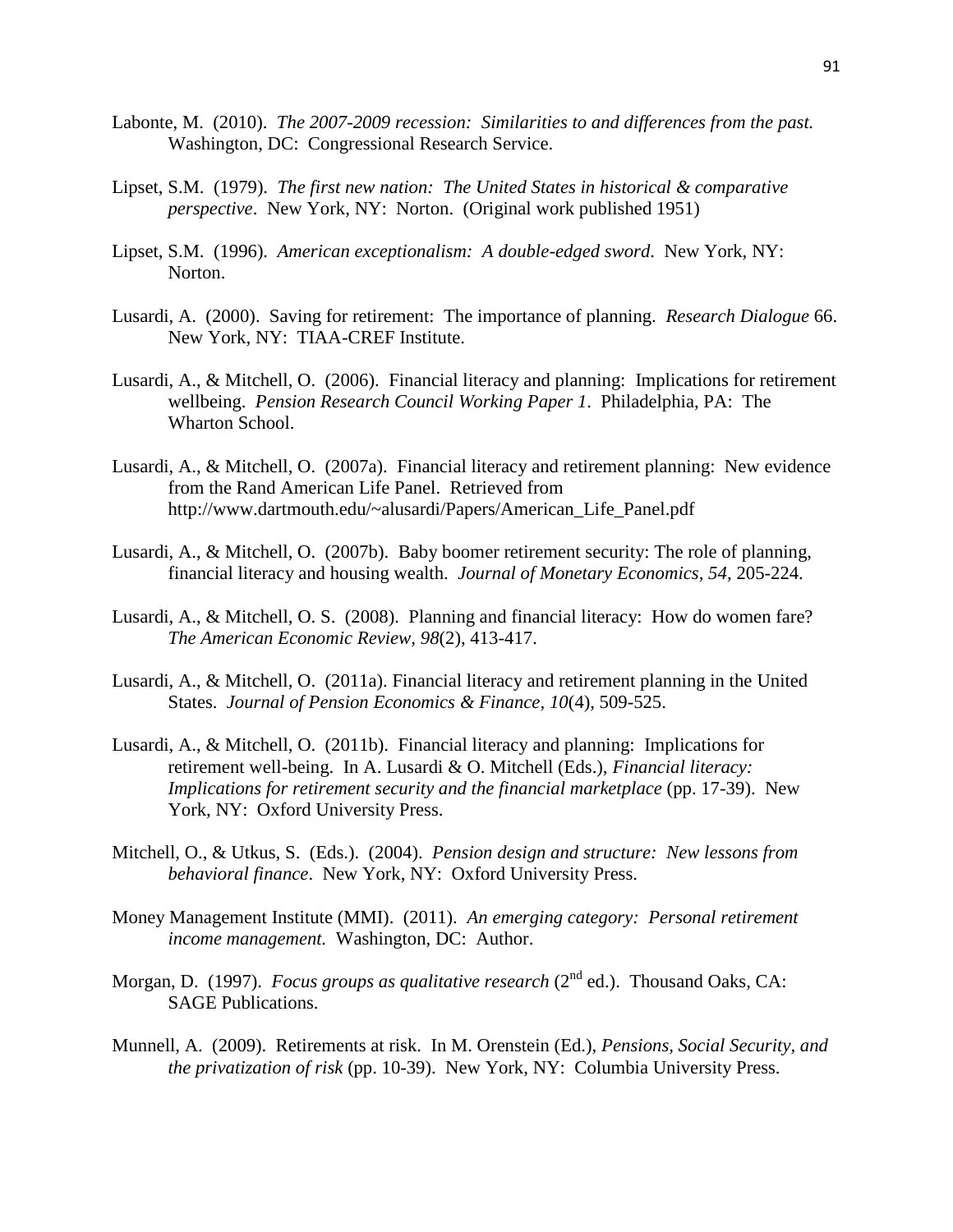- MyMoney.Gov. (2013). Federal financial and economic literacy education programs, 2009. Retrieved from [http://www.mymoney.gov/Fast/Pages/Results.aspx?k=definition%20of%20financial%20l](http://www.mymoney.gov/Fast/Pages/Results.aspx?k=definition%20of%20financial%20literacy&s=All) [iteracy&s=All](http://www.mymoney.gov/Fast/Pages/Results.aspx?k=definition%20of%20financial%20literacy&s=All)
- Nagle, B., & Williams, N. (2013). *Methodology brief: Introduction to focus groups.* Center for Assessment, Planning & Accountability. Retrieved from [www.uncfsp.org/projects/userfiles/File/FocusGroupBrief.pdf](http://www.uncfsp.org/projects/userfiles/File/FocusGroupBrief.pdf)
- National Academy of Sciences. (2012). *Aging and the macroeconomy: Long-term implications of an older population.* Washington, DC: Author.
- National Academy of Social Insurance (NASI). (2012). What is the Social Security retirement age? Retrieved from <http://www.nasi.org/learn/socialsecurity/retirement-age>
- National Academy of Social Insurance (NASI). (2013). Who gets Social Security? Retrieved from<http://www.nasi.org/learn/socialsecurity/who-gets>
- Office for National Statistics. (2012). 2011 Census: Population Estimates for the United Kingdom, 27 March 2011. Retrieved from [http://www.ons.gov.uk/ons/rel/census/2011](http://www.ons.gov.uk/ons/rel/census/2011-census/population-and-household-estimates-for-the-united-kingdom/stb-2011-census--population-estimates-for-the-united-kingdom.html) [census/population-and-household-estimates-for-the-united-kingdom/stb-2011-census-](http://www.ons.gov.uk/ons/rel/census/2011-census/population-and-household-estimates-for-the-united-kingdom/stb-2011-census--population-estimates-for-the-united-kingdom.html) [population-estimates-for-the-united-kingdom.html](http://www.ons.gov.uk/ons/rel/census/2011-census/population-and-household-estimates-for-the-united-kingdom/stb-2011-census--population-estimates-for-the-united-kingdom.html)
- Okada, N. (2013). The three-legged stool of retirement. Retrieved May 15, 2013, from <http://www.americasaves.org/for-savers/321>
- Osterland, A. (2012, September 25). Smith Barney bites the dust. *Investment News*. Retrieved from<http://www.investmentnews.com/article/20120925/FREE/120929968>
- Palmquist, M. (2013). Content analysis. Retrieved from <https://www.gslis.utexas.edu/~palmquis/courses/content.html>
- Perry, M. (2012, November 6).The US economy is now producing 2.2% more output than before the recession, but with 3.84 million fewer workers. *AEI Ideas*. Retrieved from [http://www.aei-ideas.org/2012/11/the-us-economy-is-now-producing-2-2-more-output-than](http://www.aei-ideas.org/2012/11/the-us-economy-is-now-producing-2-2-more-output-than-before-the-recession-but-with-3-84-million-fewer-workers/)[before-the-recession-but-with-3-84-million-fewer-workers/](http://www.aei-ideas.org/2012/11/the-us-economy-is-now-producing-2-2-more-output-than-before-the-recession-but-with-3-84-million-fewer-workers/)
- Quine S., & Cameron, I. (1995). The use of focus groups with disabled elderly. *Qualitative Health Research, 5*(4), 454–462.
- Rabinowitz, M. (2011, October 6). The Great Depression vs. the Great Recession. Retrieved from [http://money.msn.com/top-stocks/post.aspx?post=c72333da-0a10-4f49-8007-](http://money.msn.com/top-stocks/post.aspx?post=c72333da-0a10-4f49-8007-3c32f545fea5) [3c32f545fea5](http://money.msn.com/top-stocks/post.aspx?post=c72333da-0a10-4f49-8007-3c32f545fea5)
- Remund, D. L. (2010). Financial literacy explicated: The case for a clearer definition in and increasingly complex economy. *The Journal of Consumer Affairs, 44*(2), 276-295.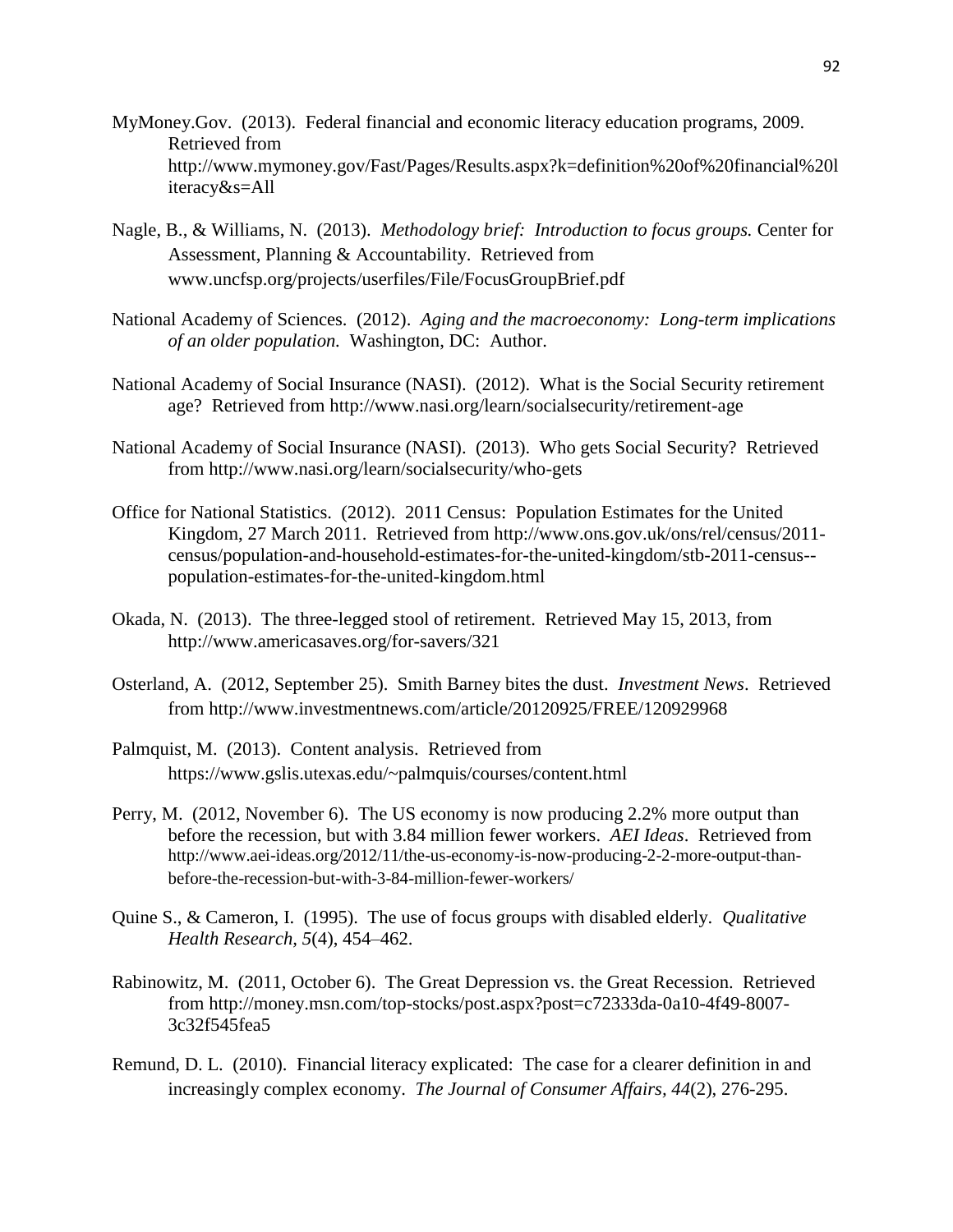- Retirement Industry Trust Association (RITA). (2013). Fraud statistics. Retrieved from <http://www.ritaus.org/mc/page.do?sitePageId=105325&orgId=rita>
- Reznik, G. L., Shoffner, D., & Weaver, D. A. (2005/2006). Coping with the demographic challenge: Fewer children and living longer. *Social Security Bulletin, 66* (4), 37-45.
- Sammer, J. (2012). Are defined benefit plans dead? *HRMagazine, 57*(7), 29-32. Retrieved from http://ezproxy.lib.vt.edu:8080/login?url=http://search.proquest.com/docview/1022985598?a ccountid=14826
- Santayana, G. (1905). *The life of reason, or the phases of human progress*. New York, NY: Charles Scribner's Sons.
- Shrestha, L. (2006). *Age dependency ratios and Social Security solvency*. Washington, DC: Congressional Research Service.
- Slott, E. (2007). *Your complete retirement planning road map: A comprehensive action plan for securing IRAs, 401(k)s, and other retirement plans for yourself and your family.* New York, NY: Random House.
- Smith, A. (1759, 2005). *An inquiry into the nature and causes of* t*he wealth of nations.*  Electronic Classics Series. Hazleton, PA: Pennsylvania State University.
- Social Security Administration (2013a). Social insurance programs. Retrieved from <http://www.socialsecurity.gov/policy/docs/progdesc/sspus/oasdi.pdf>
- Social Security Administration. (2013b). The 3-legged stool metaphor. Retrieved from <http://www.ssa.gov/history/stool.html>
- Social Security Administration (2014a). Retirement planner: Other retirement planning websites. Retrieved from<http://www.ssa.gov/retire2/other2.htm#sb=2>
- Social Security Administration. (2014b). Retirement planner. Retrieved from <http://www.socialsecurity.gov/retire2/agereduction.htm>
- Stake, R.E. (1995). *The art of case study research.* Thousand Oaks, CA: Sage Publications.
- Task Force on Financial Literacy. 2010. *Canadians and their money: Building a brighter financial future.* Ottowa, Canada: Department of Finance Canada.
- Trading Economics. (2013). United States personal saving rate. Retrieved from <http://www.tradingeconomics.com/united-states/personal-savings>
- United States Bureau of Labor Statistics. (2012, February). *BLS spotlight on statistics: The recession of 2007-2009*. Washington, DC: Author. Retrieved from http://www.bls.gov/spotlight/2012/recession/pdf/recession\_bls\_spotlight.pdf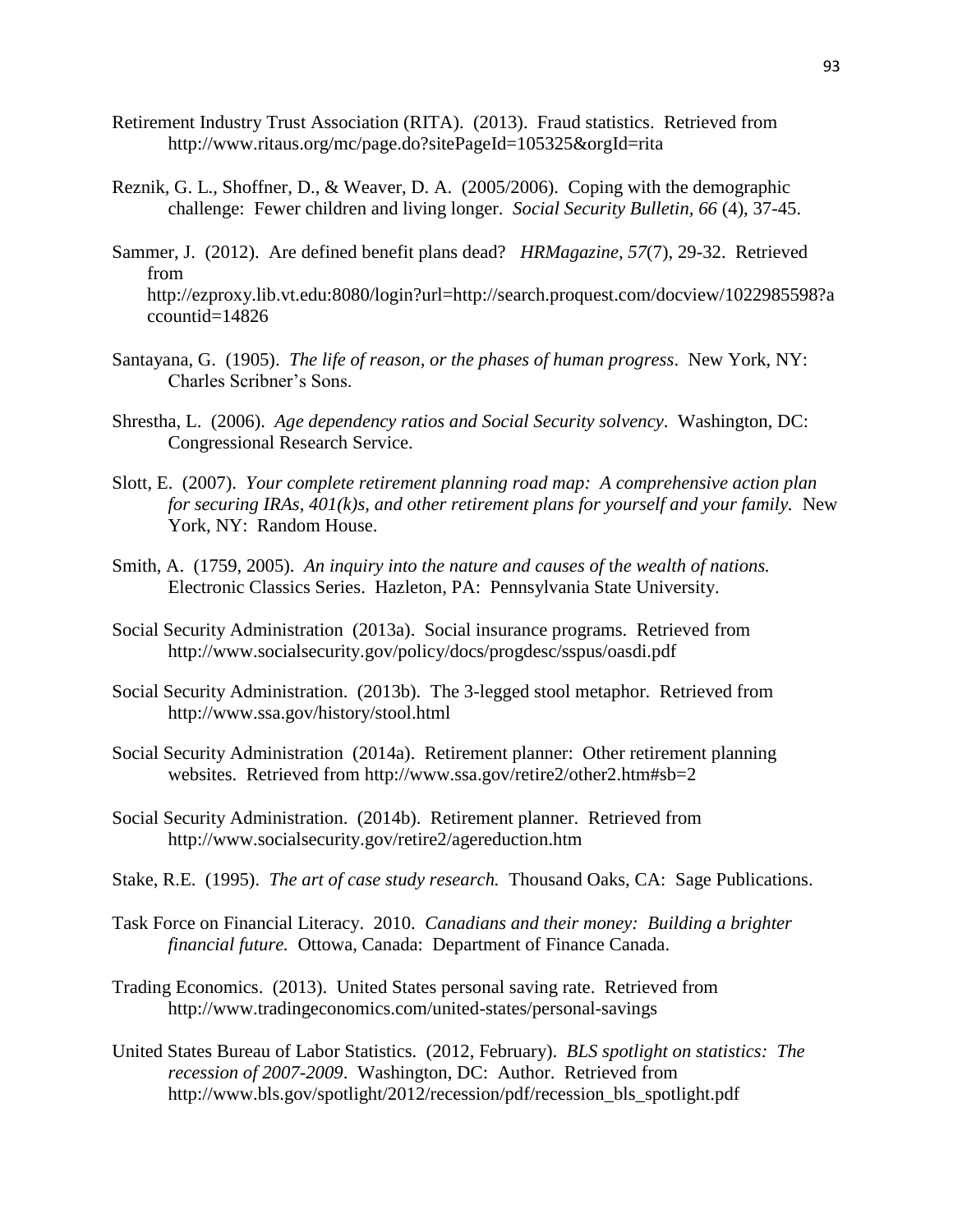- United States Department of the Treasury. (2011*). Implementation plan 2011. Promoting financial success in the United States: National strategy for financial literacy.* Washington, DC: Financial Literacy & Education Commission.
- United States Department of the Treasury. (2013). Financial Literacy and Education Commission. Retrieved from [http://www.treasury.gov/resource-center/financial](http://www.treasury.gov/resource-center/financial-education/Pages/commission-index.aspx)[education/Pages/commission-index.aspx](http://www.treasury.gov/resource-center/financial-education/Pages/commission-index.aspx)
- Urban Institute. (2013). The U.S. population is aging. Retrieved from [http://www.urban.org/retirement\\_policy/agingpopulation.cfm](http://www.urban.org/retirement_policy/agingpopulation.cfm)
- VanDerhei, J. (2009). *The impact of the recent financial crisis on 401(k) account balances* (Report no. 326). Washington, DC: Employee Benefit Research Institute.
- Van Rooij, M.C.J., Lusardi, A., & Alessie, R.J.M. (2012). Financial literacy, retirement planning, and household wealth. *The Economic Journal*, *122*, 449-478.
- Virginia Polytechnic Institute and State University. (2013). Institutional Review Board consent form template. Retrieved from<http://www.irb.vt.edu/pages/consent.htm>
- Wiener, J., & Tilly, J. (2002). Population ageing in the United States of America: Implications for public programmes. *International Journal of Epidemiology, 31*, 776-781.
- World Bank. (2013). Population ages 65 and above (% of total) in Germany. Retrieved from [http://www.tradingeconomics.com/germany/population-ages-65-and-above-percent-of](http://www.tradingeconomics.com/germany/population-ages-65-and-above-percent-of-total-wb-data.html)[total-wb-data.html](http://www.tradingeconomics.com/germany/population-ages-65-and-above-percent-of-total-wb-data.html)
- Worstall, T. (2012). The Great Recession is just like the Great Depression. Retrieved from http://www.forbes.com/sites/timworstall/2012/11/07/the-great-recession-is-just-like-thegreat-depression/
- Yin, R. K. (2003). *Case study research: Design and methods* (3rd ed.). Thousand Oaks, CA: Sage Publications.
- Yoong, J. (2011). Financial illiteracy and stock market participation: Evidence from the RAND American Life Panel. In A. Lusardi & O. Mitchell (Eds.), *Financial literacy: Implications for retirement security and the financial marketplace* (pp. 76-97). New York, NY: Oxford University Press.
- Zelinsky, E. (2007). *The origins of the ownership society: How the defined contribution paradigm changed America*. New York, NY: Oxford University Press.
- Zucker, D. (2009). How to do case study research. *School of Nursing Faculty Publication Series*, Paper 2. Retrieved from [http://scholarworks.umass.edu/nursing\\_faculty\\_pubs/2](http://scholarworks.umass.edu/nursing_faculty_pubs/2)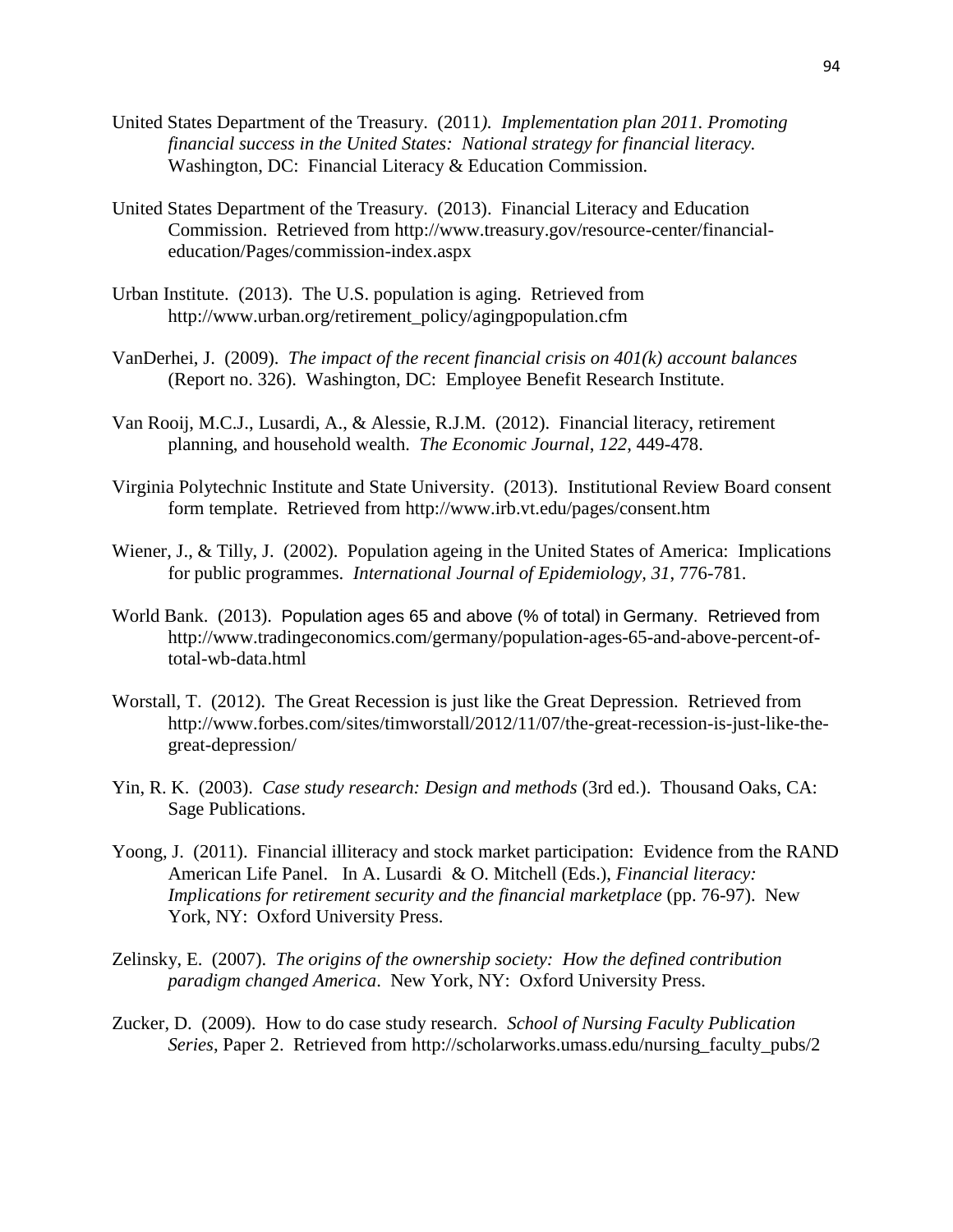### Appendix A

# **RECRUITMENT DOCUMENT**

# **Virginia Tech Retirement Research Project**

# **(Achieving a Financially Secure Retirement: A Retirement Community Case Study)**

You are cordially invited to participate in a focus group and answer a short survey concerning achieving a financially secure retirement. The purpose of this academic research project is to gather information from retired people to help follow-on generations understand what they should know and what steps they might take to achieve a financially worry-free retirement. By participating in this project, you may get personal satisfaction from sharing your knowledge and society at large may benefit from your wisdom, experience, and lessons learned. For more information, please contact Francis H. Dong from Virginia Tech (the Virginia Polytechnic Institute and State University) by leaving your name and contact information for him at the (community) office, e-mailing  $\frac{\text{fdong@vt.edu}}{\text{fdong@vt.edu}}$ , or calling (703) 803-6779.

The focus groups will last approximately one-and-a-half hours. The dates for the focus groups will be:

Date:

Time:

Location:

Please feel free to encourage your friends and neighbors to participate. There will be no commercial solicitations or attempts to sell products of any sort to you. Thank you for your enthusiastic interest and anticipated cooperation.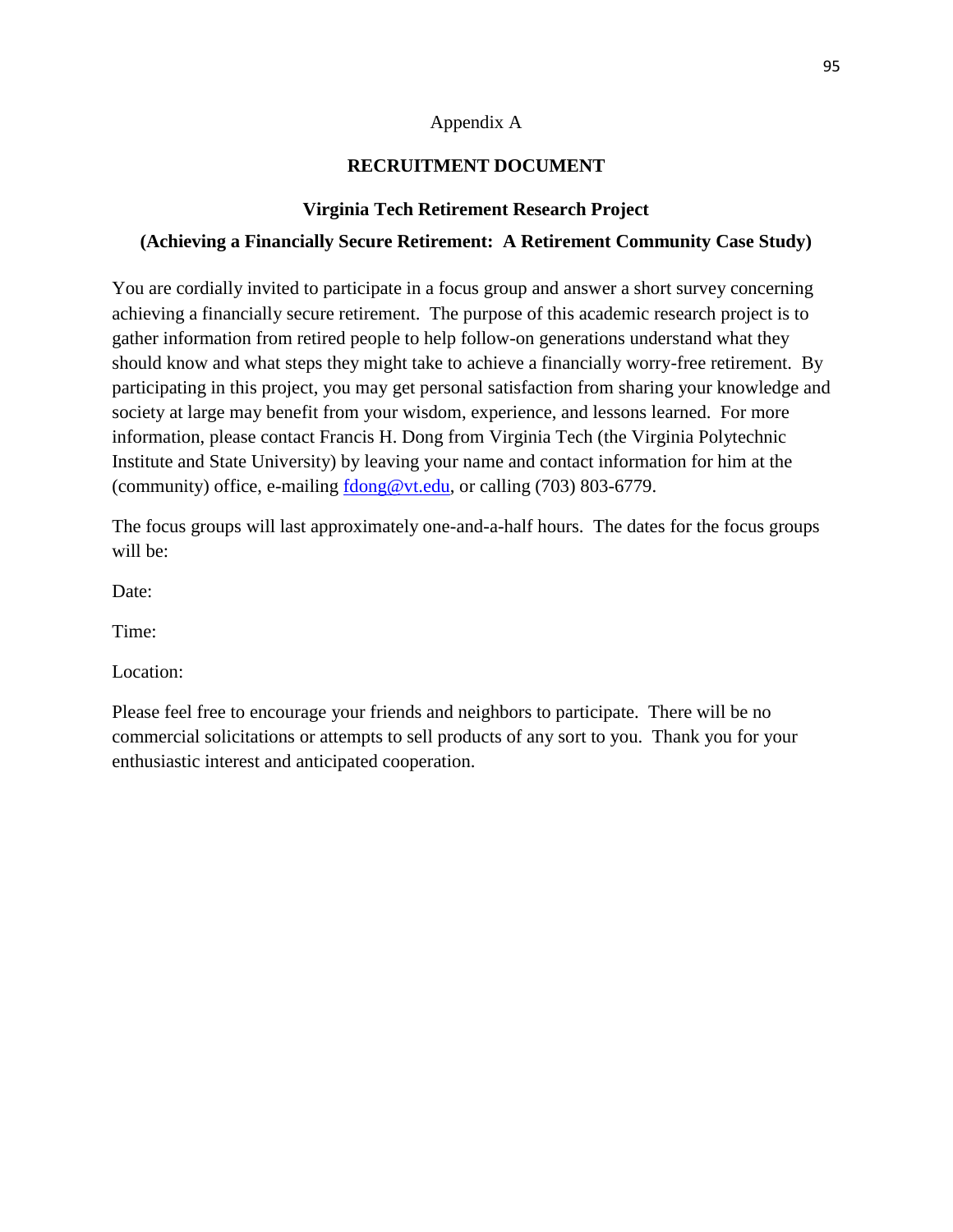### Appendix B

# **FOCUS GROUP SCRIPT**

### **Focus Group Script Virginia Tech Retirement Research Project**

### **(Achieving a Financially Secure Retirement: A Retirement Community Case Study)**

### **Preparation**

The room will be prepared with the following items at each of 10 places:

- $\bullet$  A pen
- 2 copies of the consent form (one to be retained by the participant)
- A focus group questions worksheet
- 2 blank sheets of paper

### **Introduction**

Good (morning, afternoon, evening) ladies and gentlemen. My name is Francis Dong and I am here to conduct some focus groups to answer the primary research question: "What did successfully retired people actually do to achieve a financially secure retirement?" Before we begin, however, we must adhere to university and government guidelines and have your voluntary permission to participate in this research. Therefore, please read the consent form in front of you and, if you choose to participate, sign and return one to me and keep the other for yourself.

[*Collect consent forms and ensure they are signed before proceeding.*]

### **Focus Group Procedure**

Right, now let us get started. Please take a look at the first question on your focus group worksheet and jot down a few quick thoughts or an answer to it. This is just for yourself and will not be collected. I will then ask each of you in turn to give us your answer to the question. When everyone has had a chance to speak, we will have a general discussion. Please keep in mind that there are no right or wrong answers. We are just looking for your actual experience. Also, please be respectful of each other's opinions.

Good, the first question is: **What actions did you take to prepare for a financially secure retirement?**

[*Wait until all are finished before proceeding to ask each person in a counter-clockwise sequence to offer their thoughts on the question*]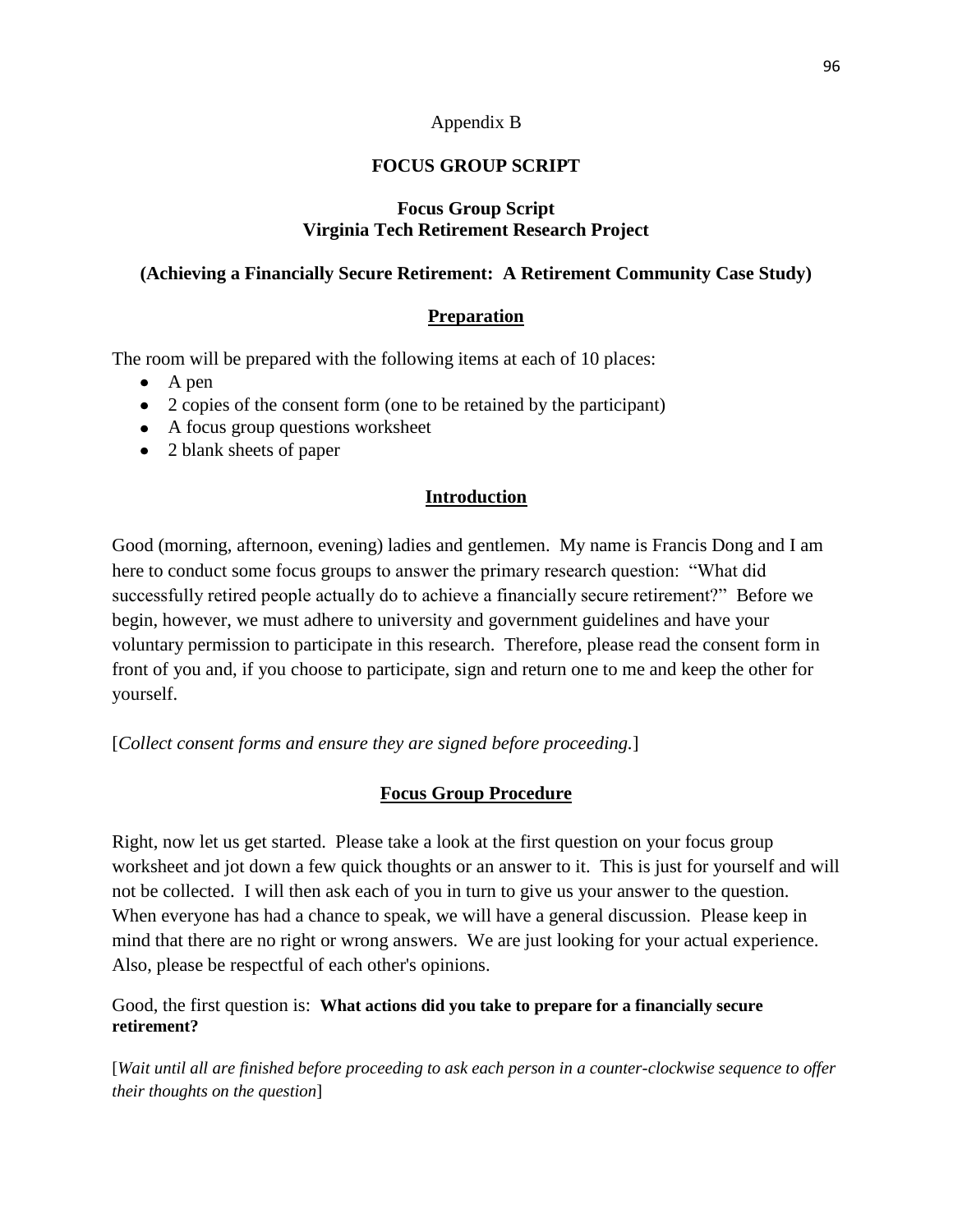So, starting on my right, would you please give us your first name and let us know what you did? [*Give each participant an opportunity to speak from their written notes and then proceed to general discussion using probe questions*]

Thank you for sharing your personal thoughts on this question, now let us open it up for general discussion.

[*Proceed with the discussion and guide it as necessary with the probe questions:*

- *Tell me, did you budget or save?*
- *How about investing, did you invest?*
- *What prompted you to get started to prepare for retirement?*
- *At what age did you start your financial planning for retirement?*]

That was very interesting, now let us address the second question: **How did you acquire the financial knowledge you may have used to prepare for a financially secure retirement?** Again, just as we did with the first question, please jot down a few quick thoughts or an answer to it on your worksheet.

[*Wait until all are finished before proceeding to ask each person, this time in a clockwise sequence to offer their thoughts on the question*]

Now, starting on my left, would you please give us your first name again and let us know how you answered?

[*Give each participant an opportunity to speak from their written notes and then proceed to general discussion using probe questions*]

Very much appreciate your sharing thoughts on this question, now let us open it up for general discussion.

[*Proceed with the discussion and guide it as necessary with the probe questions:*

- *Did you learn from your parents, school, or your employer(s)?*
- *Did you use financial professionals or learn from the school of "hard knocks"?*
- *What do you wish you knew before retiring, that you know now?*]

Thank you for the stimulating conversation, now let us address the third question: **What challenges did you face in preparing for a financially secure retirement and how did you deal with them?** As you did before, please write down your answer to this question on your worksheet.

[*Wait until all are finished before proceeding to ask each person, proceeding in a counter-clockwise sequence, to offer their thoughts on the question*]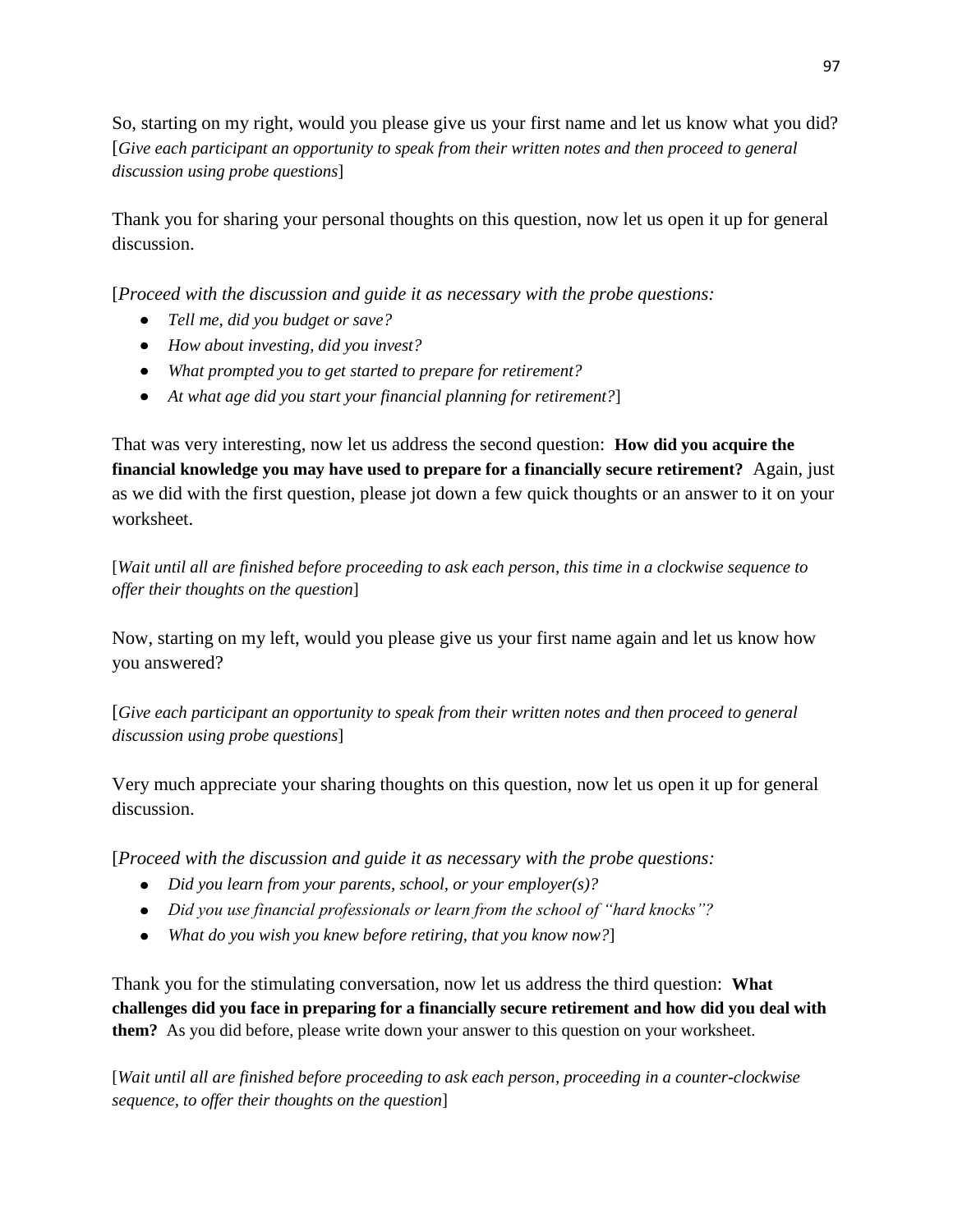Now, starting on my right, please state your first name again and let us know how you answered. [*Give each participant an opportunity to speak from their written notes and then proceed to general discussion using probe questions*]

Thank you; now let us open it up for general discussion.

[*Proceed with the discussion and guide it as necessary with the probe questions:*

- *Raising a family; job changes or job loss?*
- *Debt from borrowing (e.g., mortgages, car loans, tuition)?*
- *Bad investments?*]

That was very enlightening, now how about the final question: **If you could go back, what would you have done differently?** Please write your notes or answer on your worksheet.

[*Wait until all are finished before proceeding to ask each person, going clockwise, to offer their thoughts on the question*]

Now, starting on my left, please give us your first name again and tell us how you answered.

[*Give each participant an opportunity to speak from their written notes and then proceed to general discussion using probe questions*]

Thank you; now let us open it up for general discussion.

[*Proceed with the discussion and guide it as necessary with the probe questions:*

- *Are you satisfied with your retirement from a financial standpoint?*
- *Are you happy with the pathway towards financial retirement that you took?*
- *How would you advise your children and grandchildren on retiring financially?*]

This has been a very informative session. Before we pass out the questionnaire, does anyone have any additional comments or thoughts that they would like to share?

[*Give participants a chance to speak before proceeding to pass out the questionnaire*]

Thank you for those thoughts and comments. Now here is the short questionnaire we would like you to complete. Once you are done and have handed it in, you are free to leave. Again, thank you very much for participating in this research.

[*Collect the completed questionnaires from the participants and thank them individually as they leave*]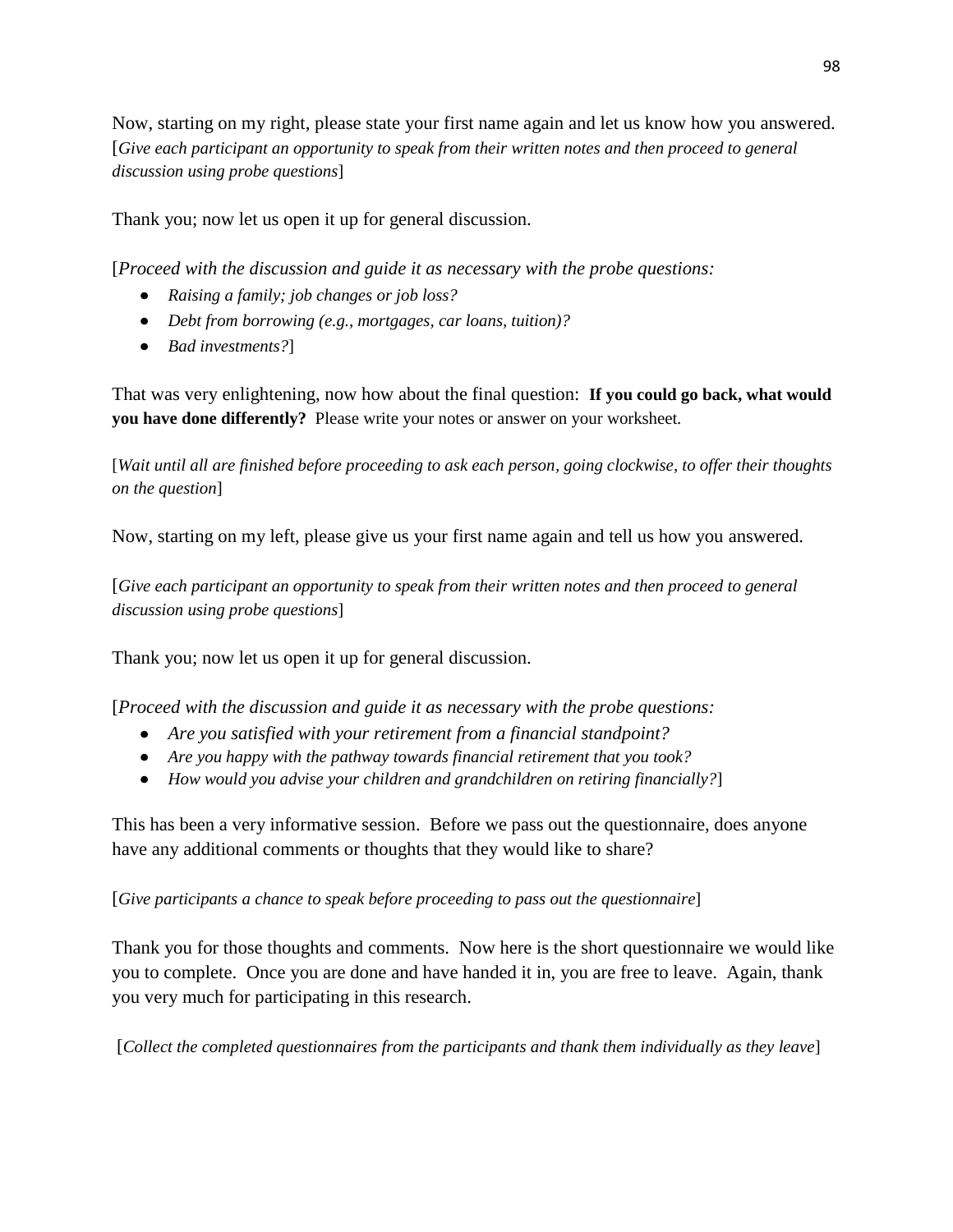# Appendix C

# **INFORMED CONSENT FORM**

### **VIRGINIA POLYTECHNIC INSTITUTE AND STATE UNIVERSITY**

**Informed Consent for Participants in Research Projects Involving Human Subjects**

| <b>Title of Project:</b> Achieving a Financially Secure Retirement: A Retirement Community |  |
|--------------------------------------------------------------------------------------------|--|
| Case Study                                                                                 |  |

| Investigator(s): | <b>Francis H. Dong</b> | fdong@vt.edu                |
|------------------|------------------------|-----------------------------|
|                  | (Doctoral Researcher)  | $(703) 803 - 6779$          |
|                  | Linda E. Morris        | lmorris@vt.edu              |
|                  | (Faculty Member)       | linda_morris11495@yahoo.com |
|                  |                        | $(703)$ 244-4197 – Cellular |
|                  |                        | $(757)$ 665-5101            |

### **I. Purpose of this Research Project**

The purpose of this study is to help follow-on generations, including those nearing retirement as well as those who are just embarking on their careers, understand what they should know and what steps they might take to achieve a financially worry-free retirement. This is an academic research project aimed at gathering information from retired persons on what they did to achieve a financially secure retirement. It is expected that no more than 80 healthy members of this retirement community will be involved in focus groups and answer a short survey concerning achieving a financially secure retirement. The results of this study will be used for completion of a dissertation as well as possible publication in the future.

# **II. Procedures**

Should you agree to participate, you will be asked to fulfill the following requirements of the study:

- Sign this consent form.
- Participate in a 90-minute audio-recorded focus group.
- Complete a 26-item Financial Literacy and Action Questionnaire/Demographic Information Form.

Your total time commitment will be no more than 2 hours. All activities will be held in a meeting room on the premises of this community; you will not be expected to do anything else after this session.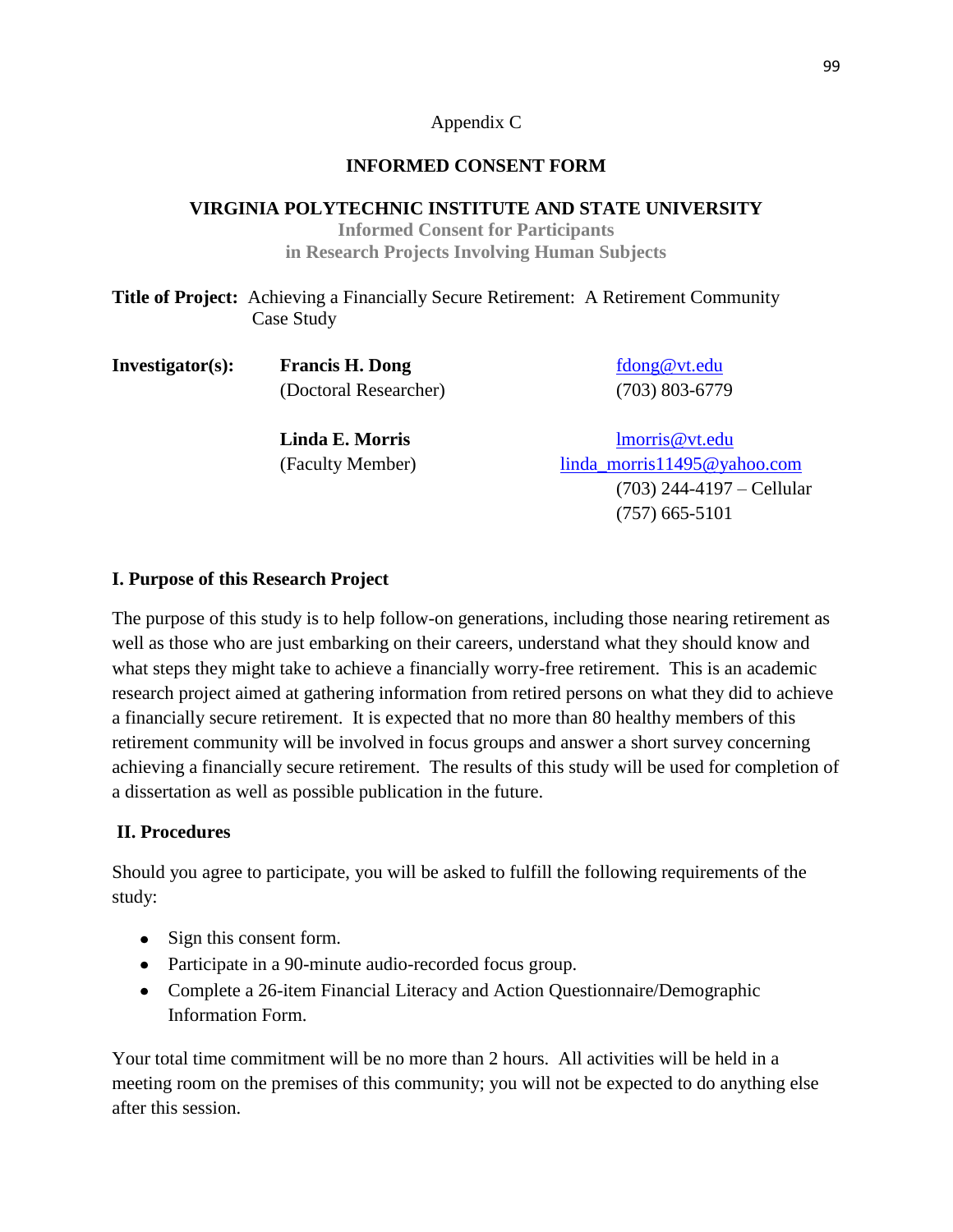### **III. Risks**

Your participation in this study is not expected to involve any risk to you. There will be no commercial solicitations or attempts to sell products of any sort to you. Participation in this project is entirely voluntary and you may decline to continue to participate at any time and leave the study.

# **IV. Benefits**

No promise or guarantee of benefits has been made to encourage you to participate. However, you may get personal satisfaction from sharing your knowledge with follow-on generations. Society at large is expected to benefit from your wisdom, experience, and lessons learned on how to achieve a financially secure retirement from your participation and contributions to this study.

# **V. Extent of Anonymity and Confidentiality**

A focus group number will be assigned to each focus group's audio-recording, Financial Literacy and Action Questionnaire/Demographic Information forms, and consent forms.

Audio recording is necessary to capture thoughts and opinions expressed in the focus groups regarding how to achieve a financially successful and secure retirement. The research team will listen to the audio- recordings and transcribe the data via computer to produce paper documents reflecting the information compiled. The research team will have access to the audio-recordings which will be destroyed no earlier than 3 years after completion of the doctoral dissertation (anticipated date of completion is June 30, 2014).

The focus groups recordings and other study materials will be maintained by the research team in a secure location accessible only to the research team for analysis; the focus group number list will be stored separately from the completed data documents. Neither the audio recordings nor the completed Financial Literacy and Action Questionnaire/Demographic Information forms will request or contain individual identifying information with the exception that focus group participants will have identified themselves - **by first name only** - in the course of the focus groups.

The Virginia Tech (VT) Institutional Review Board (IRB) may view the study's data for auditing purposes. The IRB is responsible for the oversight of the protection of human subjects involved in research.

# **VI. Compensation**

There is no compensation for your participation in this study.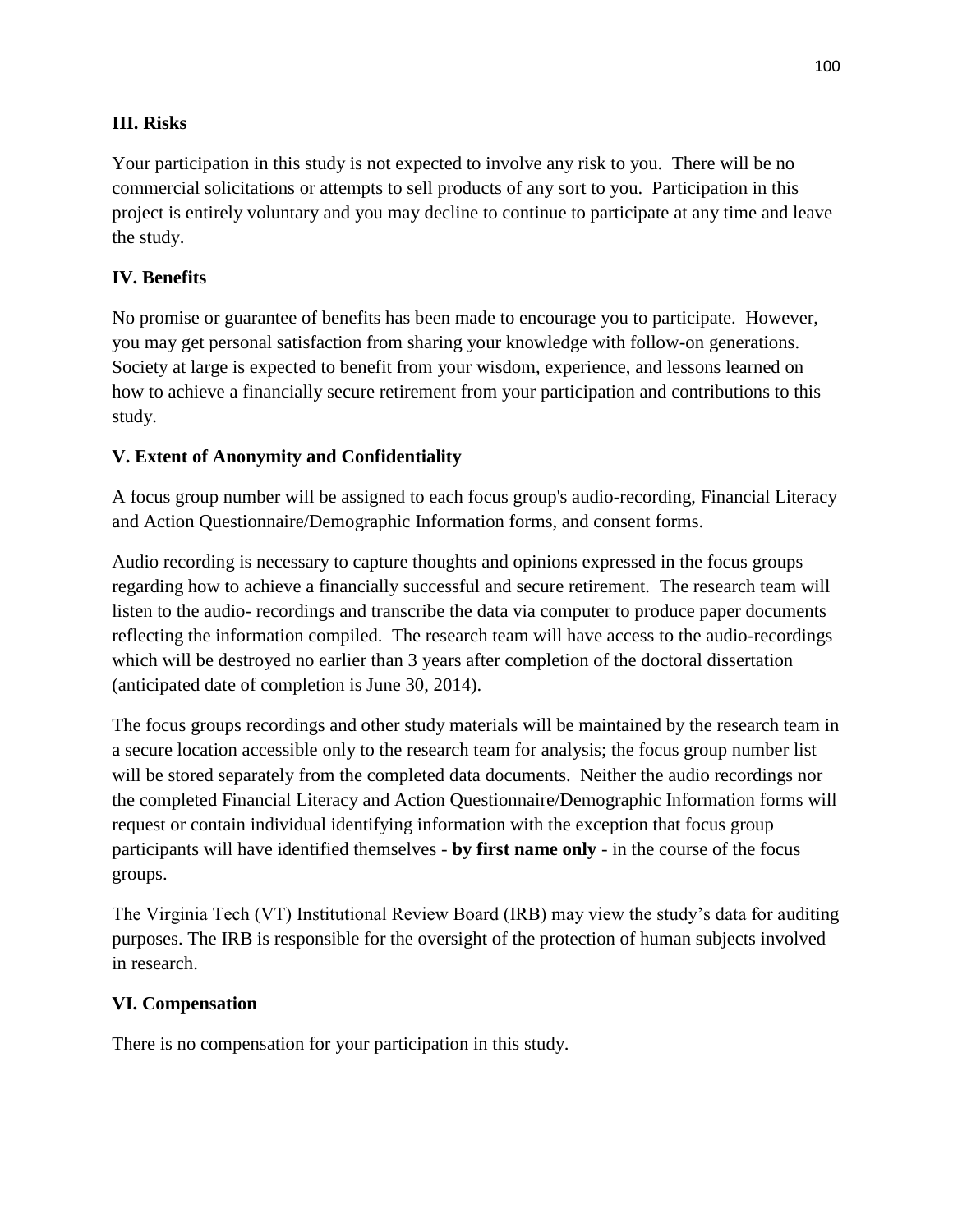#### **VII. Subject's Consent**

I voluntarily agree to participate in this study. I have the following responsibilities:

• Participate in a 90-minute audio-recorded focus group.

\_\_\_\_\_\_\_\_\_\_\_\_\_\_\_\_\_\_\_\_\_\_\_\_\_\_\_\_\_\_\_\_\_\_\_\_\_\_\_\_\_\_\_\_\_\_\_

• Complete a 26-item Financial Literacy and Action Questionnaire/Demographic Information Form.

I have read the Consent Form and conditions of this project. I have had all my questions answered. I hereby acknowledge the above and give my voluntary consent:

Subject signature

Subject printed name

# **VIII. Freedom to Withdraw**

It is important for you to know that you are free to withdraw from this study at any time without penalty. You are free not to answer any questions that you choose or respond to what is being asked of you without penalty.

Please note that there may be circumstances under which the investigator may determine that a subject should not continue as a subject.

# **IX. Questions or Concerns**

Should you have any questions about this study, you may contact one of the research investigators whose contact information is included at the beginning of this document.

Should you have any questions or concerns about the study's conduct or your rights as a research subject, or need to report a research-related injury or event, you may contact the VT IRB Chair, Dr. David M. Moore at [moored@vt.edu](mailto:moored@vt.edu) or (540) 231-4991.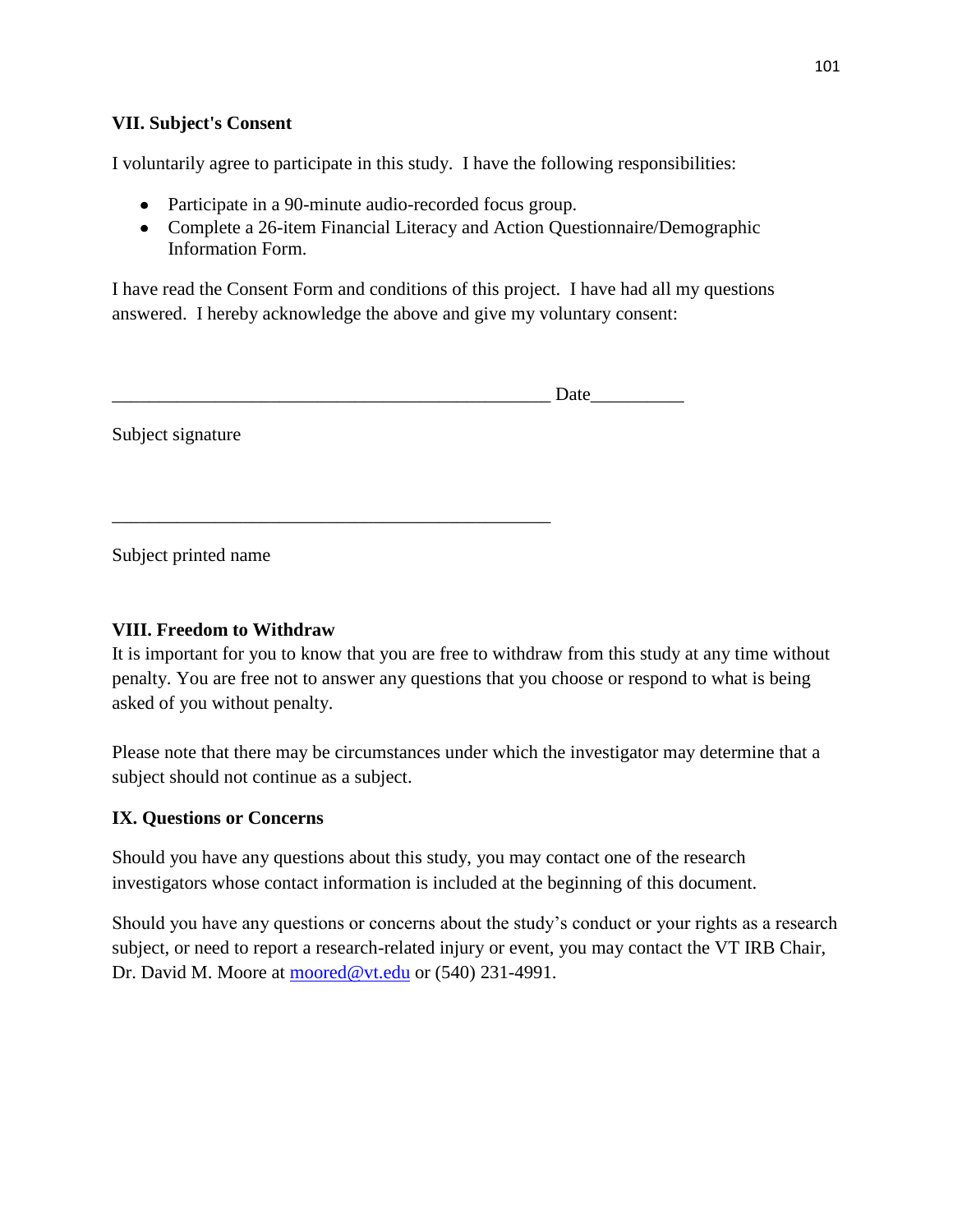### Appendix D

# **FOCUS GROUP QUESTIONS - WORKSHEET**

### **Focus Group Questions - Worksheet**

### **Virginia Tech Retirement Research Project**

### **(Achieving a Financially Secure Retirement: A Retirement Community Case Study)**

The focus groups are being conducted to answer the primary research question: "What did successfully retired people actually do to achieve a financially secure retirement?" The following four questions will be posed to focus group participants for discussion:

|  | 1. What actions did you take to prepare for a financially secure retirement?         |
|--|--------------------------------------------------------------------------------------|
|  | 2. How did you acquire the financial knowledge you may have used to prepare for a    |
|  | financially secure retirement?                                                       |
|  | 3. What challenges did you face in preparing for a financially secure retirement and |
|  | how did you deal with them?                                                          |
|  | 4. If you could go back, what would you have done differently?                       |
|  |                                                                                      |

You are asked to write down your thoughts on each question before the group discusses it. Everyone will have the opportunity to speak and offer their responses to each question before the floor is open for general discussion.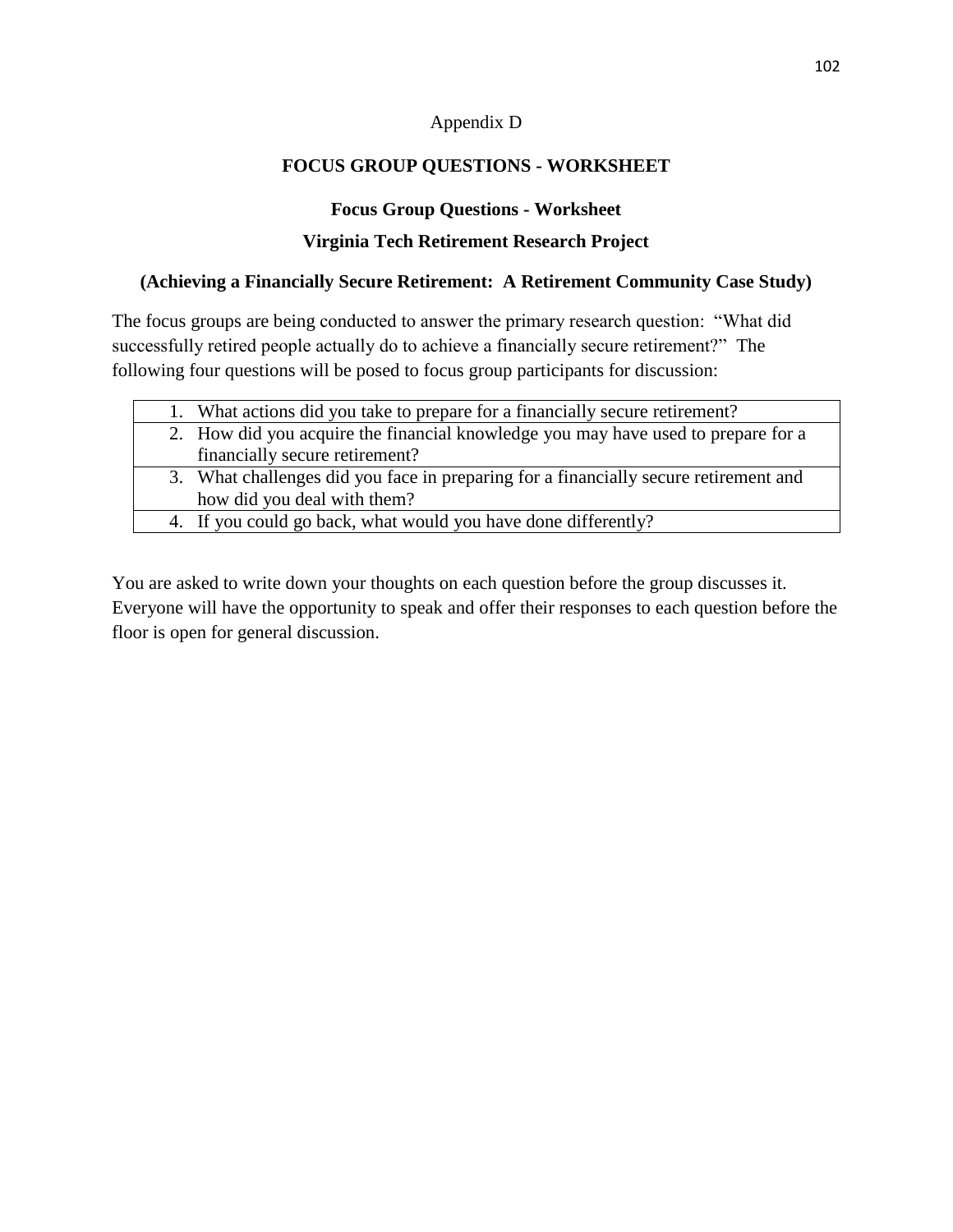#### Appendix E

### **FINANCIAL LITERACY AND ACTION QUESTIONNAIRE/DEMOGRAPHIC INFORMATION**

#### **Financial Literacy and Action Questionnaire/Demographic Information Virginia Tech Retirement Research Project (Achieving a Financially Secure Retirement: A Retirement Community Case Study)**

**Directions:** The following 13 questions represent various financial issues. Your answers, together with those from others in the focus groups, will provide a profile of overall financial literacy of the group. No individual answers will be reported, only group summaries. Please do not be concerned if you are not sure of the answer, but simply circle the answer that best represents your thinking.

| <b>Financial Literacy</b> |                                                    |                |                                            |
|---------------------------|----------------------------------------------------|----------------|--------------------------------------------|
| $\mathbf{1}$              | Suppose you had \$100 in a savings account and     | a.             | More than \$102                            |
|                           | the interest rate was 2% per year. After 5 years,  | $\mathbf{b}$ . | Exactly \$102                              |
|                           | how much do you think you would have in the        | $C_{-}$        | Less than \$102                            |
|                           | account if you left the money to grow?             | $\mathbf{d}$ . | Don't Know                                 |
| $\overline{2}$            | Suppose you had \$100 in a savings account and     |                | a. More than \$200                         |
|                           | the interest rate is 20% per year and you never    |                | b. Exactly \$200                           |
|                           | withdraw money or interest payments. After 5       | $\mathbf{c}$ . | Less than \$200                            |
|                           | years, how much would you have on this account     | $\mathbf{d}$ . | Don't Know                                 |
|                           | in total?                                          |                |                                            |
| 3                         | Imagine that the interest rate on your savings     | a.             | More than today                            |
|                           | account was 1% per year and inflation was 2% per   |                | b. Exactly the same                        |
|                           | year. After 1 year, how much would you be able     |                | c. Less than today                         |
|                           | to buy with the money in this account?             |                | d. Don't Know                              |
| $\overline{4}$            | Assume a friend inherits \$10,000 today and his    | a.             | My friend                                  |
|                           | sibling inherits \$10,000 3 years from now. Who is |                | b. His sibling                             |
|                           | richer because of the inheritance?                 | $C_{\bullet}$  | They are equally rich                      |
|                           |                                                    | $\mathbf{d}$ . | Don't Know                                 |
| 5                         | Suppose that in the year 2010, your income has     | a.             | More than today                            |
|                           | doubled and prices of all goods have doubled too.  |                | b. The same                                |
|                           | In 2010, how much will you be able to buy with     |                | c. Less than today                         |
|                           | your income?                                       |                | d. Don't know                              |
| 6                         | Which of the following statements describes the    | a.             | The stock market helps to predict stock    |
|                           | main function of the stock market?                 |                | earnings                                   |
|                           |                                                    |                | b. The stock market results in an increase |
|                           |                                                    |                | in the price of stocks                     |
|                           |                                                    | c.             | The stock market brings people who         |
|                           |                                                    |                | want to buy stocks together with those     |
|                           |                                                    |                | who want to sell stocks                    |
|                           |                                                    | d.             | None of the above                          |
|                           |                                                    | e.             | Don't know                                 |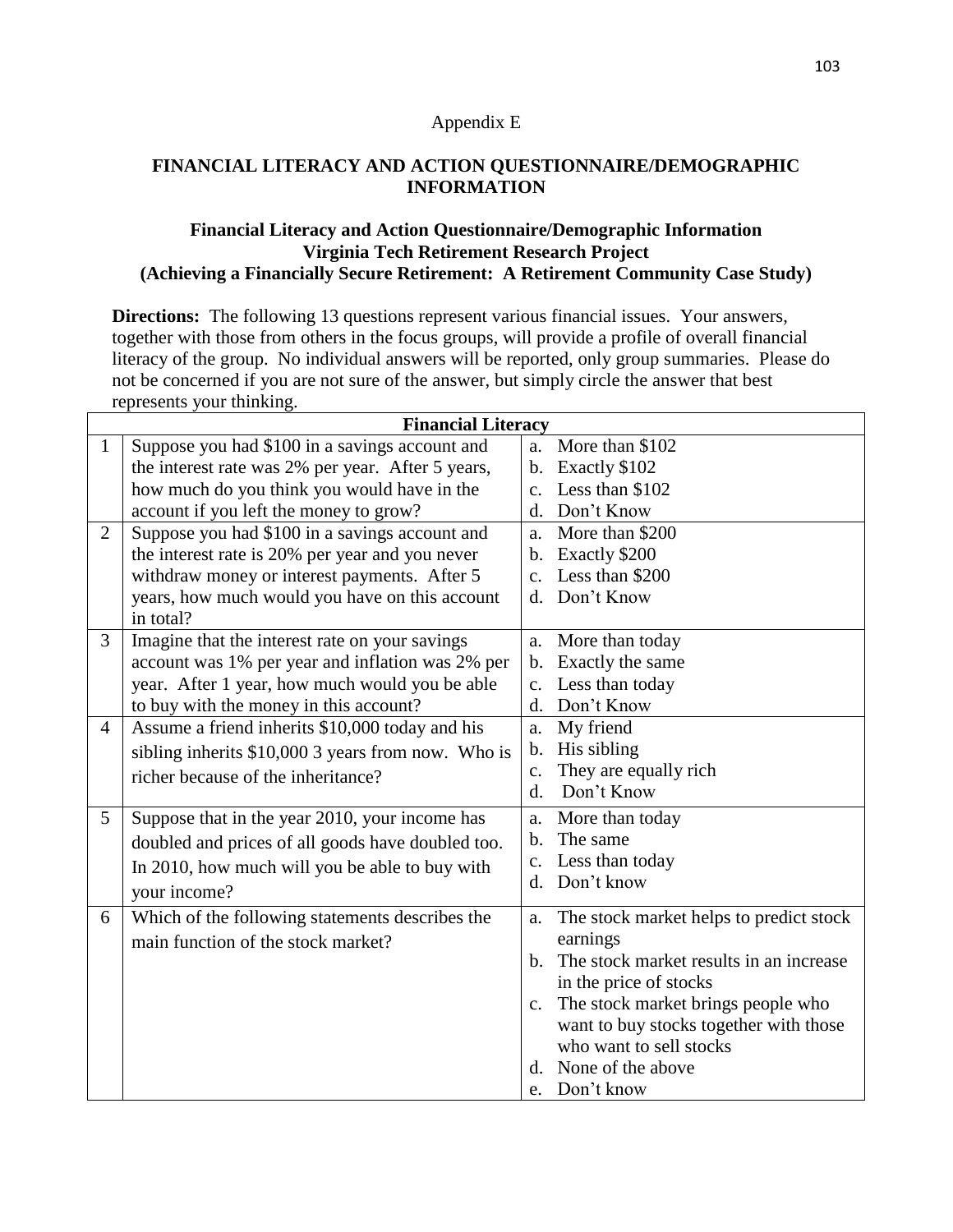| 7  | Which of the following statements is correct?     | a.             | Once one invests in a mutual fund, one     |
|----|---------------------------------------------------|----------------|--------------------------------------------|
|    |                                                   |                | cannot withdraw the money in the first     |
|    |                                                   | $h_{-}$        | year<br>Mutual funds can invest in several |
|    |                                                   |                | assets, for example invest in both         |
|    |                                                   |                | stocks and bonds                           |
|    |                                                   |                | c. Mutual funds pay a guaranteed rate of   |
|    |                                                   |                | return which depends on their past         |
|    |                                                   |                | performance                                |
|    |                                                   | d.             | None of the above                          |
|    |                                                   | e.             | Don't know                                 |
| 8  | If the interest rate falls, what should happen to | a.             | Rise                                       |
|    | bond prices?                                      | $h_{\cdot}$    | Fall                                       |
|    |                                                   | c.             | Stay the same                              |
|    |                                                   | d.             | None of the above                          |
|    |                                                   | e.             | Don't Know                                 |
| 9  | True or false? Buying a company stock usually     | a.             | True                                       |
|    | provides a safer return than a stock mutual fund. | b.             | False                                      |
|    |                                                   | C <sub>1</sub> | Don't Know                                 |
| 10 | True or false? Stocks are normally riskier than   | a.             | True                                       |
|    | bonds.                                            | b.             | False                                      |
|    |                                                   | $C_{\bullet}$  | Don't Know                                 |
| 11 | Considering a long time period (for example 10 or | a.             | Savings accounts                           |
|    | 20 years), which asset normally gives the highest | b.             | <b>Bonds</b> or                            |
|    | return?                                           | $\mathbf{c}$ . | <b>Stocks</b>                              |
|    |                                                   | d.             | Don't Know                                 |
|    | Normally, which asset displays the highest        | a.             | Savings accounts                           |
| 12 | fluctuations over time?                           | $\mathbf{b}$ . | <b>Bonds</b>                               |
|    |                                                   | $\mathbf{c}$ . | <b>Stocks</b>                              |
|    |                                                   | $\mathbf{d}$ . | Don't Know                                 |
| 13 | When an investor spreads his money among          | a.             | Increase                                   |
|    | different assets, does the risk of losing money:  | b.             | Decrease                                   |
|    |                                                   | c.             | Stay the same                              |
|    |                                                   | d.             | Don't know                                 |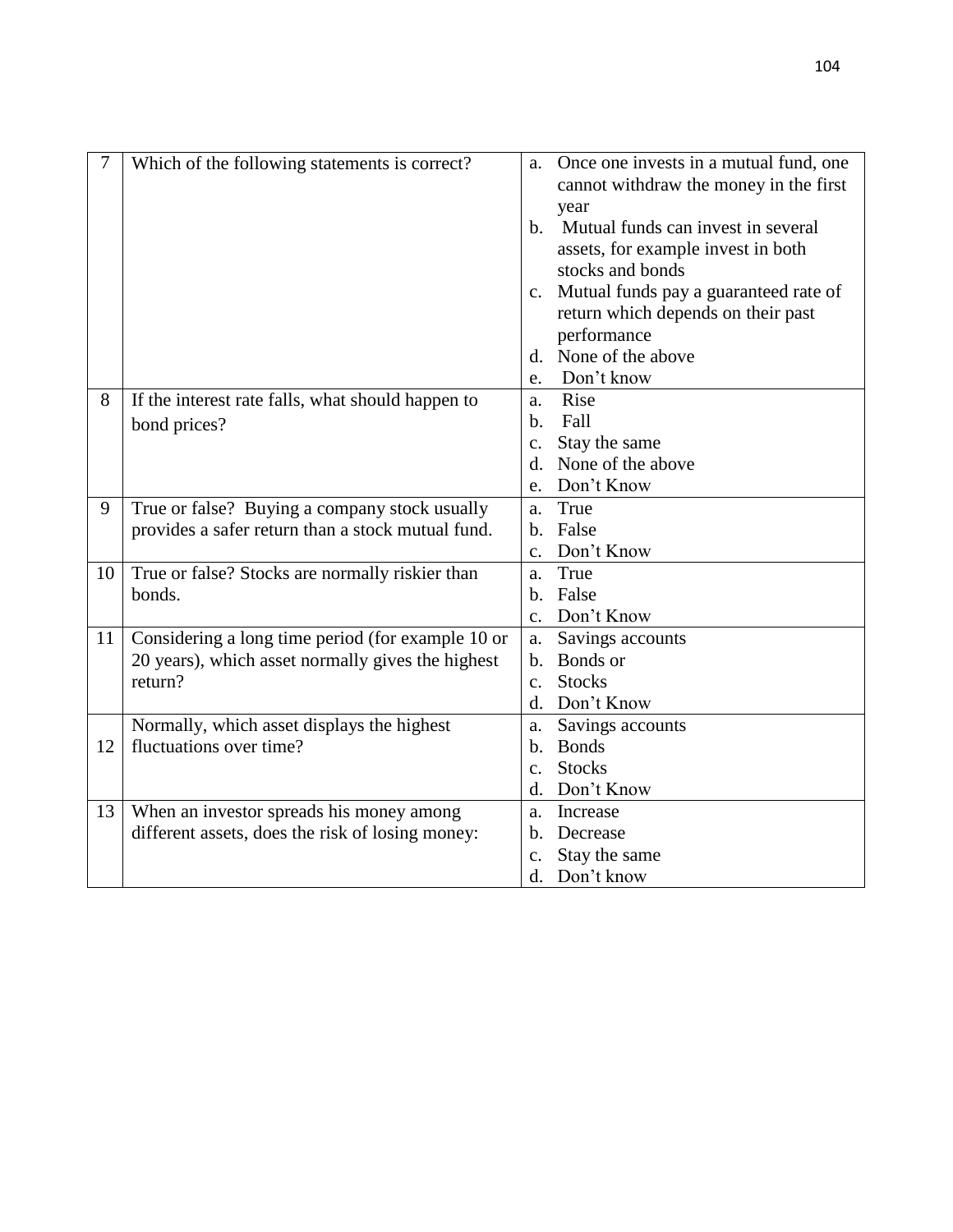**Directions:** The following questions refer to actions you may or may not have taken before you retired. There are no right or wrong answers. Please circle the response that best fits what you did. As before, only group responses will be reported and no individual answers will be shown.

| <b>Financial Action</b> |                                                                                                                                             |                                                                         |  |
|-------------------------|---------------------------------------------------------------------------------------------------------------------------------------------|-------------------------------------------------------------------------|--|
| $\mathbf{1}$            | <b>Budgeting</b>                                                                                                                            |                                                                         |  |
| 1a                      | Did you ever set up a budget for your daily life?                                                                                           | Yes<br>a.<br>N <sub>o</sub><br>b.                                       |  |
| 1 <sub>b</sub>          | Did you adhere to your budget?                                                                                                              | Always<br>a.<br>Mostly<br>b.<br>Rarely<br>$\mathbf{c}$ .<br>Never<br>d. |  |
| $\overline{2}$          | <b>Saving</b>                                                                                                                               |                                                                         |  |
| 2a                      | Did you ever set aside a rainy day fund?                                                                                                    | Yes<br>a.<br>N <sub>o</sub><br>b.<br>Don't Know<br>$\mathbf{c}$ .       |  |
| 2 <sub>b</sub>          | Did you set up and contribute to a retirement account such as an<br>IRA, Keogh, SEP or bank deposit account not provided by an<br>employer? | Yes<br>a.<br>No<br>$\mathbf{b}$ .                                       |  |
| 3                       | <b>Borrowing</b>                                                                                                                            |                                                                         |  |
| 3a                      | When you borrowed for a car, home, or other purpose, did you<br>shop around for the best interest rates?                                    | Always<br>a.<br>Mostly<br>b.<br>Rarely<br>c.<br>Never<br>d.             |  |
| 3 <sub>b</sub>          | Do you pay your bills (e.g., credit cards) on or ahead of time to<br>avoid finance charges?                                                 | Always<br>a.<br>Mostly<br>$\mathbf{b}$ .<br>Rarely<br>c.<br>Never<br>d. |  |
| $\overline{4}$          | <b>Investing</b>                                                                                                                            |                                                                         |  |
| 4a                      | Did you regularly contribute to an employer provided retirement<br>program such as a $401(k)$ ?                                             | Yes<br>a.<br>N <sub>o</sub><br>b.                                       |  |
| 4b                      | Did you establish, maintain, and invest in a private securities                                                                             | Yes<br>a.                                                               |  |
|                         | portfolio of your own?                                                                                                                      | b. No                                                                   |  |